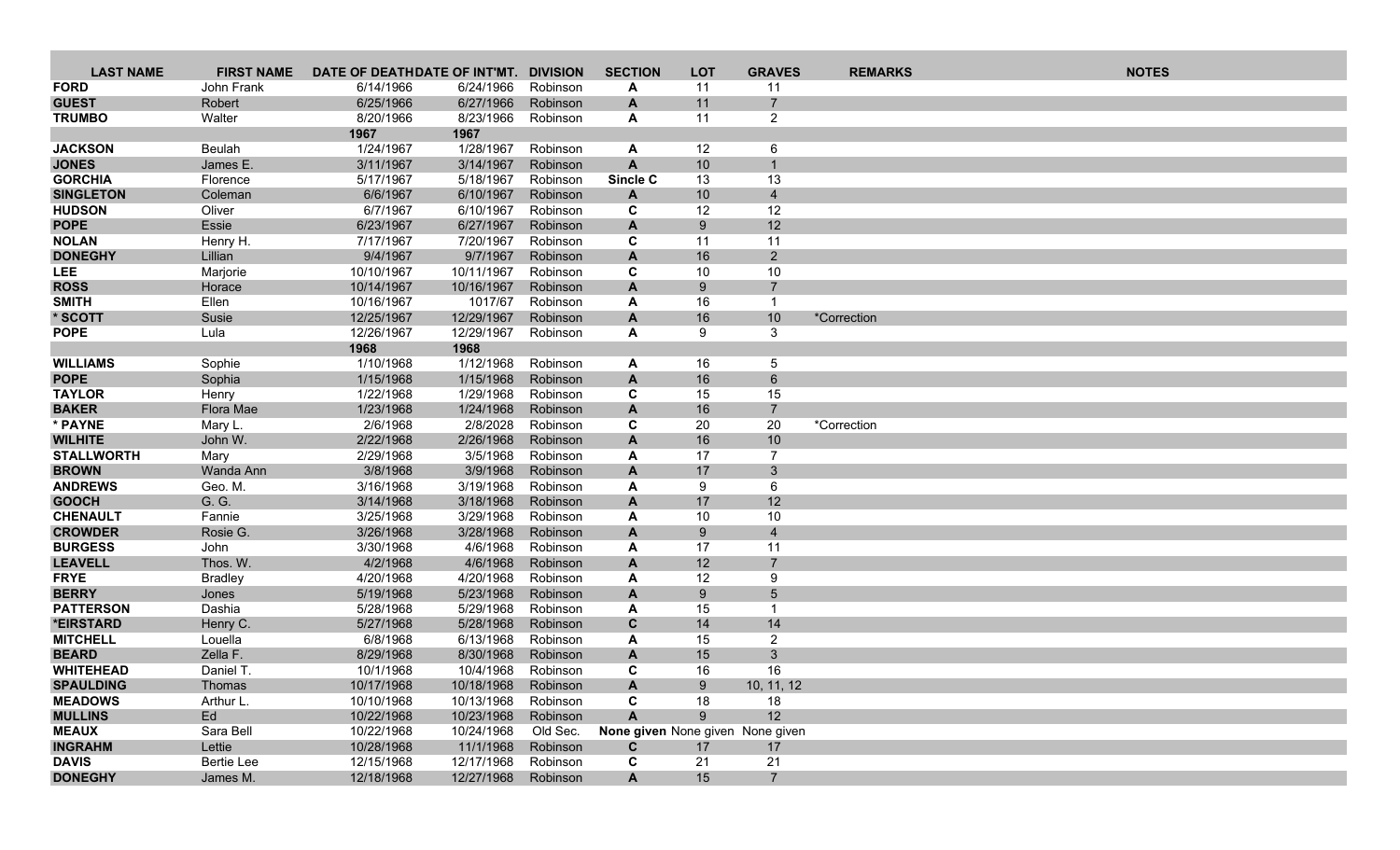| <b>LAST NAME</b>                   | <b>FIRST NAME</b>   | DATE OF DEATHDATE OF INT'MT. |                        | <b>DIVISION</b>      | <b>SECTION</b> | <b>LOT</b>                       | <b>GRAVES</b>          | <b>REMARKS</b>  |                              | <b>NOTES</b> |
|------------------------------------|---------------------|------------------------------|------------------------|----------------------|----------------|----------------------------------|------------------------|-----------------|------------------------------|--------------|
| <b>BALL</b>                        | Gaines              | 2/1/1969                     | 2/4/1969               | Robinson             | A              | 8                                |                        |                 |                              |              |
| <b>McCOWAN</b>                     | Pete                | 2/3/1969                     | 2/4/1969               | Robinson             | A              | 8                                | $\mathbf{0}$           | ** Begin Page 2 |                              |              |
| <b>GUTHRIE</b>                     | Rosa Bell           | 3/1/1969                     | 3/5/1969               | Robinson             | A              | 9                                | 9                      |                 |                              |              |
| *JOHNSON                           | ***zell             | 3/23/1969                    | 3/26/1969              | Robinson             | A              | 19                               | 8                      | * ? Correction  |                              |              |
| <b>SMITH</b>                       | Porter, Jr.         | 3/16/1969                    | 3/20/1969              | Robinson             | A              | 8                                | 12                     |                 |                              |              |
| <b>JOHNSON</b>                     | Emma                | 3/26/1969                    | 4/1/1969               | Robinson             | C              | 24                               |                        |                 |                              |              |
| <b>BAXTER</b>                      | John                | 4/15/1969                    | 4/16/1969              | Robinson             | A              | 19                               | $\overline{4}$         |                 |                              |              |
| <b>DAVIS</b>                       | John                | 4/12/1969                    | 4/15/1969              | Robinson             | $\mathbf{A}$   | 19                               | $6\phantom{1}$         |                 |                              |              |
| <b>JONES</b>                       | Florence            | 4/19/1969                    | 4/23/1969              | Robinson             | C              | 28                               | 28                     |                 |                              |              |
| * PENMAN                           | Albia               | 4/22/1969                    | 4/23/1969              | Robinson             | $\mathbf{C}$   | 27                               | 27                     | *Correction     |                              |              |
| <b>HUNTER</b>                      | Henry               | 5/20/1969                    | 5/23/1969              | Robinson             | A              | 18                               | $\overline{7}$         |                 |                              |              |
| <b>YOUNG</b>                       | Robert              | 6/7/1969                     | 6/9/1969               | Robinson             | $\mathbf c$    | 26                               | 26                     |                 |                              |              |
| <b>SMITH</b>                       | Homer Wray          | 6/26/1969                    | 6/28/1969              | Robinson             | C              | 29<br>$\overline{7}$             | $\overline{7}$         |                 |                              |              |
| <b>RICHARDSON</b><br><b>WARNER</b> | Mary W.<br>Wm.      | 7/12/1969<br>7/17/1969       | 7/14/1969<br>7/19/1969 | Robinson<br>Robinson | A              | $\overline{7}$                   | 8                      |                 |                              |              |
| <b>WILHITE</b>                     | Herschel            | 7/16/1969                    | 7/20/1969              | Robinson             | A<br>A         |                                  | 9                      |                 |                              |              |
| *GERTEN                            | Dorothy             | 7/21/1969                    | 7/21/1969              | Robinson             | A              | 7                                | 3                      |                 | *Last name difficult to read |              |
| <b>WILHITE</b>                     | Lena                | 8/1/1969                     | 8/1/1969               | Robinson             | A              | $6\phantom{1}6$                  | 8                      |                 |                              |              |
| <b>WARNER</b>                      | Bertha              | 9/5/1969                     | 9/8/1969               | Robinson             | A              | $\overline{7}$                   | 9                      |                 |                              |              |
| *BROWN                             | Geraldine           | 10/5/1969                    | 10/9/1969              | Robinson             | $\mathbf{C}$   | 27                               | $\sim$                 | *Correction     |                              |              |
| <b>BRANT (*OR BRANDT)</b>          | John S.             | 10/16/1969                   | 10/20/1969             | Robinson             | $\mathbf{C}$   | 31                               | 31                     |                 |                              |              |
| <b>CALDWELL</b>                    | Mary                | 10/18/1969                   | 10/22/1969             | Old Sec.             |                | None given None given None given |                        |                 |                              |              |
| <b>FRYE</b>                        | <b>Betty</b>        | 10/25/1969                   | 10/27/1969             | Old Sec.             |                | None given None given None given |                        |                 |                              |              |
| <b>WALKER</b>                      | James J.            | 11/4/1969                    | 11/8/1969              | Robinson             | $\mathbf{A}$   | 19                               |                        |                 |                              |              |
| <b>CALDWELL</b>                    | Roberta             | 11/17/1969                   | 11/20/1969             | Robinson             | A              | 19                               | 9                      |                 |                              |              |
| <b>HENDERSON</b>                   | Joe                 | 12/1/1969                    | 12/2/1969              | Robinson             | $\mathbf c$    | 37                               | 37                     |                 |                              |              |
| <b>SEAWRIGHT</b>                   | Henry               | 12/5/1969                    | 12/10/1969             | Robinson             | C              | 36                               | 36                     |                 |                              |              |
| <b>JONES</b>                       | James               | 12/14/1969                   | 12/18/1969             | Robinson             | $\mathsf{A}$   | 19                               | 10                     |                 |                              |              |
| <b>FAULKNER</b>                    | Richard             | 12/22/1969                   | 12/26/1969             | Robinson             | A              | 36                               | -1                     |                 |                              |              |
|                                    |                     | 1970                         | 1970                   |                      |                |                                  |                        |                 |                              |              |
| <b>FAULKNER</b>                    | Mattie              | 1/15/1970                    | 1/17/1970              | Robinson             | A              | 36                               | $\overline{2}$         |                 |                              |              |
| <b>SIMPSON</b>                     | Ward                | 1/15/1970                    | 1/16/1970              | Robinson             | $\mathbf c$    |                                  | None given None given  |                 |                              |              |
| <b>GRAY</b>                        | Ruth                | 2/26/1970                    | 2/28/1970              | Robinson             | A              | 14                               | 6                      |                 |                              |              |
| *IBIBLE                            | Lula E.             | 3/5/1970                     | 3/8/1970               | Robinson             | A              | 34                               | $\overline{2}$         |                 | *Last name difficult to read |              |
| <b>MARSHALL</b>                    | Mable P.            | 3/14/1970                    | 3/15/1970              | Robinson             | C              | 25                               | None given *Correction |                 |                              |              |
| <b>GARR</b>                        | Andrew              | 4/12/1970                    | 4/24/1970              | Robinson             | $\mathbf{A}$   | 6                                | 11                     |                 |                              |              |
| <b>ADAMS</b>                       | Harrard F. (*or Ham | 4/10/1970                    | 4/13/1970              | Robinson             | A              | 6                                | 10                     |                 |                              |              |
| <b>JOHNSON</b>                     | James Harrod, Jr.   | 4/16/1970                    | 4/16/1970<br>4/29/1970 | Robinson             | $\mathbf{A}$   | 36<br>34                         | 6                      |                 |                              |              |
| <b>BERRY</b><br><b>YOCUM</b>       | Edward<br>John Will | 4/19/1970                    | 4/30/1970              | Robinson             | A              | 20                               | 4                      |                 |                              |              |
| <b>JOYNER</b>                      | Frank               | 4/29/1970<br>7/14/1970       | 7/16/1970              | Robinson<br>Robinson | A<br>C         | 38                               | 38                     |                 |                              |              |
| *McKITTRICK                        | Leo                 | 7/7/1970                     | 7/10/1970              | Robinson             | $\mathbf{A}$   | $\overline{7}$                   | $\overline{4}$         |                 | *Last name difficult to read |              |
| <b>HARRARD</b>                     | Eliza E.            | 7/10/1970                    | 7/12/1970              | Robinson             | A              | 16                               | 12                     |                 |                              |              |
| <b>STEWART</b>                     | Kimberly            | 8/9/1970                     | 8/10/1970              | Robinson             | A              | 20                               |                        |                 |                              |              |
| <b>SMITH</b>                       | Virgil              | 8/30/1970                    | 8/31/1970              | Robinson             | A              | 35                               |                        |                 |                              |              |
| *SANDERS                           | None given          | 9/2/1970                     | 9/4/1970               | Robinson             | $\mathbf{A}$   | 20                               | $\mathbf{1}$           | *Correction     |                              |              |
|                                    |                     |                              |                        |                      |                |                                  |                        |                 |                              |              |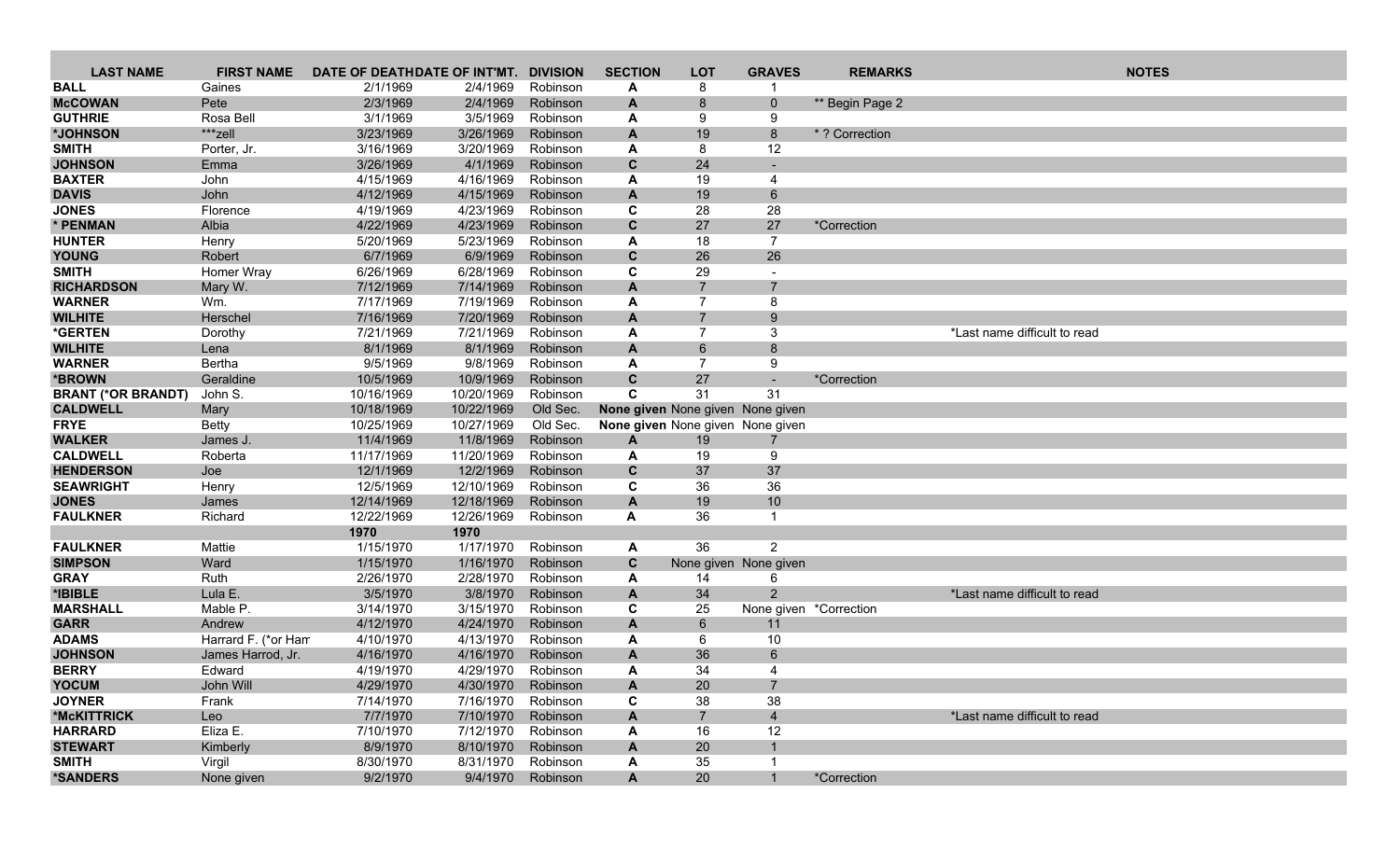| <b>LAST NAME</b>                | <b>FIRST NAME</b>     | DATE OF DEATHDATE OF INT'MT. DIVISION |                     |                        | <b>SECTION</b>                                          | <b>LOT</b>           | <b>GRAVES</b>         | <b>REMARKS</b> | <b>NOTES</b>                                          |
|---------------------------------|-----------------------|---------------------------------------|---------------------|------------------------|---------------------------------------------------------|----------------------|-----------------------|----------------|-------------------------------------------------------|
| <b>HUSTON</b>                   | Garfield              | 8/26/1970                             | 8/30/1970           | Old                    | в                                                       | L <sub>23</sub>      | G 81                  |                | *Grave location was unusual listing                   |
| <b>TUCKER</b>                   | Rosco                 | 9/3/1970                              | 9/8/1970            | Robinson               | $\mathbf{A}$                                            | 34                   | $\overline{7}$        |                | *Begin Page 3                                         |
| <b>GERTEN</b>                   | Mrs. Margaret         | 9/12/1970                             | 9/16/1970           | Robinson               | A                                                       | 7                    | 2                     |                |                                                       |
| <b>BROWNING</b>                 | Jonathan              | 9/24/1970                             |                     | 9/27/1970 None given   | None given None given None given                        |                      |                       |                |                                                       |
| <b>GUEST</b>                    | Frank, Jr.            | 10/7/1970                             |                     | 10/11/1970 None given  | Old Section None given None given                       |                      |                       |                |                                                       |
| <b>LEWIS</b>                    | Baby (No first name   | 10/23/1970                            |                     |                        | 10/27/1970 None given None given None given None given  |                      |                       |                |                                                       |
| <b>JOHNSON</b>                  | Robert L.             | 10/27/1970                            |                     | 11/1/1970 Robinson     | A                                                       | 34                   | 9                     |                |                                                       |
| <b>JOHNSON</b>                  | <b>Rufus</b>          | 11/11/1970                            |                     |                        | 11/14/1970 None given Old Section None given None given |                      |                       |                |                                                       |
| *STROZIER                       | Rosetta               | 11/27/1970                            |                     | 11/30/1970 Old Section | В                                                       | 561                  | 11                    |                |                                                       |
| <b>COFFEY</b>                   | George                | 12/3/1970                             | 12/7/1970           | Robinson               | C                                                       | 39                   | 39                    |                |                                                       |
| <b>FITZGERALD</b>               | Suzie S               | 12/4/1970                             |                     | 12/8/1970 Robinson     | A                                                       | 34                   | 10                    |                |                                                       |
| <b>GRIFFIN</b>                  | Ben                   | 12/5/1970                             |                     |                        | 12/9/1970 Old Section Old Section None given None given |                      |                       |                |                                                       |
| <b>DEATHERAGE</b>               | Laura                 | 12/16/1970                            | 12/20/1970 Robinson |                        | A                                                       | 12 <sup>2</sup>      |                       |                |                                                       |
| <b>POPE</b>                     | Anna Georgia          | 12/18/1970                            |                     |                        | 12/22/1970 None given Old Section None given None given |                      |                       |                |                                                       |
| <b>KEMPER</b>                   | Maggie                | 12/26/1970                            |                     |                        | 12/29/1970 None given Old Section None given None given |                      |                       |                |                                                       |
|                                 |                       | 1971                                  | 1971                |                        |                                                         |                      |                       |                |                                                       |
| <b>ESTES</b>                    | Emma                  | 1/2/1971                              |                     | 5/24/1905 Robinson     | A                                                       | 15                   | 12                    |                |                                                       |
| <b>BRIDGEWATER</b>              | Rainey                | 1/5/1971                              | 1/8/1971            | None given             | Old Section None given None given                       |                      |                       |                |                                                       |
| <b>BRIGHT</b>                   | Sarah                 | 1/7/1971                              | 1/11/1971           | Robinson               | C                                                       | 40                   | 40                    |                |                                                       |
| <b>SWAN</b>                     | Clay                  | 1/7/1971                              | 1/10/1971           | Robinson               | $\mathbf{C}$                                            | 25A                  | 25A                   |                |                                                       |
| <b>ERWIN</b>                    | Hattie                | 1/5/1971                              |                     |                        | 1/9/1971 None given Old Section None given None given   |                      |                       |                |                                                       |
| <i><b>*CROWDERS</b></i>         | May E                 | 1/11/1971                             |                     |                        | 1/11/1971 None given Old Section None given None given  |                      |                       |                | *A grave location of "R A 35 3" was crossed out       |
| <b>GRIFFIN</b>                  | James                 | 1/12/1971                             | 1/15/1971           | Robinson               | A                                                       | 35                   | 3                     |                |                                                       |
| <b>MILLER</b>                   | Emma                  | 1/23/1971                             | 1/27/1971           | Robinson               | A                                                       | 20                   | $2^{\circ}$           |                |                                                       |
| <b>PORTER</b>                   | E. Timmy              | 2/9/1971                              | 2/12/1971           | Robinson               | A                                                       | 37                   | 6                     |                |                                                       |
| **See notes                     |                       |                                       |                     |                        |                                                         |                      |                       |                | *An entry of "Franklin F. Lewis" had been crossed out |
| <b>SWEENEY</b>                  | Lula D                | 1/23/1971                             | 1/28/1971           | Robinson               | A                                                       | 35                   | $\overline{2}$        |                |                                                       |
| <b>POPE</b>                     | Dan                   | 2/17/1971                             | 2/20/1971           | Robinson               | $\mathbf{A}$                                            | 18                   | $\mathbf{1}$          |                |                                                       |
| <b>TYE</b>                      | Fred A.               | 4/3/1971                              | 4/7/1971            | Robinson               | A                                                       | 5                    | $\overline{7}$        |                |                                                       |
| <b>GARR</b>                     | James Allen           | 3/6/1971                              | 3/9/1971            | Robinson               | A                                                       | 37                   |                       |                |                                                       |
| <b>MILLER</b>                   | John A.               | 4/4/1971                              |                     |                        | 4/10/1971 None given Old Section None given None given  |                      |                       |                |                                                       |
| <b>HOUSTON</b>                  | Tom W.                | 3/22/1971                             |                     | 3/27/1971 None given   | <b>Old Section None given None given</b>                |                      |                       |                |                                                       |
| <b>BURDETTE</b>                 | Raymond               | 3/4/1971                              | 3/7/1971            | Robinson               | C                                                       | 41                   | 41                    |                |                                                       |
| <b>SPENCER</b>                  | Rosie E.              | 4/7/1971                              | 4/11/1971           | Robinson               | $\mathbf{A}$                                            | 5                    | 12                    |                |                                                       |
| <b>INGRAM</b>                   | James                 | 4/21/1971                             |                     |                        | 4/25/1971 None given Old Section None given None given  |                      |                       |                |                                                       |
| <b>LANGFORD</b>                 | Mack P                | 5/15/1971                             |                     |                        | 5/19/1971 None given Old Section None given None given  |                      |                       |                |                                                       |
| <b>HELM</b>                     | Garnett G.            | 5/15/1971                             |                     |                        | 5/18/1971 None given Old Section None given None given  |                      |                       |                |                                                       |
| <b>BAUGHAM</b>                  | William               | 5/30/1971                             |                     |                        | 6/4/1971 None given Old Section None given None given   |                      |                       |                |                                                       |
| <b>McCOWAN</b>                  | Lucien                | 6/13/1971                             |                     | 6/20/1971 Robinson     | A                                                       | 35                   | 4                     |                |                                                       |
| <b>SIMPSON</b>                  | Louise                | 7/6/1971                              |                     | 7/9/2001 Robinson      | A                                                       |                      | 11                    |                |                                                       |
| <b>BAILY</b>                    | Claude                | 7/19/1971                             |                     |                        | 7/22/1971 None given Old Section None given None given  |                      |                       |                |                                                       |
| <b>HERRINGAN</b>                | James                 | 6/3/1971                              |                     | 6/7/1971 Owen Lot      | C.                                                      |                      | None given None given |                |                                                       |
| <b>GANNS</b>                    | Nannie                | 6/4/1971                              |                     |                        | 6/10/1971 None given None given None given None given   |                      |                       |                |                                                       |
| <b>JOHNSON</b><br><b>RUSSEL</b> | Dovie L. Pope         | 7/24/1971                             | 7/29/1971           | Robinson<br>Robinson   | A<br>A                                                  | 35<br>$\overline{7}$ | 8<br>12               |                |                                                       |
|                                 | <b>Christie Henry</b> | 7/25/1971                             | 7/30/1971           |                        |                                                         |                      |                       |                |                                                       |
| <b>McWHORTER</b>                | Oliver                | 8/15/1971                             | 8/18/1971           |                        | Old Section itzgerald Lc None given                     |                      |                       |                |                                                       |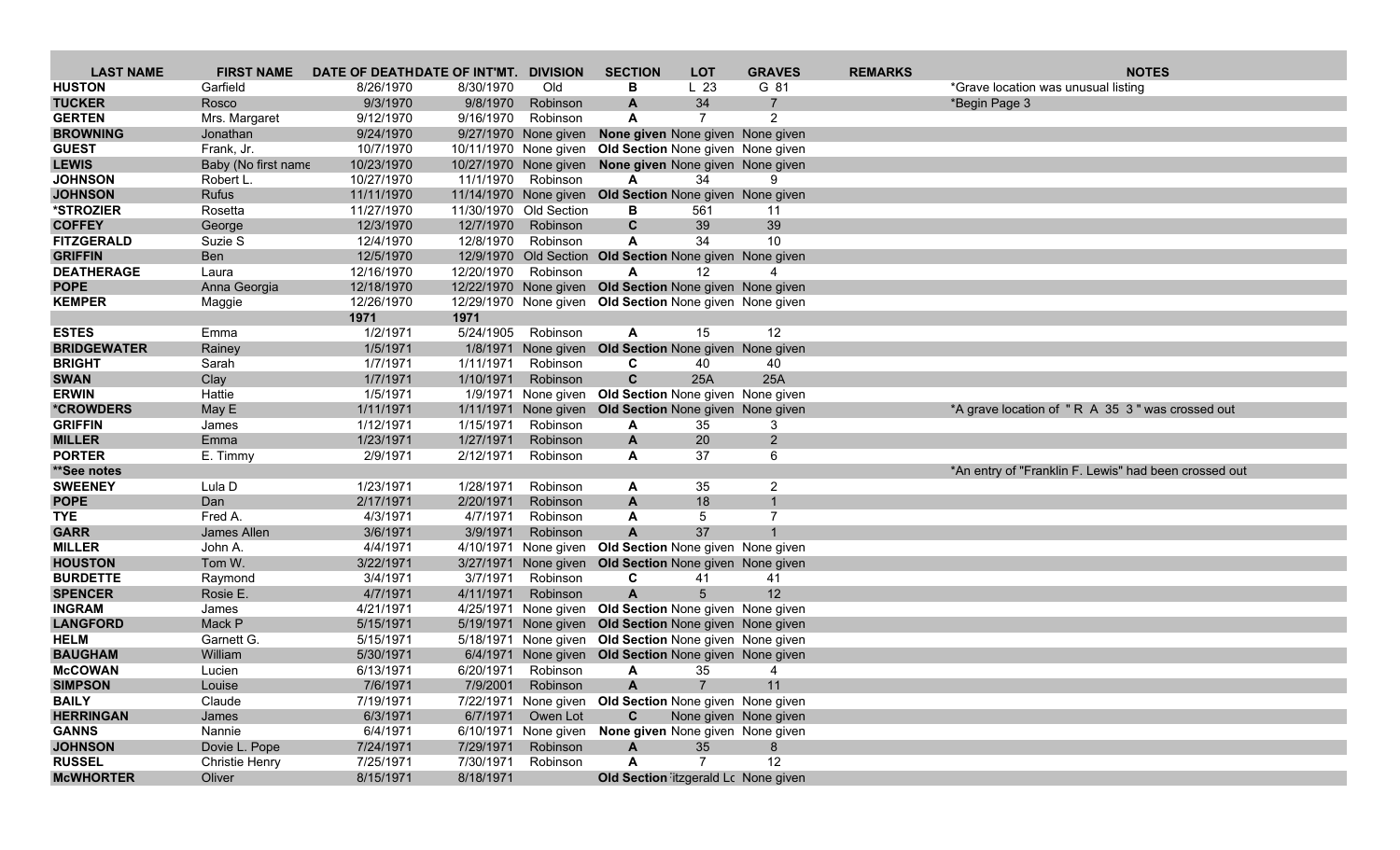| <b>LAST NAME</b>                 |                | FIRST NAME DATE OF DEATHDATE OF INT'MT. DIVISION |                          |                    | <b>SECTION</b> | LOT | <b>GRAVES</b> | <b>REMARKS</b> | <b>NOTES</b>                                                           |
|----------------------------------|----------------|--------------------------------------------------|--------------------------|--------------------|----------------|-----|---------------|----------------|------------------------------------------------------------------------|
| <b>HAMILTON</b>                  | Phillip        | 8/21/1971                                        | 8/24/1971 Robinson       |                    | A              | 35  |               |                |                                                                        |
|                                  |                |                                                  |                          |                    |                |     |               |                | ** Begin Page 4 - Unusual page, sketchy formation; grave locations cou |
| <b>SMOTHERS</b>                  | Patty          | None given                                       | None given               | $\overline{O}$     |                |     |               |                |                                                                        |
| <b>BURNETT</b>                   | Katy           | None given                                       | None given               | $\overline{O}$     |                |     |               |                |                                                                        |
| <b>WALKER</b>                    | Mary E.        | None given                                       | None given               |                    |                |     |               |                |                                                                        |
| <b>BURTON</b>                    | Eugenia        | None given                                       | None given               |                    |                |     |               |                |                                                                        |
| <b>MULLINS</b>                   | Raymond        | None given                                       | None given               | $\circ$            |                |     |               |                |                                                                        |
| <b>RICE</b>                      | Nancy          | None given                                       | None given               |                    |                |     |               |                |                                                                        |
| <b>ELLIOT</b>                    | Paul<br>Nola   | None given                                       | None given               | $\circ$<br>$\circ$ |                |     |               |                |                                                                        |
| <b>BEST</b><br><b>CUNNINGHAM</b> |                | None given                                       | None given               |                    |                |     |               |                |                                                                        |
| <b>BEDINGER</b>                  | Sarah          | None given                                       | None given               | $\circ$<br>$\circ$ |                |     |               |                |                                                                        |
| <b>CROWDER</b>                   | Bertha<br>Mary | None given                                       | None given               | $\circ$            |                |     |               |                |                                                                        |
| <b>PAXTON</b>                    | Clifford       | None given<br>None given                         | None given<br>None given |                    |                |     |               |                |                                                                        |
| <b>BAUGHMAN</b>                  | John           | None given                                       | None given               |                    |                |     |               |                |                                                                        |
| <b>FAULKNER</b>                  | Margaret       | None given                                       | None given               |                    |                |     |               |                |                                                                        |
| <b>VINSON</b>                    | William        | None given                                       | None given               | $\circ$            |                |     |               |                |                                                                        |
| <b>INGRAM</b>                    | Florence       | None given                                       | None given               |                    |                |     |               |                |                                                                        |
| <b>McGILL</b>                    | Betty          | None given                                       | None given               |                    |                |     |               |                |                                                                        |
| <b>JOHNSON</b>                   | Dellia         | None given                                       | None given               |                    |                |     |               |                |                                                                        |
| <b>FLOYD</b>                     | Bertha Mae     | None given                                       | None given               | $\circ$            |                |     |               |                |                                                                        |
| <b>WHEELER</b>                   | Garfield       | None given                                       | None given               | C                  |                |     |               |                |                                                                        |
| <b>SINGLETON</b>                 | C. W.          | None given                                       | None given               | $\circ$            |                |     |               |                |                                                                        |
| <b>ROWE</b>                      | Addie          | None given                                       | None given               | $\circ$            |                |     |               |                |                                                                        |
| <b>FRYE</b>                      | James Edward   | None given                                       | None given               | $\circ$            |                |     |               |                |                                                                        |
| <b>TOMS</b>                      | Ira            | None given                                       | None given               | $\circ$            |                |     |               |                |                                                                        |
| <b>HAGAN (*OR HOGAN)</b>         | Joe            | None given                                       | None given               | $\circ$            |                |     |               |                |                                                                        |
| <b>WEATHERS</b>                  | Roberta        | None given                                       | None given               | $\circ$            |                |     |               |                |                                                                        |
| <b>HIGGINS</b>                   | Henry          | None given                                       | None given               | SB                 |                | 281 |               |                |                                                                        |
| <b>BRIGHT</b>                    | William        | None given                                       | None given               | $\overline{O}$     |                |     |               |                |                                                                        |
| <b>OWSLEY</b>                    | Flora Mae      | None given                                       | None given               |                    |                |     |               |                |                                                                        |
| <b>WALKER</b>                    | Henry          | None given                                       | None given               |                    |                |     |               |                |                                                                        |
| <b>BRIGHT</b>                    | Anna Mae       | None given                                       | None given               | $\circ$            |                |     |               |                |                                                                        |
| <b>CHITTERSON</b>                | Charles        | None given                                       | None given               | $\circ$            |                |     |               |                |                                                                        |
| <b>BEDELL</b>                    | William        | None given                                       | None given               | SA                 | A              | 10  | 12            |                |                                                                        |
| <b>CROWDERS</b>                  | Edward         | None given                                       | None given               | $\circ$            |                |     |               |                |                                                                        |
| <b>POPE</b>                      | James          | None given                                       | None given               |                    |                |     |               |                |                                                                        |
| <b>FIELDS</b>                    | Gilbert        | None given                                       | None given               |                    |                |     |               |                |                                                                        |
| <b>RICHARDSON</b>                | Mabel          | None given                                       | None given               | $\circ$            |                |     |               |                |                                                                        |
| <b>MEAUX</b>                     | Alice          | None given                                       | None given               |                    |                |     |               |                |                                                                        |
| <b>BAILEY</b>                    | Charles        | None given                                       | None given               | $\overline{O}$     |                |     |               |                |                                                                        |
| <b>LOGAN</b>                     | Mary Tom       | None given                                       | None given               | $\circ$            |                |     |               |                |                                                                        |
| <b>PENMAN</b>                    | Alma           | None given                                       | None given               | $\circ$            |                |     |               |                |                                                                        |
| <b>FISHER</b>                    | Lettie         | None given                                       | None given               | $\circ$            |                |     |               |                |                                                                        |
| <b>LETCHER</b>                   | John           | None given                                       | None given               | $\circ$            |                |     |               |                |                                                                        |
| <b>MULLINS</b>                   | Proctor        | None given                                       | None given               |                    |                |     |               |                |                                                                        |
|                                  |                |                                                  |                          |                    |                |     |               |                |                                                                        |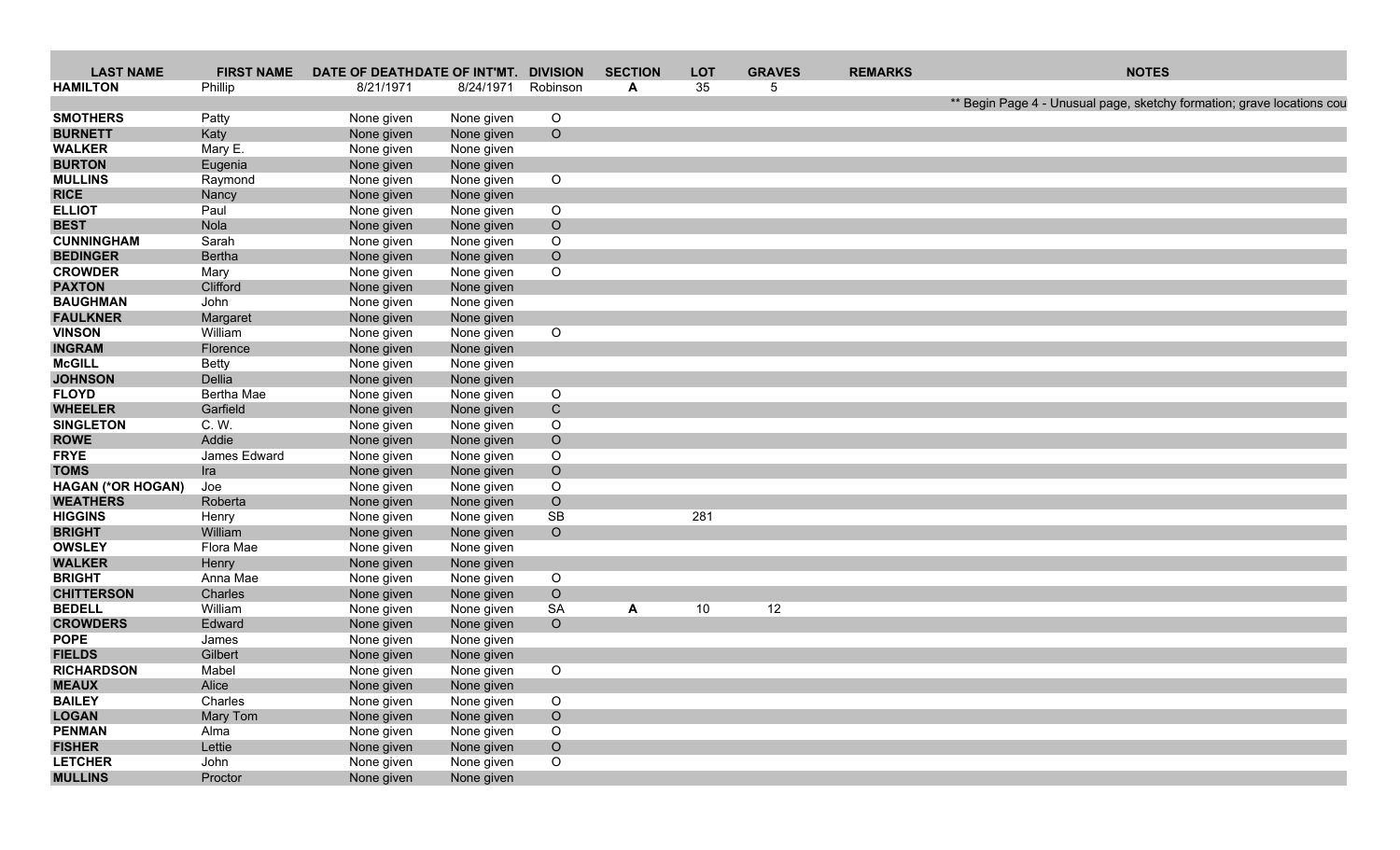| <b>LAST NAME</b>               |                    | FIRST NAME DATE OF DEATHDATE OF INT'MT. DIVISION |                          |                 | <b>SECTION</b>                    | LOT             | <b>GRAVES</b>                                          | <b>REMARKS</b> | <b>NOTES</b>                                                             |
|--------------------------------|--------------------|--------------------------------------------------|--------------------------|-----------------|-----------------------------------|-----------------|--------------------------------------------------------|----------------|--------------------------------------------------------------------------|
| <b>SPAULDING</b>               | Mary               | None given                                       | None given               | $\overline{O}$  |                                   |                 |                                                        |                |                                                                          |
|                                |                    |                                                  |                          |                 |                                   |                 |                                                        |                | ** Begin Page 5- Unusual page, sketchy formation; grave locations could  |
| <b>JENKINS</b>                 | Louise<br>Patty B. | None given                                       | None given               | $\circ$         |                                   |                 |                                                        |                |                                                                          |
| <b>WALKER</b><br><b>STEALE</b> | Helen              | None given<br>None given                         | None given<br>None given | <b>SH</b>       |                                   | 265             |                                                        |                |                                                                          |
| <b>ATTLAS</b>                  | Nellie             | None given                                       | None given               | $\circ$         |                                   |                 |                                                        |                |                                                                          |
| <b>ADAMS</b>                   | McKinley           | None given                                       | None given               | $\circ$         |                                   |                 |                                                        |                |                                                                          |
| <b>COATS</b>                   | Mary Lena          | None given                                       | None given               | $\circ$         |                                   |                 |                                                        |                |                                                                          |
| <b>NEAL</b>                    | Albert             | None given                                       | None given               | $\circ$         |                                   |                 |                                                        |                |                                                                          |
| <b>HARLAN</b>                  | William            | None given                                       | None given               | CB              |                                   | 441             |                                                        |                |                                                                          |
| <b>FIELDS</b>                  | George             | None given                                       | None given               |                 |                                   |                 |                                                        |                |                                                                          |
| <b>CAMPER</b>                  | Emma               | None given                                       | None given               |                 |                                   |                 |                                                        |                |                                                                          |
| <b>LOFTON</b>                  | Richard            |                                                  |                          | Baby lot        |                                   |                 |                                                        |                |                                                                          |
| <b>SIMPSON</b>                 | Lovell             | None given                                       | None given<br>None given | SC              |                                   | 25 <sub>2</sub> |                                                        |                |                                                                          |
| <b>HARLAN</b>                  | J. P.              | None given                                       |                          | $\circ$         |                                   |                 |                                                        |                |                                                                          |
|                                | Lillie             | None given                                       | None given               |                 |                                   |                 |                                                        |                |                                                                          |
| <b>BAXTER</b>                  |                    | None given                                       | None given               |                 |                                   |                 |                                                        |                |                                                                          |
| <b>BROWN</b>                   | William            | None given                                       | None given               |                 |                                   |                 |                                                        |                |                                                                          |
| <b>SINGLETON</b>               | Arthur B.          | None given                                       | None given               |                 |                                   |                 |                                                        |                |                                                                          |
| <b>PATTON</b>                  | Martha Pearl       | None given                                       | None given               | $\circ$         |                                   |                 |                                                        |                |                                                                          |
| <b>FRYE</b>                    | Anna               | None given                                       | None given               | $\circ$         |                                   |                 |                                                        |                |                                                                          |
| <b>McFARREN</b>                | Martin             | None given                                       | None given               | $\circ$         |                                   |                 |                                                        |                |                                                                          |
| <b>BAKER</b>                   | Erika              | None given                                       | None given               |                 |                                   |                 |                                                        |                |                                                                          |
| <b>WILHITE</b>                 | Sara               | None given                                       | None given               | SA              |                                   | 16              | 11                                                     |                |                                                                          |
| <b>BRISCOE</b>                 | Herman             | None given                                       | None given               | SB              |                                   | 361             |                                                        |                |                                                                          |
| <b>COWAN</b>                   | John               | None given                                       | None given               | $\circ$         |                                   |                 |                                                        |                |                                                                          |
| <b>BRYANT</b>                  | Lottie             | None given                                       | None given               | $\circ$         |                                   |                 |                                                        |                |                                                                          |
| <b>PITTMAN</b>                 | Mary               | None given                                       | None given               | SA              |                                   | 34              |                                                        |                |                                                                          |
| <b>ADAMS</b>                   | Roberta            | None given                                       | None given               | <b>Baby lot</b> |                                   |                 |                                                        |                |                                                                          |
| <b>BENTLEY</b>                 | Louise             | None given                                       | None given               | <b>SB</b>       |                                   | 361             |                                                        |                |                                                                          |
| <b>BAKER</b>                   | Sythia             | None given                                       | None given               | $\circ$         |                                   |                 |                                                        |                |                                                                          |
| <b>GUNN</b>                    | Madison            | None given                                       | None given               |                 |                                   |                 |                                                        |                |                                                                          |
| <b>BEAZLEY TWINS</b>           | None given         | None given                                       | None given               |                 |                                   |                 |                                                        |                |                                                                          |
| <b>FITZGERALD</b>              | J. B.              | None given                                       | None given               | SB              |                                   | 240             | 29                                                     |                |                                                                          |
| <b>MEADOWS</b>                 | Ike                | None given                                       | None given               | $\circ$         |                                   |                 |                                                        |                |                                                                          |
| <b>GREENE</b>                  | Lula Raines        | None given                                       | None given               | SA              |                                   |                 |                                                        |                |                                                                          |
| <b>TURNER</b>                  | Loval              | None given                                       | None given               | <b>SA</b>       |                                   | 20              |                                                        |                |                                                                          |
| <b>BAILEY</b>                  | Bessie             | None given                                       | None given               | SB              |                                   | 481             | 21                                                     |                |                                                                          |
| <b>DEBAUN</b>                  | Lucille            | None given                                       | None given               | $\circ$         |                                   |                 |                                                        |                |                                                                          |
| <b>CLARK</b>                   | Georgia            | None given                                       | None given               | $\circ$         |                                   |                 |                                                        |                |                                                                          |
| <b>FAULKNER</b>                | Walter Zeb         | None given                                       | None given               |                 |                                   |                 |                                                        |                |                                                                          |
| <b>BAKER</b>                   | Lucy H.            | None given                                       | None given Robinson      |                 | <b>A</b>                          | 16              | - 8                                                    |                |                                                                          |
| **See notes                    |                    |                                                  |                          |                 |                                   |                 |                                                        |                | ** At this point, entries seem to be made in the same manner that was do |
| <b>SEAWRIGHT</b>               | Christine          | 9/12/1971                                        |                          |                 |                                   |                 | 9/15/1971 None given Old Section None given None given |                |                                                                          |
| <b>BEASLEY</b>                 | Baby Boy           | 9/15/1971                                        |                          |                 |                                   |                 | 9/17/1971 None given Old Section None given None given |                |                                                                          |
| <b>McGILL</b>                  | Clarence E.        | 9/24/1971                                        |                          |                 | 9/27/1971 Robinson <b>C</b> 47 47 |                 |                                                        |                |                                                                          |
| <b>SUMMERS</b>                 | Raymond George     | 9/25/1971                                        |                          |                 |                                   |                 | 9/28/1971 None given Old Section None given None given |                |                                                                          |
|                                |                    |                                                  |                          |                 |                                   |                 |                                                        |                |                                                                          |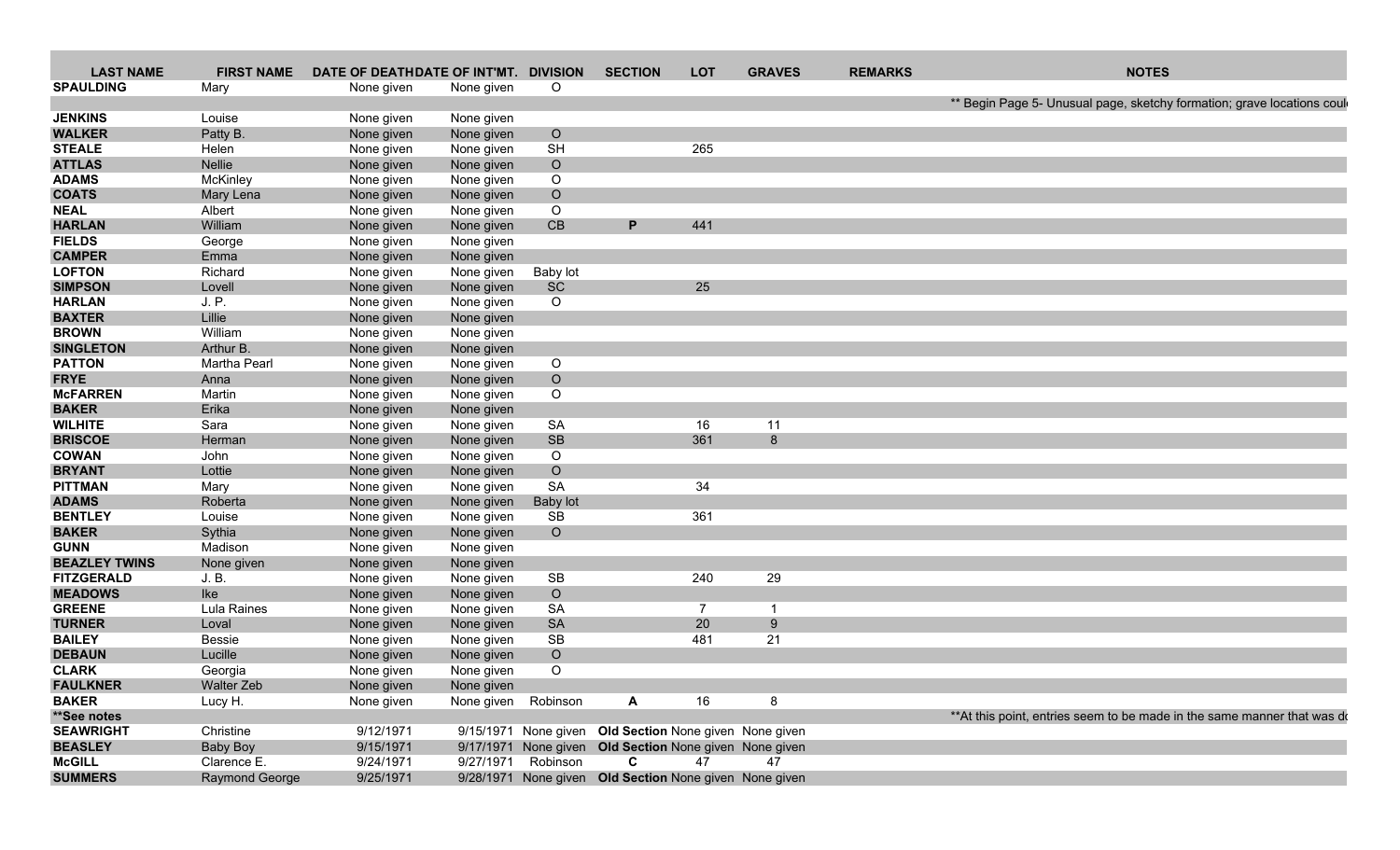| <b>LAST NAME</b>              | <b>FIRST NAME</b>       | DATE OF DEATHDATE OF INT'MT. DIVISION |                          |                       | <b>SECTION</b>                                              | <b>LOT</b>            | <b>GRAVES</b>                         | <b>REMARKS</b> | <b>NOTES</b>                             |
|-------------------------------|-------------------------|---------------------------------------|--------------------------|-----------------------|-------------------------------------------------------------|-----------------------|---------------------------------------|----------------|------------------------------------------|
| <b>BROWN</b>                  | Pete                    | 9/25/1971                             |                          | 9/27/1971 None given  | Old Section None given None given                           |                       |                                       |                |                                          |
| <b>STALLWORTH</b>             | <b>Baby Girl</b>        | 9/27/1971                             | 9/28/1971                | Baby lot              | None given None given None given                            |                       |                                       |                |                                          |
| <b>FITZGERALD</b>             | Robert                  | 10/3/1971                             | 10/5/1971                | Robinson              | C.                                                          | 46                    | 46                                    |                | *Begin Page 6                            |
| <b>ALFORD</b>                 | Theodore                | 10/11/1971                            |                          |                       | 10/13/1971 None given Old Section None given None given     |                       |                                       |                |                                          |
| <b>COWAN</b>                  | Hiram                   | 10/21/1971                            |                          |                       | 10/23/1971 None given Old Section None given None given     |                       |                                       |                |                                          |
| <b>PARR</b>                   | George R.               | 10/31/1971                            |                          |                       | 11/2/1971 None given Old Section None given None given      |                       |                                       |                |                                          |
| <b>SUMMERS</b>                | William                 | 11/30/1971                            |                          |                       | 12/2/1971 None given Old Section None given None given      |                       |                                       |                |                                          |
| <b>THORNTON</b>               | William                 | 12/2/1971                             |                          |                       | 12/4/1971 None given Old Section None given None given      |                       |                                       |                |                                          |
| <b>TWINES</b>                 | Frances                 | 12/20/1971                            |                          |                       | Buried 23 None given Old Section None given None given      |                       |                                       |                |                                          |
| <b>RENFRO</b>                 | <b>Fannie Hines</b>     | 10/14/1971                            |                          |                       | 10/17/1971 None given Old Section None given None given     |                       |                                       |                |                                          |
| <b>CARPENTER</b>              |                         | 1972                                  | 1972                     |                       |                                                             |                       | 48                                    |                |                                          |
| <b>MULLINS</b>                | Jordan<br>Evans C.      | 1/29/1972<br>2/14/1972                | 2/3/1972                 | Robinson              | C<br>2/17/1972 None given Old Section None given None given | 48                    |                                       |                |                                          |
| <b>BONER</b>                  | James                   | 2/14/1972                             | 2/18/1972                | Robinson              | C                                                           | 49                    | 49                                    |                |                                          |
| <b>WALKER</b>                 | Ida P.                  | 3/20/1972                             |                          | 3/22/1972 Robinson    | A                                                           | 19                    | 8                                     |                |                                          |
| <b>McGEE</b>                  | Lorraine                | 3/31/1972                             | 4/3/1972                 | Robinson              | A                                                           | 46                    | 3                                     |                |                                          |
| <b>ADAMS</b>                  | Everhart L.             | 2/21/1972                             |                          | 2/24/1972 Robinson    | C                                                           | None given            | 45                                    |                |                                          |
| <b>TURNER</b>                 | Irene                   | 4/28/1972                             |                          |                       | 5/3/1972 None given Old Section None given None given       |                       |                                       |                |                                          |
| <b>DAVIS</b>                  | Queen                   | 5/14/1972                             |                          | 5/17/1972 Old Section | в                                                           | <b>Plot 561</b>       | 24                                    |                |                                          |
| <b>MEAUX</b>                  | Elizabeth               | 7/2/1972                              |                          |                       | 7/5/1972 None given Old Section None given None given       |                       |                                       |                |                                          |
| <b>JOHNSON</b>                | Sally                   | 7/11/1972                             |                          | 7/14/1972 Robinson    | C                                                           | 57                    | 57                                    |                |                                          |
| <b>VINSON</b>                 | Katie                   | 8/1/1972                              |                          | 8/4/1972 Robinson     | $\mathbf{C}$                                                | None given            | 56                                    |                |                                          |
| <b>GUNN</b>                   | Julie                   | 8/4/1972                              |                          |                       | 8/7/1972 None given Old Section None given None given       |                       |                                       |                |                                          |
| <b>THORTON</b>                | Robert                  | 8/11/1972                             | 8/14/1972                | Robinson              | $\mathbf{A}$                                                | 20                    | 10                                    |                |                                          |
| <b>SIMPSON</b>                | Sandra V.               | 8/16/1972                             |                          | 8/21/1972 Old Section |                                                             |                       | <b>Ball Lot</b> None given None given |                |                                          |
| <b>JACOBS</b>                 | Cleo Bruce              | 8/18/1972                             |                          |                       | 8/23/1972 None given Old Section None given None given      |                       |                                       |                |                                          |
| <b>SMITH</b>                  | Lawrence E.             | 8/23/1972                             |                          |                       | 8/26/1972 None given Old Section None given None given      |                       |                                       |                |                                          |
| <b>ROUTT</b>                  | Argenia                 | 9/15/1972                             |                          | 9/20/1972 Old Section | B                                                           | None given            | 23                                    |                |                                          |
| <b>DAVIS</b>                  | Mary E.                 | 9/16/1972                             |                          |                       | 9/19/1972 None given Old Section None given None given      |                       |                                       |                |                                          |
| <b>YOCUM</b>                  | Lillie Mae              | 10/2/1972                             |                          | 10/5/1972 Old Section | B                                                           | None given            |                                       |                |                                          |
| <b>DAWSON</b><br><b>JONES</b> | Maria (Baby)<br>Anna P. | 10/9/1972<br>10/20/1972               | 10/10/1972<br>10/24/1972 | Baby lot<br>Robinson  | None given None given None given                            | 36                    | 12                                    |                |                                          |
| <b>SMITH</b>                  | Yvonne M.               | 10/20/1972                            | 10/23/1972 Robinson      |                       | A<br>A                                                      | 8                     | 11                                    |                |                                          |
| <b>ADAMS</b>                  | Montacue R.             | 11/14/1972                            |                          |                       | 11/16/1972 None given Old Section None given None given     |                       |                                       |                |                                          |
| <b>GRAY</b>                   | Garnett                 | 11/25/1972                            | 11/28/1972 Robinson      |                       | A                                                           | 2                     |                                       |                |                                          |
|                               |                         | 1973                                  | 1973                     |                       |                                                             |                       |                                       |                |                                          |
| <b>COFFEY</b>                 | Elizabeth               | 2/1/1973                              |                          |                       | 2/2/1973 None given Old Section None given None given       |                       |                                       |                |                                          |
| <b>ANDERSON</b>               | Tom                     | 2/15/1973                             | 2/17/1973                | Robinson              | A                                                           | $\overline{2}$        | $5^{\circ}$                           |                | *Actual recorded age; not a typo         |
| <b>DONEGHY</b>                | Jesse C.                | 3/13/1973                             |                          | 3/14/1973 Robinson    | A                                                           | 16                    | $\overline{2}$                        |                |                                          |
| <b>SHONNAN</b>                | Lucille                 | 3/24/1973                             |                          | 3/27/1973 Robinson    | A                                                           | 21                    |                                       |                | *Not indicated what question mark is for |
| <b>GRIFFIN</b>                | Anna H.                 | 3/29/1973                             |                          |                       | 3/30/1973 None given Old Section None given None given      |                       |                                       |                |                                          |
| <b>CAMPER</b>                 | Leslie                  | 2/30/73                               |                          | 3/2/1973 Robinson     | $\mathsf{A}$                                                | 36                    | 10                                    |                |                                          |
| <b>CONNER</b>                 | Stevia                  | 4/12/1973                             |                          | 4/16/1973 Robinson    | A                                                           | $\overline{2}$        | $\overline{7}$                        |                |                                          |
| <b>COWAN</b>                  | <b>Rufus</b>            | 4/17/1973                             |                          |                       | 4/20/1973 None given Old Section None given None given      |                       |                                       |                |                                          |
| <b>JACKSON</b>                | Harry                   | 4/20/1973                             |                          | 4/29/1973 Robinson    | A                                                           | $\mathbf{2}^{\prime}$ |                                       |                | *Actual recorded age; not a typo         |
| <b>TEBBS</b>                  | John B.                 | 4/28/1973                             |                          |                       | 5/1/1973 None given Old Section None given None given       |                       |                                       |                |                                          |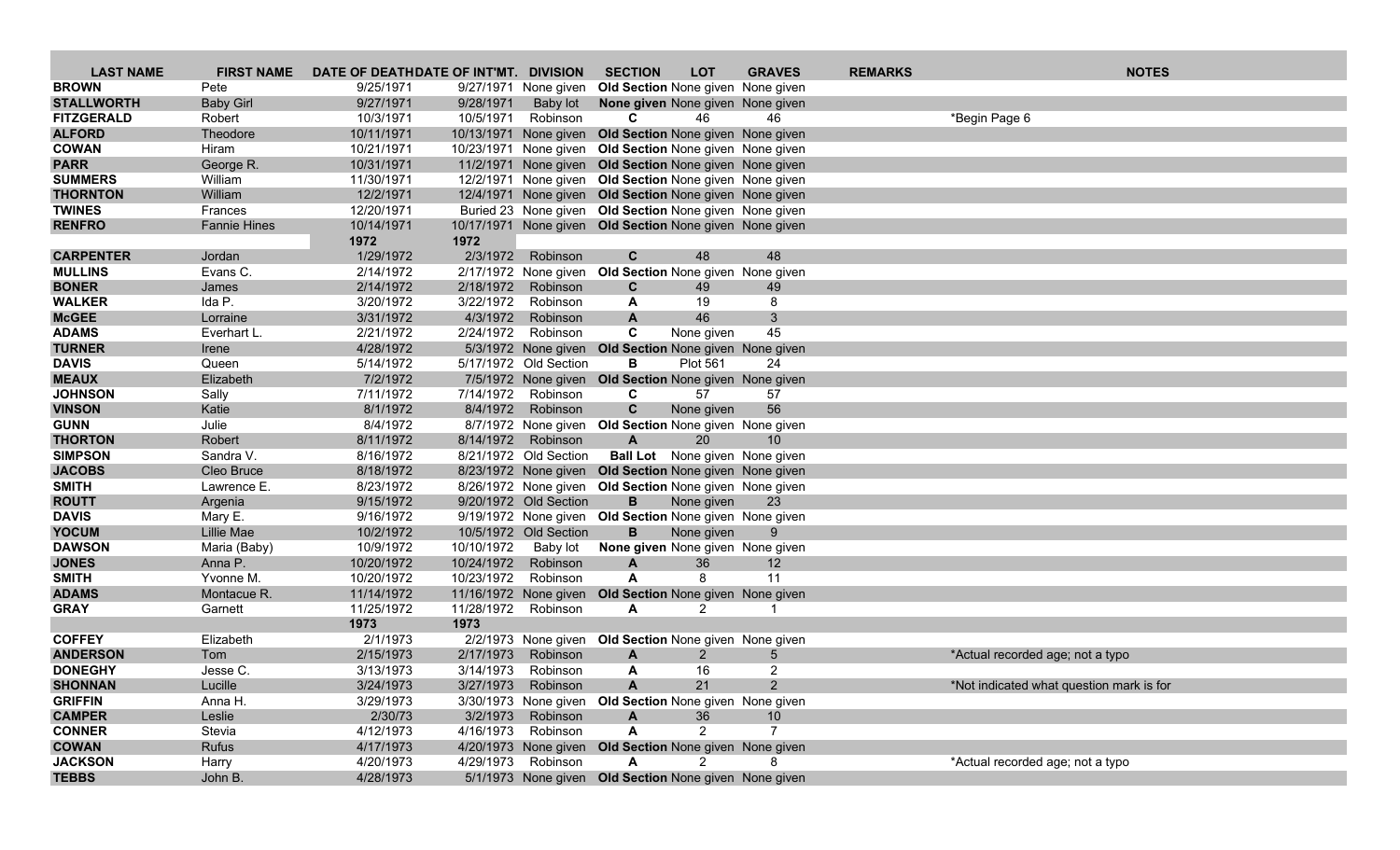| <b>LAST NAME</b>                 | <b>FIRST NAME</b>    | DATE OF DEATHDATE OF INT'MT. DIVISION |                   |                       | <b>SECTION</b>                                          | <b>LOT</b>               | <b>GRAVES</b>  | <b>REMARKS</b> |                                            | <b>NOTES</b> |
|----------------------------------|----------------------|---------------------------------------|-------------------|-----------------------|---------------------------------------------------------|--------------------------|----------------|----------------|--------------------------------------------|--------------|
| <b>GRAY</b>                      | Eleazer              | 5/12/1973                             |                   | 5/14/1973 None given  | Old Section None given None given                       |                          |                |                |                                            |              |
| <b>ESTIS</b>                     | Marie                | 5/17/1973                             | 5/18/1973         | Robinson              | A                                                       | 15                       | 11             |                |                                            |              |
| <b>McKITTRICK</b>                | Henry                | 5/18/1973                             |                   |                       | 5/18/1973 None given Old Section None given None given  |                          |                |                |                                            |              |
| <b>BONER</b>                     | Clarence             | 6/9/1973                              | 6/12/1973         | Robinson              | A                                                       | 37                       | 11             |                | *Begin Page 7                              |              |
| <b>COULTER</b>                   | Celia A.             | 6/16/1973                             | 6/20/1973         | Robinson              | C                                                       | None given               | 55             |                |                                            |              |
| <b>SAULTER</b>                   | Henry L.             | 7/9/1973                              | 7/9/1973          | Robinson              | C                                                       | None given               | 58             |                | *Uncertain what question mark is there for |              |
| <b>GILLESPIE</b>                 | James H.             | 7/17/1973                             | 7/19/1973         | Robinson              | A                                                       | 46                       | -1             |                |                                            |              |
| <b>HARRIS</b>                    | Oscar, Sr.           | 7/19/1973                             |                   |                       | 7/29/1973 None given Old Section None given None given  |                          |                |                |                                            |              |
| <b>McFERRAN</b>                  | Archie               | 7/26/1973                             |                   |                       | 7/27/1973 None given Old Section None given None given  |                          |                |                |                                            |              |
| <b>HAYDEN</b><br><b>BURDETTE</b> | Hortense             | 8/25/1973                             | 8/31/1973         |                       | 8/27/1973 None given Old Section None given None given  |                          |                |                |                                            |              |
| <b>STEEL</b>                     | Thomas               | 8/29/1973<br>9/10/1973                | 9/12/1973         | Robinson<br>Robinson  | C<br>$\mathbf{C}$                                       | None given<br>None given | 59<br>60       |                |                                            |              |
| <b>ROBINSON</b>                  | Perry Lee<br>Fleming | 9/12/1973                             |                   | 9/17/1973 None given  | Old Section None given None given                       |                          |                |                |                                            |              |
| <b>CURRY</b>                     | Ollie F.             | 9/15/1973                             | 9/19/1973         | Robinson              | $\mathbf{C}$                                            | 67                       | 67             |                |                                            |              |
| <b>WILHITE</b>                   | Lucian               | 9/16/1973                             | 9/17/1973         | Robinson              | C                                                       | None given               | 61             |                |                                            |              |
| <b>HUSTON</b>                    | Lillie B.            | 9/18/1973                             | 9/19/1973         | Robinson              | $\mathbf{A}$                                            |                          | 6              |                |                                            |              |
| <b>NAPIER</b>                    | Porter B.            | 9/25/1973                             |                   |                       | 9/28/1973 None given Old Section None given None given  |                          |                |                |                                            |              |
| <b>ROWE</b>                      | J. Landis            | 10/5/1973                             |                   |                       | 10/8/1973 None given Old Section None given None given  |                          |                |                |                                            |              |
| <b>FRYE</b>                      | Ethel                | 10/17/1973                            |                   |                       | 10/19/1973 None given Old Section None given None given |                          |                |                |                                            |              |
| <b>WILKINSON</b>                 | Jake                 | 10/29/1973                            |                   |                       | 10/30/1973 None given Old Section None given None given |                          |                |                |                                            |              |
| <b>WHEELER</b>                   | Margaret L.          | 11/3/1973                             |                   | 11/5/1973 Robinson    | A                                                       | 45                       | -1             |                |                                            |              |
| <b>INGRAM</b>                    | Clifford             | 11/6/1973                             | 11/8/1973         | Robinson              | A                                                       | 45                       | $2^{\circ}$    |                |                                            |              |
| <b>CLAY</b>                      | Jesse H.             | 11/26/1973                            | 11/29/1973        | Robinson              | A                                                       | 23                       | $\overline{7}$ |                |                                            |              |
| <b>RICHARDSON</b>                | E.O.                 | 8/6/1973                              |                   | None given None given | Old Section None given None given                       |                          |                |                |                                            |              |
| <b>COATES</b>                    | Edmond               | 12/1/1973                             | None given        | Robinson              | A                                                       | 23                       | 8              |                |                                            |              |
| <b>KINCAID</b>                   | Deroy                | 12/26/1973                            | None given        | Robinson              | A                                                       | 3                        | 10             |                |                                            |              |
| <b>BAUGHMAN</b>                  | Leontine             | 11/27/1973                            | None given        | Robinson              | A                                                       | $\overline{4}$           | $\overline{2}$ |                |                                            |              |
| <b>MILLER</b>                    | Mary                 | 11/29/1973                            | None given        | Robinson              | A                                                       | 23                       | 9              |                |                                            |              |
| <b>MAYES</b>                     | James K.             | 12/12/1973                            | None given        | Robinson              | A                                                       | 23                       | 10             |                |                                            |              |
| <b>TURNER</b>                    |                      | 1974                                  | 1974<br>1/29/1974 |                       |                                                         |                          |                |                |                                            |              |
| <b>POPE</b>                      | James A.<br>Herbert  | 1/26/1974<br>2/19/1974                | 2/22/1974         | Robinson<br>Robinson  | A<br>C                                                  | 10<br>66                 | 9<br>66        |                |                                            |              |
| <b>MOORE</b>                     | Annie Lee            | 2/20/1974                             | 2/23/1974         | Robinson              | A                                                       | 23                       | $\mathbf{1}$   |                |                                            |              |
| <b>YOUNG</b>                     | Matilda              | 2/21/1974                             | 2/23/1974         | Robinson              | $\mathsf{A}$                                            | 23                       | 3              |                |                                            |              |
| <b>ELLIOT</b>                    | Margaret B.          | 3/6/1974                              | 3/8/1974          | Robinson              | A                                                       | 23                       | 2              |                |                                            |              |
| <b>RAY</b>                       | Hattie C.            | 3/14/1974                             |                   | 3/18/1974 None given  | <b>None given</b> None given None given                 |                          |                |                |                                            |              |
| <b>WALKER</b>                    | David R.             | 3/18/1974                             | 3/21/1974         | Robinson              | A                                                       | 5                        | 5              |                |                                            |              |
| <b>LYNN</b>                      | Carrie B.            | 4/? / 74                              |                   | 4/24/1974 None given  | Old Section None given None given                       |                          |                |                |                                            |              |
| <b>BUCKNER</b>                   | Betty M.             | 4/26/1974                             |                   | 4/28/1974 Robinson    | A                                                       | 6                        | 6              |                |                                            |              |
| <b>CARPENTER</b>                 | George C.            | 5/1/1974                              |                   | 5/6/1974 Robinson     | A                                                       | 47                       |                |                |                                            |              |
| <b>RAUM</b>                      | Ella Mae             | 5/2/1974                              |                   |                       | 5/6/1974 None given Old Section None given None given   |                          |                |                |                                            |              |
| <b>HELM</b>                      | Henrietta C.         | 5/15/1974                             |                   | 5/18/1974 Robinson    | A                                                       | 22                       |                |                |                                            |              |
| <b>JOHNSON</b>                   | Gary Wayne           | 5/16/1974                             |                   | 5/18/1974 Robinson    | C                                                       | 65                       | 65             |                |                                            |              |
| <b>HARLAN</b>                    | Alma                 | 5/22/1974                             |                   |                       | 5/25/1974 None given Old Section None given None given  |                          |                |                |                                            |              |
| <b>BATES</b>                     | Catherine            | 5/30/1974                             |                   | 6/2/1974 Robinson     | A                                                       | 6                        |                |                |                                            |              |
| <b>FRANCIS</b>                   | Mary                 | 5/6/1974                              |                   |                       | 5/9/1974 None given Old Section None given None given   |                          |                |                |                                            |              |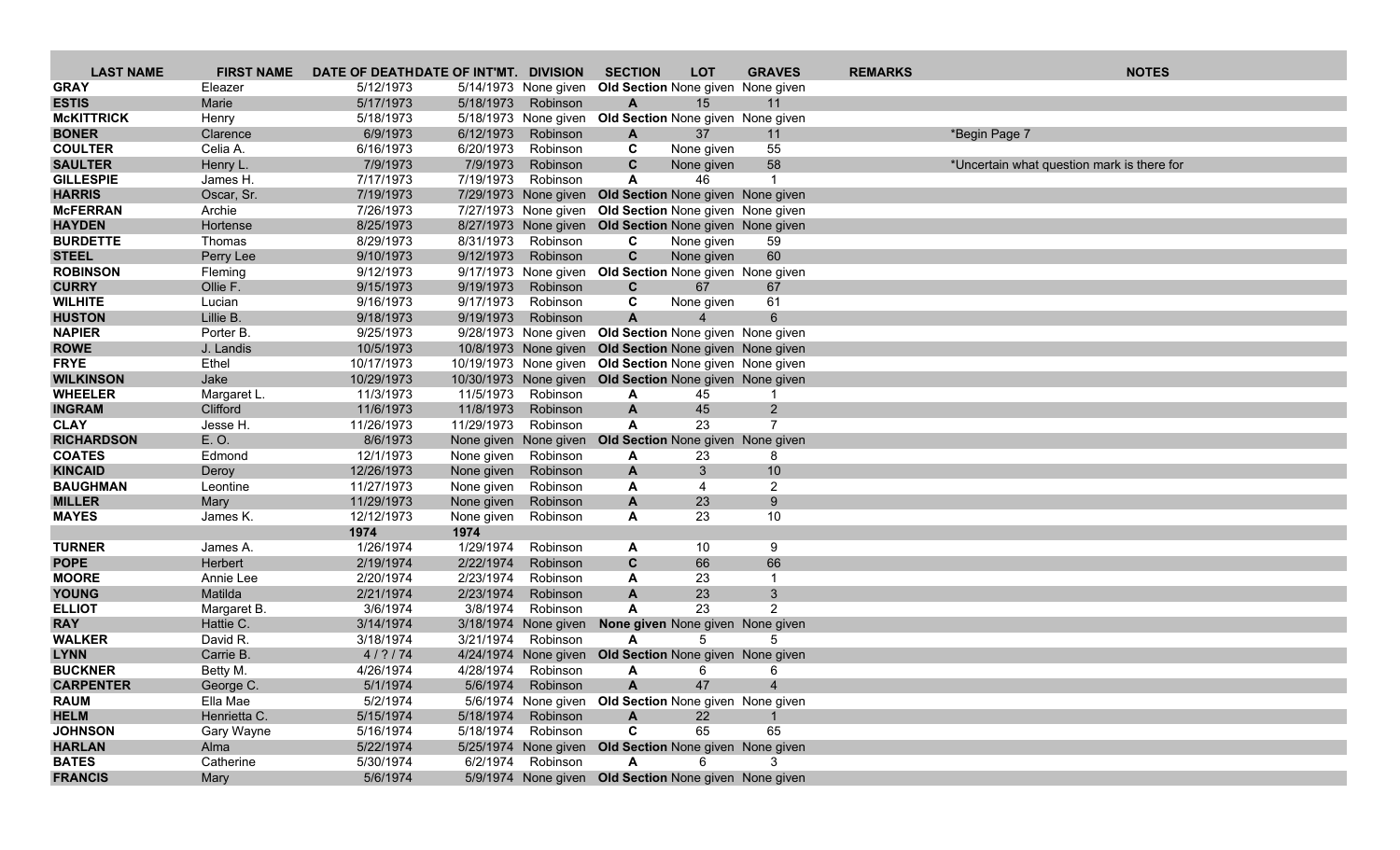| <b>LAST NAME</b>                     | <b>FIRST NAME</b>   | DATE OF DEATHDATE OF INT'MT. |                        | <b>DIVISION</b>                   | <b>SECTION</b>                                                  | <b>LOT</b>      | <b>GRAVES</b>                 | <b>REMARKS</b> | <b>NOTES</b>                      |
|--------------------------------------|---------------------|------------------------------|------------------------|-----------------------------------|-----------------------------------------------------------------|-----------------|-------------------------------|----------------|-----------------------------------|
| <b>JONES</b>                         | Jesse H.            | 6/7/1974                     | 6/11/1974              | Robinson                          | A                                                               | 22              | 3                             |                |                                   |
| <b>FRYE</b>                          | Frances             | 7/2/1974                     | 7/5/1974               | Robinson                          | $\mathbf{C}$                                                    | 64              | 64                            |                |                                   |
| <b>ROUTT</b>                         | Tom                 | 7/3/1974                     |                        | 7/6/1973 None given               | Old Section None given None given                               |                 |                               |                |                                   |
| <b>PETERS</b>                        | Emma L.             | 7/12/1974                    | 7/15/1974              | Robinson                          | C                                                               | 63              | 63                            |                | *Begin Page 8                     |
| <b>BUFFORD</b>                       | John Henry          | 7/18/1974                    | 7/21/1974              | Robinson                          | A                                                               | 45              | 7                             |                |                                   |
| <b>HARRIS</b>                        | Robert              | 7/18/1974                    | 7/22/1974              | Robinson                          | A                                                               | 15              | $6^{\circ}$                   |                |                                   |
| <b>CHENAULT</b>                      | Harvey Eugene       | 7/23/1974                    | 7/26/1974              | Robinson                          | A                                                               | 37              | 4                             | 1st Black      |                                   |
| <b>WHITE</b>                         | Henry Lewis         | 7/26/1974                    | 7/29/1974              | Robinson                          | A                                                               | 45              | 11                            |                |                                   |
| <b>HUTSON</b>                        | William L.          | 7/29/1974                    | 7/31/1974              | Robinson                          | C                                                               | 68              | 68                            |                |                                   |
| <b>JENKINS</b>                       | Cynthia             | 8/16/1974                    | 8/19/1974              | Robinson                          | $\mathbf{C}$                                                    | 69              | 69                            |                |                                   |
| <b>ROSS</b>                          | Helen L.            | 8/22/1974                    | 8/25/1974              | Robinson                          | A                                                               | 9               | 8                             |                |                                   |
| <b>SMITH</b>                         | Mrs. Jessie         | 9/11/1974                    | 9/16/1974              | Robinson                          | A                                                               | 24              |                               |                |                                   |
| <b>WASHINGTON</b><br><b>DRISCOLL</b> | Russell<br>James M. | 9/14/1974<br>9/14/1974       | 9/19/1974<br>9/16/1974 | Robinson<br>Robinson              | A<br>A                                                          | 38<br>24        | 8<br>3                        |                |                                   |
| <b>YOCUM</b>                         | Donna Ann           | 9/15/1974                    |                        |                                   | 9/20/1974 None given Old Section None given None given          |                 |                               |                |                                   |
| <b>TRUMBO</b>                        | John B.             | 9/28/1974                    |                        |                                   | 10/4/1974 None given Old Section None given None given          |                 |                               |                |                                   |
| <b>FIELDS</b>                        | Lucy                | 10/11/1974                   |                        | 10/14/1974 None given             | Old Section None given None given                               |                 |                               |                |                                   |
| <b>BRIGHT</b>                        | Jason               | 10/23/1974                   | 10/25/1974             | Robinson                          | $\mathbf{A}$                                                    | 24              | 2                             |                |                                   |
| <b>IRVIN</b>                         | Laura Bell          | 10/26/1974                   |                        |                                   | 10/31/1974 None given Old Section None given None given         |                 |                               |                |                                   |
| <b>LANGFORD</b>                      | Taylor              | 11/12/1974                   | 11/14/1974             | Robinson                          | $\mathbf{A}$                                                    | 38              | 9                             |                |                                   |
| <b>ROBINSON</b>                      | David               | 11/15/1974                   |                        | 11/16/1974 None given             | Old Section None given None given                               |                 |                               |                |                                   |
| *WHEAT                               | Minnie              | 11/24/1974                   | 11/26/1974             | Robinson                          | A                                                               | 21              | 3                             |                | *Last name difficult to read      |
| <b>SIMPSON</b>                       | Roy                 | 12/1/1974                    | 12/4/1974              | Robinson                          | A                                                               | $\overline{7}$  | 10                            |                |                                   |
| <b>BRADSHAW</b>                      | Sadie               | 12/6/1974                    |                        |                                   | 12/9/1974 None given Old Section None given None given          |                 |                               |                |                                   |
|                                      |                     | 1975                         | 1975                   |                                   |                                                                 |                 |                               |                |                                   |
| <b>WILLIAMS</b>                      | <b>Mary Nettie</b>  | 1/5/1975                     |                        |                                   | 1/7/1975 None given Old Section None given None given           |                 |                               |                |                                   |
| <b>COWAN</b>                         | Louise Frances      | 1/12/1975                    |                        |                                   | 1/16/1975 None given Old Section None given None given          |                 |                               |                |                                   |
| <b>GOODE</b>                         | Laura               | 2/5/1975                     | 2/7/1975               | Robinson                          | A                                                               | 18              | 6                             |                |                                   |
| <b>JONES</b>                         | James               | 2/12/1975                    | 2/18/1975              | Robinson                          | C                                                               | 72              | 72                            |                |                                   |
| <b>SCOTT</b>                         | Donnie (*Or Ponnie  | 2/18/1975                    | 2/20/1975              | Robinson                          | A                                                               | 36              | 11                            |                |                                   |
| <b>REYNOLDS</b><br><b>TARRENCE</b>   | Tillie              | 2/25/1975                    | 2/27/1975              | Robinson                          | A                                                               | 18              | $\overline{4}$                |                |                                   |
| <b>HARLAN</b>                        | Cora<br>Guy         | 3/10/1975<br>3/26/1975       | 3/14/1975              | Robinson<br>3/31/1975 Old Section | A<br>В                                                          | 18<br>(Fry Lot) | $5\overline{)}$<br>None given |                |                                   |
| <b>DRAKEFORD</b>                     | Frank               | 3/30/1975                    | 3/31/1975              | Robinson                          | $\mathbf{A}$                                                    | 35              | 10                            |                |                                   |
| <b>GRIMSLEY</b>                      | Mamie               | 4/5/1975                     |                        | 4/7/1975 None given               | Old Section Jummer's Lc None given                              |                 |                               |                |                                   |
| <b>GRAY</b>                          | John Henry          | 4/7/1975                     | 4/10/1975              | Robinson                          | B                                                               | 321             | 10 & 11                       |                |                                   |
| <b>RAINES</b>                        | Georgia             | 4/15/1975                    |                        | 4/21/1975 None given              | Old Section None given None given                               |                 |                               |                |                                   |
| <b>FAULKNER</b>                      | (Baby Girl)         | 4/27/1975                    | 4/29/1975              | Baby lot                          | None given None given None given                                |                 |                               |                |                                   |
| * WILLIAMS                           | <b>Mary Nettie</b>  | 5/11/1975                    |                        |                                   | 5/13/1975 Old Section None given None given None given          |                 |                               |                | *Entry was shown as strikethrough |
| <b>HARRIS</b>                        | Mattie              | None given                   |                        |                                   | 5/28/1905 Old Section <b>eside Husbai</b> None given None given |                 |                               |                |                                   |
| <b>SPEARS</b>                        | Matthew Leon        | 6/6/1975                     | 6/7/1975               | Robinson                          | A                                                               | 33              |                               |                |                                   |
| <b>DORAM</b>                         | James III           | 6/8/1975                     | 6/9/1975               | Robinson                          | A                                                               | 37              | 9                             |                |                                   |
| <b>HELM</b>                          | Donald              | 6/13/1975                    | 6/16/1975              | Robinson                          | A                                                               | 4               | 11                            |                |                                   |
| <b>WHEAT</b>                         | Taylor              | 7/19/1975                    | 7/22/1975              | Robinson                          | A                                                               | 21              | $\overline{4}$                |                |                                   |
| <b>WADE</b>                          | Maggie              | 7/30/1975                    | 8/2/1975               | Robinson                          | C                                                               | 72a             | 72a                           |                |                                   |
| <b>ESTES</b>                         | Mosley              | 8/7/1975                     |                        | 8/9/1975 Robinson                 | A                                                               | 15              | 10                            |                |                                   |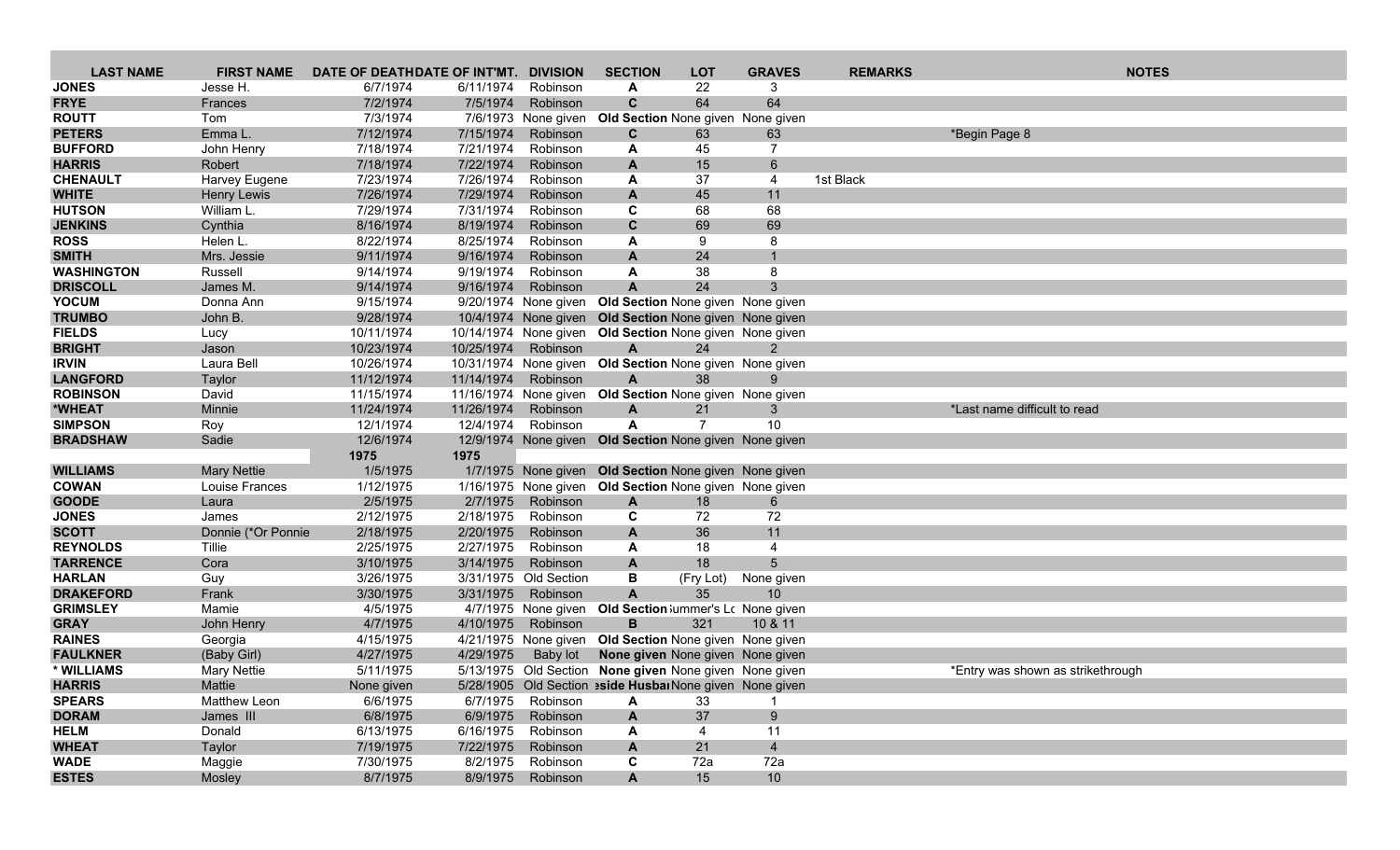| <b>LAST NAME</b>                 | <b>FIRST NAME</b>      | DATE OF DEATHDATE OF INT'MT. DIVISION |                       |                                         | <b>SECTION</b>                                          | <b>LOT</b>        | <b>GRAVES</b>                   | <b>REMARKS</b> | <b>NOTES</b>                      |
|----------------------------------|------------------------|---------------------------------------|-----------------------|-----------------------------------------|---------------------------------------------------------|-------------------|---------------------------------|----------------|-----------------------------------|
| <b>LANGFORD</b>                  | <b>Bettie</b>          | 8/16/1975                             |                       |                                         | 8/19/1975 None given Old Section None given None given  |                   |                                 |                |                                   |
| <b>KINLEY</b>                    | Maggie                 | 9/5/1975                              |                       |                                         | 9/8/1975 None given Old Section None given None given   |                   |                                 |                |                                   |
| <b>WOODS</b>                     | Harold                 | 10/6/1975                             | 10/8/1975             | Robinson                                | C                                                       | 77                | None given                      |                |                                   |
| <b>HOUSTON</b>                   | Christopher "Baby"     | 10/9/1975                             | 10/10/1975            | Baby lot                                | None given None given None given                        |                   |                                 |                | *Begin Page 9                     |
| <b>HATCHER</b>                   | Mossie                 | 10/10/1975                            | 10/15/1975            | Robinson                                | C                                                       | 76                | 76                              |                |                                   |
| <b>CROWDESS (*CROWDEI Mary</b>   |                        | 10/15/1975                            |                       | 10/20/1975 None given                   | Old Section None given None given                       |                   |                                 |                |                                   |
| <b>FORD</b>                      | Nancy (*or Nana) R     | 11/9/1975                             | 11/13/1975 Robinson   |                                         | -1                                                      | 12                | $\overline{2}$                  |                |                                   |
| <b>DUNN</b>                      | Nancy                  | 11/14/1975                            |                       |                                         | 11/17/1975 None given Old Section None given None given |                   |                                 |                |                                   |
| <b>McFERRON</b>                  | Christine              | 11/15/1975                            | 11/19/1975            | Robinson                                | A                                                       | 44                | 2                               |                |                                   |
| <b>WILKERSON</b>                 | Wince                  | 11/27/1975                            | 12/2/1975             | Robinson                                | $\mathbf{A}$                                            | 44                | $6\overline{6}$                 |                |                                   |
| <b>ELMORE</b>                    | Vivian A Turner        | 11/39/75                              | 12/3/1975             | Robinson                                | A                                                       | 36                | 9                               |                |                                   |
| <b>MULLINS</b>                   | Louise                 | 12/9/1975                             | 12/14/1975            | Robinson                                | C                                                       | 77                | None given                      |                |                                   |
| <b>OWSLEY</b>                    | Mary                   | 1/17/1976                             | 1/21/1976             | Robinson                                | A                                                       | 47                | 12                              |                |                                   |
| <b>LOGAN</b>                     | Turrell (*or Furrell). | 11/24/1975<br>1976                    | 11/27/1975<br>1976    | Robinson                                | $\mathbf{A}$                                            | 44                | $*5$                            |                | *Grave No. difficult to read      |
| <b>JOHNSON</b>                   | Ophelia                | 1/5/1976                              |                       |                                         | 1/9/1976 None given Old Section Johnson Lot None given  |                   |                                 |                |                                   |
| <b>YOCUM</b>                     | Elizabeth              | 1/10/1976                             | 1/13/1976             | Robinson                                | $\mathsf{A}$                                            | 20                | 8                               |                |                                   |
| <b>SEAWRIGHT</b>                 | Sally                  | 11/27/1975                            |                       |                                         | 12/1/1975 None given Old Section None given None given  |                   |                                 |                |                                   |
| <b>COOPER</b>                    | Mary                   | 2/15/1976                             |                       |                                         | 2/17/1976 None given Old Section None given None given  |                   |                                 |                |                                   |
| <b>CALDWELL</b>                  | <b>Clifford Luther</b> | 2/12/1976                             | 2/16/1976             | Robinson                                | $\mathsf{A}$                                            | 6                 |                                 |                |                                   |
| <b>MARSHALL</b>                  | Mrs. Willie            | 2/8/1976                              |                       |                                         | 2/10/1986 None given Old Section None given None given  |                   |                                 |                |                                   |
| <b>WILLIAMS</b>                  | Ed                     | 2/17/1976                             | 2/20/1976             | Robinson                                | A                                                       | 16                | $\overline{4}$                  |                |                                   |
| <b>McGUIRE</b>                   | Willie Mae             | 2/27/1976                             | 3/2/1976              | Robinson                                | C                                                       |                   | None given None given Section C |                |                                   |
| <b>HALE</b>                      | Lucile Frye            | 2/24/1976                             |                       |                                         | 2/27/1976 None given Old Section Taylor Lot None given  |                   |                                 |                |                                   |
| *POWELLS                         | Lucille                | 3/15/1976                             |                       |                                         | 3/18/1976 None given Old Section None given None given  |                   |                                 |                | *Last name difficult to read      |
| <b>INGRAM</b>                    | Robert                 | 3/21/1976                             | 3/25/1976             | Robinson                                | A                                                       | 44                | 3                               |                |                                   |
| <b>PENMAN</b>                    | Frank                  | 3/22/1976                             |                       |                                         | 3/26/1976 None given Old Section None given None given  |                   |                                 |                |                                   |
| <b>TAYLOR</b>                    | Gertrude               | 4/16/1976                             |                       |                                         | 4/19/1976 None given Old Section None given None given  |                   |                                 |                |                                   |
| <b>ROUTT</b>                     | Mary L                 | 4/15/1976                             |                       |                                         | 4/19/1976 None given Old Section None given None given  |                   |                                 |                |                                   |
| <b>HALISON</b>                   | Lillian                | 4/5/1976                              | 4/8/1976              | Robinson                                | $\mathbf{A}$                                            | 43                | 10                              |                |                                   |
| <b>GRAVES</b>                    | Jesse                  | 4/19/1976                             | 4/24/1976             | Robinson                                | $\mathbf c$                                             | None given        | 78                              |                |                                   |
| <b>HUSTON</b>                    | Green                  | 4/27/1976                             |                       | 4/30/1976 None given                    | <b>Old Section None given None given</b>                |                   |                                 |                |                                   |
| <b>HARRIS</b>                    | Bee, Jr.               | 5/28/1976                             | 6/2/1976              | Robinson                                | A                                                       | 21                | 10                              |                |                                   |
| <b>BANKS</b><br><b>WILKINSON</b> | Lucille                | 5/23/1976                             | 5/28/1976<br>6/3/1976 | Robinson<br>Robinson                    | A                                                       | 38                | $6\overline{6}$                 |                |                                   |
|                                  | Eva A.                 | 5/30/1976                             | 6/1/1976              |                                         | C                                                       | None given<br>27  | 79                              |                |                                   |
| *HARRIS, JR.<br><b>BALL</b>      | Not readable           | 5/28/1976<br>7/22/1976                | 7/27/1976             | Robinson<br>Robinson                    | A<br>A                                                  | 100               | 10                              |                | *Entry was shown as strikethrough |
| <b>RILEY</b>                     | Georgia<br>James T.    | 8/20/1976                             | 8/23/1976             | Robinson                                | C                                                       |                   | None given                      |                |                                   |
| <b>WILLIAMS</b>                  | Frank                  | 7/27/1976                             | 7/29/1976             | Robinson                                | A                                                       | None given<br>101 | 73<br>$\overline{1}$            |                |                                   |
|                                  |                        |                                       |                       |                                         |                                                         | 44                | 9                               |                |                                   |
| <b>PENMAN</b><br><b>TAYLOR</b>   | Dave<br>William        | 9/3/1976<br>9/27/1976                 |                       | 9/7/1976 Robinson<br>10/1/1976 Robinson | A<br>A                                                  | 44                | 10                              |                |                                   |
| <b>ROSS</b>                      | Horace P., Sr.         | 10/5/1976                             | 10/8/1976             | Robinson                                | C                                                       | None given        | 80                              |                |                                   |
| <b>SMITH</b>                     | Ada                    | 10/14/1976                            | 10/18/1976 Robinson   |                                         | C                                                       | 32                | 32                              |                |                                   |
| <b>HALE</b>                      | Henry C.               | 10/24/1976                            |                       |                                         | 10/27/1976 None given Old Section None given None given |                   |                                 |                |                                   |
| <b>YOUNG</b>                     | Amanda                 | 10/23/1976                            | 10/26/1976 Robinson   |                                         | C                                                       | 25                | 25                              |                |                                   |
| <b>JOHNSON</b>                   | James Shea             | 10/27/1976                            | 10/29/1976 Robinson   |                                         | A                                                       | 101               | $6\overline{6}$                 |                |                                   |
|                                  |                        |                                       |                       |                                         |                                                         |                   |                                 |                |                                   |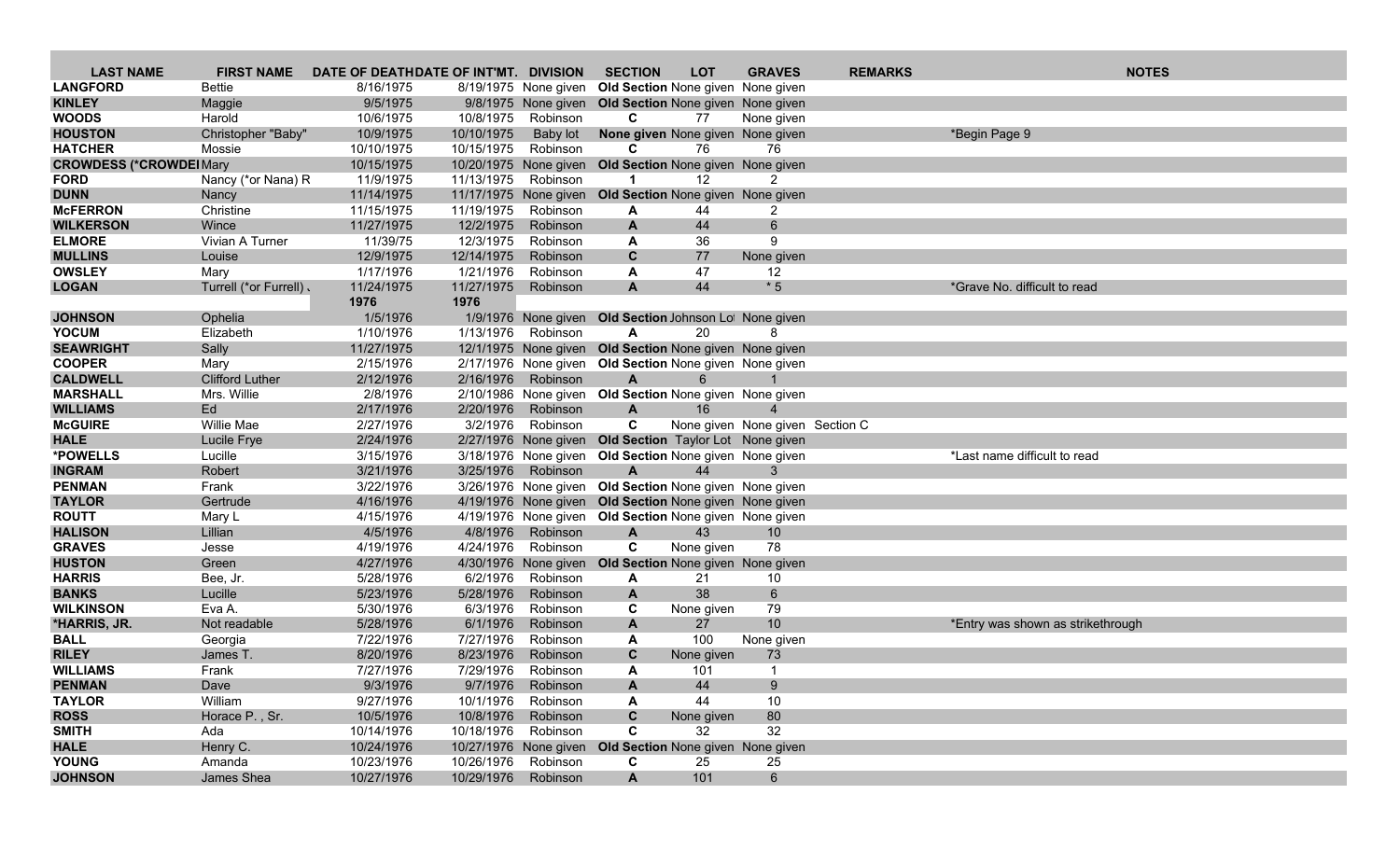| <b>LAST NAME</b>              | <b>FIRST NAME</b>    | DATE OF DEATHDATE OF INT'MT. DIVISION |            |                    | <b>SECTION</b>                                              | <b>LOT</b> | <b>GRAVES</b>   | <b>REMARKS</b>                                                                           |                                                 | <b>NOTES</b>                                                            |
|-------------------------------|----------------------|---------------------------------------|------------|--------------------|-------------------------------------------------------------|------------|-----------------|------------------------------------------------------------------------------------------|-------------------------------------------------|-------------------------------------------------------------------------|
| *KORLON                       | James Herman         | 11/8/1976                             | 11/10/1976 | Robinson           | A                                                           | 101        | 5               | Lee Brown Lot                                                                            | *First name difficult to read                   |                                                                         |
|                               |                      | 1977                                  | 1977       |                    |                                                             |            |                 |                                                                                          |                                                 |                                                                         |
| <b>SINGLETON</b>              | *Mishien             | 12/31/1976                            | 1/3/1977   | Robinson           | C                                                           | 82         | None given      |                                                                                          |                                                 |                                                                         |
| <b>GRAVES</b>                 | William              | 1/21/1977                             | 1/26/1977  | Robinson           | $\mathbf{C}$                                                | 82         | None given      |                                                                                          |                                                 |                                                                         |
| <b>HARLON</b>                 | George L.            | 1/28/1977                             |            |                    | 2/2/1977 None given Old Section Frye Lot                    |            | None given      |                                                                                          | ** Begin Page 10                                |                                                                         |
| <b>POPE</b>                   | <b>Mary Lucille</b>  | 2/28/1977                             | 3/3/1977   | Robinson           | A                                                           | 9          |                 |                                                                                          |                                                 |                                                                         |
| <b>SWAIN</b>                  | Alline               | 3/10/1977                             |            |                    | 3/14/1977 Old Section None given rter Napier I None given   |            |                 |                                                                                          |                                                 |                                                                         |
| <b>GIVENS</b>                 | Everhart             | 3/21/1977                             | 3/24/1977  | Robinson           | A                                                           | 17         |                 |                                                                                          |                                                 |                                                                         |
| <b>CLARK</b>                  | Charles A.           | 3/26/1977                             | 3/29/1977  | Robinson           | A                                                           | 69         |                 |                                                                                          |                                                 |                                                                         |
| *CHANDLER                     | Georgia              | 4/13/1977                             | 4/17/1977  | Robinson           | $\mathsf{A}$                                                | 38         | 3               |                                                                                          |                                                 | * A double entry was recorded on this line; information was recorded ma |
| * MILLER                      | Patricia             | 4/20/1977                             | 4/23/1977  | Robinson           | A                                                           | 69         | $\overline{2}$  |                                                                                          |                                                 | * A double entry was recorded on this line; information was recorded ma |
| <b>COULTER</b>                | Edward               | 4/23/1977                             | 4/27/1977  | Robinson           | $\mathbf{A}$                                                | 101        | 11              |                                                                                          |                                                 |                                                                         |
| <b>ROGERS</b>                 | Clara Odell          | 4/23/1977                             | 4/27/1977  | Robinson           | A                                                           | 34         | 3               |                                                                                          |                                                 |                                                                         |
| <b>CUMMINGS</b>               | Herschel             | 4/28/1977                             | 5/2/1977   | Robinson           | $\mathbf{C}$                                                | 87         | 87              |                                                                                          |                                                 |                                                                         |
| <b>MEAUX</b>                  | Lowell               | 5/14/1977                             | 5/17/1977  | Robinson           | C                                                           | 86         | None given      |                                                                                          |                                                 |                                                                         |
| <b>ROSS</b>                   | Detroit              | 5/11/1977                             |            |                    | 5/14/1977 None given Old Section None given None given      |            |                 |                                                                                          |                                                 |                                                                         |
| <b>CONOVER</b>                | Effie                | 5/15/1977                             |            |                    | 5/18/1977 None given Old Section Conover Lot None given     |            |                 |                                                                                          |                                                 |                                                                         |
| <b>STRANGE</b>                | Emanuel              | 5/17/1977                             | 5/20/1977  | Robinson           | $\overline{A}$                                              | 101        |                 |                                                                                          |                                                 |                                                                         |
| <b>BRADSHAW</b>               | John A., Jr.         | 6/28/1977                             | 7/1/1977   | Robinson           | A                                                           | 46         | $\overline{7}$  |                                                                                          |                                                 |                                                                         |
| <b>GAINS</b>                  | Delbert Lee          | 6/29/1977                             | 7/1/2007   | Robinson           | C                                                           | None given | 9               |                                                                                          |                                                 |                                                                         |
| <b>CARTER</b>                 | Rev. P. A.           | 7/25/1977                             | 7/29/1977  | Robinson           | A                                                           | 64         |                 |                                                                                          |                                                 |                                                                         |
| <b>PERKINS</b>                | Will                 | 7/26/1977                             | 7/30/1977  | Robinson           | $\mathbf{A}$                                                | 64         | $\mathcal{P}$   |                                                                                          |                                                 |                                                                         |
| <b>OWSLEY</b>                 | <b>Craig Toliver</b> | 8/6/1977                              |            |                    | 8/10/1977 None given Old Section Toliver Lot None given     |            |                 |                                                                                          |                                                 |                                                                         |
| <b>SALLEE</b>                 | Mattie               | 6/16/1977                             | 6/18/1977  | Robinson           | $\mathbf{C}$                                                | 85         | 85              |                                                                                          |                                                 |                                                                         |
| <b>BURDETTE</b>               | Julia                | 7/27/1977                             | 7/30/1977  | Robinson           | C                                                           | 8          | 8               |                                                                                          |                                                 |                                                                         |
| <b>RICE</b>                   | Ellen                | 8/8/1977                              |            |                    | 8/12/1977 None given Old Section Lot Middle   None given    |            |                 |                                                                                          |                                                 |                                                                         |
| <b>PATTEN</b>                 | Larue, Sr.           | 8/28/1977                             |            |                    |                                                             |            |                 | 9/1/1977 None given Old Section None given None given Beside fence in front of old house |                                                 |                                                                         |
| <b>MEADOWS</b>                | Mrs. Russell         | 9/5/1977                              |            | 9/8/1977 Robinson  | C                                                           | 43         | None given      |                                                                                          |                                                 |                                                                         |
| <b>PAYTON</b>                 | William L            | 9/21/1977                             | 9/24/1977  | Robinson           | A                                                           | 43         |                 |                                                                                          |                                                 |                                                                         |
| <b>ALFORD</b>                 | Levi                 | 10/4/1977                             |            |                    | 10/8/1977 None given Old Section None given None given      |            |                 |                                                                                          |                                                 |                                                                         |
| <b>BLAKEMAN</b>               | Lillie M.            | 10/9/1977                             |            |                    | 10/14/1977 None given Old Section lakeman Lc None given     |            |                 |                                                                                          |                                                 |                                                                         |
| <b>LOGAN</b>                  |                      |                                       |            |                    |                                                             |            |                 |                                                                                          |                                                 |                                                                         |
| <b>COWHERD</b>                | Fredna               | 10/20/1977                            | 11/3/1977  | Robinson           | 10/23/1977 None given Old Section Logan Lot None given<br>A | 102        | 3               |                                                                                          | *First name difficult to read                   |                                                                         |
|                               | *Lahn C.             | 10/31/1977                            |            |                    |                                                             |            |                 |                                                                                          |                                                 |                                                                         |
| <b>GRAY</b><br>*HERRIGON      | Bertha P.            | 11/16/1977                            |            |                    | 11/18/1977 None given Old Section Gray Lot None given       |            |                 |                                                                                          | *Last name difficult to read                    |                                                                         |
|                               | Katie                | 12/20/1977                            |            |                    | 12/22/1977 None given Old Section Herrigon Lot None given   |            |                 |                                                                                          |                                                 |                                                                         |
| * BROWN                       | Ben                  | 12/27/1977                            |            |                    | 12/29/1977 None given Old Section Drye Lot None given       |            |                 |                                                                                          | *Notation in Place of Death column reads "tent" |                                                                         |
|                               |                      | 1978                                  | 1978       |                    |                                                             |            |                 |                                                                                          |                                                 |                                                                         |
| <b>JONES</b>                  | Jewell               | 12/30/1977                            |            |                    | 1/3/1978 None given Old Section Jones Lot None given        |            |                 |                                                                                          |                                                 |                                                                         |
| * GIFFIN (* OR GRIFFIN) Henry |                      | 1/3/1978                              | 1/6/1978   | Robinson           | C                                                           | None given | 7               |                                                                                          | *Notation in Place of Death column reads "tent  |                                                                         |
| <b>BONER</b>                  | Ponsie               | 1/13/1978                             |            | 1/17/1978 Robinson | A                                                           | 37         | 12 <sup>2</sup> |                                                                                          | *Notation in Place of Death column reads "tent  |                                                                         |
| <b>BONER</b>                  | Lucian W.            | 1/16/1978                             |            | 1/19/1978 Robinson | A                                                           | 37         | 10              |                                                                                          | *Notation in Place of Death column reads "tent  |                                                                         |
| * GRAY                        | Asroe                | 1/18/1978                             |            |                    | 1/21/1978 None given Old Section Gray Lot None given        |            |                 |                                                                                          | *Notation in Place of Death column reads "tent  |                                                                         |
| * FISHER                      | Matthew              | 1/22/1978                             |            |                    | 1/25/1978 None given Old Section Fisher Lot None given      |            |                 |                                                                                          | *Notation in Place of Death column reads "tent" |                                                                         |
| * SMITH                       | (Bishop) A. R.       | 1/30/1978                             |            | 2/6/1978 Robinson  | $\mathbf{A}$                                                | 101        | 3               |                                                                                          | *Notation in Place of Death column reads "tent" |                                                                         |
| * HIGGINS                     | Cornelia             | 2/13/1978                             | 2/17/1978  | Robinson           | $\mathbf c$                                                 | None given | 6               |                                                                                          | *Notation in Place of Death column reads "tent  |                                                                         |
| * GUINN                       | Sally                | 2/17/1978                             |            | 2/20/1978 Robinson | $\mathbf{C}$                                                | None given | $5\overline{)}$ |                                                                                          | *Notation in Place of Death column reads "tent  |                                                                         |
|                               |                      |                                       |            |                    |                                                             |            |                 |                                                                                          |                                                 |                                                                         |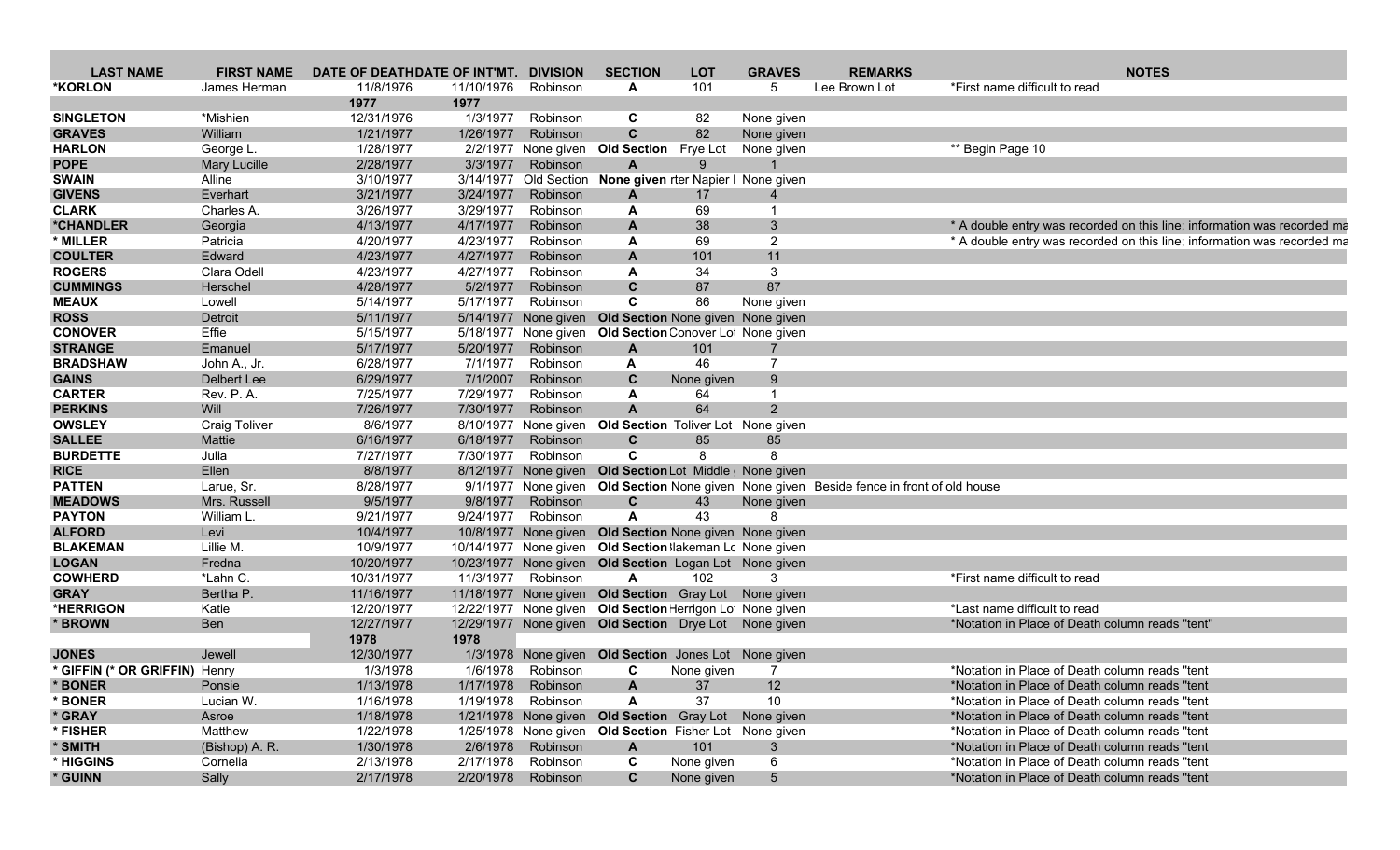| <b>LAST NAME</b>  | <b>FIRST NAME</b> | DATE OF DEATHDATE OF INT'MT. DIVISION |                     |                      | <b>SECTION</b>                                          | <b>LOT</b>        | <b>GRAVES</b>         | <b>REMARKS</b> | <b>NOTES</b>                                    |
|-------------------|-------------------|---------------------------------------|---------------------|----------------------|---------------------------------------------------------|-------------------|-----------------------|----------------|-------------------------------------------------|
| * KEMPER          | Mary              | 2/21/1978                             |                     | 2/25/1978 None given | Old Section Kemper Lot None given                       |                   |                       |                | *Notation in Place of Death column reads "tent" |
| * STRANGE         | Ada               | 2/25/1978                             | 3/2/1978            | Robinson             | A                                                       | 101               |                       |                | *Notation in Place of Death column reads "tent" |
| <b>SEAWRIGHT</b>  | Anderson          | 6/14/1978                             |                     | 6/16/1978 None given | Old Section Seawright Lc None given                     |                   |                       |                | *Notation in Place of Death column reads "tent  |
| * SPAULDING       | Catherine         | 6/20/1978                             | 6/24/1978           | Robinson             | $\mathbf{A}$                                            | $9^{\circ}$       | 11                    |                | *Notation in Place of Death column reads "tent  |
| * BALL            | Eddie             | 5/14/1978                             | 5/17/1978           | Robinson             | $\mathbf{A}$                                            | 97                | $\mathbf 1$           |                | *Notation in Place of Death column reads "tent  |
| <b>GARR</b>       | Amanda            | 4/11/1978                             |                     | 4/14/1978 None given | <b>Old Section</b>                                      | <b>Garr Lot</b>   | None given            |                | ** Begin Page 11                                |
| <b>STRANGE</b>    | Ada               | 2/25/1978                             | 2/28/1978           | Robinson             | A                                                       | 101               | 8                     |                |                                                 |
| <b>MAYFIELD</b>   | <b>Moses</b>      | 6/28/1978                             | 7/1/1978            | Robinson             | $\mathbf{A}$                                            | 13                | 8                     |                |                                                 |
| <b>GRAY</b>       | Crain             | 7/5/1978                              | 7/8/1978            | Robinson             | A                                                       |                   | None given None given |                |                                                 |
| <b>RAY</b>        | Mary (*or May)    | 7/6/1978                              |                     | 7/10/1978 None given | <b>Old Section None given</b>                           |                   | 21                    |                |                                                 |
| <b>PENNINGTON</b> | Robert            | 7/23/78/                              | 7/27/1978           | Robinson             | A                                                       | 42                | $\overline{7}$        |                |                                                 |
| <b>FAULKNER</b>   | George            | 8/30/1978                             | 9/2/1978            | Robinson             | A                                                       | 45                | None given            |                |                                                 |
| <b>SMITH</b>      | Clarence          | 9/3/1978                              | 9/12/1978           | Robinson             | A                                                       | 46                | $\overline{2}$        |                |                                                 |
| <b>ERID</b>       | Ida Mae McGill    | 10/19/1978                            | 10/24/1978          | Robinson             | $\mathbf{A}$                                            | 39                | 6                     |                |                                                 |
| <b>GRIFFIN</b>    | Ruth Jones        | 9/15/1978                             |                     | 9/18/1978 None given | Old Section Jones Lot None given                        |                   |                       |                |                                                 |
| <b>SIMPSON</b>    | Joseph            | 10/20/1978                            | 10/26/1978          | Robinson             | A                                                       | 21                |                       |                |                                                 |
| <b>FITZGERALD</b> | John Patrick      | 10/30/1978                            |                     |                      | 11/3/1978 None given Old Section None given None given  |                   |                       |                |                                                 |
| <b>DUNN</b>       | Benjamin          | 11/8/1978                             |                     |                      | 11/10/1978 None given Old Section None given None given |                   |                       |                |                                                 |
| <b>HARDING</b>    | Lillian           | 11/5/1978                             | 11/11/1978          | Robinson             | C                                                       | None given        | $\mathbf 1$           |                |                                                 |
| <b>MAYES</b>      | Cordie            | 11/24/1978                            | 11/28/1978          | Robinson             | $\mathbf{A}$                                            | 23                | 11                    |                |                                                 |
| <b>WILKINSON</b>  | Anna F.           | 12/9/1978                             |                     |                      | 12/11/1978 None given Old Section None given None given |                   |                       |                |                                                 |
| <b>MAYFIELD</b>   | Laura             | 12/21/1978                            | 12/23/1978          | Robinson             | $\mathbf{C}$                                            | None given        | 2                     |                |                                                 |
| <b>DAVIS</b>      | Theodore          | 12/26/1978                            | 12/29/1978          | Robinson             | $\mathsf{A}$                                            | 3                 |                       |                |                                                 |
| <b>COWAN</b>      | <b>Birdie</b>     | 12/26/1978                            |                     |                      | 12/30/1978 None given Old Section Cowan Lot None given  |                   |                       |                |                                                 |
|                   |                   | 1979                                  | 1979                |                      |                                                         |                   |                       |                |                                                 |
| <b>LLOYD</b>      | Annie             | 1/1/1979                              | 1/8/1979            | Robinson             | C                                                       | None given        | 3                     |                |                                                 |
| <b>RICE</b>       | Henry             | 1/8/1979                              | 1/10/1979           |                      | None given Old Section None given None given            |                   |                       |                |                                                 |
| <b>ROWE</b>       | William           | 1/6/1979                              | 1/9/1979            | Robinson             | A                                                       | 84                | 6                     |                |                                                 |
| <b>OWSLEY</b>     | Frank             | 1/22/1979                             | 1/26/1979           | Robinson             | $\mathsf{A}$                                            | 47                | 11                    |                | *Actual recorded age: not a typo                |
| <b>ROBINSON</b>   | Charles           | 1/17/1979                             |                     | 1/20/1979 None given | <b>None given Robinson Lo None given</b>                |                   |                       |                |                                                 |
| <b>SEGAR</b>      | Robert            | 2/4/1979                              | 2/6/1979            | Robinson             | A                                                       | 48                |                       |                |                                                 |
| <b>CALDWELL</b>   | <b>Bessie</b>     | 2/5/1979                              |                     | 2/10/1979 None given | Old Section None given None given                       |                   |                       |                |                                                 |
| <b>FRYE</b>       | Stanley           | 2/14/1979                             | 2/17/1979           | Robinson             | C                                                       | None given        |                       |                |                                                 |
| <b>BURTON</b>     | Sadie             | 3/17/1979                             |                     |                      | 3/21/1979 None given Old Section None given None given  |                   |                       |                | * The letter " T " was written here             |
| <b>CLOUD</b>      | Geroge, Jr.       | 3/20/1979                             | 3/23/1979           | Robinson             | A                                                       | 63                | 5                     |                | * The letter " T " was written here             |
| <b>HOUCHIE</b>    | Lillian           | 4/17/1979                             | 4/21/1979           | Robinson             | $\mathbf{A}$                                            | 42                | 12                    |                | * The letter " T " was written here             |
| <b>BEDINGER</b>   | Calvin            | 4/18/1979                             | 4/21/1979           | Robinson             | A                                                       | 103               | $\overline{2}$        |                | * The letter " T " was written here             |
| <b>CALDWELL</b>   | Charles           | 4/28/1979                             | 4/30/1979           | Robinson             | $\mathbf{A}$                                            | 103               | $\mathbf{1}$          |                | * The letter " T " was written here             |
| <b>NAPIER</b>     | Mable             | 5/20/1979                             | 5/25/1979           | Robinson             | A                                                       | 84                | 12                    |                | * The letter " T " was written here             |
| <b>SEGAR</b>      | William           | 6/10/1979                             |                     | 6/21/1979 Robinson   | A                                                       | 84                | 11                    |                | * The letter " T " was written here             |
| <b>KITE</b>       | Willie            | 6/26/1979                             | 6/29/1979           | Robinson             | A                                                       | 84                | 4                     |                |                                                 |
| <b>SEAWRIGHT</b>  | Maedonice         | 7/14/1979                             | 7/16/1979           | Robinson             | A                                                       | 84                | 3 <sup>2</sup>        |                |                                                 |
| <b>OWSLEY</b>     | Frank             | 8/20/1979                             | 8/24/1979           | Robinson             | A                                                       | 103               | 4                     |                |                                                 |
| <b>ADAMS</b>      | Florence V.       | None given                            |                     |                      | 9/2/1979 None given Old Section None given None given   |                   |                       |                |                                                 |
| <b>BESS</b>       | Donald Larue      | 8/30/1979                             |                     | 9/1/1979 Robinson    | A                                                       | $12 \overline{ }$ | 3                     |                |                                                 |
| <b>ADAMS</b>      | Harriet           | 10/12/1979                            | None given Robinson |                      | $\mathsf{A}$                                            | 104               | $2^{\circ}$           |                |                                                 |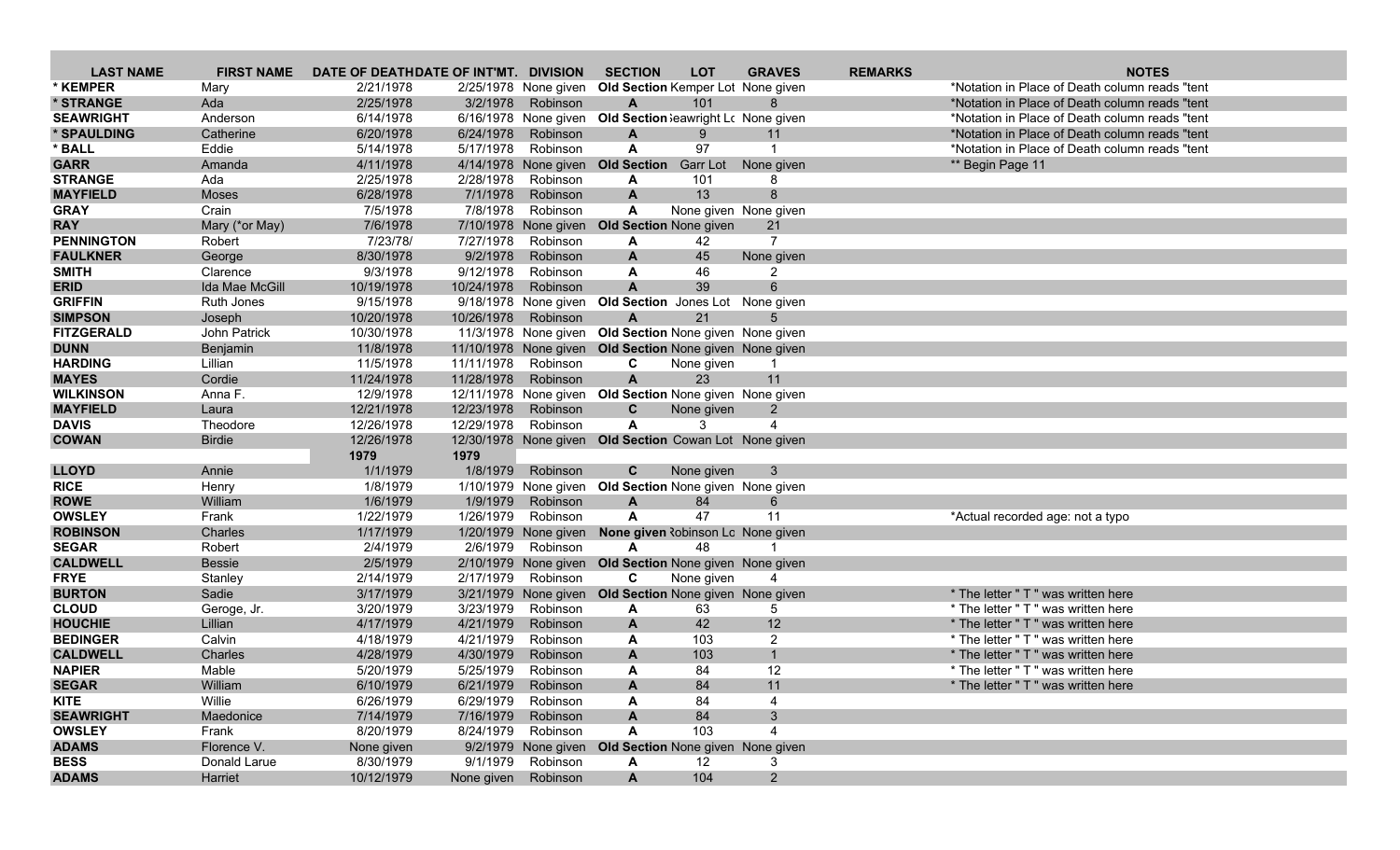| <b>LAST NAME</b>                  | <b>FIRST NAME</b>    | DATE OF DEATHDATE OF INT'MT. DIVISION |                     |                                  | <b>SECTION</b>                                                          | <b>LOT</b> | <b>GRAVES</b>  | <b>REMARKS</b> | <b>NOTES</b>                          |
|-----------------------------------|----------------------|---------------------------------------|---------------------|----------------------------------|-------------------------------------------------------------------------|------------|----------------|----------------|---------------------------------------|
| <b>WILLIAMS</b>                   | Pearl                | 10/16/1979                            |                     | None given None given            | Old Section rt Williams I None given                                    |            |                |                |                                       |
| <b>HIGHT</b>                      | Robert               | 10/26/1979                            | 10/29/1979          | Robinson                         | A                                                                       | 33         |                |                |                                       |
| <b>BARBER</b>                     | Florence V.          | 11/22/1979                            | 11/27/1979          | Robinson                         | A                                                                       | 83         | 5              |                |                                       |
| <b>WALKER</b>                     | Louise               | 11/27/1979                            | 11/30/1979          | Robinson                         | $\mathbf{A}$                                                            | 83         | 3              |                |                                       |
| <b>FRYE</b>                       | Suella               | 11/8/1979                             |                     |                                  | 11/11/1979 None given Old Section None given None given                 |            |                |                |                                       |
| <b>FRYE</b>                       | Ellen                | 12/14/1979                            |                     |                                  | 12/17/1979 None given Old Section None given None given                 |            |                |                | ** Begin Page 12                      |
| <b>POPE</b>                       | Frank                | 12/16/1979                            | 12/19/1979 Robinson |                                  | A                                                                       | 104        | 5              |                |                                       |
| <b>McGILL</b>                     | Robert H.            | 12/3/1979                             |                     |                                  | 12 - - / 79 None given None given                                       | 83         | $\overline{4}$ |                |                                       |
| <b>DAVIS</b>                      | Mrs. Bennie          | 12/2/1979                             |                     | 12 - - / 79 Robinson             | A                                                                       | 9          | 11             |                |                                       |
| *DAVIS                            | Florence             | 12/26/1979                            |                     |                                  | 12/30/1979 None given Old Section Davis Lot None given                  |            |                |                | *Notation before entry reads "Mother" |
|                                   |                      | 1980                                  | 1980                |                                  |                                                                         |            |                |                |                                       |
| <b>BERTROM</b><br><b>WEATHERS</b> | Roosevelt            | 2/4/1980                              |                     |                                  | 2/18/1980 None given Old Section Davis Lot None given                   |            |                |                |                                       |
| <b>CHENAULT</b>                   | John C.<br>Anna      | 2/17/1980<br>2/28/1980                | 3/4/1980            | Robinson                         | 2/20/1980 None given Old Section Ilakeman Lc None given<br>$\mathsf{A}$ | 82         | $\overline{2}$ |                |                                       |
| <b>GARR</b>                       | Walter               | None given                            | None given Robinson |                                  | $\mathsf{A}$                                                            | 82         | -1             |                |                                       |
| <b>RICHARDSON</b>                 | Myrtle               | 3/13/1980                             |                     |                                  | 3/18/1980 None given Old Section ichardson L None given                 |            |                |                |                                       |
| <b>ALCORN</b>                     | <b>Tehran Carter</b> | 3/13/1980                             |                     |                                  | 3/19/1980 None given Old Section Alcorn Lot None given                  |            |                |                |                                       |
| <b>PROYER</b>                     | Huston               | 3/30/1980                             | 4/2/1980            | Robinson                         | $\mathsf{A}$                                                            | 105        | $5^{\circ}$    |                |                                       |
| <b>KINFEY</b>                     | Fannie               | 3/27/1980                             |                     |                                  | 3/31/1980 None given Old Section Kinley Lot None given                  |            |                |                |                                       |
| <b>JOHNSON</b>                    | Regina               | None given                            | None given          | Robinson                         | A                                                                       | 84         | 8              |                |                                       |
| <b>BOWMAN</b>                     | William              | 4/6/1980                              | 4/10/1980           | Robinson                         | A                                                                       | 33         | 3              |                |                                       |
| <b>JENKINS</b>                    | Benjamin A.          | 4/14/1980                             | 4/17/1980           | Robinson                         | A                                                                       | 105        | 3              |                |                                       |
| <b>CALDWELL</b>                   | Addie                | 4/13/1980                             |                     | 4/17/1980 None given             | Old Section Caldwell Lot None given                                     |            |                |                |                                       |
| <b>BATES</b>                      | Marsha               | 4/19/1980                             | 4/22/1980           | Robinson                         | A                                                                       | 17         | 8              |                |                                       |
| <b>PAXTON</b>                     | Fannie               | 5/1/1980                              | 5/4/1980            | Robinson                         | A                                                                       | 63         | 3              |                |                                       |
| <b>KINELY</b>                     | Logan B.             | 5/8/1980                              |                     | 5/12/1980 None given             | <b>Old Section</b> Kinley Lot None given                                |            |                |                |                                       |
| <b>SMITH</b>                      | Ora D.               | 5/24/1980                             | 5/29/1980           | Robinson                         | A                                                                       | 84         | 5              |                |                                       |
| <b>JENKINS</b>                    | Kathleen             | 5/18/1980                             | 5/21/1980           | Robinson                         | A                                                                       | 105        | $\overline{4}$ |                |                                       |
| <b>BEARD</b>                      | Katie                | 5/10/1980                             | 6/7/1980            | Robinson                         | A                                                                       | 105        | 2              |                |                                       |
| <b>DAWSON</b>                     | Emphraim (Cap)       | 6/7/1980                              | 6/17/1980           | Robinson                         | $\mathbf{A}$                                                            | 63         | $\overline{4}$ |                |                                       |
| <b>PITTMAN</b>                    | William              | 7/8/1980                              | 7/12/1980           | Robinson                         | A                                                                       | 34         | $\mathbf 1$    |                |                                       |
| <b>WILHITE</b><br><b>CHENAULT</b> | "Big Red"<br>Garlen  | 7/13/1980<br>9/2/1980                 | 7/16/1980           | Robinson<br>9/11/1980 None given | $\mathbf{A}$<br>Old Section Chenault Lo None given                      | 6          |                |                |                                       |
| <b>CALDWELL</b>                   | Addie                | 9/8/1980                              | 9/13/1980           | Robinson                         | A                                                                       | 6          | 2              |                |                                       |
| <b>CARPENTER</b>                  | Nan                  | 9/19/1980                             | 9/22/1980           | Robinson                         | A                                                                       | 47         |                |                |                                       |
| <b>CHITTERSON</b>                 | Herb                 | 10/1/1980                             |                     |                                  | 10/4/1980 None given Old Section: hitterson Lo None given               |            |                |                |                                       |
| <b>RAHSHAD</b>                    | Anthony M.           | None given                            |                     |                                  | None given None given Old Section None given None given                 |            |                |                |                                       |
| <b>MOORE</b>                      | Vivian L.            | 10/17/1980                            | 10/21/1980          | Robinson                         | A                                                                       | 64         | 6              |                |                                       |
| <b>COWAN</b>                      | John                 | 10/28/1980                            | 10/30/1980 Robinson |                                  | A                                                                       | 3          | 3              |                |                                       |
| <b>SMITH</b>                      | Porter T. Sr.        | 10/28/1980                            | 10/30/1980 Robinson |                                  | A                                                                       | 8          | 9              |                |                                       |
| <b>SCOTT</b>                      | Roscoe               | 10/30/1980                            |                     | 11/1/1980 Robinson               | A                                                                       | 102        |                |                |                                       |
| <b>BROWN</b>                      | Ruth                 | 11/5/1980                             |                     |                                  | 11/8/1980 None given Old Section Brown Lot None given                   |            |                |                |                                       |
| <b>CLARK</b>                      | Mary                 | 11/12/1980                            | 11/15/1980 Robinson |                                  | $\mathsf{A}$                                                            | 82         | 4              |                |                                       |
| <b>MITCHELL</b>                   | Mary S.              | 11/20/1980                            |                     |                                  | 11/22/1980 None given Old Section Mitchell Lot None given               |            |                |                |                                       |
| <b>SLEET</b>                      | Glenna               | 11/21/1980                            | 11/25/1980 Robinson |                                  | A                                                                       | 82         |                |                |                                       |
| <b>EDWARDS</b>                    | William "Bill"       | 12/8/1980                             |                     | 12/9/1980 Robinson               | $\mathsf{A}$                                                            | 84         | 8              |                |                                       |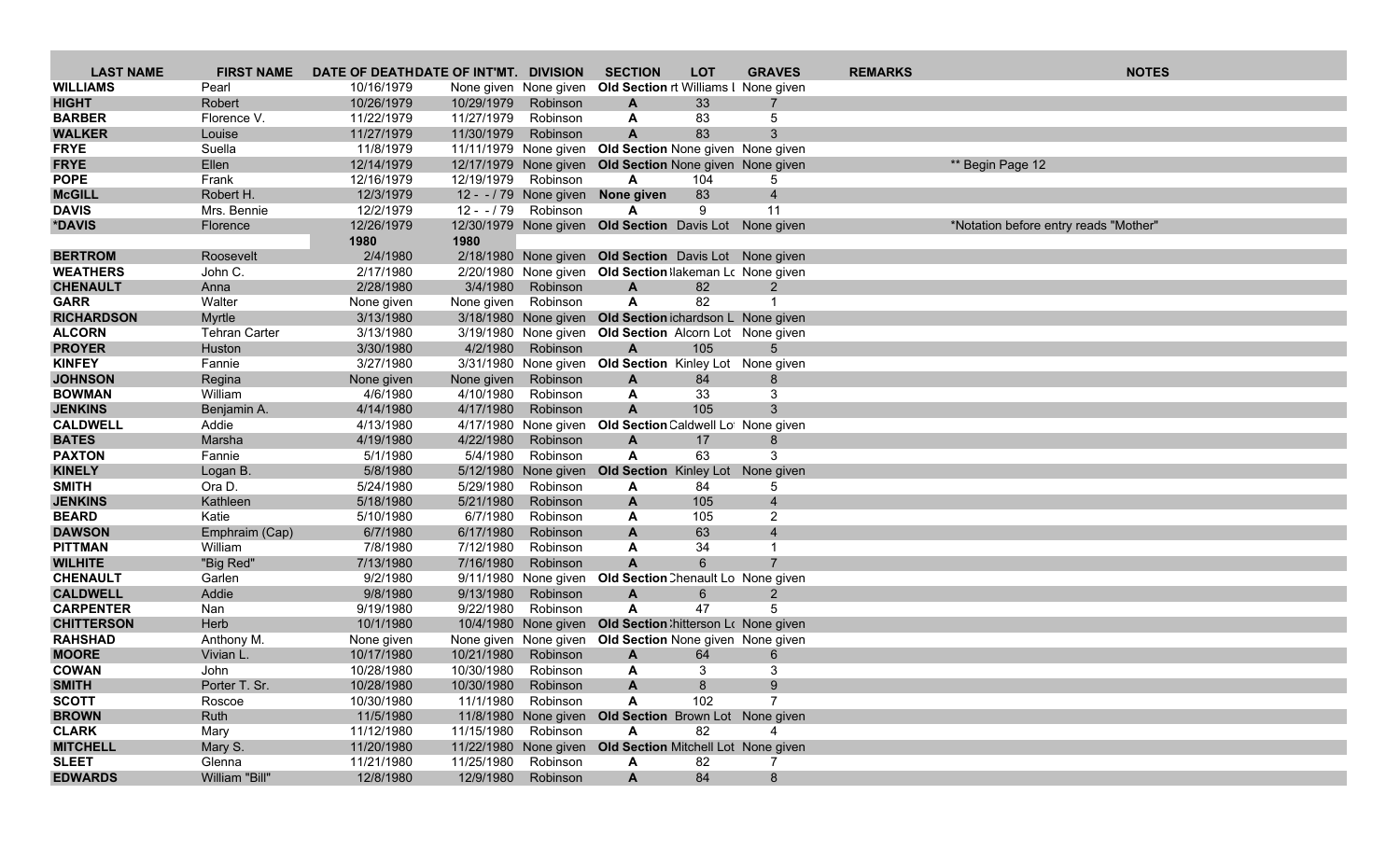| <b>LAST NAME</b>                 | <b>FIRST NAME</b>      | DATE OF DEATHDATE OF INT'MT. |                        | <b>DIVISION</b>        | <b>SECTION</b>                                            | <b>LOT</b>           | <b>GRAVES</b>  | <b>REMARKS</b>                   | <b>NOTES</b>     |
|----------------------------------|------------------------|------------------------------|------------------------|------------------------|-----------------------------------------------------------|----------------------|----------------|----------------------------------|------------------|
| <b>HARRIS</b>                    | Ophelia                | 12/21/1980                   | 12/23/1980             | Robinson               | A                                                         | 102                  | 6              |                                  |                  |
| <b>SINGLETON</b>                 | Mark                   | 12/25/1990                   | 12/29/1980             | Robinson               | $\mathbf{A}$                                              | 43                   | 12             |                                  |                  |
|                                  |                        | 1981                         | 1981                   |                        |                                                           |                      |                |                                  |                  |
| <b>POPE</b>                      | Claudia                | 1/2/1981                     | 1/7/1981               | Robinson               | A                                                         | 82                   | 5              |                                  |                  |
| <b>WILKERSON</b>                 | Mamie Pope             | 1/10/1981                    | 1/15/1981              | Robinson               | A                                                         | 82                   | 6              |                                  |                  |
| <b>MILLER</b>                    | Marvel                 | 1/11/1981                    | 1/15/1981              | Robinson               | A                                                         | 39                   | 9              |                                  |                  |
| <b>CARPENTER</b><br><b>MEAUX</b> | Nellie                 | 1/20/1981<br>1/25/1981       | None given             | Robinson<br>Robinson   | A<br>$\mathsf{A}$                                         | 23<br>$\overline{4}$ | 12<br>5        |                                  | ** Begin Page 13 |
| <b>NAPIER</b>                    | Georgia Lee<br>Lillie  | 3/5/1981                     | None given             | None given None given  | Old Section Napier Lot None given                         |                      |                |                                  |                  |
| <b>MEAUX</b>                     | Charles                | 3/7/1981                     | None given             | Robinson               | $\mathbf{A}$                                              | $\overline{4}$       | 3              |                                  |                  |
| <b>BROWN</b>                     | Ruby                   | 3/30/1981                    | None given             | Robinson               | A                                                         | 82                   | 8              |                                  |                  |
| <b>RUSSELL</b>                   | <b>Boslie</b>          | 3/30/1981                    | None given             | Robinson               | A                                                         | 106                  | 6              |                                  |                  |
| <b>FAULKNER</b>                  | Viola                  | 3/31/1981                    | None given             | Robinson               | A                                                         | 56                   |                |                                  |                  |
| <b>PERKINS</b>                   | Eliza                  | 4/6/1981                     |                        | None given None given  | <b>Old Section Perkins Lot None given</b>                 |                      |                |                                  |                  |
| <b>BURDETTE</b>                  | Keenie                 | 4/11/1981                    |                        |                        | None given None given Old Section Burdette Lot None given |                      |                |                                  |                  |
| <b>MONTGOMERY</b>                | Gertrude               | 4/17/1981                    |                        |                        | None given None given Old Section Gray Lot None given     |                      |                |                                  |                  |
| <b>JONES</b>                     | Jim                    | 5/2/1981                     |                        |                        | None given None given Old Section Jones Lot None given    |                      |                |                                  |                  |
| <b>LOCKETT</b>                   | Russel                 | 6/23/1981                    | None given             | Robinson               | $\mathbf{A}$                                              | 56                   | $\overline{2}$ |                                  |                  |
| <b>ADAMS</b>                     | (Mae) Virginia         | 6/22/1981                    | 6/25/1981              | Robinson               | A                                                         | 56                   | 3              |                                  |                  |
| <b>COFFMAN</b>                   | Lelia Bell             | 8/8/1981                     | 8/12/1981              | Robinson               | $\mathbf{A}$                                              | 106                  | $2^{\circ}$    |                                  |                  |
| <b>FRYE</b>                      | Richard                | 8/14/1981                    | 8/17/1981              | None given             | <b>Old Section</b>                                        | Frye Lot             | None given     |                                  |                  |
| <b>COULTER</b><br><b>SIMPSON</b> | Permelia<br>Naomi Bush | 8/17/1981<br>7/18/1981       | 8/19/1981<br>7/21/1981 | Robinson               | $\mathbf{A}$<br>Old Section None given None given         | 62                   | 6              |                                  |                  |
| <b>YOUNG</b>                     | Geraldine              | 9/13/1981                    | 9/16/1981              | None given<br>Robinson | $\mathbf{A}$                                              | 11                   | 10             |                                  |                  |
| <b>JOHNSON</b>                   | Eunice                 | 9/12/1981                    | 9/15/1981              | Robinson               | A                                                         | 19                   | $\overline{2}$ |                                  |                  |
| <b>DONEGHY</b>                   | Atward                 | 9/28/1981                    | 10/1/1981              | Robinson               | A                                                         | 82                   | 9              |                                  |                  |
| <b>JONES</b>                     | Dallas                 | 10/20/1981                   | 10/2?/81               | Robinson               | A                                                         | 103                  | 11             |                                  |                  |
| <b>GREEN</b>                     | Alex                   | 10/23/1981                   | 1031/81                | Robinson               | $\mathbf{A}$                                              | 85                   |                |                                  |                  |
| <b>PORTER</b>                    | Sarah                  | 10/30/1981                   | 11/2/1981              | Robinson               | A                                                         | 85                   | 7              |                                  |                  |
| <b>PENMAN</b>                    | William                | 11/29/1981                   | 12/2/1981              | Robinson               | $\mathbf{A}$                                              | 107                  |                |                                  |                  |
| <b>JONES</b>                     | Lillian                | 12/23/1981                   |                        |                        | 12/29/1981 None given Old Section Caldwell Lot None given |                      |                |                                  |                  |
|                                  |                        | 1982                         | 1982                   |                        |                                                           |                      |                |                                  |                  |
| <b>ROUTT</b>                     | Thomas                 | 12/29/1981                   |                        |                        | 1/2/1982 Single Section None given Routt Lot              |                      | None given     |                                  |                  |
| <b>POPE</b>                      | Theodore (female)      | 1/11/1982                    | 1/14/1982              | Robinson               | A                                                         | 104                  | 6              |                                  |                  |
| <b>BALL</b>                      | Rose Ollie             | 3/12/1982                    | 3/16/1982<br>4/2/1982  | Robinson               | A                                                         | 100<br>85            | 8.5<br>8       |                                  |                  |
| <b>GRAVES</b><br><b>ADAMS</b>    | Alfred<br>J. E.        | 3/27/1982<br>4/21/1982       | 4/26/1982              | Robinson<br>Robinson   | A<br>A                                                    | 104                  |                |                                  |                  |
| <b>BARNETT</b>                   | Margo                  | 4/25/1982                    | 4/30/1982              | Robinson               | A                                                         | $\mathbf{3}$         | foot of 11     | Cremation                        |                  |
| <b>ALFORD</b>                    | Nannie                 | 5/18/1982                    | 5/20/1982              | Robinson               | A                                                         | 85                   | $\mathbf{2}$   | *Actual recorded age; not a typo |                  |
| <b>BURDETTE</b>                  | McElroy                | 5/27/1982                    |                        |                        | 5/29/1982 None given Old Section Burdette Lot None given  |                      |                |                                  |                  |
| <b>HATCHER</b>                   | Ethel                  | 5/30/1982                    |                        | 6/1/1982 Robinson      | A                                                         | 83                   | 12             |                                  |                  |
| <b>ADAMS</b>                     | William H.             | 6/8/1982                     | 6/12/1982              | Robinson               | $\mathbf{A}$                                              | 85                   | 3 <sup>1</sup> |                                  |                  |
| <b>FORD</b>                      | Lawrence               | 6/26/1982                    | 7/1/1982               | Robinson               | A                                                         | 107                  | 3 <sup>1</sup> |                                  |                  |
| <b>TAYLOR</b>                    | Helen                  | 7/15/1982                    | 7/19/1982              | Robinson               | A                                                         | 85                   | $\overline{4}$ | County                           |                  |
| <b>BURDETTE</b>                  | Virginia               | 8/3/1982                     | 8/6/1982               | Robinson               | A                                                         | 85                   | 5              |                                  |                  |
| <b>COULTER</b>                   | Jones                  | 8/12/1982                    |                        | 8/17/1982 Robinson     | $\mathbf{A}$                                              | 85                   | 6 <sup>1</sup> |                                  |                  |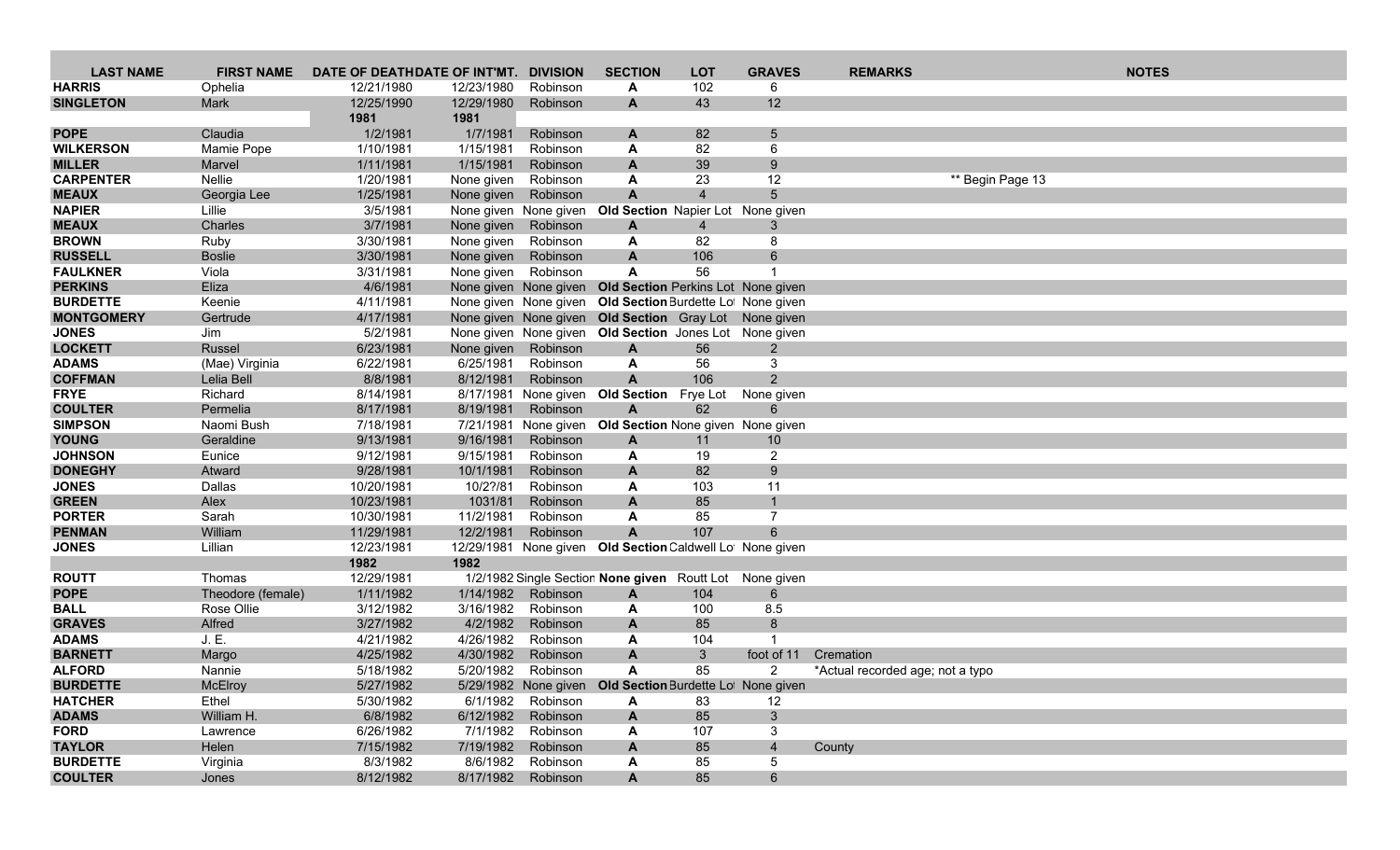| <b>LAST NAME</b> | <b>FIRST NAME</b>     | DATE OF DEATHDATE OF INT'MT. DIVISION |                       |                      | <b>SECTION</b>                                                  | <b>LOT</b>     | <b>GRAVES</b>        | <b>REMARKS</b> | <b>NOTES</b>                     |
|------------------|-----------------------|---------------------------------------|-----------------------|----------------------|-----------------------------------------------------------------|----------------|----------------------|----------------|----------------------------------|
| <b>FORD</b>      | Archie                | 9/9/1982                              |                       | 9/14/1982 None given | Old Section Ford Lot                                            |                | None given           |                |                                  |
| <b>LEWIS</b>     | <b>Mattie</b>         | 9/18/1982                             | 9/21/1982             | Robinson             | A                                                               | 85             | $12 \overline{ }$    |                |                                  |
| <b>GARR</b>      | Dave                  | 9/16/1982                             |                       | 9/22/1982 None given | Old Section Garr Lot                                            |                | None given Garr Ohio |                |                                  |
| <b>BARNETT</b>   | Jason (Infant)        | 9/23/1982                             | 9/24/1982             | <b>Baby lot</b>      | None given None given None given County                         |                |                      |                |                                  |
| <b>BUTTRAM</b>   | Electric              | 10/3/1982                             | 10/6/1982             | Robinson             | A                                                               | 83             | -1                   |                |                                  |
| <b>CASE</b>      | Joyce G.              | 9/27/1982                             | 10/1/1982             | Robinson             | A                                                               | 86             | $\mathbf{1}$         | County         |                                  |
| <b>ARNOLD</b>    | Dawn                  | 11/21/1982                            | 11/24/1982            | Robinson             | A                                                               | 85             | 10                   |                | ** Begin Page 14                 |
| <b>YOCUM</b>     | Robert L.             | 11/27/1982                            | 12/1/1982             | Robinson             | $\mathbf{A}$                                                    | 85             | 9                    | County         |                                  |
| <b>BAKER</b>     | Charlotte             | 12/6/1982                             | 12/9/1982             | Robinson             | A                                                               | $\overline{2}$ | 12                   |                |                                  |
| <b>HUNN</b>      | Infant Girl           | 12/8/1982                             | 12/10/1982            | Baby lot             | None given None given None given                                |                |                      |                |                                  |
| <b>GORDON</b>    | Pete                  | 12/7/1982                             | 12/10/1982            | Robinson             | A                                                               | 86             | 2                    | County         |                                  |
| <b>BEARD</b>     | Herbert               | 12/20/1982                            | 12/23/1982            | Robinson             | A                                                               | 105            | $\mathbf{1}$         |                |                                  |
|                  |                       | 1983                                  | 1983                  |                      |                                                                 |                |                      |                |                                  |
| <b>SMITH</b>     | James H.              | 12/30/1982                            | 1/3/1983              | Robinson             | A                                                               | 86             |                      |                |                                  |
| <b>JACKSON</b>   | Sarah                 | 1/3/1983                              | 1/6/1983              | Robinson             | A                                                               | 86             | 8                    |                |                                  |
| <b>FRYE</b>      | James E.              | 1/20/1983                             |                       |                      | 1/24/1983 None given Old Section Frye Lot                       |                | None given           |                |                                  |
| <b>BEST</b>      | Lucille               | 4/3/1983                              | 4/6/1983              | Robinson             | A                                                               | 5              | 11                   |                |                                  |
| <b>HAWKINS</b>   | Susie F.              | 4/7/1983                              |                       | 4/11/1983 None given | Old Section Hawkins Lot None given                              |                |                      |                |                                  |
| <b>MEAUX</b>     | Wallace               | 4/23/1983                             |                       |                      | 4/26/1983 None given Old Section Meaux Lot None given           |                |                      |                |                                  |
| <b>HUSTON</b>    | George                | 5/7/1983                              |                       |                      | 5/10/1983 None given Old Section None given None given          |                |                      |                |                                  |
| <b>MEADOWS</b>   | Maggie                | 5/23/1983                             |                       | 5/27/1983 Robinson   | A                                                               | 83             | 7                    |                |                                  |
| <b>POPE</b>      | Ida                   | 6/8/1983                              |                       | 6/10/1983 None given | <b>Old Section</b> Adams Lot None given                         |                |                      |                |                                  |
| <b>BALL</b>      | Lena                  | 6/10/1983                             | 6/14/1983             | Robinson             | A                                                               | 83             | 11                   |                |                                  |
| <b>SIMPSON</b>   | Clyde                 | 6/14/1983                             | 6/18/1983             | Robinson             | A                                                               | 96             | 5                    |                |                                  |
| <b>CUMMINGS</b>  | Rosie                 | 6/17/1983                             | 6/20/1983             | Robinson             | A                                                               | 83             | 8                    |                |                                  |
| <b>TURNER</b>    | Susie                 | 7/3/1983                              | 7/7/1983              | Robinson             | A                                                               | 10             | 8                    |                |                                  |
| <b>LETCHER</b>   | William               | None given                            | None given            | Robinson             | A                                                               | 108            | 5                    |                |                                  |
| <b>WICKLIFFE</b> | George                | 7/6/1983                              | 7/11/1983             | Robinson             | $\mathbf{A}$                                                    | 108            | 3                    |                |                                  |
| <b>COLEMAN</b>   | Alberta               | 7/18/1983                             |                       | 7/20/1983 None given | Old Section Woods Lot None given                                |                |                      |                |                                  |
| <b>GRAY</b>      | <b>Wm. H.</b>         | 7/20/1983                             | 7/22/1983             | Robinson             | A                                                               | 14             | 5                    |                |                                  |
| <b>SMITH</b>     | Herbert T.            | 7/18/1983                             | 7/23/1983             | Robinson             | A                                                               | 19             | 5                    |                |                                  |
| <b>DONEGHY</b>   | Pearl                 | 7/23/1983                             | 7/25/1983             | Robinson             | $\mathbf{A}$                                                    | 82             | 10 <sup>°</sup>      |                |                                  |
| <b>ANDREWS</b>   | Oshia L.              | 8/2/1983                              |                       |                      | 8/5/1983 None given Old Section None given None given           |                |                      |                |                                  |
| <b>SEAWRIGHT</b> | Sylvia                | 10/1/1983                             |                       |                      | 10/6/1983 None given Old Section leawright Lc None given        |                |                      |                |                                  |
| <b>JACKSON</b>   | Chris                 | 10/11/1983                            | 10/14/1983 Robinson   |                      | A                                                               | 56             | 4                    |                |                                  |
| <b>WALKER</b>    | Susie                 | 10/13/1983                            | 10/17/1983 None given |                      | Old Section orge Walker None given                              |                |                      |                | *Actual recorded age; not a typo |
| <b>SHANNON</b>   | Joshua C.             | 10/31/1983                            | 11/2/1983             | Robinson             | A                                                               | 21             |                      |                |                                  |
| <b>LEWIS</b>     | Charlie               | 10/31/1983                            | 11/1/1983             | Robinson             | A                                                               | 108            | -1                   |                |                                  |
| <b>BRAND</b>     | <b>William Owsley</b> | 12/14/1983                            | 12/19/1983            | Robinson             | A                                                               | 22             | $\overline{4}$       |                |                                  |
|                  |                       | 1984                                  | 1984                  |                      |                                                                 |                |                      |                |                                  |
| <b>BROWN</b>     | Mattie                | 1/10/1984                             |                       | 1/13/1984 Robinson   | A                                                               | 83             | 10                   |                |                                  |
| <b>JOHNSON</b>   | Jesse                 | 1/23/1984                             | 1/26/1984             | Robinson             | $\mathbf{A}$                                                    | 86             | 3 <sup>5</sup>       | County         |                                  |
| <b>GARR</b>      | Alvin R.              | 2/4/1984                              |                       |                      | 2/9/1984 None given Old Section None given None given           |                |                      |                |                                  |
| <b>JACKSON</b>   | Robert                | 2/12/1984                             | 2/15/1984             | Robinson             | $\mathsf{A}$                                                    | 86             | 12                   |                |                                  |
| <b>GREEN</b>     | James Francis         | 2/12/1984                             |                       |                      | 2/17/1984 None given Old Section Green Lot None given Cremation |                |                      |                |                                  |
| <b>ANDREW</b>    | Roy                   | 3/1/1984                              | 3/5/1984              | Robinson             | $\mathsf{A}$                                                    | 60             |                      |                |                                  |
|                  |                       |                                       |                       |                      |                                                                 |                |                      |                |                                  |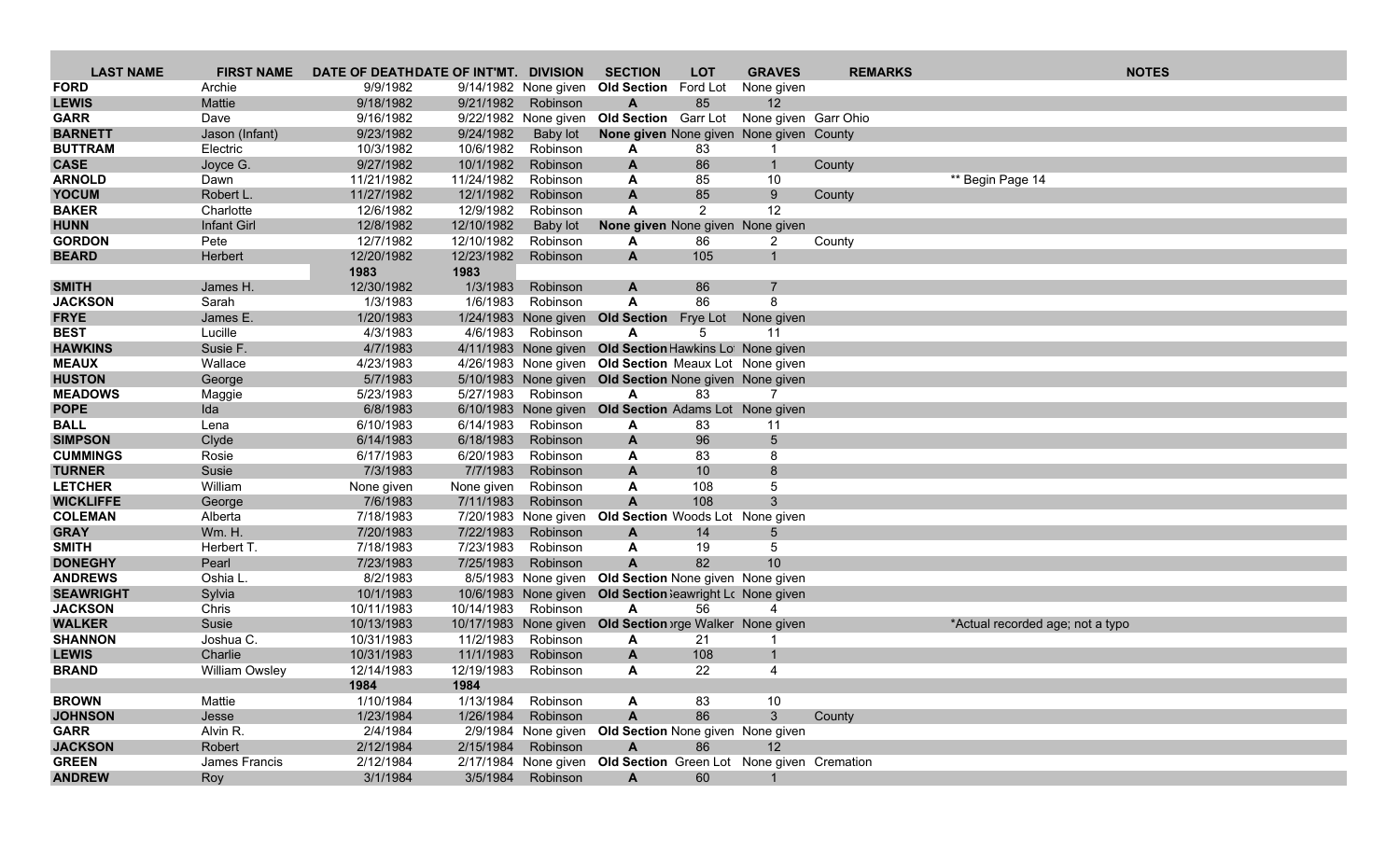| <b>LAST NAME</b>                      | <b>FIRST NAME</b> | DATE OF DEATHDATE OF INT'MT. |                       | <b>DIVISION</b>       | <b>SECTION</b>                                            | <b>LOT</b>     | <b>GRAVES</b>   | <b>REMARKS</b>                      | <b>NOTES</b> |
|---------------------------------------|-------------------|------------------------------|-----------------------|-----------------------|-----------------------------------------------------------|----------------|-----------------|-------------------------------------|--------------|
| <b>McGILL</b>                         | Sylvester         | 3/3/1984                     | 3/7/1984              | Robinson              | A                                                         | 55             |                 |                                     |              |
| <b>GARR</b>                           | Alvin             | 3/5/1984                     | 3/8/1984              | Robinson              | A                                                         | 37             | 3               |                                     |              |
| <b>BROWN</b>                          | Clynda            | 3/11/1984                    | 3/14/1984             | Robinson              | A                                                         | 83             | 9               |                                     |              |
| <b>COATES</b>                         | James Sr.         | 3/14/1984                    | 3/17/1984             | Robinson              | A                                                         | 95             | $\overline{4}$  |                                     |              |
| <b>HAYDON</b>                         | Elizabeth         | 3/16/1984                    | 3/20/1984             | Robinson              | A                                                         | 56             | 6               |                                     |              |
| <b>TUCKER</b>                         | Katie             | 3/1/2084                     | 3/24/1984             | Robinson              | $\mathbf{A}$                                              | 34             | 8               |                                     |              |
| <b>BURTON</b>                         | David             | 4/23/1984                    | 4/27/1984             | Robinson              | A                                                         | 55             | 12              |                                     |              |
| <b>DONEGHY</b>                        | Mary              | 7/15/1984                    |                       | 7/21/1984 None given  | Old Section None given None given                         |                |                 | ** Begin Page 15                    |              |
| <b>WILKERSON</b>                      | Charlie           | None given                   | 5/11/1984             | Robinson              | Α                                                         | 55             | 5               |                                     |              |
| <b>DORAM</b>                          | Alfonzo           | 9/26/1984                    |                       | 10/2/1984 None given  | Old Section ussell Smith None given                       |                |                 |                                     |              |
| <b>PENMAN</b>                         | Lorine Stokes     | 9/29/1984                    | 10/4/1984             | Robinson              | A                                                         | 87             | 6               |                                     |              |
| <b>DENNY</b>                          | Infant Boy        | 10/10/1984                   | 10/12/1984            | Robinson              | $\mathbf c$                                               | $\overline{1}$ | 46              | Buried at foot of Robert Fitzgerald |              |
| <b>SHIVES</b>                         | Frank             | 11/8/1984                    | 11/12/1984            | Robinson              | A                                                         | 22             | $\overline{7}$  |                                     |              |
| <b>DEAN</b>                           | Nancy             | 11/12/1984                   |                       |                       | 11/14/1984 None given Old Section Crawford Lo None given  |                |                 |                                     |              |
|                                       |                   | 1985                         | 1985                  |                       |                                                           |                |                 |                                     |              |
| <b>ALFORD</b>                         | Ophelia           | 12/31/1984                   | 1/5/1985              | Robinson              | A                                                         | 55             | $\overline{2}$  |                                     |              |
| <b>COULTER</b>                        | James             | 1/2/1985                     | 1/7/1985              | Robinson              | A                                                         | 55             | 10              | County                              |              |
| <b>SMITH</b>                          | Mary J.           | 1/19/1985                    |                       | 11/27/1933 None given | Old Section None given None given Next to fence           |                |                 |                                     |              |
| <b>JARMON</b>                         | Edna Mae          | 1/21/1985                    | 1/26/1985             | Robinson              | A                                                         | 35             | 9               |                                     |              |
| <b>BRIGHT</b>                         | Georgia M.        | 1/27/1985                    | 1/31/1985             |                       | Old Section Bright Lot None given                         |                |                 |                                     |              |
| McKITRIE (*OR McKITRI Nancy Elizabeth |                   | None given                   | 2/11/1985             |                       | Old Section McKitrie Lot None given                       |                |                 |                                     |              |
| <b>LOGAN</b><br><b>JONES</b>          | Mary<br>Emma      | 2/21/1985<br>3/5/1985        | 2/25/1985<br>3/8/1985 | Robinson<br>Robinson  | A<br>A                                                    | 113<br>86      | None given<br>9 |                                     |              |
| <b>ALCORN</b>                         | Pattie            | 3/16/1985                    | 3/19/1985             | Robinson              | A                                                         | 82             | 11              |                                     |              |
| <b>ADAMS</b>                          |                   | 4/29/1985                    |                       |                       | 5/2/1985 None given Old Section Adams Lot None given      |                |                 |                                     |              |
| <b>BAILEY</b>                         | Agnes<br>Lillie   | 4/3/1985                     |                       |                       | 4/5/1985 None given Old Section Bailey Lot None given     |                |                 |                                     |              |
| <b>ADAMS</b>                          | Willie Mae        | 4/4/1985                     | 4/8/1985              | Robinson              | A                                                         | 56             | 12              |                                     |              |
| <b>BERRY</b>                          | Mack              | 4/21/1985                    | 4/24/1985             | Robinson              | $\mathsf{A}$                                              | 112            | $\overline{7}$  |                                     |              |
| <b>PARR</b>                           | John              | None given                   | 5/17/1985             | Robinson              | A                                                         | 40             |                 |                                     |              |
| <b>CALDWELL</b>                       | William R         | 5/16/1985                    |                       | 5/20/1985 None given  | Old Section Caldwell Lot None given                       |                |                 |                                     |              |
| <b>ADAMS</b>                          | Ruth M.           | 6/7/1985                     | 6/8/1985              | Robinson              | A                                                         | 55             | 8               |                                     |              |
| <b>HIGGINS</b>                        | Jeanette B.       | 7/3/1985                     | 7/8/1985              | Robinson              | A                                                         | $\sqrt{5}$     | 10              |                                     |              |
| <b>TARRANCE</b>                       | Levi              | 7/11/1985                    | 7/15/1985             | Robinson              | A                                                         | 95             | 3               |                                     |              |
| <b>McCORMACK</b>                      | Charles           | 7/14/1985                    | 7/17/1985             | Robinson              | A                                                         | 106            |                 |                                     |              |
| <b>BURGESS</b>                        | Larry             | 7/18/1985                    | 7/20/1985             | Robinson              | A                                                         | 56             | 7               |                                     |              |
| <b>TURNER</b>                         | Nora Kinley       | 8/1/1985                     | 8/6/1985              | Robinson              | A                                                         | 112            | 9               |                                     |              |
| <b>EIRD</b>                           | Richard I.        | 6/13/1985                    | 6/17/1985             | Robinson              | A                                                         | 39             | 11              |                                     |              |
| <b>MEAUX</b>                          | Genia             | 8/12/1985                    | 8/15/1985             | Robinson              | A                                                         | 112            | 12              |                                     |              |
| <b>MILLER</b>                         | Margaret          | 8/18/1985                    | 8/20/1985             | Robinson              | A                                                         | 39             | 10              |                                     |              |
| <b>ADAMS</b>                          | Josephine         | 10/3/1985                    |                       | 10/8/1985 Robinson    | A                                                         | 64             | 5               |                                     |              |
| <b>LEWIS</b>                          | Jeanette B.       | 10/11/1985                   | 10/14/1985 Robinson   |                       | A                                                         | 82             | 12              |                                     |              |
| <b>WILKERSON</b>                      | Natasha Nicole    | 10/17/1985                   |                       |                       | 10/19/1985 None given Old Section itzgerald Lc None given |                |                 |                                     |              |
| <b>SMOTHERS</b>                       | Clara             | 11/1/1985                    |                       | 11/6/1985 Robinson    | A                                                         | 85             | 5               |                                     |              |
| <b>OGLE</b>                           | Willie Mae        | 11/9/1985                    | 11/12/1985            | Robinson              | A                                                         | 85             | $6\overline{6}$ |                                     |              |
| <b>HUNTER</b>                         | George            | 11/9/1985                    | 11/13/1985            | Robinson              | A                                                         | 18             | 10              |                                     |              |
| <b>LEAVELL</b>                        | Mary              | 11/25/1985                   | 11/27/1985 Robinson   |                       | $\mathsf{A}$                                              | 12             | 8               |                                     |              |
|                                       |                   |                              |                       |                       |                                                           |                |                 |                                     |              |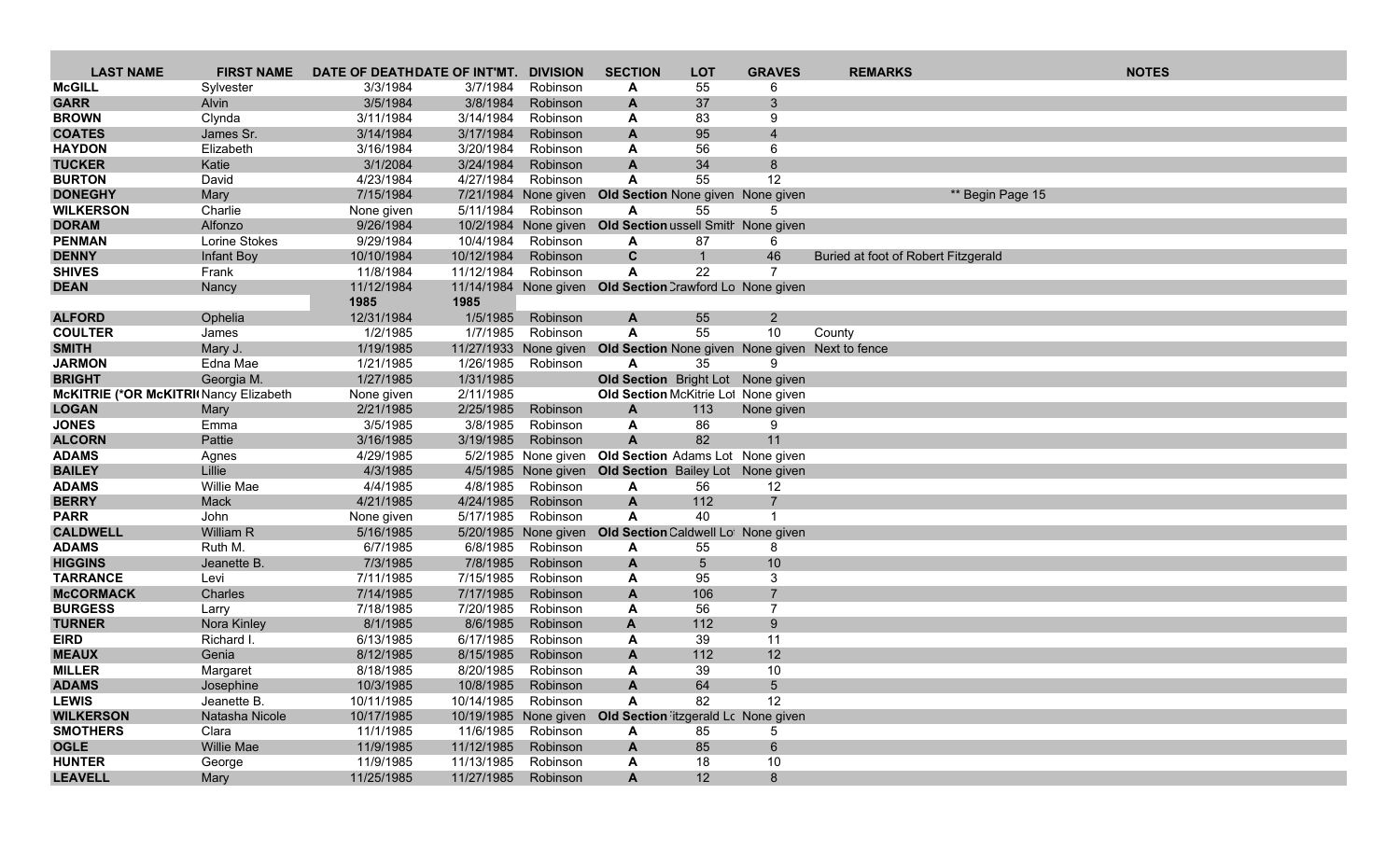| <b>LAST NAME</b>                 | <b>FIRST NAME</b>                 | DATE OF DEATHDATE OF INT'MT. DIVISION |            |                                              | <b>SECTION</b>                                                 | <b>LOT</b>        | <b>GRAVES</b>            | <b>REMARKS</b>                                                      |                                  | <b>NOTES</b> |
|----------------------------------|-----------------------------------|---------------------------------------|------------|----------------------------------------------|----------------------------------------------------------------|-------------------|--------------------------|---------------------------------------------------------------------|----------------------------------|--------------|
| <b>INGRAM</b>                    | Nellie                            | 11/27/1985                            | 12/5/1985  | Robinson                                     | A                                                              | 44                |                          |                                                                     |                                  |              |
|                                  |                                   | 1986                                  | 1986       |                                              |                                                                |                   |                          |                                                                     |                                  |              |
| <b>MITCHELL</b>                  | Lucille                           | 1/3/1986                              | 1/7/1986   | Robinson                                     | A                                                              | 102               | 8                        |                                                                     |                                  |              |
| <b>INGRAM</b>                    | <b>Mattie Catherine</b>           | 1/14/1986                             | 1/18/1986  | Robinson                                     | A                                                              | 11                | 8                        |                                                                     |                                  |              |
| <b>JOHNSON</b>                   | Rose                              | 12/10/1985                            | 12/13/1985 | Robinson                                     | A                                                              | 86                | 4                        |                                                                     |                                  |              |
| <b>BRIGHT</b>                    | Hays                              | 2/1086                                |            | 2/14/1986 None given                         | <b>Old Section ow Perkins</b> None given                       |                   |                          |                                                                     |                                  |              |
| <b>TOLIVER</b>                   | Ola B.                            | 1/20/1986                             | 1/23/1986  | Robinson                                     | A                                                              | 81<br>92          | 8                        |                                                                     |                                  |              |
| <b>LANCASTER</b><br><b>SEGAR</b> | Mattie                            | 2/14/1986<br>2/15/1986                | 2/18/1986  | Robinson                                     | $\mathsf{A}$                                                   |                   |                          |                                                                     |                                  |              |
| <b>GANNS</b>                     | Iona<br>Thomas                    | 2/22/1986                             | 2/1/2686   | Robinson                                     | 2/19/1986 None given Old Section Segar Lot None given<br>A     | 108               | 11                       |                                                                     | ** Begin Page 16                 |              |
| <b>CRUTCHER</b>                  | Mary                              | 2/21/1986                             | 2/27/1986  | Robinson                                     | A                                                              | 86                | 10                       |                                                                     |                                  |              |
| <b>BRIGHT</b>                    | James                             | $12 - 85$                             |            | 2/28/1986 None given                         | <b>Old Section</b>                                             | <b>Bright Lot</b> | None given               |                                                                     |                                  |              |
| <b>PAYNE</b>                     | <b>Bessie</b>                     | 3/23/1986                             | 3/26/1986  | Robinson                                     | A                                                              | 12                | 12                       |                                                                     |                                  |              |
| <b>GARR</b>                      | Jimmy                             | 3/18/1986                             | 3/21/1986  | Robinson                                     | A                                                              | 81                | $2^{\circ}$              |                                                                     |                                  |              |
| <b>WARNER</b>                    | Mae Mildred                       | 4/18/1986                             | 4/21/1986  | Robinson                                     | A                                                              | 81                | 3                        |                                                                     |                                  |              |
| <b>SIMPSON</b>                   | Melissa                           | 4/20/1986                             | 4/24/1986  | Robinson                                     | $\mathsf{A}$                                                   | 86                | 11                       |                                                                     |                                  |              |
| <b>HAYNES</b>                    | Henry                             | 4/21/1986                             | 4/25/1986  | Robinson                                     | A                                                              | 81                | 4                        |                                                                     |                                  |              |
| <b>BRIGHT</b>                    | <b>Robert Earl</b>                | 7/17/1986                             |            |                                              | 7/23/1986 None given Old Section Bright Lot                    |                   | None given               |                                                                     |                                  |              |
| <b>EMERSON</b>                   | Ronald O., Sr.                    | 7/23/1986                             | 7/26/1986  | Robinson                                     | A                                                              | 54                | -1                       |                                                                     |                                  |              |
| <b>BUXTON</b>                    | Luther                            | 7/26/1986                             | 7/30/1986  | Robinson                                     | A                                                              | 55                | 40                       |                                                                     |                                  |              |
| <b>HUNTER</b>                    | Elsie                             | 7/29/1986                             | 8/4/1986   | Robinson                                     | A                                                              | 18                | 8                        |                                                                     |                                  |              |
| <b>BACON</b>                     | Jenette T.                        | 9/4/1986                              | 9/9/1986   | Robinson                                     | $\mathsf{A}$                                                   | 11                | 6                        |                                                                     |                                  |              |
| <b>WHITE</b><br><b>MOORE</b>     | Carl                              | 10/3/1986                             | 10/7/1986  | Robinson<br>11/3/1986 None given             | A                                                              | 81                | 5                        |                                                                     |                                  |              |
| <b>HAGAN</b>                     | None given<br>Roberta             | None given<br>11/8/1986               | 11/11/1986 | Robinson                                     | <b>Old Section of Fathers c None given</b><br>A                | 81                | 6                        |                                                                     |                                  |              |
| <b>BAKER</b>                     | Geo. Robt.                        | 11/24/1986                            | 12/1/1986  | Robinson                                     | A                                                              | 14                | 12                       |                                                                     |                                  |              |
| <b>AMMONS</b>                    | Clifford                          | 11/24/1986                            | 11/28/1986 | Robinson                                     | A                                                              | 5                 |                          |                                                                     |                                  |              |
| <b>RIFFE</b>                     | Ray                               | 11/14/1986                            |            |                                              | 11/18/1986 None given Old Section None given None given        |                   |                          |                                                                     |                                  |              |
| <b>BEASLEY</b>                   | Eliza                             | 12/3/1986                             |            |                                              |                                                                |                   |                          | 12/6/1986 None given Old Section None given None given Had Stone Up |                                  |              |
|                                  |                                   | 1987                                  | 1987       |                                              |                                                                |                   |                          |                                                                     |                                  |              |
| <b>WOODS</b>                     | Susie                             | 12/30/1986                            |            |                                              | 1/2/1987 None given Old Section None given None given Stone up |                   |                          |                                                                     |                                  |              |
| <b>FLOYD</b>                     | David                             | 1/13/1987                             | 1/16/1987  | Robinson                                     | A                                                              | 17                | 9                        |                                                                     |                                  |              |
| <b>YOCUM</b>                     | Harvey                            | 1/14/1987                             | 1/17/1987  | Robinson                                     | A                                                              | 20                | 12                       |                                                                     |                                  |              |
| <b>TRUMBO</b>                    | Arthur L                          | 1/19/1987                             | 1/27/1987  | Robinson                                     | A                                                              | 33                | 12                       |                                                                     |                                  |              |
| <b>ROUTT</b>                     | Frank                             | 1/29/1987                             | 2/2/1987   | Robinson                                     | A                                                              | $\overline{4}$    | 9                        |                                                                     |                                  |              |
| <b>WHITLEY</b>                   | Maggie                            | 2/1/1987                              | 2/4/1987   | Robinson                                     | A                                                              | 103               | 8                        |                                                                     |                                  |              |
| <b>SAUNDERS</b>                  | Francis                           | 2/7/1987                              |            | 2/10/1987 None given                         | 7                                                              | 4                 | None given               |                                                                     |                                  |              |
| <b>WOODS</b><br><b>BELCHER</b>   | <b>Lillian Leathers</b><br>Hattie | 2/17/1987<br>2/21/1987                |            | 2/19/1987 None given<br>2/24/1987 None given | M<br>$\overline{7}$                                            | 49<br>138         | None given<br>None given |                                                                     |                                  |              |
| <b>EWING</b>                     | Susie                             | 3/2/1987                              |            |                                              | 3/4/1987 None given Old Section None given None given          |                   |                          |                                                                     | *Actual recorded age: not a typo |              |
| <b>FIELDS</b>                    | Alberta                           | 3/9/1987                              |            |                                              | 3/14/1987 None given Old Section None given None given         |                   |                          |                                                                     |                                  |              |
| <b>VINSON</b>                    | Virgil                            | 3/29/1987                             | 4/1/1987   | Robinson                                     | A                                                              | 33                | 11                       |                                                                     |                                  |              |
| <b>HAGAN</b>                     | Baby A (girl)                     | 4/29/1987                             | 4/30/1987  | Robinson                                     | A                                                              | 107               | $\mathbf{3}$             |                                                                     |                                  |              |
| <b>HAGAN</b>                     | Baby B (girl)                     | 4/29/1987                             | 4/30/1987  | Robinson                                     | A                                                              | 107               | 3 <sup>2</sup>           |                                                                     |                                  |              |
| <b>FORD</b>                      | Audrey                            | 5/31/1987                             | 6/5/1987   | Robinson                                     | A                                                              | 11                | 12                       |                                                                     |                                  |              |
| <b>GORDON</b>                    | John                              | 6/29/1987                             | 7/3/1987   | Robinson                                     | A                                                              | 32                | $\overline{4}$           |                                                                     |                                  |              |
|                                  |                                   |                                       |            |                                              |                                                                |                   |                          |                                                                     |                                  |              |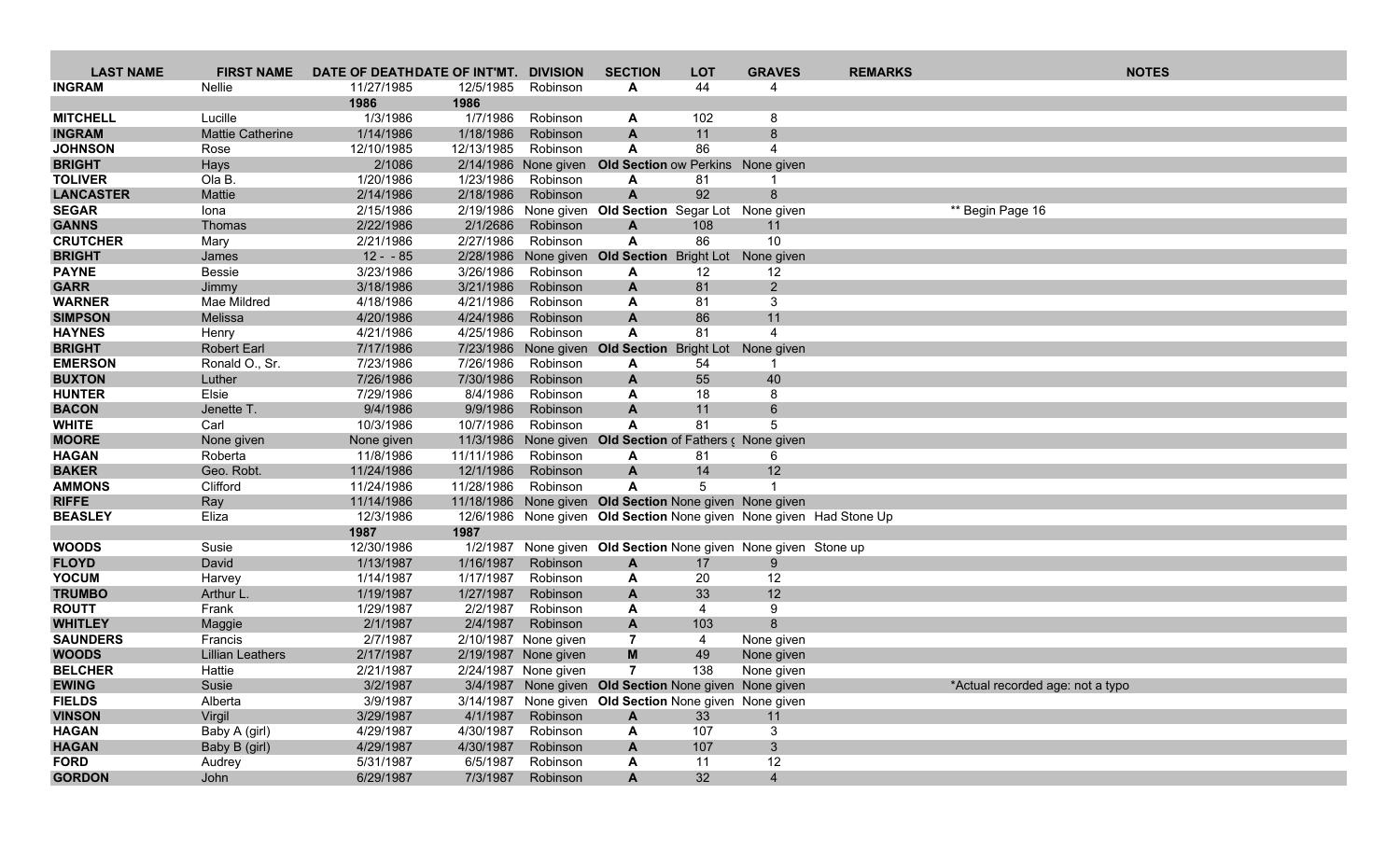| <b>LAST NAME</b>  | <b>FIRST NAME</b> | DATE OF DEATHDATE OF INT'MT. |            | <b>DIVISION</b>    | <b>SECTION</b>                                         | <b>LOT</b>              | <b>GRAVES</b>  | <b>REMARKS</b> |                            | <b>NOTES</b> |
|-------------------|-------------------|------------------------------|------------|--------------------|--------------------------------------------------------|-------------------------|----------------|----------------|----------------------------|--------------|
| KEY               | James             | 7/7/1987                     | 7/10/1987  | Robinson           | A                                                      | 31                      | 5              |                |                            |              |
| <b>JONES</b>      | Jerri             | 7/10/1987                    | 7/17/1987  | Robinson           | A                                                      | 50                      |                |                |                            |              |
| <b>COULTER</b>    | Willie            | None given                   | None given | Robinson           | A                                                      | 63                      |                |                |                            |              |
| <b>RICE</b>       | Carlie            | None given                   | None given | Robinson           | A                                                      | 3                       | 11             |                |                            |              |
| <b>COULTER</b>    | William           | 8/4/1987                     | 8/7/1987   | Robinson           | A                                                      | 63                      |                | Grave 1        |                            |              |
| <b>CALDWELL</b>   | Catherine         | 8/3/1987                     | 8/6/1987   | Robinson           | A                                                      | 106                     | 12             |                |                            |              |
| <b>BOYD</b>       | Marion            | 8/16/1987                    | 8/20/1987  | Robinson           | A                                                      | 95                      | -1             |                |                            |              |
| <b>RICE</b>       | Pearl             | 9/7/1987                     | 9/12/1987  | Robinson           | A                                                      | 3                       | 12             |                |                            |              |
| <b>JARBER</b>     | Hildreth          | 9/11/1987                    | 9/16/1987  | Robinson           | A                                                      | 49                      | 9              |                | ** Begin Page 17           |              |
| <b>SINGLETON</b>  | George            | 9/15/1987                    | 9/18/1987  | Robinson           | A                                                      | 109                     | $2^{\circ}$    |                |                            |              |
| *No entry         |                   |                              |            |                    |                                                        |                         |                |                | *Entry has been whited out |              |
| <b>BAILEY</b>     | Louise            | 9/23/1987                    | 9/30/1987  | Robinson           | A                                                      | 92                      | 9              |                |                            |              |
| <b>WALKER</b>     | Mary B.           | 9/25/1987                    | 9/29/1987  | None given         | None given Smith Lot                                   |                         | None given     |                |                            |              |
| <b>BEDINGER</b>   | John              | 9/25/1987                    | 9/28/1987  | Robinson           | $\mathbf{A}$                                           | 103                     |                |                |                            |              |
| <b>WALKER</b>     | Alice             | 10/11/1987                   | 10/14/1987 | None given         | 3                                                      | $\overline{\mathbf{1}}$ | None given     |                |                            |              |
| <b>SAMPSON</b>    | Senora            | 10/10/1987                   | 10/16/1987 | Robinson           | A                                                      | 21                      |                |                |                            |              |
| <b>KENLEY</b>     | Eugene            | 10/15/1987                   | 10/19/1987 | Robinson           | A                                                      | 70                      |                |                |                            |              |
| <b>HAMILTON</b>   | Charles           | 10/20/1987                   | 10/23/1987 | Robinson           | A                                                      | 94                      | $\mathbf{1}$   |                |                            |              |
| <b>SINGLETON</b>  | Cora              | 10/29/1987                   | 11/2/1987  | Robinson           | A                                                      | 92                      | 10             |                |                            |              |
| <b>WATKINS</b>    | ElizabethJ.       | 11/3/1987                    | 11/7/1987  | Robinson           | A                                                      | 92                      | 11             |                |                            |              |
| <b>JOHNSON</b>    | Jerry             | 11/19/1987                   | 11/23/1987 | Robinson           | Α                                                      | 93                      | 12             |                |                            |              |
| <b>HEGGS</b>      | General C.        | 11/20/1987                   | 11/27/1987 | Robinson           | $\mathbf{A}$                                           | 93                      | 11             |                |                            |              |
| <b>BEST</b>       | William           | 12/2/1987                    | 12/7/1987  | None given         | Old Section None given None given                      |                         |                |                |                            |              |
| <b>SMITH</b>      | Millie Ann        | 12/3/1987                    | 12/8/1987  | Robinson           | A                                                      | 48                      | 6              |                |                            |              |
| <b>BUCKNER</b>    | Lucille           | 12/4/1987                    | 12/9/1987  |                    | None given None given Ford Lot                         |                         | None given     |                |                            |              |
| <b>GRAY</b>       | John T.           | 12/19/1987                   | 12/22/1987 |                    | None given Old Section None given None given           |                         |                |                |                            |              |
| <b>JOHNSON</b>    | Kate              | 12/24/1987                   | 12/28/1987 | Robinson           | A                                                      | 62                      | $\overline{2}$ |                |                            |              |
|                   |                   | 1988                         | 1988       |                    |                                                        |                         |                |                |                            |              |
| <b>PEAKS</b>      | George            | 1/14/1988                    | 1/18/1988  | Robinson           | A                                                      | 93                      | 8              |                |                            |              |
| <b>WALKER</b>     | Clark             | 1/30/1988                    | 2/3/1988   | Robinson           | A                                                      | 94                      | 11             |                |                            |              |
| *No entry         |                   |                              |            |                    |                                                        |                         |                |                | *Entry has been whited out |              |
| <b>TRUMBO</b>     | Theresa M.        | 2/7/1988                     | 2/10/1988  | Robinson           | A                                                      | 11                      | 2              |                |                            |              |
| *No entry         |                   |                              |            |                    |                                                        |                         |                |                | *Entry has been whited out |              |
| <b>YOUNG</b>      | Ernest            | 2/23/1988                    | 2326/88    | Robinson           | A                                                      | 42                      | $\mathbf 1$    |                |                            |              |
| <b>EWING</b>      | Helen             | 3/18/1988                    | 3/22/1988  | Robinson           | A                                                      | 41                      | 5              |                |                            |              |
| *No entry         |                   |                              |            |                    |                                                        |                         |                |                | *Entry has been whited out |              |
| <b>TURNER</b>     | George            | 4/19/1988                    | 4/22/1988  | Robinson           | A                                                      | 10                      | 7              |                |                            |              |
| <b>HUTCHINSON</b> | <b>Mattie Mae</b> | 4/20/1988                    |            |                    | 4/27/1988 None given Old Section None given None given |                         |                |                |                            |              |
| <b>CROWDERS</b>   | Laura             | 4/21/1988                    |            |                    | 4/26/1988 None given Old Section None given None given |                         |                |                |                            |              |
| <b>CURRY</b>      | James             | 5/7/1988                     |            |                    | 5/10/1988 None given Old Section None given None given |                         |                |                |                            |              |
| <b>HELM</b>       | Margaret T.       | 5/17/1988                    |            |                    | 5/23/1988 None given Old Section None given None given |                         |                |                |                            |              |
| <b>SILBERBERG</b> | Lizzie Mae        | 6/1/1988                     |            |                    | 6/4/1988 None given Old Section None given None given  |                         |                |                |                            |              |
| <b>McGILL</b>     | Charles           | 6/16/1988                    |            | 6/20/1988 Robinson | A                                                      | 42                      | 3              |                |                            |              |
| <b>SEGAR</b>      | William           | 6/26/1988                    |            |                    | 6/27/1988 None given Old Section None given None given |                         |                |                |                            |              |
| <b>BRADSHAW</b>   | Stanley W         | 7/10/1988                    | 7/18/1988  | Robinson           | A                                                      | 62                      | 7              |                |                            |              |
| <b>BODNER</b>     | Ada               | 7/16/1988                    |            | 7/20/1988 Robinson | $\mathbf{C}$                                           | 49                      | None given     |                |                            |              |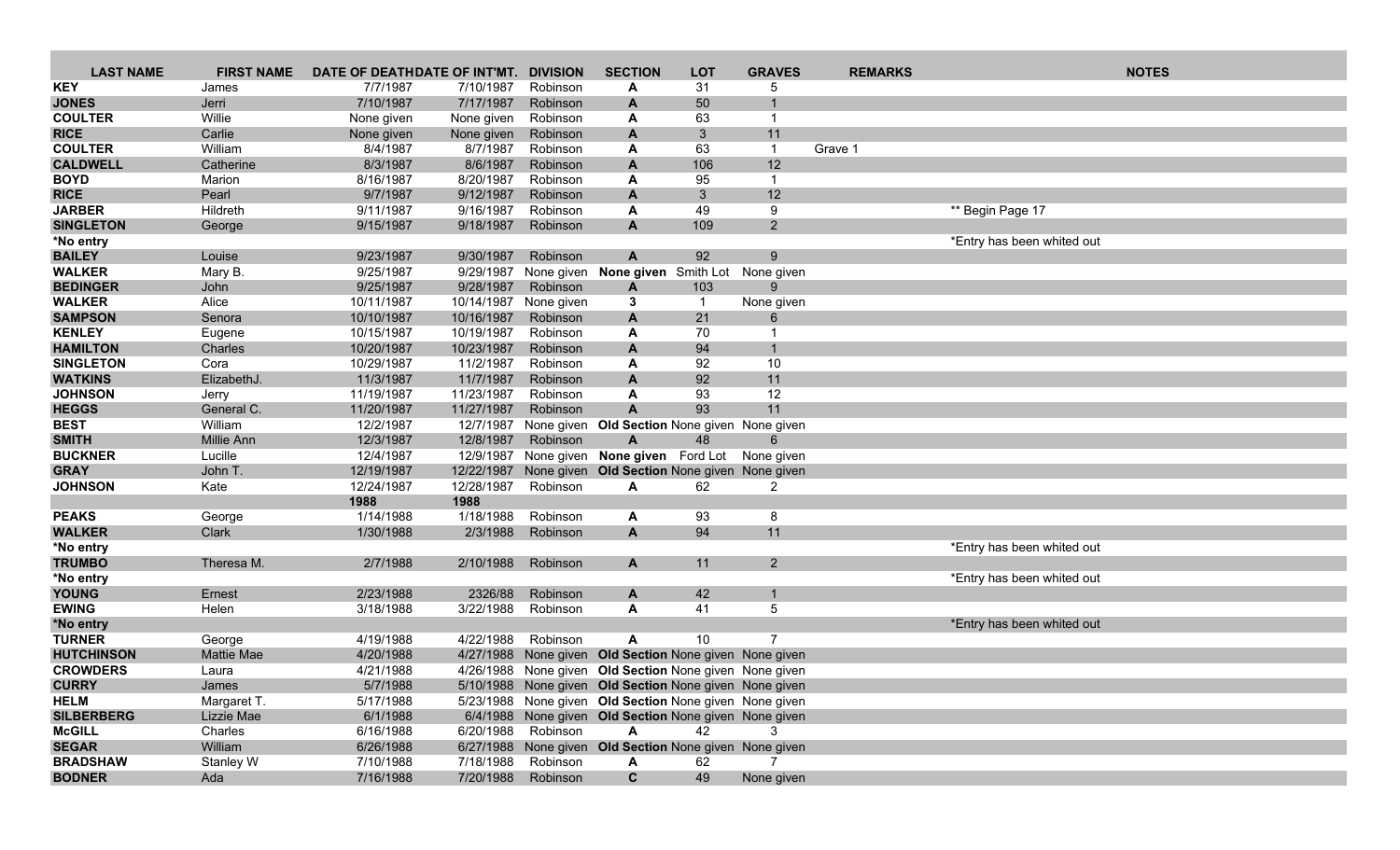| <b>LAST NAME</b>                   | <b>FIRST NAME</b>    | DATE OF DEATHDATE OF INT'MT. |                        | <b>DIVISION</b>      | <b>SECTION</b>                                         | <b>LOT</b> | <b>GRAVES</b>         | <b>REMARKS</b> | <b>NOTES</b>                     |
|------------------------------------|----------------------|------------------------------|------------------------|----------------------|--------------------------------------------------------|------------|-----------------------|----------------|----------------------------------|
| <b>COULTER</b>                     | Mozell               | 9/17/1988                    | 9/20/1988              | Robinson             | A                                                      | 55         | 9                     |                |                                  |
| <b>WEATHERS</b>                    | Lena                 | 10/7/1988                    | 10/11/1988             |                      | None given Old Section None given None given           |            |                       |                |                                  |
| <b>McCORMACK</b>                   | William              | 10/23/1988                   | 10/26/1988             | Robinson             | A                                                      | 106        | 8                     |                |                                  |
| <b>GANNS</b>                       | Wesley               | 10/24/1988                   | 10/26/1988             | Robinson             | A                                                      | 108        | 10                    |                |                                  |
| <b>REVELY</b>                      | Ann                  | 10/30/1988                   | 11/3/1988              | Robinson             | A                                                      | 61         | 8                     |                |                                  |
| <b>HUDSON</b>                      | Clyde                | $11 - 88$                    |                        | 11/8/1988 None given | $\mathbf c$                                            | None given | 88                    |                |                                  |
| <b>MAYFIELD</b>                    | Helen                | 11/13/1988                   | 11/18/1988             |                      | None given Old Section None given None given           |            |                       |                |                                  |
| <b>GRAVES</b>                      | Melissa              | 11/20/1988                   | 11/23/1988             | Robinson             | $\mathbf{A}$                                           | 60         | $\overline{4}$        |                |                                  |
| <b>FORD</b>                        | Chester              | 12/17/1988                   | 12/22/1988             | Robinson             | A                                                      | 102        | $\mathbf 1$           |                | ** Begin page 18                 |
| <b>LANCASTER</b>                   | Everhart             | 12/24/1988                   | 12/28/1988             | Robinson             | A                                                      | 92         | $\overline{7}$        |                |                                  |
|                                    |                      | 1989                         | 1989                   |                      |                                                        |            |                       |                |                                  |
| <b>HARRIS</b>                      | Albert               | 1/2/1989                     | 1/5/1989               | Robinson             | A                                                      | 102        | 5                     |                |                                  |
| <b>BEDINGER</b>                    | Charles              | 1/2/1989                     | 1/6/1989               | Robinson             | A                                                      | 94         | 3                     |                |                                  |
| <b>JARMON</b>                      | Foster               | 2/28/1989                    | 3/3/1989               | Robinson             | $\mathsf{A}$                                           | 39         | $\overline{4}$        |                |                                  |
| <b>McKITRIC</b><br><b>MAYFIELD</b> | Emma                 | 5/17/1989                    | 5/22/1989<br>6/6/1989  |                      | None given Old Section None given None given           |            |                       |                |                                  |
| <b>HAMILTON</b>                    | Thomas<br>Fannie     | 6/2/1989<br>7/12/1989        | 7/17/1989              | Robinson<br>Robinson | A<br>A                                                 | 55<br>94   | 11<br>$\overline{2}$  |                |                                  |
| <b>ANDREWS</b>                     | Herbert              | 8/5/1989                     | 8/10/1989              | Robinson             | $\mathbf{A}$                                           | 23         | 5                     |                |                                  |
| <b>BRIGHT</b>                      | Wesley               | 8/9/1989                     | 8/14/1989              |                      | None given Old Section None given None given           |            |                       |                |                                  |
| <b>SMITH</b>                       | Naomi                | 8/15/1989                    | 8/18/1989              | Robinson             | $\mathbf{A}$                                           | 107        | $\overline{2}$        |                |                                  |
| <b>AMMONS</b>                      | Cassie               | 8/15/1989                    | 8/19/1989              | Robinson             | A                                                      | 5          | $\overline{2}$        |                |                                  |
| <b>JACKSON</b>                     | Willie B.            | 8/21/1989                    | 8/24/1989              | Robinson             | A                                                      | 81         | 8                     |                |                                  |
| <b>MAYFIELD</b>                    | C. T.                | 8/21/1989                    | 8/25/1989              | Robinson             | A                                                      | 13         | 6                     |                |                                  |
| <b>McCORMACK</b>                   | Georgia              | 8/25/1989                    | 8/28/1989              | Robinson             | A                                                      | 55         | $\mathbf 1$           |                | *Actual recorded age; not a typo |
| <b>SUMMERS</b>                     | Clyde                | 8/29/1989                    | 9/1/1989               | Robinson             | A                                                      | 109        | 11                    |                |                                  |
| <b>WATKINS</b>                     | Robert               | 9/1/1989                     | 9/5/1989               | Robinson             | $\mathsf{A}$                                           | 92         | 12                    |                |                                  |
| <b>McCORMACK</b>                   | Josephine            | 9/1/1989                     |                        | 9/5/1989 Old Section | В                                                      |            | None given None given |                |                                  |
| <b>SEGAR</b>                       | Robert (Jack)        | 9/2/1989                     |                        |                      | 9/6/1989 None given Old Section None given None given  |            |                       |                |                                  |
| <b>FITZGERALD</b>                  | Obie                 | 9/4/1989                     | 9/11/1989              | Robinson             | A                                                      | 110        |                       |                |                                  |
| <b>GADDIE</b>                      | Robert               | 9/5/1989                     |                        |                      | 9/12/1989 None given Old Section None given None given |            |                       |                |                                  |
| <b>JOHNSON</b>                     | Vermont              | 9/9/1989                     | 9/13/1989              | Robinson             | A                                                      | 109        | 7                     |                |                                  |
| <b>HARRIS</b>                      | James Louis          | 9/23/1989                    | 9/28/1989              | Robinson             | $\mathbf{A}$                                           | 111        | $\overline{7}$        |                |                                  |
| <b>THOMAS</b>                      | Lucille              | 9/29/1989                    | 10/2/1989              | Robinson             | $\mathsf{A}$                                           | 34         | 6                     |                |                                  |
| <b>HARLAN</b>                      | Louie                | 10/11/1989                   | 10/16/1989             |                      | None given Old Section None given None given           |            |                       |                |                                  |
| <b>DALE</b>                        | Lola                 | 11/28/1989                   | 12/2/1989              |                      | None given Old Section None given None given           |            |                       |                |                                  |
| <b>TARRENCE</b>                    | Cornelius            | 12/2/1989                    | 12/6/1989              | Robinson             | A                                                      | 95         | 9                     |                |                                  |
| <b>GANNS</b>                       | Dorothy              | 12/15/1989                   | 12/19/1989             | Robinson             | A                                                      | 108        | 8                     |                |                                  |
| <b>ALLEN</b>                       | Phoebe               | 12/23/1989                   | 12/28/1989             | Robinson             | $\mathbf{A}$                                           | 15         | 5                     |                |                                  |
| <b>POPE</b>                        |                      | 1990                         | 1990                   |                      |                                                        |            |                       |                |                                  |
| <b>INGRAM</b>                      | John Henry<br>Mariah | None given                   | 1/19/1990<br>1/23/1990 | Robinson<br>Robinson | $\mathbf{A}$                                           | 81<br>45   | 9<br>3                |                |                                  |
| <b>RICE</b>                        | Alice                | None given<br>1/23/1990      | 1/26/1990              | Robinson             | A<br>A                                                 | 84         | $10$                  |                |                                  |
| <b>FITZGERALD</b>                  | Leonard              | 1/25/1990                    | 1/31/1990              | Robinson             | C                                                      | 46         | 44                    |                |                                  |
| <b>BAXTER</b>                      | Irene                | 2/7/1990                     | 2/13/1990              | Robinson             | A                                                      | 111        | 9                     |                |                                  |
| <b>PENMAN</b>                      | Rachael              | 3/9/1990                     | 3/9/1990               | Robinson             | A                                                      | 107        | 6                     |                |                                  |
| <b>PATTON</b>                      | Elbert               | None given                   | 3/15/1990              | Robinson             | A                                                      | 91         | $\mathbf{1}$          |                |                                  |
|                                    |                      |                              |                        |                      |                                                        |            |                       |                |                                  |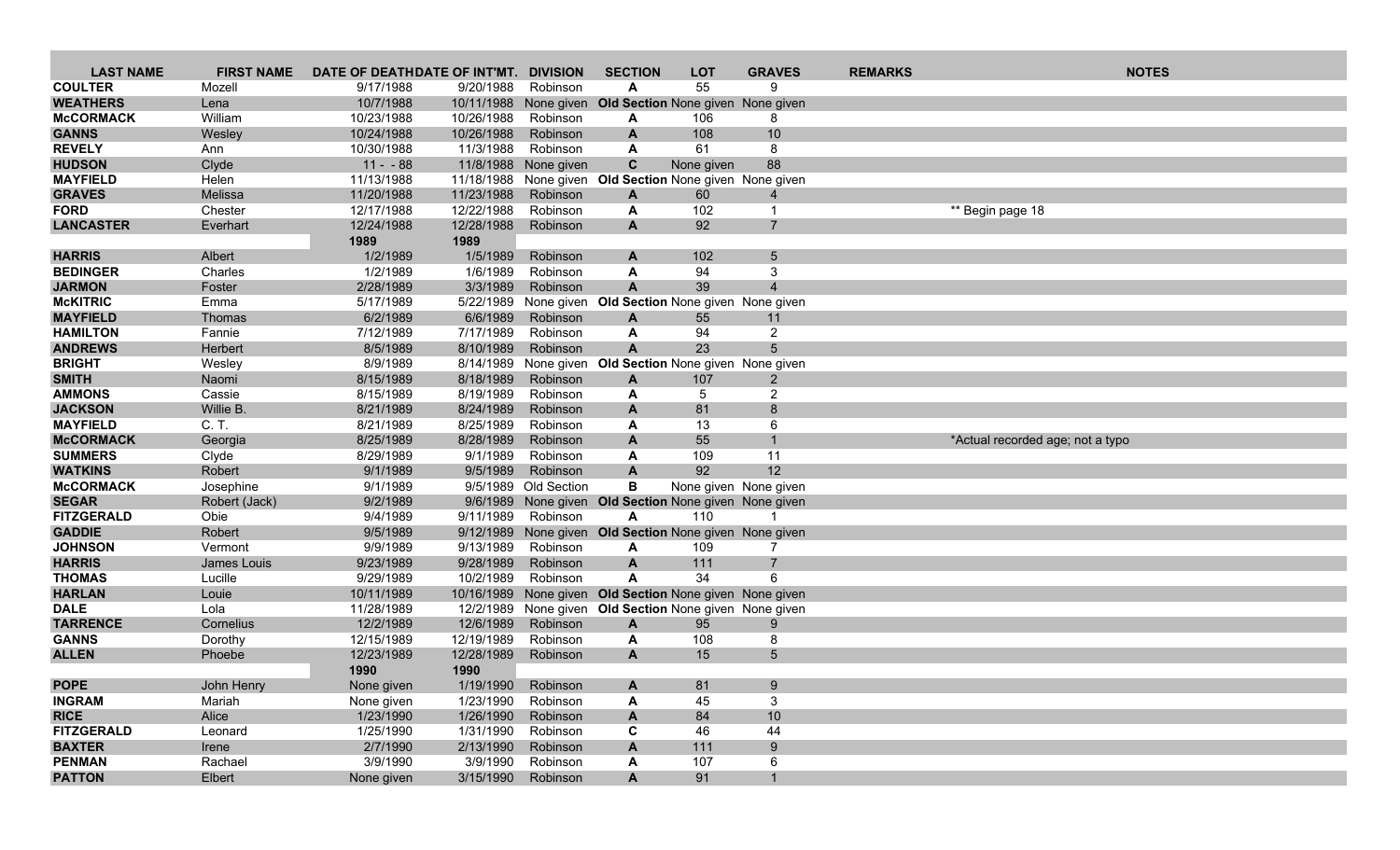| <b>LAST NAME</b>               | <b>FIRST NAME</b>             | DATE OF DEATHDATE OF INT'MT. |                        | <b>DIVISION</b>       | <b>SECTION</b>                                            | <b>LOT</b>     | <b>GRAVES</b>       | <b>REMARKS</b>              | <b>NOTES</b>                     |
|--------------------------------|-------------------------------|------------------------------|------------------------|-----------------------|-----------------------------------------------------------|----------------|---------------------|-----------------------------|----------------------------------|
| <b>YOUNG</b>                   | Margaret                      | 3/13/1990                    | 3/16/1990              | Robinson              | A                                                         | 41             | 6                   |                             |                                  |
| <b>WALKER</b>                  | George                        | 4/12/1990                    | 4/16/1990              | Robinson              | $\mathbf{A}$                                              | 89             | 11                  |                             |                                  |
| <b>TAYLOR</b>                  | Ethel                         | 4/27/1990                    |                        |                       | 5/1/1990 None given Old Section None given None given     |                |                     |                             |                                  |
| <b>MILLER</b>                  | Pauline                       | 5/7/1990                     | 5/10/1990              | Robinson              | A                                                         | 38             | None given          |                             |                                  |
| <b>WHITTIS</b>                 | Annie                         | None given                   | 5/26/1990              | Robinson              | A                                                         | 110            | 3                   |                             |                                  |
| <b>JEFFERSON</b>               | Estelle                       | 5/25/1990                    |                        |                       | 6/5/1990 None given Old Section F. Jones L None given     |                |                     |                             |                                  |
| <b>HAYDEN</b>                  | Florence                      | 5/31/1990                    | 6/6/1990               | Robinson              | A                                                         | 57             |                     |                             |                                  |
| <b>WILLIAMS</b>                | James                         | 6/4/1990                     | 6/7/1990               | Robinson              | $\mathbf{A}$                                              | 54             | $\mathbf{3}$        |                             |                                  |
| <b>NAPIER</b>                  | Clifford T.                   | 6/9/1990                     | 6/14/1990              | Robinson              | A                                                         | 105            | 7                   |                             |                                  |
| <b>McGILL</b>                  | Eugene                        | 6/27/1990                    | 6/29/1990              | Robinson              | A                                                         | 42             | $5\overline{)}$     | ** Begin Page 19            |                                  |
| <b>WHITE</b>                   | Rosetta M.                    | 7/11/1990                    | 7/16/1990              | Robinson              | A                                                         | 33             | 6                   |                             |                                  |
| <b>ALCORN</b>                  | Vernon                        | 8/10/1990                    |                        | 8/14/1990 None given  | Old Section None given None given                         |                |                     |                             |                                  |
| <b>COLEMAN</b>                 | Beatrice                      | 8/20/1990                    | 8/24/1990              | Robinson              | A                                                         | 95             | 12                  |                             |                                  |
| <b>LYNN</b>                    | Hortense                      | 8/31/1990                    | 9/6/1990<br>9/28/1990  | Robinson              | A                                                         | 26             | $\overline{4}$<br>6 |                             |                                  |
| <b>LEWIS</b><br><b>JOHNSON</b> | Frances L.<br>Mary C.         | 9/23/1990<br>10/6/1990       | 10/10/1990             | Robinson<br>Robinson  | A<br>$\mathbf{A}$                                         | 49<br>88       | $\overline{7}$      |                             |                                  |
| <b>EIRD</b>                    | James                         | 10/13/1990                   | 10/16/1990             | Robinson              | A                                                         | 39             | 5                   |                             |                                  |
| <b>CALDWELL</b>                | Thomas                        | 10/19/1990                   | 10/23/1990             | Robinson              | $\mathbf{A}$                                              | 25             | 11                  |                             |                                  |
| <b>HOUSTON</b>                 | Joe R.                        | 11/15/1990                   | 11/19/1990             | Robinson              | A                                                         | 91             | 9                   |                             |                                  |
| <b>STALLWORTH</b>              | Bobby                         | 11/21/1990                   | 11/26/1990             | Robinson              | $\overline{A}$                                            | 25             | 9                   |                             |                                  |
| <b>HARRIS</b>                  | Ida Mae                       | 11/28/1990                   | 12/1/1990              | Robinson              | A                                                         | 89             | 8                   |                             |                                  |
| <b>EVANS</b>                   | Solomon                       | 11/29/1990                   |                        |                       | 12/4/1990 None given Old Section None given               |                | $\mathbf{1}$        |                             |                                  |
|                                |                               | 1991                         | 1991                   |                       |                                                           |                |                     |                             |                                  |
| <b>MILLER</b>                  | Christine                     | 1/21/1991                    | 1/26/1991              | Robinson              | A                                                         | 43             |                     |                             |                                  |
| <b>BAUGHMAN</b>                | James                         | 2/3/1991                     | 2/6/1991               | Robinson              | A                                                         | $\overline{4}$ | -1                  |                             |                                  |
| <b>BAILEY</b>                  | James Allen                   | 2/18/1991                    | 2/21/1991              | None given            | F                                                         | None given     | $\mathbf{3}$        |                             |                                  |
| <b>FRYE</b>                    | Isaac, Sr.                    | 4/1/1991                     | 4/4/1991               | Robinson              | A                                                         | 26             | 10                  |                             |                                  |
| <b>LACKNEY</b>                 | Eddie                         | 4/3/1991                     | 4/8/1991               | Robinson              | $\mathbf{A}$                                              | 104            | 8                   |                             |                                  |
| <b>VENABLE</b>                 | Leona                         | 4/22/1991                    | 4/25/1991              | Robinson              | A                                                         | 97             | 3                   |                             |                                  |
| <b>SEGAR</b>                   | Elayne B.                     | 4/25/1991                    | 4/30/1991              | Robinson              | A                                                         | 48             | $2^{\circ}$         | A. D. Porter & Son Fun. HM. |                                  |
| <b>ALLEN'S</b>                 | Baby                          | 4/25/1991                    | 4/29/1991              | Robinson              | A                                                         | 45             | 5                   |                             |                                  |
| <b>BROWN</b>                   | Lucy V.                       | 5/22/1991                    | 5/31/1991              | Robinson              | A                                                         | 96             | $\,6\,$             |                             |                                  |
| <b>JARBER</b>                  | Lula                          | 6/10/1991                    | 6/14/1991              | Robinson              | A                                                         | 49             | 8                   |                             |                                  |
| <b>HOUSTON</b>                 | Raymond, Sr.                  | 6/25/1991                    | 6/28/1991              | Robinson              | C                                                         | 89             | 89                  |                             |                                  |
| <b>TAYLOR</b>                  | Linda K.                      | 7/18/1991                    | 7/22/1991              | Robinson              | A                                                         | 107            | 12                  |                             |                                  |
| <b>BAXTER</b>                  | John B.                       | 8/7/1991<br>8/13/1991        | 8/12/1991              | Robinson              | A                                                         | 111            | 8                   |                             |                                  |
| <b>HARLAN</b><br><b>GARR</b>   | Margaret L.                   |                              | 8/17/1991              | Robinson              | A                                                         | 50             | 3<br>$\overline{4}$ |                             |                                  |
| <b>McCASKILL</b>               | <b>Bertha</b>                 | 8/14/1991<br>9/8/1991        | 8/16/1991<br>9/12/1991 | Robinson<br>Robinson  | A<br>A                                                    | 11<br>37       | 6 W1/2              |                             |                                  |
| <b>McCORMACK</b>               | Jordan (Infant)<br>Emma Pearl | 10/19/1991                   |                        |                       | 10/23/1991 None given Old Section Dtis Ford Lo None given |                |                     |                             |                                  |
| <b>DONEGHY</b>                 | Georgia                       | 10/22/1991                   | 10/28/1991 Robinson    |                       | A                                                         | 11             | 5                   |                             |                                  |
| <b>COOPER</b>                  | Nancy                         | 12/5/1991                    |                        | 12/9/1991 Old Section | <b>Single</b>                                             | No Lot No.     | $2^{\circ}$         |                             |                                  |
| <b>COOPER</b>                  | William                       | 1/8/1992                     |                        | 1/13/1992 Old Section | <b>Single</b>                                             | No Lot No.     | 11                  |                             |                                  |
| <b>BROWN</b>                   | Cora Ball                     | 6/6/1992                     |                        |                       | 6/9/1992 None given Old Section                           | $\mathsf{A}$   | $\overline{4}$      |                             |                                  |
| <b>TRUMBO</b>                  | Ella                          | 6/8/1992                     |                        | 6/12/1992 Robinson    | A                                                         | 25             | 8                   |                             |                                  |
| <b>TAYLOR</b>                  | Georgia                       | 2/23/1993                    |                        |                       | 3/1/1993 None given Old Section Doram Lot                 |                | $\mathbf{3}$        |                             | *Actual recorded age; not a typo |
|                                |                               |                              |                        |                       |                                                           |                |                     |                             |                                  |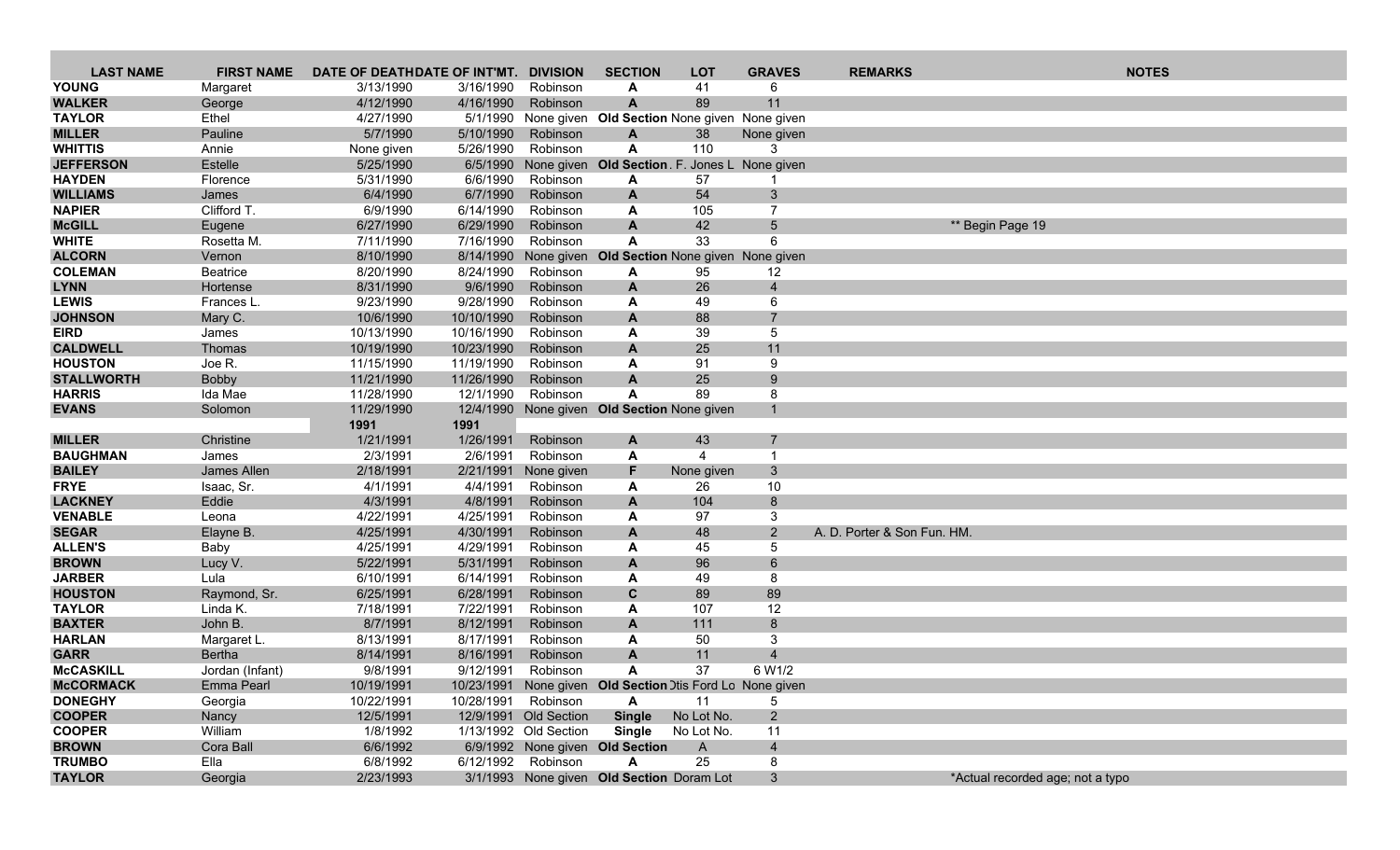| <b>LAST NAME</b>                       | <b>FIRST NAME</b>   | DATE OF DEATHDATE OF INT'MT. |                | <b>DIVISION</b>          | <b>SECTION</b> | <b>LOT</b>               | <b>GRAVES</b>              | <b>REMARKS</b> | <b>NOTES</b>                                                               |
|----------------------------------------|---------------------|------------------------------|----------------|--------------------------|----------------|--------------------------|----------------------------|----------------|----------------------------------------------------------------------------|
| <b>FORD</b>                            | Thomas              | 6/23/1993                    | 6/28/1993      | Robinson                 |                | 94                       | 10                         |                |                                                                            |
| <b>PENMAN</b>                          | Michael Edward      | 3/27/1990                    | 7/2/1993       | Robinson                 |                | 87                       |                            |                |                                                                            |
| <b>HARTFORD</b>                        | Walter              | 9/21/1994                    | 9/27/1994      | Robinson                 |                | 105                      | 10                         |                |                                                                            |
| <b>LANCASTER</b>                       |                     | 6/22/1997                    | 6/23/1997      | Robinson                 |                | 24                       | 10                         |                |                                                                            |
|                                        | Laura Mae           |                              |                |                          |                |                          | 10                         |                |                                                                            |
| <b>JACKSON</b>                         | Julia               | 3/21/1998                    | 3/23/1998      | Robinson                 |                | 59                       |                            |                |                                                                            |
| No entry                               |                     |                              |                |                          |                |                          |                            |                |                                                                            |
| No entry                               |                     |                              |                |                          |                |                          |                            |                |                                                                            |
| No entry                               |                     |                              |                |                          |                |                          |                            |                |                                                                            |
| No entry                               |                     |                              |                |                          |                |                          |                            |                |                                                                            |
|                                        |                     |                              |                |                          |                |                          |                            |                | **Ledger book page 20 was completely blank                                 |
|                                        |                     |                              |                |                          |                |                          |                            |                | **Notation at top of page 21 reads "Mistake made Date of Death (Date       |
| <b>BURDETTE</b>                        | Amelia E            | 3/30/1889                    | Unknown        |                          |                |                          |                            |                | ** Begin Page 21                                                           |
| * (Daughter of J. & H. Burdette)       |                     |                              |                |                          |                |                          |                            |                | *This was written below the first entry on this page in reference to Burde |
| <b>CALDWELL</b>                        | Harrison 1st Sgt.   | Unknown                      | Unknown        | $\sim$ 100 $\pm$         |                |                          | $\sim$ $-$                 |                |                                                                            |
| * (CO. E, 116 US. C. Inf.)             |                     |                              |                |                          |                |                          |                            |                | *This was written below the Caldwell entry in reference to that entry      |
| <b>SMITH</b>                           | Ellen               | Unknown                      | Unknown        |                          |                |                          |                            |                |                                                                            |
| <b>SMITH</b>                           | John                | Unknown                      | Unknown        |                          |                |                          |                            |                |                                                                            |
|                                        |                     |                              |                |                          |                |                          |                            |                |                                                                            |
| <b>HOCKER</b>                          | Jane                | 5/25/1906                    | Unknown        |                          |                |                          |                            |                | *Actual recorded age; not a typo                                           |
| <b>DAVIS</b>                           | Malcolm             | 1/13/1807                    | Unknown        |                          |                |                          |                            |                |                                                                            |
| * GUINN                                | Henry               | Died in 1924                 | Unknown        | $\sim$ 100 $\pm$         |                |                          |                            |                | *These entries had a bracket around them in the margin w/ a notation th    |
| * GUINN                                | Elizabeth Field     | Died in 1931                 | Unknown        |                          |                |                          |                            |                | *These entries had a bracket around them in the margin w/ a notation th    |
| <b>JONES</b>                           | Mary                | 1/10/1873                    | Unknown        | $\sim$                   |                |                          |                            |                |                                                                            |
| <b>MOORE</b>                           | Mrs. Marth          | $(7 - 1909)$                 | Unknowr        |                          |                |                          |                            |                |                                                                            |
| <b>CASH</b>                            | Claud               | 3/10/1934                    | Unknown        | $\sim$ $-$               |                | <b>Service</b>           |                            |                |                                                                            |
| * (KY. PVT. 520 Engrs.)                |                     |                              |                |                          |                |                          |                            |                | *This was written below the Cash entry in reference to that entry          |
| <b>TAYLOR</b>                          | John A.             | 2/21/1949                    | Unknown        | $\sim$ $ \sim$           |                |                          | $\sim$ $ \sim$             |                |                                                                            |
| * (Ky. Cpl. 3108 QM Service Co. WW II) |                     |                              |                |                          |                |                          |                            |                | *This was written below the Taylor entry in reference to that entry        |
| <b>STONE</b>                           | Gilbert             | 6/9/1904                     | Unknown        |                          |                |                          |                            |                |                                                                            |
| <b>TIBBS</b>                           |                     | Oct. 12, 1904                |                |                          |                |                          |                            |                |                                                                            |
|                                        | Little Johnett      |                              | Unknown        | $\sim$                   |                |                          |                            |                |                                                                            |
| * (Daughter of John & Mamie Tibbs)     |                     |                              |                |                          |                |                          |                            |                | *This was written below the Tibbs entry in reference to that entry         |
| <b>LANGFORD</b>                        | Gabriella           | 2-29-1898                    | Unknown        |                          |                |                          | $\sim$                     |                |                                                                            |
| <b>LANGFORD</b>                        | Rev. David          | Nov. 26, 1873                | Unknown        | $\sim$ $-$               |                |                          | $\sim$                     |                |                                                                            |
| <b>SMITH</b>                           | Nancy               | Unknown                      | Unknown        | $\sim$                   |                |                          | $\sim$                     |                |                                                                            |
| <b>HOWARD</b>                          | Mary                | Unknown                      | <b>Unknown</b> | $\sim$ $ \sim$           |                | $\sim$                   | $\sim$                     |                |                                                                            |
| <b>SMITH</b>                           | Tana                | 4-11-1893                    | Unknown        |                          |                |                          |                            |                |                                                                            |
| <b>DONEGHY</b>                         | Annie               | 8-4-1898                     | Unknown        |                          |                | $\sim$ 100 $\mu$         |                            |                |                                                                            |
| *HAYES                                 | Nelson H.           | 6/15/1956                    | Unknown        |                          |                |                          | $\sim$                     |                | *These entries had a bracket around them in the margin w/ a notation th    |
| *HAYES                                 | Loraine F. C.       | 5/22/1958                    | Unknown        |                          |                |                          |                            |                | *These entries had a bracket around them in the margin w/ a notation th    |
| <b>PRICE</b>                           | Mozetter            | 3/30/1920                    | Unknowr        |                          |                |                          |                            |                |                                                                            |
|                                        |                     | Unknown                      | Unknown        |                          |                |                          |                            |                |                                                                            |
| <b>THOMAS</b>                          | Mary                |                              |                | $\sim 100$ m $^{-1}$     |                | $\sim$ 100 $\mu$         | $\sim$ 100 $\pm$ 100 $\pm$ |                |                                                                            |
| <b>THOMAS</b>                          | Thresdie            | 2-15-1800                    | Unknown        | $\sim$ $ \sim$           |                | $\sim$                   | $\sim$                     |                |                                                                            |
| *MURPHY                                | Julian P.F.C. Engrs | Oct. 15, 1950                | Unknown        | $\sim 100$ km s $^{-1}$  |                | <b>Contract Contract</b> | $\sim$ $ \sim$             |                | *These entries had a bracket around them in the margin w/ a notation th    |
| *MURPHY                                | Fleming & Julia F.  | Died in 1924                 | Unknown        | $\sim$                   |                | $\sim$ $ \sim$           | $\sim$ $ \sim$             |                | *These entries had a bracket around them in the margin w/ a notation th    |
| *SMITH                                 | Higgins             | Died in 1935                 | 4/11/1923      | <b>Contract Contract</b> |                | $\sim$ 100 $\mu$         | $\sim$ $ \sim$             |                | *Name could possibly be "Higgins Smith" or "Smith Higgins"                 |
| *COWAN                                 | Sena Belle          | Nov. 26, 1912                | Unknown        | $\sim 100$               |                |                          | $\sim$ $ \sim$             |                | *These entries had a bracket around them in the margin w/ a notation th    |
| *COWAN                                 | Bettie              | Dec. 18, 1913                | Unknown        | $\sim 100$ km s $^{-1}$  |                | <b>Service</b>           | $\sim 100$ km s $^{-1}$    |                | *These entries had a bracket around them in the margin w/ a notation th    |
|                                        |                     |                              |                |                          |                |                          |                            |                |                                                                            |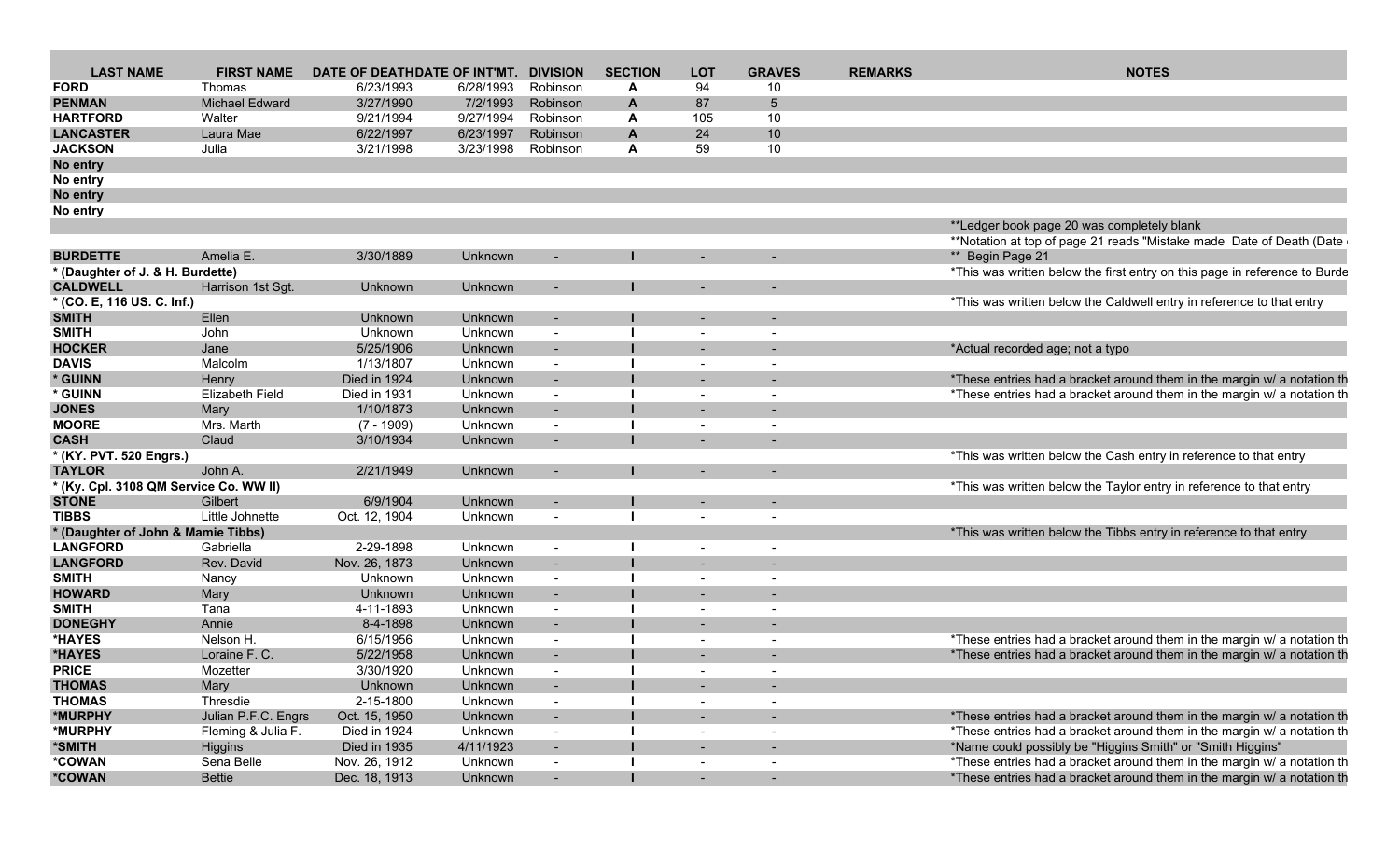| <b>LAST NAME</b>                       | <b>FIRST NAME</b>   | DATE OF DEATHDATE OF INT'MT. DIVISION |              |                          | <b>SECTION</b> | <b>LOT</b> | <b>GRAVES</b>            | <b>REMARKS</b> | <b>NOTES</b>                                                            |
|----------------------------------------|---------------------|---------------------------------------|--------------|--------------------------|----------------|------------|--------------------------|----------------|-------------------------------------------------------------------------|
| *COWAN                                 | John, Sr.           | 5/13/1885                             | Unknown      |                          |                |            |                          |                | *These entries had a bracket around them in the margin w/ a notation th |
| <b>MURPHY</b>                          | Fleming & Julia F.  | 5/21/1960                             | Unknown      | $\sim$                   |                |            |                          |                |                                                                         |
| *(PVT. CO. A 49 Waterwork Inf.)        |                     |                                       |              |                          |                |            |                          |                | *This was written below the Murphy entry in reference to that entry     |
| <b>ROE</b>                             | Paul (CO. H 12 U.S. | Unknown                               | Unknown      | $\overline{\phantom{a}}$ |                |            |                          |                |                                                                         |
| <b>ROWE</b>                            | Mary                | Died in 1885                          | Unknown      | $\overline{\phantom{a}}$ |                |            |                          |                |                                                                         |
| <b>ROWE</b>                            | Tommie              | Unknown                               | Unknown      | $\sim$                   |                |            |                          |                |                                                                         |
| <b>ROWE</b>                            | Fannie              | Unknown                               | Unknown      | $\sim$                   |                |            | $\overline{\phantom{a}}$ |                |                                                                         |
| <b>HOCKER</b>                          | Harry               | 3-9/1873                              | Unknown      | $\sim$                   |                |            |                          |                |                                                                         |
| <b>HOCKER</b>                          | Rachel              | July 27, 1886                         | Unknown      | $\sim$                   |                |            | $\overline{\phantom{a}}$ |                |                                                                         |
| <b>HOCKER</b>                          | Elsie               | Unknown                               | Unknown      | $\overline{\phantom{a}}$ |                |            |                          |                |                                                                         |
| <b>BATTS</b>                           | Rachel R.           | Died in 1901                          | Unknown      | $\overline{\phantom{a}}$ |                |            | $\overline{\phantom{a}}$ |                | ** Begin Page 22                                                        |
| <b>HOCKER</b>                          | Antonius            | Unknown                               | Unknown      | $\sim$                   |                |            |                          |                |                                                                         |
| <b>TARRANCE</b>                        | Rachel R.           | 3/11/1946                             | Unknown      | $\sim$                   |                |            | $\overline{\phantom{a}}$ |                |                                                                         |
| <b>COHEN</b>                           | Quentilla           | Unknown                               | Unknown      | $\sim$                   |                |            |                          |                |                                                                         |
| <b>BURTON</b>                          | John                | Unknown                               | Unknown      | $\sim$                   |                |            | $\overline{\phantom{a}}$ |                |                                                                         |
| *(Corpl. Co. G 116 U.S.C. Inf.)        |                     |                                       |              |                          |                |            |                          |                | *This was written below the Burton entry in reference to that entry     |
| <b>JONES</b>                           | William B           | Died in 1938                          | Unknown      | $\overline{\phantom{a}}$ |                |            | $\overline{\phantom{a}}$ |                |                                                                         |
| <b>TURNER</b>                          | Sadie               | 12/11/1960                            | Unknown      | $\sim$                   |                |            |                          |                |                                                                         |
| <b>TIBBS</b>                           | Oscar               | Died in 1913                          | Unknown      | $\sim$                   |                |            | $\overline{\phantom{a}}$ |                |                                                                         |
| <b>TIBBS</b>                           | Charles H.          | Died in 1895                          | Unknown      | $\sim$                   |                |            | $\blacksquare$           |                |                                                                         |
| <b>TIBBS</b>                           | William D.          | Died in 1876                          | Unknown      | $\overline{\phantom{a}}$ |                |            |                          |                |                                                                         |
| <b>TIBBS</b>                           | Ophelia             | Died in 1907                          | Unknown      | $\overline{\phantom{a}}$ |                |            |                          |                |                                                                         |
| *(Wife of R. B. Hamilton)              |                     |                                       |              |                          |                |            |                          |                | *This was written below the Tibbs entry in reference to that entry      |
| <b>HAMILTON</b>                        | <b>Mary Esther</b>  | Unknown                               | Unknown      | $\overline{\phantom{0}}$ |                |            |                          |                |                                                                         |
|                                        |                     |                                       |              |                          |                |            |                          |                | *This was written below the Hamilton entry in reference to that entry   |
| *(Daughter of Ophelia & R.B. Hamilton) |                     |                                       | Died in 1898 |                          |                |            |                          |                |                                                                         |
| <b>TIBBS</b>                           | Benjamin F          | Unknown                               |              | $\sim$                   |                |            |                          |                |                                                                         |
| <b>TIBBS</b>                           | Mary R.             | Died in 1910                          | Unknown      | $\overline{\phantom{a}}$ |                |            |                          |                |                                                                         |
| <b>TIBBS</b>                           | John B. (PVT US A   | 4/28/1973                             | Unknown      | $\overline{\phantom{a}}$ |                |            |                          |                |                                                                         |
| <b>BENTLEY</b>                         | Kiziah              | 6/19/1887                             | Unknown      | $\overline{\phantom{a}}$ |                |            | $\overline{\phantom{a}}$ |                |                                                                         |
| *(Wife of Rev. D. S. Bentley)          |                     |                                       |              |                          |                |            |                          |                | *This was written below the Bentley entry in reference to that entry    |
| <b>BENTLEY</b>                         | Henry J.            | Unknown                               | Unknown      | $\sim$                   |                |            | $\overline{\phantom{a}}$ |                |                                                                         |
| *(Son of Rev. D. S. Bentley)           |                     |                                       |              |                          |                |            |                          |                | *This was written below the Bentley entry in reference to that entry    |
| <b>WARREN</b>                          | James               | Unknown                               | Unknown      | $\overline{\phantom{a}}$ |                |            | $\overline{\phantom{a}}$ |                |                                                                         |
| *(Corpl. CO - C 100 U.S.C. Inf.)       |                     |                                       |              |                          |                |            |                          |                | *This was written below the Warren entry in reference to that entry     |
| <b>SLAUGHTER</b>                       | Rev. Isaac          | 2/6/1892                              | Unknown      | $\overline{\phantom{a}}$ |                |            | $\overline{\phantom{a}}$ |                |                                                                         |
| <b>MEAUX</b>                           | Georgiana           | Died in 1885                          | Unknown      | $\sim$                   |                |            |                          |                |                                                                         |
| <b>COMBS</b>                           | James F.            | Died in 1916                          | Unknown      | $\sim$                   |                |            | $\overline{\phantom{a}}$ |                |                                                                         |
| <b>COMBS</b>                           | Amanda              | Unknown                               | Unknown      | $\overline{\phantom{a}}$ |                |            | $\overline{\phantom{a}}$ |                |                                                                         |
| *(Wife of James F. Combs)              |                     |                                       |              |                          |                |            |                          |                | *This was written below the Combs entry in reference to that entry      |
| <b>RICE</b>                            | Charity             | Unknown                               | Unknown      | $\sim$                   |                |            |                          |                |                                                                         |
| <b>RICE</b>                            | Sallie              | Unknown                               | Unknown      | $\sim$                   |                |            | $\overline{\phantom{a}}$ |                |                                                                         |
| <b>RICE</b>                            | Susan               | Unknown                               | Unknown      | $\sim$                   |                |            |                          |                |                                                                         |
| <b>RICE</b>                            | Belle               | Unknown                               | Unknown      | $\sim$                   |                |            | $\overline{\phantom{a}}$ |                |                                                                         |
| <b>COWAN</b>                           | Evan                | 5/12/1903                             | Unknown      | $\sim$                   |                |            |                          |                |                                                                         |
| <b>COWAN</b>                           | Mary E.             | Sept 15, 1888                         | Unknown      | $\sim$                   |                |            | $\overline{\phantom{a}}$ |                |                                                                         |
| <b>GRANT</b>                           | Joseph B.           | 2/4/1919                              | Unknown      | $\sim$                   |                | $\sim$     | $\overline{a}$           |                |                                                                         |
|                                        |                     |                                       |              |                          |                |            |                          |                |                                                                         |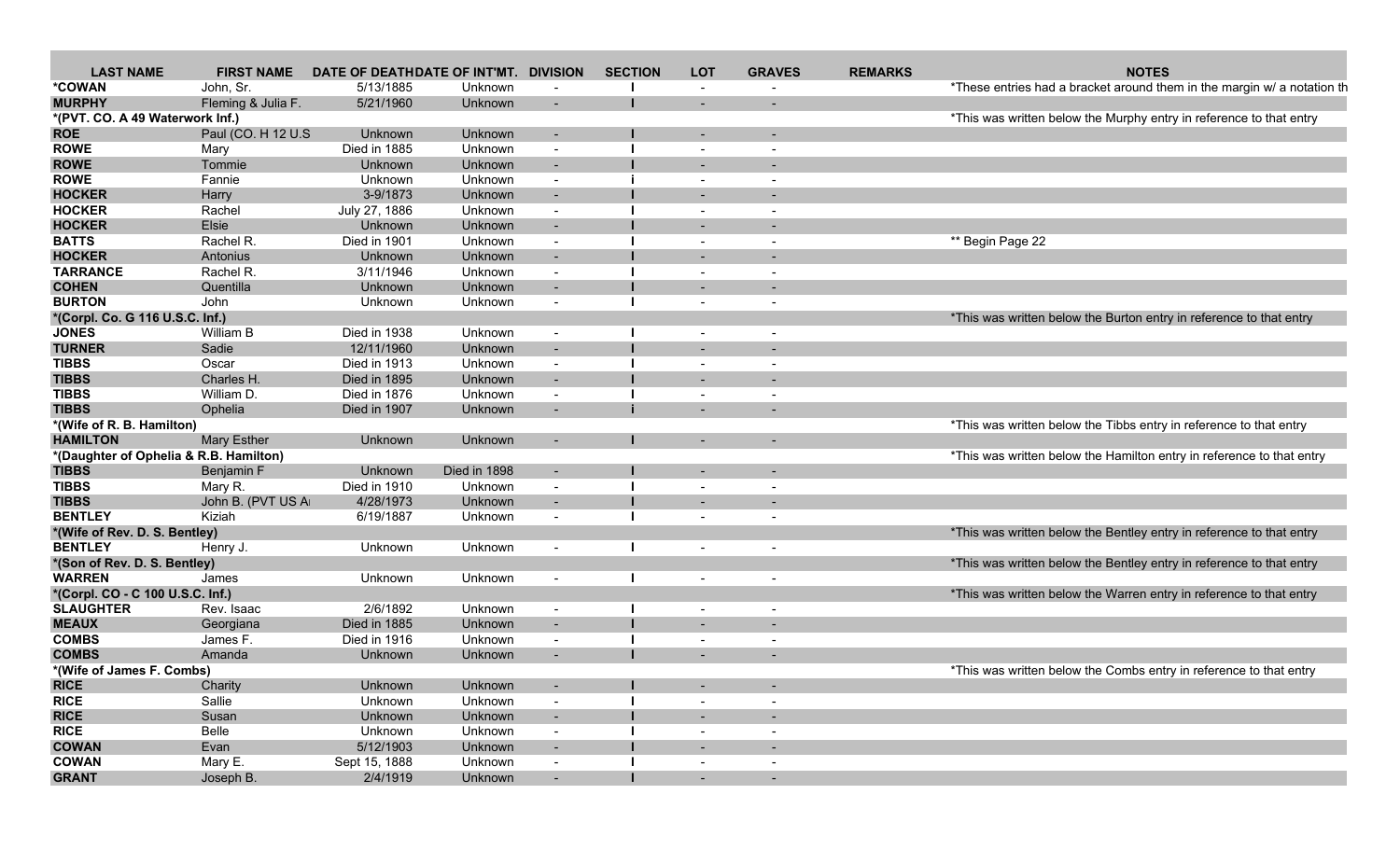| <b>LAST NAME</b>                            | <b>FIRST NAME</b>   | DATE OF DEATHDATE OF INT'MT. DIVISION |                |                          | <b>SECTION</b> | <b>LOT</b> | <b>GRAVES</b>            | <b>REMARKS</b> | <b>NOTES</b>                                                                |
|---------------------------------------------|---------------------|---------------------------------------|----------------|--------------------------|----------------|------------|--------------------------|----------------|-----------------------------------------------------------------------------|
| <b>WARREN</b>                               | Charles             | 5-10-1861                             | Unknown        |                          |                |            |                          |                |                                                                             |
| <b>EVERLYN</b>                              | Maggie              | 1/8/1952                              | Unknown        | $\sim$                   |                |            |                          |                |                                                                             |
| <b>JONES</b>                                | Sidney              | Died in 1918                          | Unknown        | $\sim$                   |                |            | $\overline{\phantom{a}}$ |                |                                                                             |
| <b>JONES</b>                                | Marshall G. (Sidney | Dec. 125, 1898                        | Unknown        |                          |                |            |                          |                |                                                                             |
| <b>RENFRO</b>                               | Joseph              | Died in 1903                          | Unknown        | $\sim$                   |                |            | $\overline{\phantom{a}}$ |                |                                                                             |
| <b>ROWE</b>                                 | Boyle O.            | 5/9/1922                              | Unknown        | $\sim$                   |                |            |                          |                |                                                                             |
| <b>ROWE</b>                                 | Didama D. (Diadam   | 1/5/1939                              | Unknown        | $\sim$                   |                |            | $\overline{\phantom{a}}$ |                |                                                                             |
| <b>ROWE</b>                                 | Mary A.             | Dec. 31, 1903                         | Unknown        | $\sim$                   |                |            |                          |                |                                                                             |
| <b>ROWE</b>                                 | Cornillus           | 2-21-1875                             | Unknown        | $\sim$                   |                | $\sim$     | $\overline{a}$           |                |                                                                             |
| <b>RICHARDSON</b>                           | Mattie              | 7/14/1919                             | Unknown        | $\overline{\phantom{a}}$ |                |            |                          |                | ** Begin Page 23                                                            |
| <b>DENNIE</b>                               | Louisa              | Died Sept. 2                          | Unknown        | $\overline{a}$           |                |            | $\overline{\phantom{a}}$ |                |                                                                             |
| <b>DENNY</b>                                | Clayton             | 8-12-1823                             | Unknown        | $\sim$                   |                |            |                          |                |                                                                             |
| <b>WELSH</b>                                | Silas               | Unknown                               | Unknown        | $\sim$                   |                |            |                          |                |                                                                             |
| <b>GRAVES</b>                               | Edmund              | 4-5-1875                              | Unknown        | $\sim$                   |                |            |                          |                |                                                                             |
| <b>GRAVES</b>                               | Nancy               | 7-13-1889                             | Unknown        | $\sim$                   |                | $\sim$     | $\overline{a}$           |                |                                                                             |
| <b>GRAVES</b>                               | Marshall            | Nov. 5, 1920                          | Unknown        |                          |                |            |                          |                |                                                                             |
| <b>HARRIS</b>                               | Eliza               | Sept. 10, 1883                        | Unknown        | $\overline{\phantom{a}}$ |                |            | $\overline{\phantom{a}}$ |                |                                                                             |
| <b>HARRIS</b>                               | John                | 4-18-1888                             | Unknown        | $\overline{a}$           |                |            |                          |                |                                                                             |
| <b>GRAVES</b>                               | Woodson             | 3/4-1877                              | Unknown        | $\sim$                   |                |            | $\overline{\phantom{a}}$ |                |                                                                             |
| <b>HUNTER</b>                               | Martha              | Nov. 6, 1889                          | Unknown        | $\sim$                   |                |            |                          |                |                                                                             |
| <b>HELM</b>                                 | Janie               | Nov. 14, 1880                         | Unknown        | $\sim$                   |                | $\sim$     | $\blacksquare$           |                |                                                                             |
| <b>JONES</b>                                | Anderson            | Unknown                               | Unknown        |                          |                |            |                          |                |                                                                             |
| *(CO H 114 U.S.C. Inf.)                     |                     |                                       |                |                          |                |            |                          |                | *This was written below the Jones entry in reference to that entry          |
| <b>JONES</b>                                | George              | 4-3-1870                              | Unknown        | $\overline{a}$           |                |            |                          |                |                                                                             |
| <b>DORAM</b>                                |                     | Died in 1873                          |                |                          |                |            |                          |                |                                                                             |
|                                             | Bobby T.            |                                       | Unknown        | $\overline{a}$           |                |            | $\overline{\phantom{a}}$ |                |                                                                             |
| *(Son of G. J. & Ann Jane Doram)            |                     |                                       |                |                          |                |            |                          |                | *This was written below the Doram entry in reference to that entry          |
| *JACKSON                                    | Ashby               | Died in 1948                          | Unknown        | $\overline{\phantom{a}}$ |                |            | $\overline{\phantom{a}}$ |                | *These entries had a bracket around them in the margin w/ a notation th     |
| *JACKSON                                    | Reeves              | Died in 1962                          | <b>Unknown</b> |                          |                |            |                          |                | *These entries had a bracket around them in the margin w/ a notation th     |
| *JACKSON                                    | Lewis L             | 2/24/1904                             | Unknown        | $\sim$                   |                |            |                          |                | *These entries had a bracket around them in the margin w/ a notation th     |
| <b>CAMPBELL</b>                             | John C.             | Unknown                               | Unknown        | $\overline{a}$           |                |            | $\overline{\phantom{0}}$ |                |                                                                             |
| <b>CAMPBELL</b>                             | Sophy               | Died in 1908                          | Unknown        | $\sim$                   |                |            | $\sim$                   |                |                                                                             |
| *DAVIS                                      | Samuel              | Unknown                               | Unknown        | $\sim$                   |                |            | $\overline{\phantom{0}}$ |                | *These entries had a bracket around them in the margin w/ a notation th     |
| *DAVIS                                      | Susan B.            | Unknown                               | Unknown        | $\overline{\phantom{a}}$ |                |            | $\overline{\phantom{a}}$ |                | *These entries had a bracket around them in the margin w/ a notation th     |
| *DAVIS                                      | Stanley             | 5/12/1950                             | Unknown        | $\overline{\phantom{a}}$ |                |            |                          |                | *These entries had a bracket around them in the margin w/ a notation th     |
| *(KY 1st Sgt., 7 Prov. G.P. MTD MG to WW I) |                     |                                       |                |                          |                |            |                          |                | *This was written below the Davis entry in reference to that entry          |
| <b>WELCH</b>                                | Lillian             | Dec. 27, 1953                         | Unknown        |                          |                |            |                          |                |                                                                             |
|                                             |                     |                                       |                |                          |                |            |                          |                | ** At this point, the ledger book begins to record the date of death in the |
| <b>TOMPKINS</b>                             | William H.          | Oct. 4, 1956                          | Unknown        |                          |                |            |                          |                |                                                                             |
| <b>JONES</b>                                | Mary Bell           | Died in 1934                          | Unknown        |                          |                |            | $\overline{\phantom{a}}$ |                |                                                                             |
| <b>ALLEN</b>                                | sADIE               | Died in 1961                          | Unknown        | $\sim$                   |                |            | $\overline{\phantom{a}}$ |                |                                                                             |
| <b>HUBBLE</b>                               | Sallie              | Died in 1937                          | Unknown        | $\sim$                   |                |            | $\overline{\phantom{a}}$ |                |                                                                             |
| <b>JONES</b>                                | Harvey              | 8/26/1908                             | Unknown        | $\sim$                   |                |            | $\sim$                   |                |                                                                             |
| <b>JONES</b>                                | Silas               | Oct. 7, 1887                          | Unknown        | $\sim$                   |                |            | $\sim$                   |                |                                                                             |
| *DAVIS                                      | Randall             | Died in 1891                          | Unknown        | $\sim$                   |                | $\sim$     | $\blacksquare$           |                | *These entries had a bracket around them in the margin w/ a notation th     |
| *DAVIS                                      | Millie              | Died in 1918                          | Unknown        | $\sim$                   |                |            | $\overline{\phantom{a}}$ |                | *These entries had a bracket around them in the margin w/ a notation th     |
| <b>ALLEN</b>                                | Georgiana           | Died in 1948                          | Unknown        | $\sim$                   |                | $\sim$ $-$ | $\sim$                   |                |                                                                             |
|                                             |                     |                                       |                |                          |                |            |                          |                |                                                                             |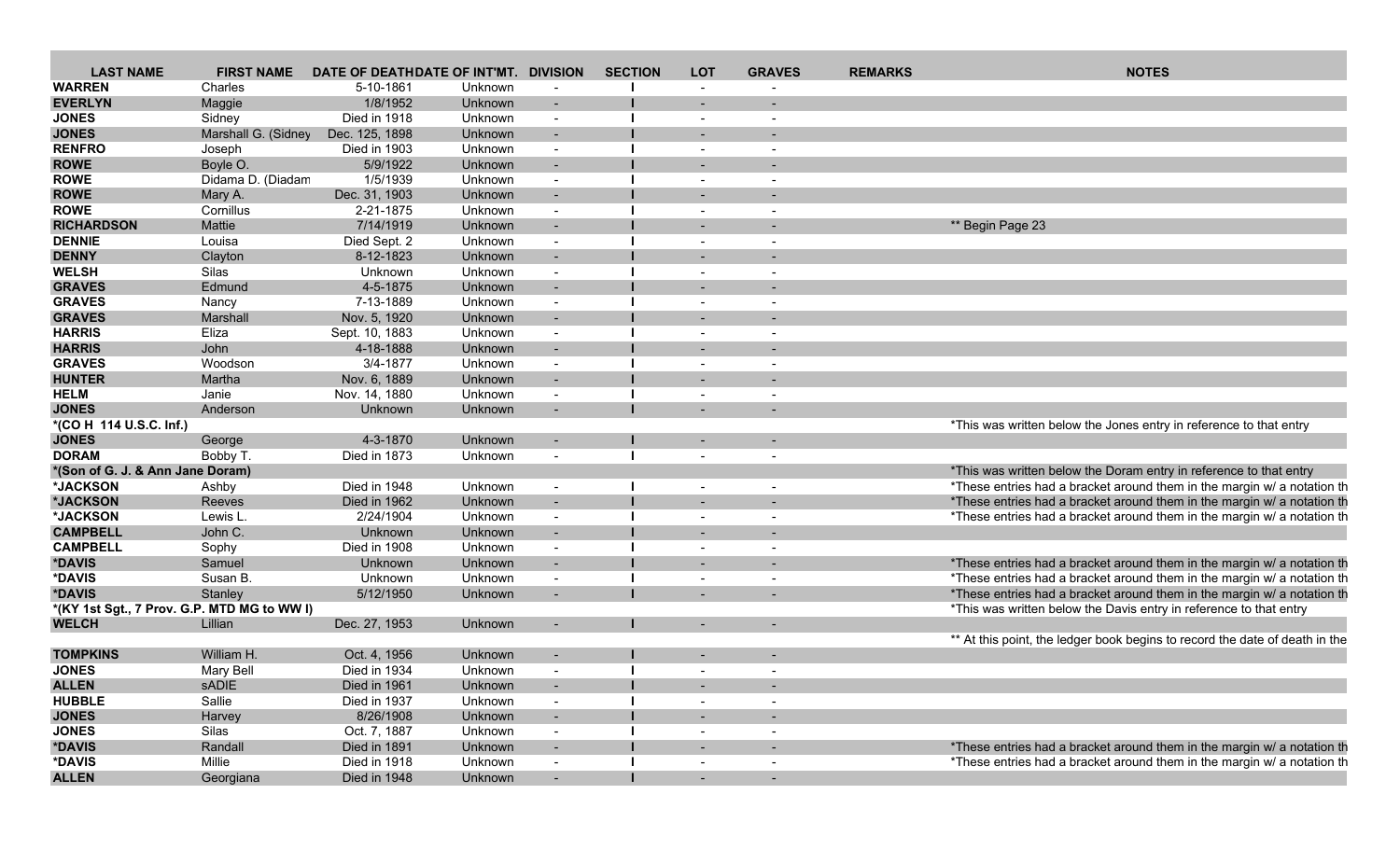| <b>LAST NAME</b>              | <b>FIRST NAME</b>    | DATE OF DEATHDATE OF INT'MT. DIVISION |                |                          | <b>SECTION</b> | <b>LOT</b>               | <b>GRAVES</b>            | <b>REMARKS</b> | <b>NOTES</b>                                                         |
|-------------------------------|----------------------|---------------------------------------|----------------|--------------------------|----------------|--------------------------|--------------------------|----------------|----------------------------------------------------------------------|
| *(Boyle Co. Royal House)      |                      |                                       |                |                          |                |                          |                          |                | *This was written below the Allen entry in reference to that entry   |
| <b>ALLEN</b>                  | Charles T.           | Died in 1948                          | Unknown        |                          |                |                          |                          |                |                                                                      |
| <b>IRVINE</b>                 | Elijah               | Unknown                               | Unknown        | $\overline{\phantom{a}}$ |                | $\overline{\phantom{a}}$ |                          |                |                                                                      |
| *(C.O.F. 114 U.S.C. Inf.)     |                      |                                       |                |                          |                |                          |                          |                | *This was written below the Irvine entry in reference to that entry  |
| <b>CAMPER</b>                 | Lizzie (Wife of L.D. | 3-31-1882                             | Unknown        | $\overline{\phantom{a}}$ |                | $\overline{\phantom{a}}$ | $\overline{\phantom{a}}$ |                |                                                                      |
| <b>KEMPER</b>                 | Ed                   | Died Oct. 1908                        | Unknown        | $\overline{\phantom{a}}$ |                | $\overline{\phantom{a}}$ |                          |                |                                                                      |
| <b>CRAIG</b>                  | Gabriel              | Unknown                               | Unknown        | $\blacksquare$           |                | $\overline{\phantom{a}}$ | $\overline{\phantom{a}}$ |                |                                                                      |
| *(C.O.E. 114 U.S.C. Inf.)     |                      |                                       |                |                          |                |                          |                          |                | *This was written below the Craig entry in reference to that entry   |
| <b>CRAIG</b>                  | Alice                | 3/4/1919                              | Unknown        | $\blacksquare$           |                | $\overline{\phantom{a}}$ | $\overline{\phantom{a}}$ |                |                                                                      |
| <b>CRAIG</b>                  | Lizzie A.            | 7-7-1881                              | Unknown        |                          |                |                          |                          |                |                                                                      |
| <b>WILSON</b>                 | Charley              | 1-28-1897                             | Unknown        | $\blacksquare$           |                | $\overline{\phantom{a}}$ |                          |                | **Begin Page 24                                                      |
| <b>CRAIG</b>                  | <b>Betty</b>         | 8-17-1894                             | Unknown        | $\blacksquare$           |                | $\overline{\phantom{a}}$ |                          |                |                                                                      |
| *(Wife of Gabrie C. Campbell) |                      |                                       |                |                          |                |                          |                          |                | *This was written below the Craig entry in reference to that entry   |
| <b>PATTON</b>                 | Ellen                | 8-26-1889                             | Unknown        | $\overline{\phantom{a}}$ |                |                          |                          |                |                                                                      |
| *(Wife of Robert Rodes)       |                      |                                       |                |                          |                |                          |                          |                | *This was written below the Patton entry in reference to that entry  |
| <b>PATTON</b>                 | Mary                 | Unknown                               | Unknown        | $\blacksquare$           |                |                          |                          |                |                                                                      |
| *(Wife of G. B.)              |                      |                                       |                |                          |                |                          |                          |                | *This was written below the Patton entry in reference to that entry  |
| <b>ROCHESTER</b>              | Jurdon               | Unknown                               | Unknown        | $\blacksquare$           |                |                          |                          |                |                                                                      |
| <b>ROCHESTER</b>              | Sarah                | Died in 1903                          | Unknown        | $\overline{\phantom{a}}$ |                | $\overline{\phantom{a}}$ |                          |                |                                                                      |
| <b>WARREN</b>                 | Mary                 | Died in 1930                          | Unknown        | $\sim$                   |                |                          |                          |                |                                                                      |
| <b>BURRIS</b>                 | Martha               | Dec. 3, 1899                          | Unknown        | $\overline{\phantom{a}}$ |                | $\overline{\phantom{a}}$ | $\overline{\phantom{a}}$ |                |                                                                      |
| <b>SCHOLER</b>                | Mollie               | Oct. 11, 1888                         | <b>Unknown</b> | $\overline{\phantom{a}}$ |                | $\overline{\phantom{a}}$ |                          |                |                                                                      |
| <b>FRYE</b>                   | Lucinda              | Died in 1876                          | Unknown        |                          |                |                          |                          |                |                                                                      |
| <b>FRYE</b>                   | Orange               | Unknown                               | Unknown        | $\sim$                   |                |                          |                          |                |                                                                      |
| *(C.O. 116 U.S.C. Inf)        |                      |                                       |                |                          |                |                          |                          |                | *This was written below the Frye entry in reference to that entry    |
| <b>COOPER</b>                 | Joseph               | 3/23/1908                             | Unknown        | $\sim$                   |                |                          |                          |                |                                                                      |
| <b>CUSTARD</b>                | James                | 1/27/1903                             | Unknown        | $\overline{\phantom{a}}$ |                | $\blacksquare$           | $\overline{\phantom{a}}$ |                |                                                                      |
| <b>CUSTARD</b>                | Marshall             | Nov. 19, 1899                         | Unknown        | $\overline{\phantom{a}}$ |                | $\overline{\phantom{a}}$ |                          |                |                                                                      |
| <b>MILLER</b>                 | <b>Bessie Shaw</b>   | Died in 196(?)                        | Unknown        | $\overline{\phantom{a}}$ |                | $\overline{\phantom{a}}$ | $\overline{\phantom{a}}$ |                |                                                                      |
| <b>DUPRY</b>                  | Glora                | Oct. 15, 1889                         | Unknown        | $\sim$                   |                |                          |                          |                |                                                                      |
| *(Wife of Joshua Smith)       |                      |                                       |                |                          |                |                          |                          |                | *This was written below the Dupry entry in reference to that entry   |
| <b>SMITH</b>                  | Pauline              | Oct 24, 1891                          | Unknown        | $\sim$                   |                |                          |                          |                |                                                                      |
| *(Wife of James Irvin)        |                      |                                       |                |                          |                |                          |                          |                | *This was written below the Smith entry in reference to that entry   |
| <b>SHAW</b>                   | Henry                | 8/7/1904                              | Unknown        | $\overline{\phantom{a}}$ |                |                          |                          |                |                                                                      |
| <b>FACKLER</b>                | Hulman               | Unknown                               | Unknown        | $\blacksquare$           |                | $\overline{\phantom{a}}$ | $\overline{\phantom{a}}$ |                |                                                                      |
| *(C.O.E. 114 U.S.C. Inf)      |                      |                                       |                |                          |                |                          |                          |                | *This was written below the Fackler entry in reference to that entry |
| <b>GOODLOE</b>                | Abraham A.           | Oct., 8, 1888                         | Unknown        | $\overline{\phantom{a}}$ |                | $\overline{\phantom{a}}$ | $\overline{\phantom{a}}$ |                |                                                                      |
| <b>FOREMAN</b>                | Thomas               | Unknown                               | Unknown        | $\overline{\phantom{a}}$ |                | $\overline{\phantom{0}}$ | $\overline{\phantom{a}}$ |                |                                                                      |
| *(114 U.S.C. Inf)             |                      |                                       |                |                          |                |                          |                          |                | *This was written below the Foreman entry in reference to that entry |
| <b>JONES</b>                  | Henderson            | Died in 1902                          | Unknown        | $\blacksquare$           |                | $\overline{\phantom{a}}$ |                          |                |                                                                      |
| <b>RAUM</b>                   | Alag                 | 8/28/1935                             | Unknown        | $\sim$                   |                | $\overline{\phantom{a}}$ |                          |                |                                                                      |
| <b>RAUM</b>                   | Nash                 | 2/28/1902                             | Unknown        | $\sim$                   |                | $\sim$                   |                          |                |                                                                      |
| <b>McDOWELL</b>               | William              | Dec. 5, 1875                          | Unknown        | $\sim$                   |                | $\overline{\phantom{a}}$ | $\overline{\phantom{a}}$ |                |                                                                      |
| <b>WOOD</b>                   | George               | 2/17/1908                             | Unknown        | $\sim$                   |                | $\overline{\phantom{a}}$ | $\sim$                   |                |                                                                      |
| <b>DAVIS</b>                  | Lucian               | Died in 1943                          | Unknown        | $\sim$                   |                | $\overline{\phantom{a}}$ |                          |                |                                                                      |
| <b>DAVIS</b>                  | Stanley              | Died in 1935                          | Unknown        | $\sim$                   |                | $\overline{\phantom{a}}$ |                          |                |                                                                      |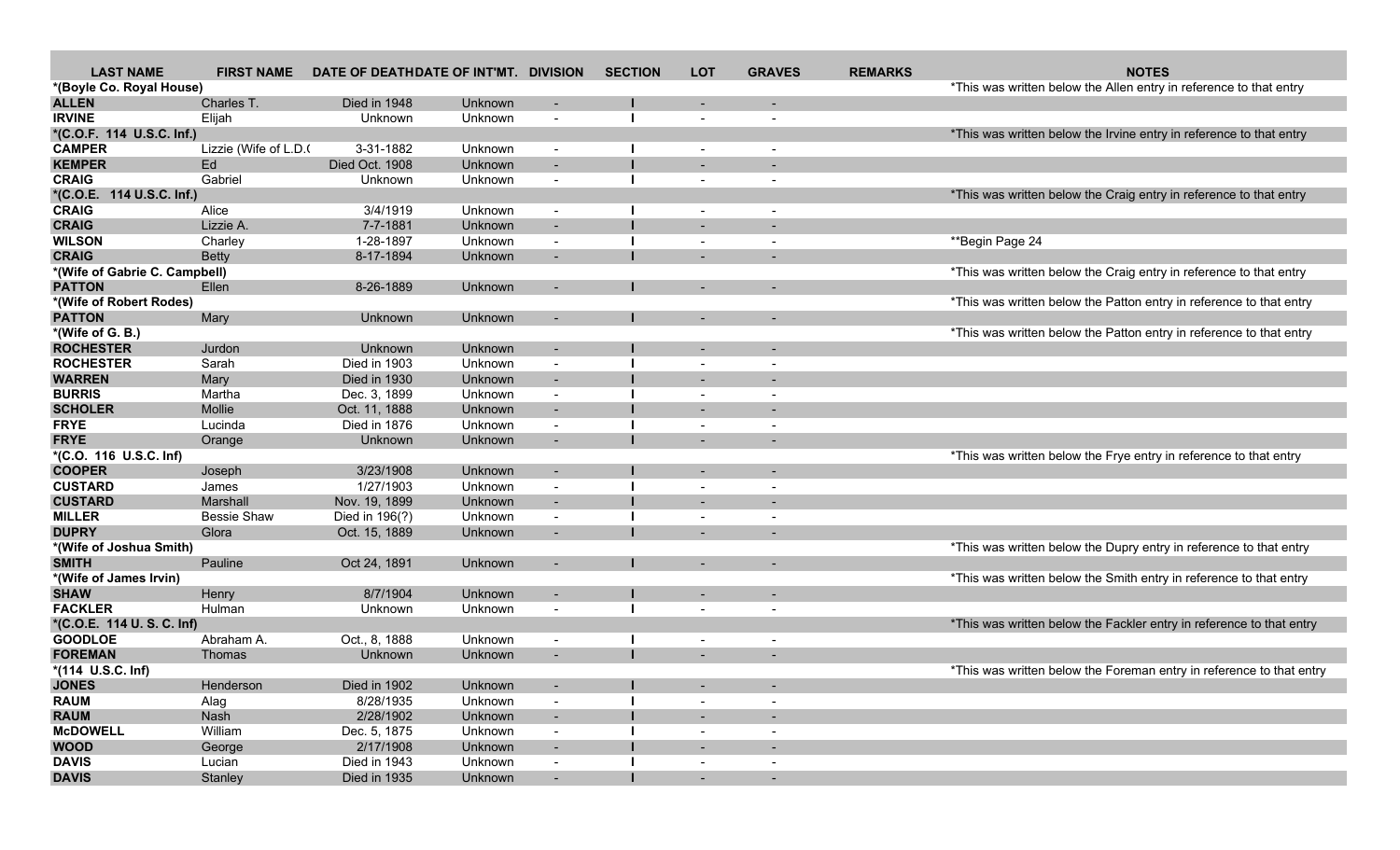| <b>LAST NAME</b>              | <b>FIRST NAME</b>    | DATE OF DEATHDATE OF INT'MT. |                | <b>DIVISION</b>          | <b>SECTION</b>           | <b>LOT</b>               | <b>GRAVES</b>            | <b>REMARKS</b> | <b>NOTES</b>                                                          |
|-------------------------------|----------------------|------------------------------|----------------|--------------------------|--------------------------|--------------------------|--------------------------|----------------|-----------------------------------------------------------------------|
| <b>LEE</b>                    | Richard              | 6-14-1873                    | Unknown        |                          |                          | $\sim$                   |                          |                |                                                                       |
| *(Rachel Wife of Richard Lee) |                      |                              |                |                          |                          |                          |                          |                | *This was written below the Lee entry in reference to that entry      |
| <b>WOODS</b>                  | Mary T.              | 7/21/1907                    | Unknown        | $\overline{\phantom{a}}$ |                          | $\overline{\phantom{a}}$ | $\overline{\phantom{a}}$ |                |                                                                       |
| <b>McGRAW</b>                 | Mary A.              | Unknown                      | Unknown        | $\overline{\phantom{a}}$ |                          |                          |                          |                |                                                                       |
| <b>WADE</b>                   | Dollie               | Sept. 13, 1887               | Unknown        | $\sim$                   |                          | $\overline{\phantom{a}}$ |                          |                |                                                                       |
| <b>ROWE</b>                   | John H.              | 5/5/1910                     | Unknown        | $\sim$                   |                          | $\overline{\phantom{0}}$ |                          |                |                                                                       |
| <b>DORAM</b>                  | Dennie               | Oct. 18, 1869                | Unknown        | $\overline{\phantom{a}}$ |                          | $\overline{\phantom{a}}$ |                          |                |                                                                       |
| <b>DORAM</b>                  | Diadamia             | Dec. 5, 1883                 | Unknown        |                          |                          |                          |                          |                |                                                                       |
| <b>DORAM</b>                  | Thomas               | Sept. 5, 1912                | Unknown        | $\overline{\phantom{a}}$ |                          | $\overline{\phantom{a}}$ |                          |                |                                                                       |
| <b>DORAM</b>                  | Susan C.             | *Died in Feb 25              | Unknown        | $\sim$                   |                          |                          |                          |                | *Uncertain if this "Feb 25th" or "Feb 1925"                           |
| <b>HELM</b>                   | Mamie                | Unknown                      | Unknown        | $\sim$                   |                          | $\overline{\phantom{a}}$ |                          |                |                                                                       |
| <b>JONES</b>                  | Anderson (114 U.S.   | Unknown                      | Unknown        | $\blacksquare$           |                          | $\overline{\phantom{a}}$ |                          |                |                                                                       |
| <b>JONES</b>                  | George               | 8-3-1870                     | Unknown        | $\blacksquare$           |                          |                          |                          |                |                                                                       |
| <b>RAUM</b>                   | Charity              | Dec. 18, 1825                | Unknown        |                          |                          |                          |                          |                |                                                                       |
| <b>TINSLEY</b>                | Harriett             | Died in 1909                 | Unknown        | $\overline{\phantom{a}}$ |                          | $\overline{\phantom{a}}$ |                          |                |                                                                       |
| <b>McDOWELL</b>               | Charity              | Dec. 13, 1873                | Unknown        | $\blacksquare$           |                          |                          |                          |                |                                                                       |
| *(Wife of William McDowell)   |                      |                              |                |                          |                          |                          |                          |                | *This was written below the McDowell entry in reference to that entry |
| <b>McDOWELL</b>               | William              | Dec. 5, 1875                 | Unknown        | $\overline{\phantom{a}}$ |                          | $\overline{\phantom{a}}$ |                          |                |                                                                       |
| <b>WOOD</b>                   | George               | 2/17/1900                    | Unknown        | $\blacksquare$           |                          |                          |                          |                |                                                                       |
| <b>NICHOLS</b>                | Mandy                | 3/3/1904                     | <b>Unknown</b> | $\overline{\phantom{a}}$ |                          |                          |                          |                |                                                                       |
| <b>NICHOLS</b>                | Amy                  | Died in 1942                 | Unknown        | $\overline{\phantom{a}}$ |                          | $\overline{\phantom{a}}$ |                          |                |                                                                       |
| <b>BARBEE</b>                 | Kate                 | 2/6/1937                     | Unknown        | $\blacksquare$           |                          | $\overline{\phantom{a}}$ |                          |                |                                                                       |
| <b>BEARDEN</b>                | Patsy                | Unknown                      | Unknown        | $\overline{\phantom{a}}$ | G                        | $\overline{\phantom{a}}$ |                          |                |                                                                       |
| <b>BEARDEN</b>                | Marcus (1 U.S.C. H   | Unknown                      | Unknown        | $\overline{\phantom{a}}$ | G                        | ۰.                       |                          |                |                                                                       |
| <b>EMBRY</b>                  | Will                 | Oct. 1902                    | Unknown        | $\overline{\phantom{a}}$ | G                        | $\overline{\phantom{a}}$ |                          |                |                                                                       |
| <b>YOUELL</b>                 | James C.             | 4/16/1904                    | Unknown        | $\overline{\phantom{a}}$ | G                        | $\overline{\phantom{0}}$ |                          |                |                                                                       |
| <b>BARBOUR</b>                |                      |                              | Unknown        | $\blacksquare$           | G                        |                          |                          |                |                                                                       |
| <b>COWAN</b>                  | None given           | Unknown                      |                |                          |                          | $\overline{\phantom{a}}$ |                          |                |                                                                       |
|                               | Wallace              | None given                   | None given     | $\sim$                   | $\overline{\phantom{a}}$ | $\overline{\phantom{a}}$ |                          |                |                                                                       |
| <b>WELSH</b>                  | Davidson             | 8-1-1896                     | Unknown        | $\blacksquare$           | G                        | $\overline{\phantom{a}}$ |                          |                |                                                                       |
| <b>GRIFFIN</b>                | <b>Eliza Bailey</b>  | Unknown                      | Unknown        | $\sim$                   | G                        | $\overline{\phantom{a}}$ |                          |                |                                                                       |
| <b>JONES</b>                  | Estella P.           | Oct. 19, 1939                | Unknown        | $\overline{\phantom{a}}$ | G                        | $\overline{\phantom{a}}$ |                          |                |                                                                       |
| <b>JONES</b>                  | John                 | Died in 1929                 | Unknown        | $\overline{\phantom{a}}$ | G                        |                          |                          |                |                                                                       |
| <b>ALFORD</b>                 | Levi (Bugler U.S. A. | Oct. 4, 1977                 | Unknown        | $\overline{\phantom{a}}$ | G                        | $\overline{\phantom{a}}$ | $\overline{\phantom{a}}$ |                |                                                                       |
| <b>HOCKER</b>                 | Janey F.             | 8-26-1897                    | Unknown        | $\sim$                   | ${\bf G}$                | $\overline{\phantom{a}}$ |                          |                |                                                                       |
| <b>HOCKER</b>                 | William R.           | Oct. 23, 1893                | Unknown        | $\blacksquare$           | G                        | $\overline{\phantom{a}}$ |                          |                |                                                                       |
| <b>HOCKER</b>                 | Harry C.             | 2-16-1898                    | Unknown        | $\sim$                   | G                        | $\overline{\phantom{a}}$ |                          |                |                                                                       |
| <b>TARRANCE</b>               | Smith                | Died in 1943                 | Unknown        | $\overline{\phantom{a}}$ | G                        | $\overline{\phantom{a}}$ |                          |                |                                                                       |
| <b>TARRANCE</b>               | Minerva              | Died in 1919                 | Unknown        | $\overline{\phantom{a}}$ | G                        |                          |                          |                |                                                                       |
| <b>STEWARD</b>                | George S.            | 4/20/1910                    | Unknown        | $\blacksquare$           | G                        | $\blacksquare$           | $\overline{\phantom{a}}$ |                |                                                                       |
| <b>STEWARD</b>                | Mary                 | <b>Unknown</b>               | Unknown        |                          | G                        |                          |                          |                |                                                                       |
| <b>IRVIN</b>                  | Hester               | Unknown                      | Unknown        | $\overline{\phantom{a}}$ | G                        | $\overline{\phantom{a}}$ |                          |                |                                                                       |
| <b>MADISON</b>                | <b>Beatrice</b>      | Unknown                      | Unknown        | $\sim$                   | G                        | $\sim$                   |                          |                |                                                                       |
| <b>DAVIS</b>                  | Lucy V.              | Unknown                      | Unknown        | $\sim$                   | G                        | $\sim$                   | $\blacksquare$           |                |                                                                       |
| <b>DAVIS</b>                  | Joseph               | Unknown                      | Unknown        | $\blacksquare$           | G                        | $\sim$                   |                          |                |                                                                       |
| <b>ROBINSON</b>               | Sarah                | Unknown                      | Unknown        | $\sim$                   | G                        | $\sim$                   | $\sim$                   |                |                                                                       |
| <b>RUSSELL</b>                | Jackson              | Unknown                      | Unknown        |                          | G                        | $\sim$                   | $\sim$                   |                |                                                                       |
|                               |                      |                              |                |                          |                          |                          |                          |                |                                                                       |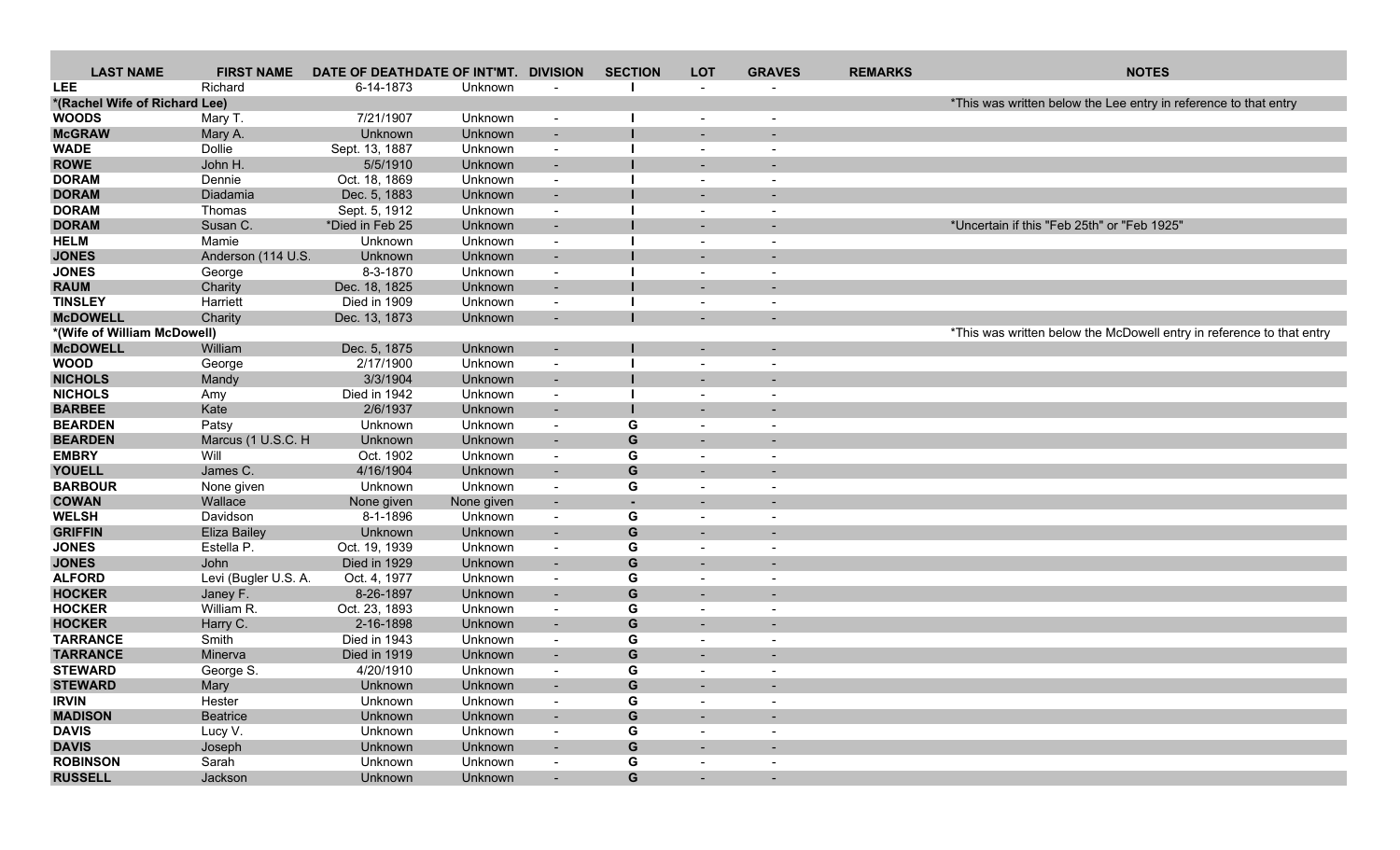| <b>LAST NAME</b>                   | <b>FIRST NAME</b>       | DATE OF DEATHDATE OF INT'MT. DIVISION |                    |                                    | <b>SECTION</b> | <b>LOT</b>                                           | <b>GRAVES</b>            | <b>REMARKS</b> | <b>NOTES</b>                                                          |
|------------------------------------|-------------------------|---------------------------------------|--------------------|------------------------------------|----------------|------------------------------------------------------|--------------------------|----------------|-----------------------------------------------------------------------|
| *(114 U.S. C.L.D. Inf)             |                         |                                       |                    |                                    |                |                                                      |                          |                | *This was written below the Russell entry in reference to that entry  |
| <b>DONEGHY</b>                     | John                    | 1/3/1920                              | Unknown            | $\overline{\phantom{a}}$           | G              |                                                      |                          |                |                                                                       |
| <b>DONEGHY</b>                     | Cornellia               | 6/15/1902                             | Unknown            | $\overline{\phantom{a}}$           | G              | $\overline{\phantom{a}}$                             |                          |                |                                                                       |
| <b>SMITH</b>                       | Margaret F.             | Died in 1948                          | Unknown            | $\overline{\phantom{a}}$           | G              |                                                      |                          |                |                                                                       |
| <b>COWAN</b>                       | Emma                    | Died in 1958                          | Unknown            | $\blacksquare$                     | G              | $\overline{\phantom{a}}$                             |                          |                |                                                                       |
| <b>FISH</b>                        | Susie B.                | 5/1/1961                              | Unknown            | $\sim$                             | G              |                                                      |                          |                |                                                                       |
| <b>FISH</b>                        | Henry                   | 4/21/1944                             | Unknown            | $\blacksquare$                     | G              | $\overline{\phantom{a}}$                             |                          |                |                                                                       |
| <b>ROGERS</b>                      | America                 | 8/10/1930                             | Unknown            | $\overline{\phantom{a}}$           | G              |                                                      |                          |                |                                                                       |
| <b>ROGERS</b>                      | Henry                   | 6/28/1915                             | Unknown            | $\blacksquare$                     | G              | $\overline{\phantom{a}}$                             |                          |                | ** Begin Page 26                                                      |
| <b>BLACK</b>                       | George Ann              | Died in 1898                          | Unknown            | $\overline{\phantom{a}}$           | ${\bf G}$      | $\sim$                                               |                          |                |                                                                       |
| <b>FREEMAN</b>                     | Oscar                   | 5/8/1950                              | Unknown            | $\blacksquare$                     | G              | $\overline{\phantom{a}}$                             |                          |                |                                                                       |
| <b>DUNCAN</b>                      | Leslie                  | Unknown                               | Unknown            | $\sim$                             | G              | $\overline{\phantom{0}}$                             |                          |                |                                                                       |
| <b>DUNCAN</b>                      | Linnie                  | Unknown                               | Unknown            | $\overline{\phantom{a}}$           | G              | $\overline{\phantom{a}}$                             |                          |                |                                                                       |
| <b>HER</b>                         | Martha                  | $3 - 1 - 1891$                        | Unknown            | $\overline{\phantom{a}}$           | G              |                                                      |                          |                |                                                                       |
| <b>MILLER</b>                      | Christine               | 1-2-1892                              | Unknown            | $\overline{\phantom{a}}$           | G              | $\blacksquare$                                       | $\overline{\phantom{a}}$ |                |                                                                       |
| <b>MOORE</b>                       | Samuel, Jr.             | Died in 1925                          | Unknown            | $\overline{\phantom{a}}$           | G              | $\sim$                                               |                          |                |                                                                       |
| <b>MOORE</b>                       | Marie Cash              | Died in 1906                          | Unknown            | $\blacksquare$                     | G              | $\overline{\phantom{a}}$                             |                          |                |                                                                       |
| <b>MOORE</b>                       | Samuel                  | Died in 1933                          | Unknown            | $\sim$                             | ${\bf G}$      |                                                      |                          |                |                                                                       |
| <b>MOORE</b>                       | Martha Alice            | Died in 1897                          | Unknown            | $\sim$                             | G              | $\overline{\phantom{a}}$                             |                          |                |                                                                       |
| <b>MILLER</b>                      | Harvey                  | Sept. 8, 1890                         | Unknown            | $\blacksquare$                     | G              | $\overline{\phantom{0}}$                             |                          |                |                                                                       |
| <b>MEAUX</b>                       | Abraham                 | Sept 1, 1890                          | Unknown            | $\overline{\phantom{a}}$           | G              | $\overline{\phantom{a}}$                             |                          |                |                                                                       |
| <b>MEAUX</b>                       | Henry                   | Died in 1907                          | Unknown            |                                    | G              |                                                      |                          |                |                                                                       |
| <b>MEAUX</b>                       | Nannie                  | Died in 1917                          | Unknown            | $\blacksquare$                     | G              |                                                      |                          |                |                                                                       |
| <b>MARSHALL</b>                    | J. H                    | 7-2-1889                              | Unknown            | $\sim$                             | ${\bf G}$      |                                                      |                          |                |                                                                       |
| <b>SMITH</b><br><b>CHRISTOPHER</b> | Sarah Marshall          | Died in 1937<br>5/26/1942             | Unknown            | $\blacksquare$                     | G              | $\overline{\phantom{a}}$                             |                          |                |                                                                       |
| <b>CHRISTOPHER</b>                 | Enoch (Sgt U.S.A.F      | 1/17/1947                             | Unknown            | $\blacksquare$                     | G              | $\overline{\phantom{a}}$                             |                          |                |                                                                       |
| <b>GRIMES</b>                      | Susie<br>Lee (U.S.A.R.) | Died in 1924                          | Unknown            | $\overline{\phantom{a}}$           | G<br>G         | $\overline{\phantom{a}}$                             |                          |                |                                                                       |
| <b>LEE</b>                         | Lizzie                  | 7/14/1918                             | Unknown<br>Unknown |                                    | G              |                                                      |                          |                |                                                                       |
| <b>LEE</b>                         | Janie                   | Sept. 26, 1931                        | Unknown            | $\overline{\phantom{a}}$<br>$\sim$ | ${\bf G}$      | $\overline{\phantom{a}}$<br>$\overline{\phantom{0}}$ |                          |                |                                                                       |
| <b>LEE</b>                         | Alexander               | 5/30/1903                             | Unknown            | $\sim$                             | G              | $\overline{\phantom{a}}$                             |                          |                |                                                                       |
| <b>FISHER</b>                      | None given              | Died in Feb. 1911                     | Unknown            | $\sim$                             | G              | $\sim$                                               |                          |                |                                                                       |
| <b>CALDWELL</b>                    | John R.                 | Died in Jan. 1904                     | Unknown            | $\overline{\phantom{a}}$           | G              | $\overline{\phantom{a}}$                             |                          |                |                                                                       |
| <b>HOCKLER</b>                     | <b>Alice Fisher</b>     | 5/5/1938                              | Unknown            | $\overline{\phantom{a}}$           | G              |                                                      |                          |                |                                                                       |
| *(Boyle Co. Royal House)           |                         |                                       |                    |                                    |                |                                                      |                          |                | *This was written below the Hockler entry in reference to that entry  |
| <b>HOCKER</b>                      | James (PVT 9th U.       | 6/15/1929                             | Unknown            | $\overline{\phantom{a}}$           | G              |                                                      |                          |                |                                                                       |
| <b>RODES</b>                       | Edith                   | Died in 1902                          | Unknown            | $\overline{\phantom{a}}$           | J              | $\overline{\phantom{a}}$                             | $\overline{\phantom{a}}$ |                |                                                                       |
| *(Wife of Robert Rodes)            |                         |                                       |                    |                                    |                |                                                      |                          |                | *This was written below the Rodes entry in reference to that entry    |
| <b>PAXTON</b>                      | Ellen (Mother of Ed     | 8-26-1889                             | Unknown            | $\blacksquare$                     |                |                                                      |                          |                |                                                                       |
| <b>CHEATHAM</b>                    | Brother E. S.           | Died in 1924                          | Unknown            |                                    | J              | $\overline{\phantom{a}}$                             | ٠.                       |                |                                                                       |
| <b>CHEATHAM</b>                    | Mary L.                 | 12/19/1916                            | Unknown            | $\overline{\phantom{a}}$           | J              | $\sim$                                               | $\sim$                   |                |                                                                       |
| *(Wife of E. B.)                   |                         |                                       |                    |                                    |                |                                                      |                          |                | *This was written below the Cheatham entry in reference to that entry |
| <b>CHEATHAM</b>                    | E. B., Sr.              | None given                            | None given         | $\sim$                             | None given     | $\sim$                                               | $\overline{\phantom{a}}$ |                |                                                                       |
| <b>COWAN</b>                       | Harry                   | 2/14/1909                             | None given         |                                    | J              | $\sim$                                               | $\sim$                   |                |                                                                       |
| <b>COWAN</b>                       | Jane Green (Wife o      | Died in 1887                          | Unknown            | $\blacksquare$                     |                | $\sim$                                               | $\blacksquare$           |                |                                                                       |
| <b>MOSBEY</b>                      | Laura C.                | Died in 1913                          | Unknown            | $\sim$                             | J              | $\sim$                                               |                          |                |                                                                       |
|                                    |                         |                                       |                    |                                    |                |                                                      |                          |                |                                                                       |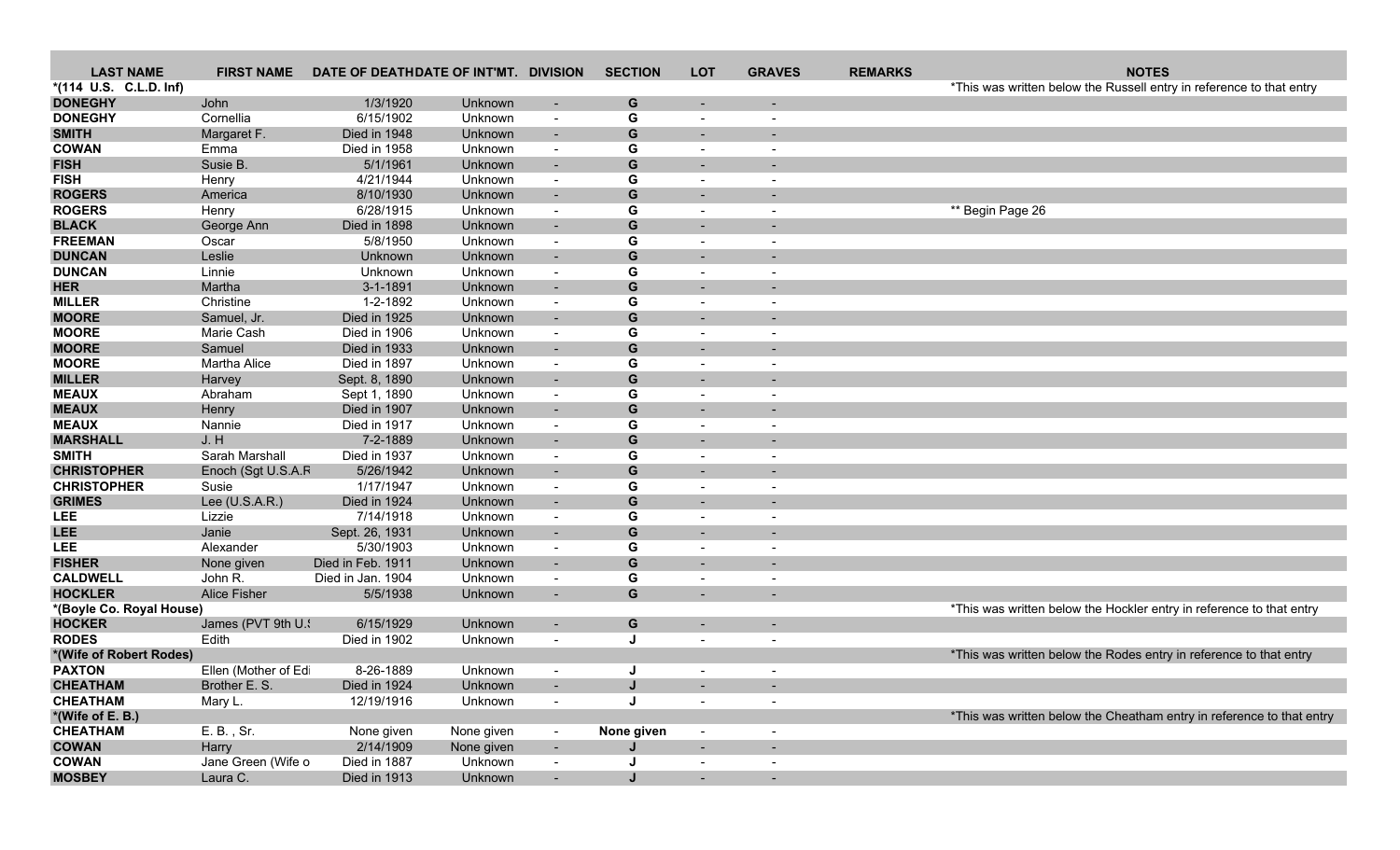| <b>LAST NAME</b>            | <b>FIRST NAME</b>    | DATE OF DEATHDATE OF INT'MT. DIVISION |         |                          | <b>SECTION</b> | <b>LOT</b>               | <b>GRAVES</b>            | <b>REMARKS</b> | <b>NOTES</b>                                                            |
|-----------------------------|----------------------|---------------------------------------|---------|--------------------------|----------------|--------------------------|--------------------------|----------------|-------------------------------------------------------------------------|
| <b>CARTER</b>               | George T.            | Sept. 27, 1886                        | Unknown |                          | IJ             | $\sim$                   |                          |                |                                                                         |
| *(Son of Jacob & Sallie)    |                      |                                       |         |                          |                |                          |                          |                | *This was written below the Carter entry in reference to that entry     |
| <b>CARTER</b>               | Rev. Jacob           | 12-24-1896                            | Unknown | $\sim$                   | J.             | $\overline{\phantom{a}}$ |                          |                |                                                                         |
| <b>DRYE</b>                 | Mary A. (Wife of Wi  | 2/4/1909                              | Unknown | $\sim$                   |                |                          |                          |                |                                                                         |
| <b>ROWE</b>                 | James E.             | Oct. 13, 1886                         | Unknown | $\sim$                   |                |                          |                          |                |                                                                         |
| <b>ROWE</b>                 | Lewis D.             | 1-24-1889                             | Unknown | $\sim$                   |                | $\sim$                   | $\overline{\phantom{0}}$ |                |                                                                         |
| <b>BROOKS</b>               | Lucinda (Wife of SA  | Nov. 16, 1894                         | Unknown | $\sim$                   | J              |                          |                          |                |                                                                         |
| <b>BROOKS</b>               |                      |                                       |         |                          |                |                          |                          |                |                                                                         |
|                             | Alee (Daugh, of Luc  | Nov. 3, 1914                          | Unknown |                          |                |                          |                          |                |                                                                         |
| *WARREN                     | None given           |                                       |         | $\overline{a}$           |                |                          |                          |                | ** Begin Page 27 * Last name given, remainder of line left blank        |
| <b>DONEGHY</b>              | Ernest (Pvt. KY 64   | Unknown                               | Unknown | $\overline{a}$           |                |                          |                          |                |                                                                         |
| <b>BURTON</b>               | Edmond (CO E 114     | Unknown                               | Unknown | $\sim$                   |                |                          |                          |                |                                                                         |
| <b>WILLIAMS</b>             | Minerva B.           | Oct. 10, 1935                         | Unknown | $\sim$                   |                | $\sim$                   |                          |                |                                                                         |
| <b>GREGORY</b>              | Shirley W.           | Died in 1934                          | Unknown | $\sim$                   | J              |                          |                          |                |                                                                         |
| * TAYLOR                    | Sarah                | 5-27-1887                             | Unknown | $\sim$                   |                |                          |                          |                | *These entries had a bracket around them in the margin w/ a notation th |
| * TAYLOR                    | James                | Died in 1915                          | Unknown | $\sim$                   |                |                          |                          |                | *These entries had a bracket around them in the margin w/ a notation th |
| <b>CARPENTER</b>            | David (CO. E. 14 U   | Died in 1922                          | Unknown | $\sim$                   |                |                          |                          |                |                                                                         |
| <b>PATTON</b>               | Willie E.            | Died in 1957                          | Unknown | $\sim$                   | κ              | $\overline{\phantom{a}}$ | $\sim$                   |                |                                                                         |
| <b>PATTON</b>               | Nora                 | Died in 1957                          | Unknown | $\sim$                   | K              | $\sim$                   |                          |                |                                                                         |
| <b>SPALDING</b>             | Verlene              | Died in 1955                          | Unknown | $\sim$                   | Κ              |                          |                          |                |                                                                         |
|                             |                      | Died in 1946                          |         |                          |                |                          |                          |                |                                                                         |
| <b>LINTON</b>               | Martha B             |                                       | Unknown | $\sim$                   |                |                          |                          |                |                                                                         |
| <b>STONE</b>                | Sarah A.             | Died in April 1914                    | Unknown | $\sim$                   | Κ              |                          |                          |                |                                                                         |
| <b>HOPE</b>                 | Lucillia             | 4-4-1835                              | Unknown |                          | K              |                          |                          |                |                                                                         |
| <b>HOPE</b>                 | Julia Edward         | Dec. 27, 1888                         | Unknown | $\sim$                   | Κ              |                          | $\overline{\phantom{a}}$ |                |                                                                         |
| *(Daughter of Lelia Hope)   |                      |                                       |         |                          |                |                          |                          |                | *This was written below the Hope entry in reference to that entry       |
| * LITEY                     | Mary J.              | Died in April 1904                    | Unknown | $\sim$                   | K              |                          |                          |                | *Unsure how last name was to be spelled                                 |
| <b>BELL</b>                 | Frank                | Nov. 5, 1888                          | Unknown | $\sim$                   | K              |                          |                          |                |                                                                         |
| <b>TOMPKINS</b>             | Mary E.              | Died in 1937                          | Unknown | $\sim$                   | κ              |                          |                          |                |                                                                         |
| <b>COOPER</b>               | Sallie (Wife of R.O. | Nov. 30, 1904                         | Unknown |                          | K              |                          |                          |                |                                                                         |
| <b>DINWIDDIE</b>            | Mary A.              | 1-26-1887                             | Unknown | $\sim$                   | Κ              |                          |                          |                |                                                                         |
| <b>O'DONNELL</b>            | Anna                 | 7/8/1921                              | Unknown | $\sim$                   | K              | $\sim$                   |                          |                |                                                                         |
| <b>GREEN</b>                | Sidney               | 7-14-1897                             | Unknown | $\sim$                   | Κ              |                          |                          |                |                                                                         |
| <b>GREEN</b>                | Gifeon J.            | Died in 1917                          | Unknown | $\sim$                   | K              |                          |                          |                |                                                                         |
| <b>ALCORN</b>               |                      |                                       |         |                          | Κ              |                          |                          |                |                                                                         |
|                             | (Corpl. James) CO.   | Unknown                               | Unknown | $\sim$                   |                | $\sim$                   | $\overline{a}$           |                |                                                                         |
| * U.S.C. Inf.0              |                      |                                       |         |                          |                |                          |                          |                | *This was written below the Alcorn entry in reference to that entry     |
| <b>MITCHELL</b>             | Minnie               | Died in 1924                          | Unknown | $\sim$                   | Κ              |                          |                          |                |                                                                         |
| <b>MITCHELL</b>             | Henry                | Died in 1926                          | Unknown | $\sim$                   | K              |                          |                          |                |                                                                         |
| <b>CHENAULT</b>             | Minne E. Pope        | Died in 1954                          | Unknown | $\sim$                   | Κ              |                          |                          |                |                                                                         |
| <b>DONEGHY</b>              | James Logan          | Sept. 9, 1939                         | Unknown |                          | K              |                          |                          |                |                                                                         |
| <b>EMBRY</b>                | Richard              | Feb. 10, 1937                         | Unknown | $\sim$                   | Κ              | $\sim$                   | $\overline{\phantom{a}}$ |                |                                                                         |
| <b>EMBRY</b>                | Lucy B.              | 4/15/1939                             | Unknown |                          | ĸ              |                          |                          |                |                                                                         |
| <b>RIFFE</b>                | Bessie               | Died in 1953                          | Unknown | $\sim$                   | Κ              |                          |                          |                |                                                                         |
| <b>RIFFE</b>                | Sarah                | 1/6/1951                              | Unknown | $\sim$                   | ĸ              | $\sim$                   |                          |                |                                                                         |
| <b>GASH</b>                 | Carrie Riffe         | Unknown                               | Unknown | $\overline{\phantom{a}}$ | Κ              |                          |                          |                |                                                                         |
| <b>SHOCKENCY</b>            | Mary S.              | 5/2/1911                              | Unknown | $\sim$                   | K              |                          |                          |                |                                                                         |
| *(Wife of James L. Doneghy) |                      |                                       |         |                          |                |                          |                          |                | *This was written below the Shockency entry in reference to that entry  |
| <b>FARRIS</b>               | Sam                  | Unknown                               | Unknown |                          | K              |                          |                          |                |                                                                         |
|                             |                      |                                       |         | $\blacksquare$           |                | $\sim$                   | $\sim$                   |                |                                                                         |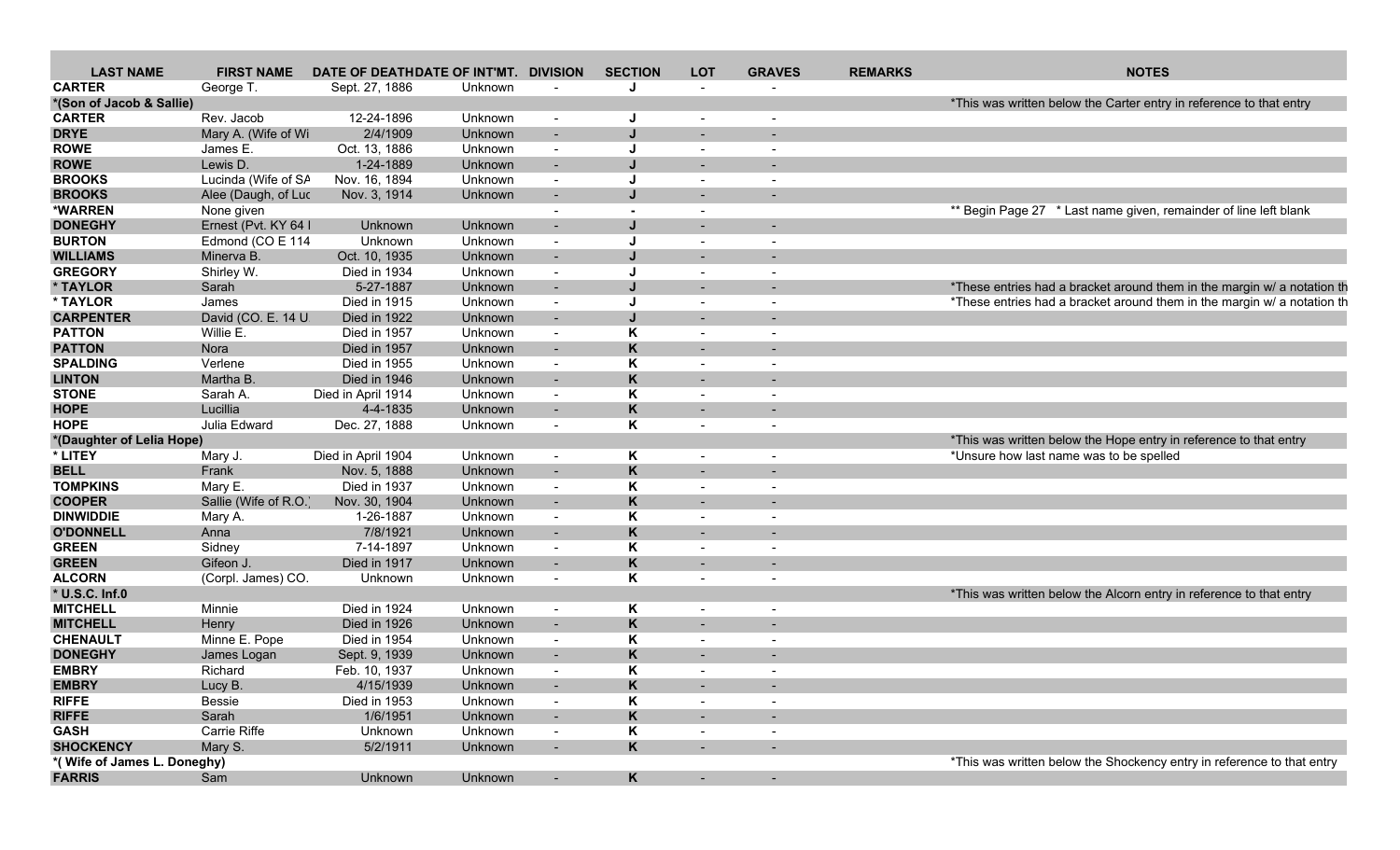| <b>LAST NAME</b>                             | <b>FIRST NAME</b>        | DATE OF DEATHDATE OF INT'MT. DIVISION |            |                          | <b>SECTION</b>           | <b>LOT</b>               | <b>GRAVES</b>            | <b>REMARKS</b> | <b>NOTES</b>                                                            |
|----------------------------------------------|--------------------------|---------------------------------------|------------|--------------------------|--------------------------|--------------------------|--------------------------|----------------|-------------------------------------------------------------------------|
| <b>FARRIS</b>                                | Bowman                   | Unknown                               | Unknown    |                          | Κ                        |                          |                          |                |                                                                         |
| <b>FARRIS</b>                                | Freeman                  | Sept. 25, 1956                        | Unknown    | $\overline{\phantom{0}}$ | K                        |                          |                          |                |                                                                         |
| *(KY Pvt. 515 CVC Bn Engrs. WW I)            |                          |                                       |            |                          |                          |                          |                          |                | *This was written below the Farris entry in reference to that entry     |
| <b>JOHNSON</b>                               | Edmond                   | 6/21/1919                             | Unknown    | $\overline{a}$           |                          |                          |                          |                |                                                                         |
| <b>LILLARD</b>                               | Belle T.                 | Died in 1950                          | Unknown    | $\sim$                   | κ                        |                          | $\overline{\phantom{a}}$ |                |                                                                         |
| <b>DONEGHY</b>                               | Dudley                   | Nov. 28, 1962                         | Unknown    | $\sim$                   | Κ                        | $\sim$                   | $\overline{\phantom{0}}$ |                |                                                                         |
| * (KY Pvt. 7 CO. Development BN World War I) |                          |                                       |            |                          |                          |                          |                          |                | *This was written below the Doneghy entry in reference to that entry    |
| <b>REVELY</b>                                | Richard                  | Died in 1973                          | Unknown    | $\sim$                   | Κ                        |                          |                          |                | ** Begin Page 28                                                        |
| <b>DONEGHY</b>                               | Fannie G.                | 7/17/1959                             | Unknown    | $\sim$                   | Κ                        |                          |                          |                |                                                                         |
| <b>TAYLOR</b>                                | George W.                | Oct. 20, 1910                         | Unknown    | $\overline{a}$           | K                        |                          |                          |                |                                                                         |
| <b>BEATTY</b>                                | G. W.                    | Died in 1913                          | Unknown    | $\sim$                   | Κ                        |                          | $\overline{\phantom{a}}$ |                |                                                                         |
| <b>BEATTY</b>                                | Susan A.                 | Died in 1926                          | Unknown    | $\sim$                   | Κ                        | $\sim$                   | $\overline{\phantom{a}}$ |                |                                                                         |
| <b>BEATTY</b>                                | Monroe                   | Died in 1927                          | Unknown    | $\sim$                   | Κ                        | $\overline{\phantom{a}}$ |                          |                |                                                                         |
| <b>ALAIDE</b>                                | Nannie C.                | Died in 1916                          | Unknown    | $\sim$                   | K                        |                          |                          |                |                                                                         |
| <b>WEEDE</b>                                 | Jordan (Cpl. 114 U       | Died in 1939                          | Unknown    | $\sim$                   | Κ                        | $\overline{\phantom{a}}$ |                          |                |                                                                         |
| <b>STERVELLI</b>                             | Charles (CO K 114        | Unknown                               | Unknown    | $\sim$                   | K                        |                          |                          |                |                                                                         |
| <b>SILVERBURS</b>                            | Luther (Pvt. 801 Pic     | 4/17/1939                             | Unknown    | $\sim$                   | Κ                        |                          |                          |                |                                                                         |
| * No entry                                   |                          |                                       |            |                          |                          |                          |                          |                | This line was shown w/ a line drawn through it                          |
| <b>BARNES</b>                                | Joe                      | Died in 1959                          | Unknown    | $\sim$                   | K                        |                          |                          |                |                                                                         |
| <b>BARNES</b>                                | Sallie                   | Died in 1963                          | Unknown    | $\overline{a}$           | K                        |                          |                          |                |                                                                         |
| <b>PATTON</b>                                | Barney E.                | 3/11/1928                             | Unknown    | $\sim$                   | Κ                        |                          |                          |                |                                                                         |
| <b>WOODS</b>                                 | Samuel                   | Unknown                               | Unknown    | $\overline{a}$           | κ                        |                          |                          |                |                                                                         |
| <b>DONEGHY</b>                               | Daisy B.                 | 3/27/1915                             | Unknown    | $\sim$                   | Κ                        |                          |                          |                |                                                                         |
| <b>BAILEY</b>                                | Mattie                   | Died in 1957                          | Unknown    | $\sim$                   | K                        | $\sim$                   |                          |                |                                                                         |
| <b>BAILEY</b>                                | Claud                    | Unknown                               | Unknown    | $\sim$                   | Κ                        | $\overline{\phantom{a}}$ | $\overline{\phantom{a}}$ |                |                                                                         |
| <b>GREEN</b>                                 | Susie                    | Nov. 6, 1912                          | Unknown    | $\sim$                   | K                        |                          |                          |                |                                                                         |
| <b>RICE</b>                                  | Hannah H.                | Feb. 5, 1914                          | Unknown    | $\sim$                   | Κ                        | $\sim$                   | $\overline{a}$           |                |                                                                         |
| <b>WILSON</b>                                | <b>Bettie</b>            | Dec. 18, 1913                         | Unknown    | $\overline{\phantom{0}}$ | K                        | $\sim$                   | $\overline{\phantom{0}}$ |                |                                                                         |
| <b>SIMPSON</b>                               | Lucinda                  | Nov. 20, 1911                         | Unknown    | $\sim$                   | Κ                        |                          |                          |                |                                                                         |
| <b>TAYLOR</b>                                | Sonia                    | Died in 1923                          | Unknown    | $\sim$                   | K                        | $\sim$                   |                          |                |                                                                         |
| <b>HAYDEN</b>                                | Liza Ann                 | Sept. 15, 1950                        | Unknown    | $\sim$                   | Κ                        | $\overline{\phantom{a}}$ |                          |                |                                                                         |
| <b>HAYDEN</b>                                | Thomas (Husband $\cdots$ | Unknown                               | Unknown    | $\sim$                   | K                        |                          |                          |                |                                                                         |
| <b>HAYDEN</b>                                | J.                       | Unknown                               | None given | $\sim$                   | $\overline{\phantom{a}}$ | $\sim$                   | $\overline{\phantom{a}}$ |                |                                                                         |
| *CARNOVER                                    | Frank                    | Unknown                               | Unknown    | $\sim$                   | ĸ                        | $\sim$                   |                          |                | *Last name difficult to read                                            |
| <b>LAWSON</b>                                | Bessie                   | 3/24/1958                             | Unknown    | $\sim$                   | Κ                        |                          |                          |                |                                                                         |
| <b>HAYDEN</b>                                | Hortense                 | Died in 1973                          | Unknown    | $\overline{a}$           |                          |                          |                          |                |                                                                         |
| <b>JONES</b>                                 | William R.               | Died in 1920                          | Unknown    | $\sim$                   | Κ                        |                          | $\overline{\phantom{a}}$ |                |                                                                         |
| <b>SHELBY</b>                                | Charles R.               | Sept. 25, 1914                        | Unknown    | $\sim$                   | K                        |                          |                          |                |                                                                         |
| <b>SHELBY</b>                                | Mollie                   | Died in 1933                          | Unknown    | $\sim$                   | Κ                        | $\sim$                   | $\overline{\phantom{a}}$ |                |                                                                         |
| <i><b>*GRAVES</b></i>                        | Sherman                  | Died in 1961                          | Unknown    |                          | K.                       |                          |                          |                | *These entries had a bracket around them in the margin w/ a notation th |
| <i><b>*GRAVES</b></i>                        | Josephine                | Died in 1962                          | Unknown    | $\sim$                   | Κ                        |                          | $\overline{a}$           |                | *These entries had a bracket around them in the margin w/ a notation th |
| <b>RUBY</b>                                  | Emma M.                  | Died in 1863                          | Unknown    | $\sim$                   | ĸ                        | $\sim$                   |                          |                |                                                                         |
| <b>BAUGHMAN</b>                              | Monroe                   | Sept. 10, 1913                        | Unknown    | $\sim$                   | Κ                        | $\sim$                   |                          |                |                                                                         |
| <b>KING</b>                                  | Matilda                  | Died in 1935                          | Unknown    | $\sim$                   | Κ                        | $\sim$                   | $\sim$                   |                |                                                                         |
| <b>OWSLEY</b>                                | John F. (Son of Joh      | Died in 1918                          | Unknown    | $\sim$                   | Κ                        | $\overline{\phantom{a}}$ | $\overline{\phantom{a}}$ |                |                                                                         |
| <b>SCOTT</b>                                 | George W.                | Died in 1927                          | Unknown    | $\sim$                   | Κ                        | $\sim$                   | $\sim$                   |                |                                                                         |
|                                              |                          |                                       |            |                          |                          |                          |                          |                |                                                                         |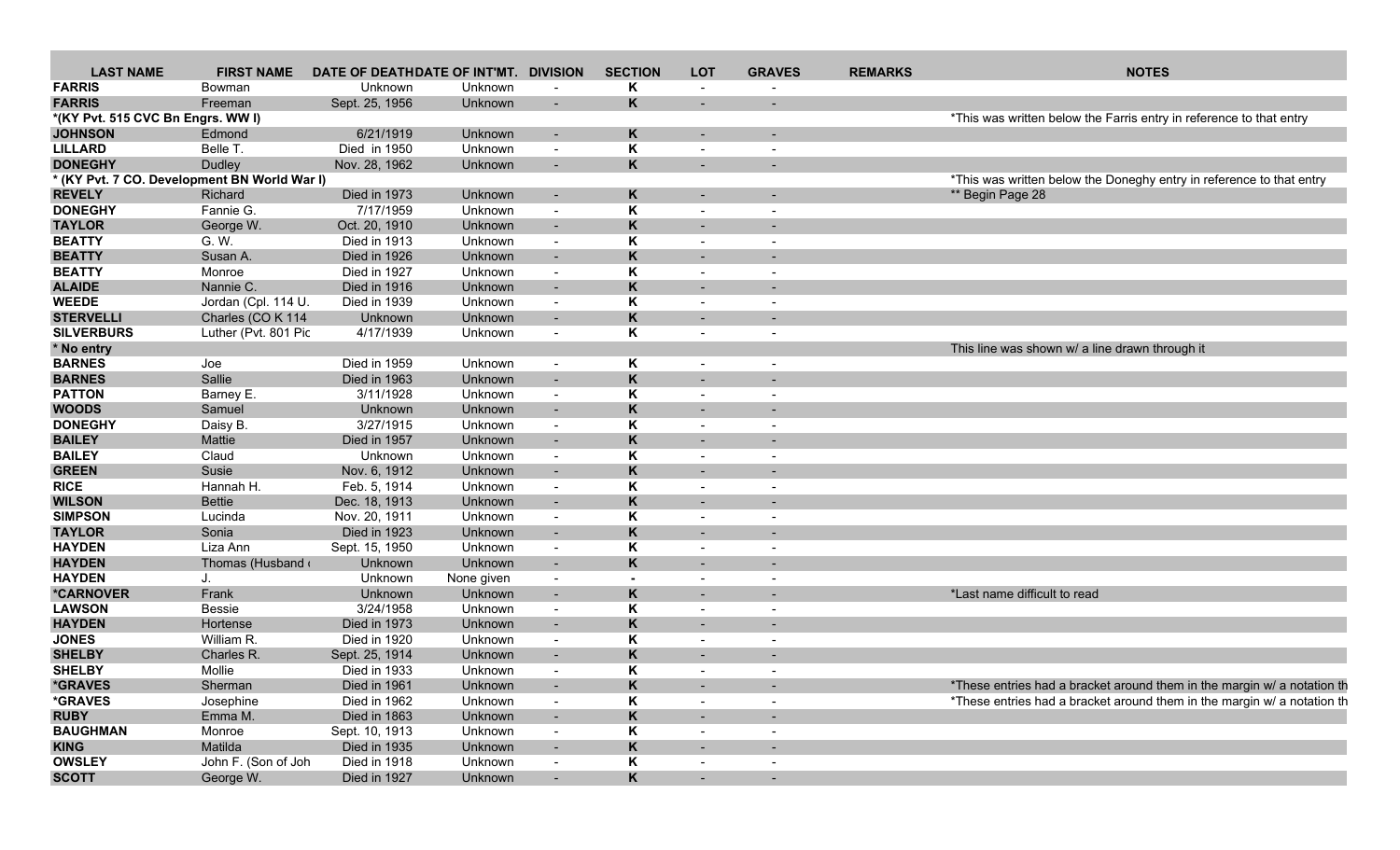| <b>LAST NAME</b>                  | <b>FIRST NAME</b>   | DATE OF DEATHDATE OF INT'MT. DIVISION |                |                | <b>SECTION</b> | <b>LOT</b>               | <b>GRAVES</b>            | <b>REMARKS</b> | <b>NOTES</b>                                                            |
|-----------------------------------|---------------------|---------------------------------------|----------------|----------------|----------------|--------------------------|--------------------------|----------------|-------------------------------------------------------------------------|
| <b>SCOTT</b>                      | George T.           | Died in 1962                          | Unknown        | $\sim$         | Κ              |                          |                          |                |                                                                         |
| <b>COOPER</b>                     | Mary E.             | Died in 1976                          | Unknown        | $\sim$         | K              |                          |                          |                |                                                                         |
| <b>MILLER</b>                     | Gilbert             | Died in 1927                          | Unknown        | $\sim$         | Κ              |                          |                          |                |                                                                         |
| <b>PAYNE</b>                      | Meredith            | Died in 1943                          | Unknown        | $\sim$         | K              |                          |                          |                |                                                                         |
| <b>PAYNE</b>                      | Ella Belle          | Died in 1950                          | Unknown        | $\sim$         | Κ              |                          |                          |                |                                                                         |
| <b>WALKER</b>                     | Suella              | Unknown                               | Unknown        | $\sim$         | K              | $\sim$                   |                          |                |                                                                         |
| * EVANS                           | Sal                 | Nov. 29, 1990                         | Unknown        | $\sim$         | Κ              |                          |                          |                | *These entries had a bracket around them in the margin w/ a notation th |
| * EVANS                           | Ella B.             | Unknown                               | <b>Unknown</b> | $\sim$         | K              |                          |                          |                | *These entries had a bracket around them in the margin w/ a notation th |
| <b>TAYLOR</b>                     | Gibb                | Died in 1960                          | Unknown        | $\sim$         | Κ              | $\overline{\phantom{a}}$ | $\overline{\phantom{a}}$ |                |                                                                         |
| *CALDWELL                         | Abb                 | Died in 1916                          | Unknown        | $\sim$         | Κ              | $\sim$                   |                          |                | *These entries had a bracket around them in the margin w/ a notation th |
| *CALDWELL                         | Lizzie              | Died in 1916                          | Unknown        | $\sim$         | Κ              |                          |                          |                | *These entries had a bracket around them in the margin w/ a notation th |
| <b>CHRISTOPHER</b>                | Mahalia             | Died in 1917                          | Unknown        | $\sim$         | K              | $\sim$                   |                          |                |                                                                         |
| <b>BOWMAN</b>                     | Isalah / Isaiah     | Died in 1917                          | Unknown        | $\sim$         | Κ              |                          |                          |                |                                                                         |
| <b>PENMAN</b>                     | Bruce (World War II | 5/11/1945                             | Unknown        | $\overline{a}$ | K              |                          |                          |                |                                                                         |
| <b>PENMAN</b>                     | Tim                 | Died in 1949                          | Unknown        | $\sim$         | Κ              | $\sim$                   | $\overline{\phantom{a}}$ |                |                                                                         |
| <b>PENMAN</b>                     | Mollie              | Died in 1936                          | Unknown        |                | K              |                          |                          |                |                                                                         |
| <b>PENMAN</b>                     |                     |                                       |                |                |                |                          |                          |                |                                                                         |
|                                   | William             | Died in 1915                          | Unknown        | $\sim$         | Κ              |                          |                          |                |                                                                         |
| <b>PENMAN</b>                     | Susie               | Died in 1957                          | Unknown        | $\sim$         | Κ              | $\sim$                   |                          |                |                                                                         |
| <b>SWEENEY</b>                    | Leona               | Died in 1916                          | Unknown        | $\sim$         | Κ              |                          |                          |                |                                                                         |
| <b>CHURCHILL</b>                  | William H.          | Dec. 14, 1915                         | Unknown        | $\sim$         | K              | $\sim$                   |                          |                |                                                                         |
| <b>CHURCHILL</b>                  | America             | Unknown                               | Unknown        | $\sim$         | Κ              | $\sim$                   | $\overline{\phantom{a}}$ |                |                                                                         |
| <b>CHURCHILL</b>                  | Sarah               | Unknown                               | Unknown        |                | K              |                          |                          |                |                                                                         |
| <b>CHURCHILL</b>                  | Ella                | Unknown                               | Unknown        | $\sim$         | Κ              |                          |                          |                |                                                                         |
| <b>GRIFFIN</b>                    | George              | Died in 1914                          | Unknown        | $\sim$         | K              |                          |                          |                |                                                                         |
| <b>GRIFFIN</b>                    | Maggie              | Died in 1965                          | Unknown        | $\sim$         | κ              |                          |                          |                |                                                                         |
| <b>OWSLEY</b>                     | Henry B.            | Sept. 16, 1924                        | Unknown        | $\sim$         | Κ              | $\sim$                   |                          |                |                                                                         |
| <b>OWSLEY</b>                     | Martha Knox         | 4/28/1928                             | Unknown        | $\sim$         | Κ              |                          |                          |                |                                                                         |
| <b>WOOD</b>                       | Rev. J. E.          | Died in 1929                          | Unknown        |                | K              |                          |                          |                |                                                                         |
| <b>WOOD</b>                       | Ella B.             | Died in 1933                          | Unknown        | $\sim$         | Κ              |                          |                          |                |                                                                         |
| <b>FRYE</b>                       | <b>Isaac</b>        | Oct. 16, 1923                         | Unknown        | $\overline{a}$ | K              | $\sim$                   | $\overline{\phantom{0}}$ |                |                                                                         |
| <b>BRADSHAW</b>                   | Herman              | Died in 1960                          | Unknown        | $\sim$         | Κ              |                          |                          |                |                                                                         |
| *BRADSHAW                         | Sadie               |                                       |                |                |                |                          |                          |                | *This name was squeezed between Herman Bradshaw & Bettie Frye           |
| <b>FRYE</b>                       | <b>Bettie</b>       | Died in 1974                          | Unknown        | $\sim$         | Κ              |                          |                          |                |                                                                         |
| <b>FRYE</b>                       | Richard T. (World V | Died in 1960                          | Unknown        |                | K.             |                          |                          |                |                                                                         |
| ** See notes                      |                     | Died in 1969                          |                |                |                |                          |                          |                | *This date of death was squeezed between Richard T. Frye & Ethel Frye   |
| <b>FRYE</b>                       | Ethel               | Died in 1974                          | Unknown        |                | K              |                          |                          |                |                                                                         |
| ** See notes                      |                     | Died in 1915                          |                |                |                |                          |                          |                | *This date of death was squeezed between Ethel Frye & Raymond Carfi     |
| <b>CARFRENHAVER *(OR CRaymond</b> |                     | Aug. 14, 1981                         | Unknown        |                | K              |                          |                          |                |                                                                         |
| *(Pvt. 516 Engrs)                 |                     |                                       |                |                |                |                          |                          |                | *This was written below Carfrenhaver entry in reference to that entry   |
| <b>CARFRENHAVER *(OR CJohn N.</b> |                     | Died in 1933                          | Unknown        |                | Κ              |                          |                          |                |                                                                         |
| <b>CARFRENHAVER *(OR CVinney</b>  |                     |                                       |                | $\sim$         |                |                          | $\sim$                   |                |                                                                         |
|                                   |                     | Died in 1958                          | Unknown        | $\sim$         | K.             |                          |                          |                |                                                                         |
| <b>RICE</b>                       | Henry               | Died in 1979                          | Unknown        | $\sim$         | ĸ              |                          |                          |                |                                                                         |
| *ROBINSON                         | Daniel / David      | 7/14/1921                             | Unknown        | $\sim$         | Κ              | $\sim$                   | $\overline{\phantom{a}}$ |                | *Not indicated why this entry is entered twice                          |
| <b>BAILEY</b>                     | Emma                | Died in 1931                          | Unknown        | $\sim$         | Κ              | $\sim$                   | $\overline{\phantom{a}}$ |                |                                                                         |
| *ROBINSON                         | David / Daniel PFC  | Nove. 15, 1974                        | Unknown        | $\sim$         | Κ              | $\overline{\phantom{a}}$ |                          |                | *Not indicated why this entry is entered twice                          |
| <b>GIFORD</b>                     | Estis               | 3/15/1915                             | Unknown        | $\sim$         | Κ              | $\sim$ .                 |                          |                |                                                                         |
|                                   |                     |                                       |                |                |                |                          |                          |                |                                                                         |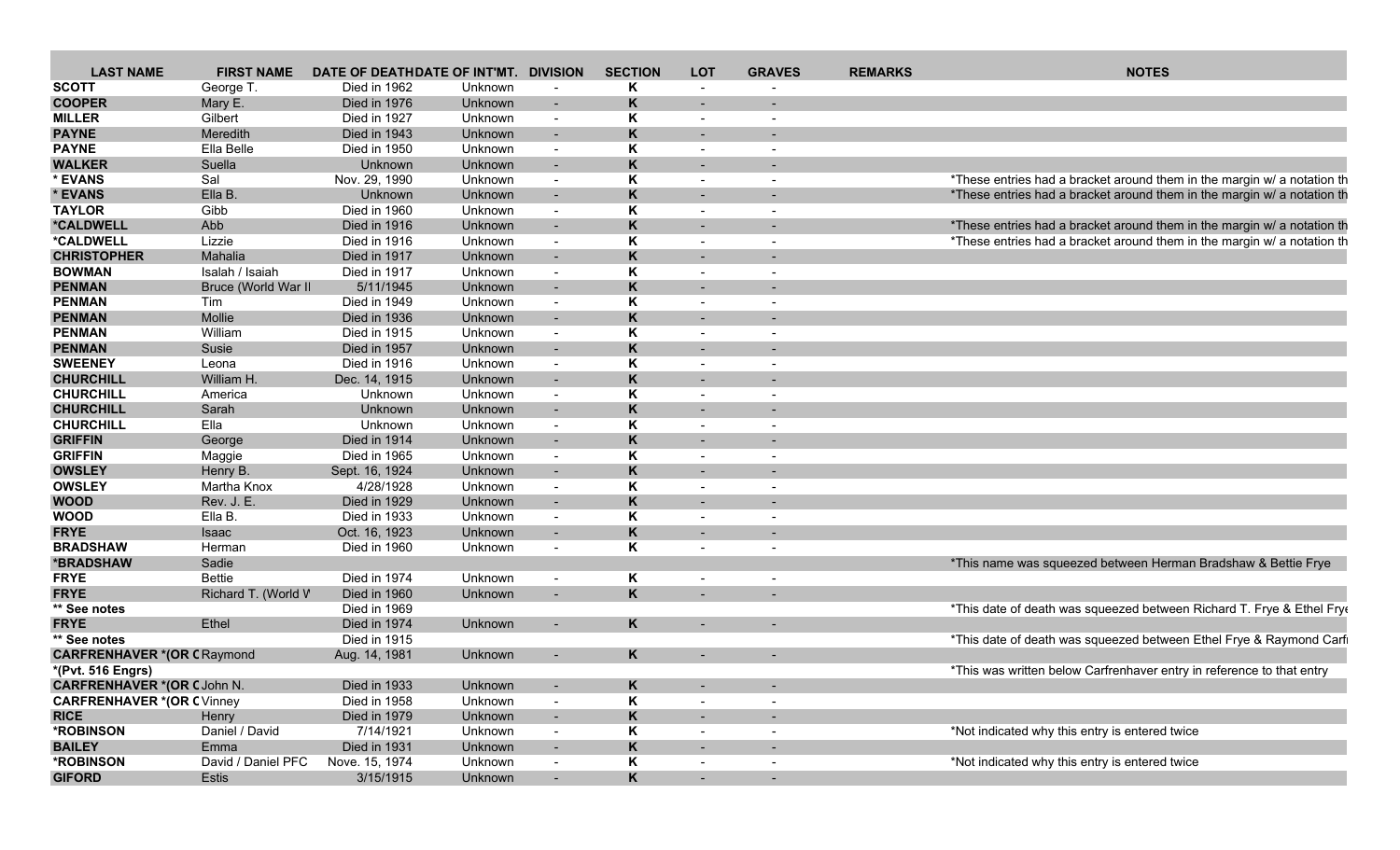| <b>LAST NAME</b>            | <b>FIRST NAME</b>     | DATE OF DEATHDATE OF INT'MT. DIVISION |            |                          | <b>SECTION</b>                              | <b>LOT</b>               | <b>GRAVES</b>            | <b>REMARKS</b>          | <b>NOTES</b>                                                               |
|-----------------------------|-----------------------|---------------------------------------|------------|--------------------------|---------------------------------------------|--------------------------|--------------------------|-------------------------|----------------------------------------------------------------------------|
| <b>GREEN</b>                | Lou Clard             | Unknown                               | Unknown    | $\blacksquare$           | Κ                                           | $\blacksquare$           |                          |                         |                                                                            |
| <b>GREEN</b>                | Henry E.              | Died in 1941                          | Unknown    | $\sim$                   | Κ                                           | $\sim$                   | $\overline{\phantom{a}}$ |                         |                                                                            |
| <b>MILLER</b>               | Maurice B.            | Died in 1915                          | Unknown    | $\overline{\phantom{a}}$ | Κ                                           | $\overline{\phantom{a}}$ | $\qquad \qquad$          |                         |                                                                            |
| <b>WALKER</b>               | Abram                 | Died in 1954                          | Unknown    | $\sim$                   | Κ                                           | $\overline{\phantom{a}}$ |                          |                         |                                                                            |
| <b>BEATTY</b>               | Eugene A.             | Died in 1928                          | Unknown    | $\blacksquare$           | Κ                                           | $\overline{\phantom{a}}$ | $\overline{\phantom{a}}$ |                         |                                                                            |
| <b>BAILEY</b>               | Mattie                | Died in 1957                          | Unknown    | $\sim$                   | K                                           | $\sim$                   | $\overline{\phantom{a}}$ |                         |                                                                            |
| <b>BAILEY</b>               | Claud                 | Unknown                               | Unknown    | $\sim$                   | Κ                                           | $\blacksquare$           | $\overline{\phantom{a}}$ |                         |                                                                            |
| <b>HARRIS</b>               | John                  | April 8, 1888                         | Unknown    | $\sim$                   |                                             | $\sim$                   | $\overline{\phantom{a}}$ |                         | ** Begin Page 30                                                           |
| <b>HARRIS</b>               | Eliza                 |                                       |            |                          |                                             |                          |                          |                         |                                                                            |
| <b>CHEATHAM</b>             |                       | Sept. 10, 1883                        | Unknown    | $\overline{\phantom{a}}$ |                                             | $\overline{\phantom{a}}$ | $\overline{a}$           |                         |                                                                            |
|                             | <b>Mattie Bell</b>    | June. 8, 1904                         | Unknown    | $\sim$                   | G                                           |                          |                          |                         |                                                                            |
| <b>WALKER</b>               | Eloira                | Dec. 1, 1904                          | Unknown    | $\overline{\phantom{a}}$ | G                                           | $\overline{\phantom{a}}$ | $\overline{\phantom{0}}$ |                         |                                                                            |
| <b>WALKER</b>               | Henry C.              | Nov. 17, 1903                         | Unknown    | $\sim$                   | G                                           | $\overline{\phantom{a}}$ |                          |                         |                                                                            |
| <b>WALKER</b>               | B. Eugene             | 5/15/1907                             | Unknown    | $\overline{\phantom{a}}$ | G                                           | $\overline{\phantom{a}}$ | $\overline{\phantom{a}}$ |                         |                                                                            |
| <b>McAFEE</b>               | Nanie                 | Died in 1951                          | Unknown    | $\blacksquare$           | G                                           | $\overline{\phantom{a}}$ |                          |                         |                                                                            |
| <b>CARROLL</b>              | Thomas (CO K 116      | Unknown                               | Unknown    | $\overline{\phantom{a}}$ | G                                           | $\overline{\phantom{a}}$ |                          |                         |                                                                            |
| <b>REED</b>                 | Matilda               | Died in 1947                          | Unknown    | $\blacksquare$           | G                                           | $\overline{\phantom{0}}$ |                          |                         |                                                                            |
| <b>WRIGHT</b>               | Josephine (Wife of    | Unknown                               | Unknown    | $\overline{\phantom{a}}$ | G                                           | $\overline{\phantom{a}}$ |                          |                         |                                                                            |
| <b>TRUMBO</b>               | Mary C.               | 7/4/1918                              | Unknown    | $\sim$                   | G                                           | $\overline{\phantom{a}}$ |                          |                         |                                                                            |
| <b>SANDRIGE</b>             | Emily                 | Unknown                               | Unknown    | $\overline{\phantom{a}}$ | G                                           | $\overline{\phantom{a}}$ | $\overline{\phantom{a}}$ |                         |                                                                            |
| <b>SMITH</b>                | Zackariah (124 US)    | Unknown                               | Unknown    | $\sim$                   | G                                           | $\overline{\phantom{a}}$ |                          |                         |                                                                            |
| <b>BRIDGEWATER</b>          | John                  | Died in 1933                          | Unknown    | $\overline{\phantom{a}}$ | G                                           | $\blacksquare$           |                          |                         |                                                                            |
| *(His wife Rachel & Mariah) |                       |                                       |            |                          |                                             |                          |                          |                         | *This was written below the Bridgewater entry in reference to that entry   |
| <b>INGRAM</b>               | <b>Florine Thomas</b> | Died in 1967                          | Unknown    | $\overline{\phantom{a}}$ | G                                           | $\overline{\phantom{a}}$ | $\overline{\phantom{a}}$ |                         |                                                                            |
| <b>INGRAM</b>               | James Edward (US      | 4/21/1971                             | Unknown    | $\sim$                   | G                                           | $\overline{\phantom{a}}$ |                          |                         |                                                                            |
| <b>THOMAS</b>               | Daniel F.             | Died in 1912                          | Unknown    | $\overline{\phantom{a}}$ | G                                           | $\overline{\phantom{a}}$ | $\overline{\phantom{a}}$ |                         |                                                                            |
| <b>HAYDEN</b>               | Eliza T.              | Died in 1949                          | Unknown    | $\sim$                   | G                                           | $\overline{\phantom{a}}$ |                          |                         |                                                                            |
|                             |                       |                                       |            |                          |                                             |                          |                          |                         |                                                                            |
| <b>CLARK</b>                | Georgia               | Died in 1970                          | Unknown    | $\blacksquare$           | G                                           | $\overline{\phantom{a}}$ | $\overline{\phantom{a}}$ |                         |                                                                            |
| <b>STRATTON</b>             | Eliza                 | 5/11/1919                             | Unknown    | $\sim$                   | G                                           |                          |                          |                         |                                                                            |
|                             |                       |                                       |            |                          |                                             |                          |                          |                         | ** At this point, ledger book returns to more complete information for ead |
| <b>COOPER</b>               | Nancy                 | 12/6/1991                             | 12/9/1991  |                          | None given Old Section No Lot No.           |                          | $\mathbf{3}$             |                         |                                                                            |
| <b>HARLAN</b>               | George Lee            | 12/7/1991                             | 12/11/1991 | Robinson                 | A                                           | 50                       | $\overline{2}$           |                         |                                                                            |
| <b>CRUTCHER</b>             | Joseph                | 12/7/1991                             | 12/13/1991 | Robinson                 | A                                           | 86                       | 11                       |                         |                                                                            |
| <b>GRAVES</b>               | Timothy D.            | 12/26/1991                            | 12/30/1991 | Robinson                 | C                                           | 91                       | 91                       |                         |                                                                            |
|                             |                       | 1992                                  | 1992       |                          |                                             |                          |                          |                         |                                                                            |
| <b>COOPE</b>                | William               | 1/8/1992                              |            |                          | 1/13/1992 None given Old Section No Lot No. |                          | $\overline{2}$           |                         |                                                                            |
| <b>NAPIER</b>               | Monroe                | 1/28/1992                             | 1/31/1992  | Robinson                 | A                                           | 97                       | $8\phantom{1}$           |                         |                                                                            |
| <b>MAYFIELD</b>             | Veronica              | 2/14/1992                             | 2/17/1992  | Robinson                 | A                                           | 3                        | 9                        |                         |                                                                            |
| <b>YOCUM</b>                | <b>Bonnie</b>         | 2/18/1992                             | 2/21/1992  | Robinson                 | A                                           | 16                       | $\mathbf 0$              |                         |                                                                            |
| <b>DONEGHY</b>              | Richard               | 3/30/2002                             | 4/3/1992   | Robinson                 | A                                           | 38                       | $\overline{7}$           |                         |                                                                            |
| <b>GRAY</b>                 | Allie                 | 4/12/1992                             |            | 4/15/1992 Robinson       | A                                           | 14                       | 4                        |                         |                                                                            |
| <b>LANCASTER</b>            | Bertha                | 6/23/1992                             | 6/26/1992  | Robinson                 | A                                           | 24                       | $\overline{4}$           |                         |                                                                            |
| <b>WHITE</b>                | Benjamin Simpson      | 8/13/1992                             | 8/17/1992  | Robinson                 | A                                           | 9                        | $\overline{7}$           | Buried at foot of grave |                                                                            |
| <b>FAULCONER</b>            | Cornelia              | 8/18/1992                             | 8/21/1992  | Robinson                 | Α                                           | 45                       | 6                        |                         |                                                                            |
| <b>HOUSTON</b>              | Mary                  | 8/30/1992                             | 9/2/1992   | Robinson                 | $\mathbf c$                                 | $\blacksquare$           | 90                       | County burial           |                                                                            |
|                             |                       |                                       |            |                          |                                             |                          |                          |                         |                                                                            |
| <b>COULTER</b>              | Ed                    | 9/16/1992                             | 9/19/1992  | Robinson                 | A                                           | 66                       |                          |                         |                                                                            |
| <b>RAINES</b>               | <b>Betty Jean</b>     | 9/23/1992                             | 9/26/1992  | Robinson                 | $\boldsymbol{\mathsf{A}}$                   | 63                       | 9                        |                         |                                                                            |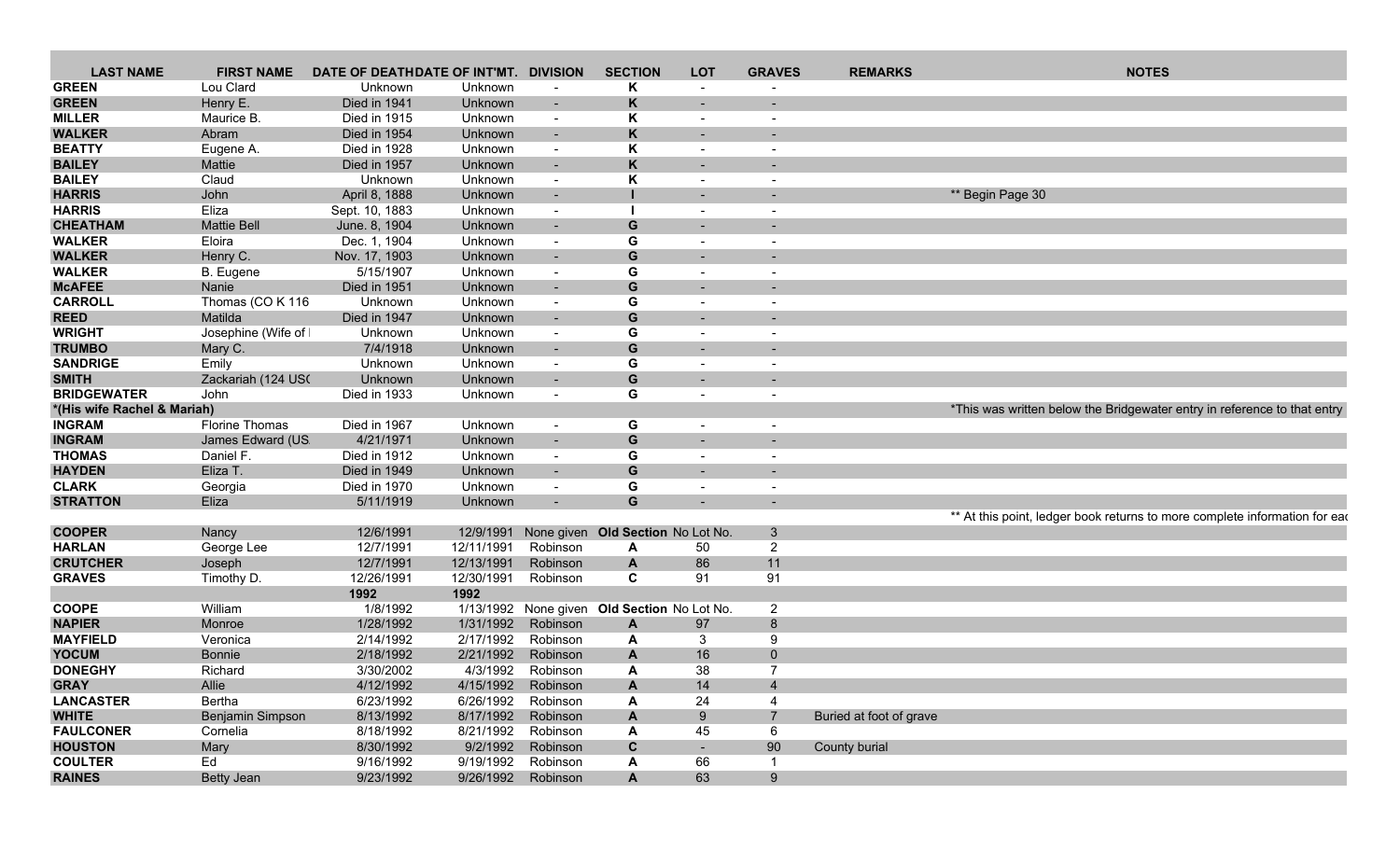| <b>LAST NAME</b>  | <b>FIRST NAME</b> | DATE OF DEATHDATE OF INT'MT. DIVISION |            |                       | <b>SECTION</b>                                           | <b>LOT</b> | <b>GRAVES</b>   | <b>REMARKS</b>                                      | <b>NOTES</b>                                                    |
|-------------------|-------------------|---------------------------------------|------------|-----------------------|----------------------------------------------------------|------------|-----------------|-----------------------------------------------------|-----------------------------------------------------------------|
| <b>DORAM</b>      | Ann E             | 10/8/1992                             |            |                       | 10/14/1992 None given Old Section R. Smith Lu None given |            |                 |                                                     |                                                                 |
| <b>SEAWRIGHT</b>  | Helen             | 10/24/1992                            | 10/30/1992 | Robinson              | A                                                        | 112        | 2               |                                                     |                                                                 |
| <b>BRIGHT</b>     | <b>Betty</b>      | 11/1/1992                             | 11/6/1992  | Robinson              | A                                                        | 112        | 4               |                                                     |                                                                 |
| <b>BRADSHAW</b>   | Lurline           | 11/13/1992                            | 11/18/1992 | Robinson              | B                                                        | 44         | 3               |                                                     |                                                                 |
| <b>CHITTERSON</b> | Huber             | 11/13/1992                            |            |                       | 11/19/1992 None given Old Section No Lot No.             |            | 6               |                                                     |                                                                 |
| <b>REVELY</b>     | Dora E.           | 11/30/1992                            | 12/3/1992  | Robinson              | B                                                        | Old Sect.  | $\overline{2}$  |                                                     |                                                                 |
| <b>OWSLEY</b>     | Eugene (Cap)      | 12/9/1992                             | 12/12/1992 | Robinson              | <b>Old Section</b> Single Lot                            |            | 5               |                                                     |                                                                 |
| <b>McCORMACK</b>  | Given             | 12/12/1992                            | 12/17/1992 | Robinson              | F.                                                       | Old Sect.  | $\mathbf{1}$    |                                                     |                                                                 |
| <b>MEAUX</b>      | Lee $(U.S.A.R.)$  | 12/21/1992                            | 12/24/1992 | Robinson              | В                                                        | Old Sect.  | 5               |                                                     | ** Begin Page 31                                                |
| <b>JOHNSON</b>    | Eric              | 12/27/1992                            | 12/30/1992 | Robinson              | $\mathbf{A}$                                             | 47         | 6               |                                                     |                                                                 |
|                   |                   | 1993                                  | 1993       |                       |                                                          |            |                 |                                                     |                                                                 |
| <b>SPEARS</b>     | Delores           | 12/29/1992                            | 1/6/1993   | Robinson              | A                                                        | 33         | $\overline{4}$  |                                                     |                                                                 |
| <b>SIMPSON</b>    | Hazel             | 1/3/1993                              | 19/9/93    | Robinson              | A                                                        | 65         | $\overline{2}$  |                                                     |                                                                 |
| <b>MURPHY</b>     | Carol             | 1/17/1993                             | 1/20/1993  | Robinson              | $\overline{A}$                                           | 62         | 12              |                                                     |                                                                 |
| * RICE            | Lucy E.           | 1/31/1993                             |            |                       | 2/5/1993 None given None given None given None given     |            |                 |                                                     | *Entry was shown as strikethrough                               |
| <b>WOODS</b>      | Clara             | 2/28/1993                             |            |                       | 3/4/1993 None given Old Section Woods Lot                |            | 3               |                                                     |                                                                 |
| <b>McCORMACK</b>  | Jonathan C.       | 3/12/1993                             | 2/16/1993  | Robinson              | A                                                        | 106        | $10$            |                                                     |                                                                 |
| <b>PREWITT</b>    | Colette           | 3/14/1993                             | 3/19/1993  | Robinson              | <b>Old Section None given</b>                            |            | $\overline{2}$  |                                                     |                                                                 |
| <b>SMITH</b>      | Evelyn            | 4/16/1993                             | 4/21/1993  | Robinson              | A                                                        | Smith Lot  | 3               |                                                     |                                                                 |
| <b>WALKER</b>     | Eula              | 5/20/1993                             | 5/27/1993  | Robinson              | A                                                        | 5          | 6               |                                                     |                                                                 |
| <b>RAINES</b>     | J.W.              | 7/5/1993                              | 7/9/1993   | Robinson              | A                                                        | 63         | 8               |                                                     |                                                                 |
| <b>CHRISTIE</b>   | Fannie G.         | 9/9/1993                              |            | 9/13/1993 Old Section | F                                                        | Cowan Lot  | 2               |                                                     |                                                                 |
| <b>SEGAR</b>      | John L.           | 9/21/1993                             | 9/24/1993  | Robinson              | A                                                        | 65         | $\overline{4}$  |                                                     |                                                                 |
| <b>DAVIS</b>      | John C.           | 9/29/1993                             | 10/4/1993  | Robinson              | A                                                        | Old Sect.  | $\mathbf{3}$    |                                                     |                                                                 |
| <b>COULTER</b>    | George E.         | 11/12/1993                            | 11/16/1993 | Robinson              | A                                                        | 63         | $\overline{2}$  |                                                     |                                                                 |
| <b>KENLEY</b>     | June C.           | 11/19/1993                            | 11/23/1993 | Robinson              | A                                                        | 70         | $\overline{2}$  |                                                     |                                                                 |
| <b>McCORMICK</b>  | Miller C.         | 11/17/1993                            | 11/22/1993 | Robinson              | A                                                        | 112        | 5               |                                                     |                                                                 |
|                   |                   | 1994                                  | 1994       |                       |                                                          |            |                 |                                                     |                                                                 |
| <b>SINGLETON</b>  | <b>Bobby</b>      | *12/26/93                             | 1/3/1994   | Robinson              |                                                          |            |                 | Old Section None given None given Single Lot / Gr 6 | *Date of Death had been overwritten making it difficult to read |
| <b>JOHNSON</b>    | <b>Violet Ann</b> | 12/30/1993                            | 1/3/1994   | Robinson              | A                                                        | 107        | 8               |                                                     |                                                                 |
| <b>MULLINS</b>    | Anna L.           | 12/30/1993                            | 1/5/1994   | Robinson              | A                                                        | 83         | 6               | Smith - Jackson                                     |                                                                 |
| <b>ANDREWS</b>    | J. L.             | 1/4/1994                              | 1/7/1994   | Robinson              | A                                                        | 111        | 6               |                                                     |                                                                 |
| <b>FRYE</b>       | Avie L.           | 2/10/1994                             | 2/14/1994  | Robinson              | A                                                        | 91         | 3               |                                                     |                                                                 |
| <b>GANNS</b>      | Thelma M.         | 2/10/1994                             | 2/15/1994  | Robinson              | $\mathsf{A}$                                             | 91         | $\overline{7}$  |                                                     |                                                                 |
| <b>WAUSH</b>      | Louise            | 2/21/1994                             | 2/25/1994  |                       | None given Old Section Waush Lot                         |            | $\overline{2}$  |                                                     |                                                                 |
| <b>LANCASTER</b>  | LaShaunda         | 2/28/1994                             | 3/4/1994   | Robinson              | A                                                        | 24         | $\overline{5}$  |                                                     |                                                                 |
| <b>RICHARDSON</b> | Orestes ("Tiny")  | 3/23/1994                             | 3/26/1994  | Robinson              | A                                                        | 107        | 9               |                                                     |                                                                 |
| <b>COHEN</b>      | Marjorie          | 4/25/1994                             | 4/28/1994  | Robinson              | A                                                        | 109        | $5\phantom{.0}$ |                                                     |                                                                 |
| <b>RIFFE</b>      | Agnes             | 5/4/1994                              |            |                       | 5/9/1994 None given Old Section Riffe Lot                |            | 5               |                                                     |                                                                 |
| <b>GUEST</b>      | Classie           | 5/13/1994                             | 5/17/1994  | Robinson              | A                                                        | 11         | 9               |                                                     |                                                                 |
| <b>BALL</b>       | Clorea            | 5/31/1994                             | 6/2/1994   | Robinson              | A                                                        | 97         | $\overline{2}$  |                                                     |                                                                 |
| <b>EVANS</b>      | Ella B.           | 6/7/1994                              |            |                       | 6/10/1994 None given Old Section None given              |            | $\overline{2}$  |                                                     |                                                                 |
| <b>TRUMBO</b>     | Troy Channing     | 6/15/1994                             | 6/18/1994  | Robinson              | A                                                        | 59         | $\overline{4}$  |                                                     |                                                                 |
| <b>WILLIAMS</b>   | Mary Helen        | 7/13/1994                             | 7/18/1994  | Robinson              | A                                                        | 60         | $\overline{7}$  |                                                     |                                                                 |
| <b>HARTFORD</b>   | Walter S.         | 9/22/1994                             | 9/27/1994  | Robinson              | A                                                        | 105        | 10              |                                                     |                                                                 |
| <b>CALDWELL</b>   | Margaret M.       | 9/30/1994                             | 10/3/1994  |                       | Robinson Old Section None given                          |            | $2^{\circ}$     |                                                     |                                                                 |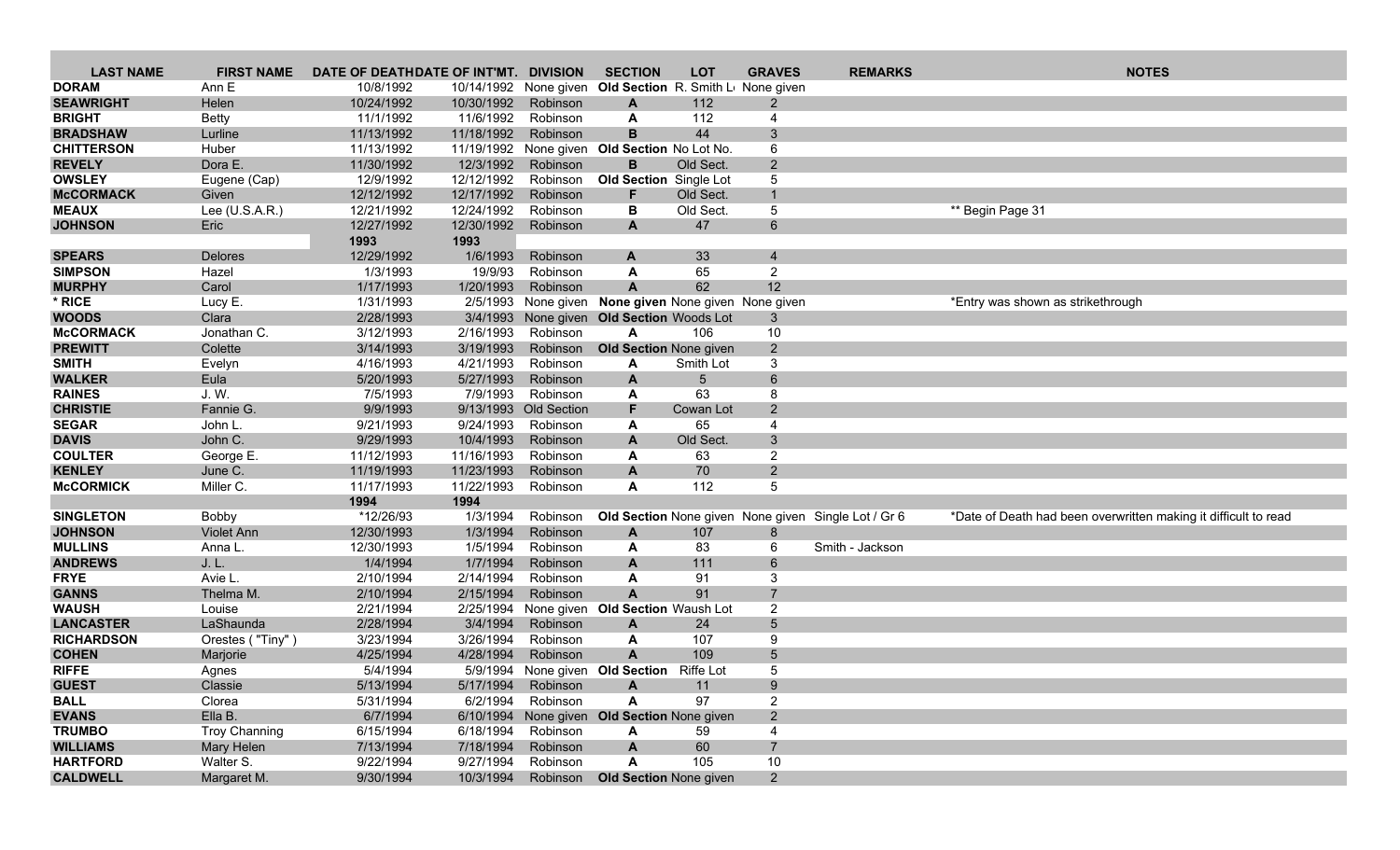| <b>LAST NAME</b>              | <b>FIRST NAME</b>                           | DATE OF DEATHDATE OF INT'MT. DIVISION |            |                                  | <b>SECTION</b>                                   | <b>LOT</b>               | <b>GRAVES</b>            | <b>REMARKS</b>                                     | <b>NOTES</b>     |
|-------------------------------|---------------------------------------------|---------------------------------------|------------|----------------------------------|--------------------------------------------------|--------------------------|--------------------------|----------------------------------------------------|------------------|
| <b>HAYDEN</b>                 | John N.                                     | 10/14/1994                            | 10/18/1994 | Old Section                      | None given Hayden Lot                            |                          |                          |                                                    |                  |
| <b>ALFORD</b>                 | William                                     | 10/24/1994                            | 10/27/1994 | Robinson                         | $\mathbf{A}$                                     | 55                       | 9                        |                                                    |                  |
| <b>BROWN</b>                  | Jenifer Marie                               | 10/23/1994                            | 10/31/1994 | Robinson                         | A                                                | 48                       | 5                        |                                                    |                  |
| <b>ROSS</b>                   | Mary Elizabeth                              | 12/16/1994                            | 12/20/1994 | Robinson                         | $\mathbf{C}$                                     | 75                       | 75                       |                                                    |                  |
|                               |                                             | 1995                                  | 1995       |                                  |                                                  |                          |                          |                                                    |                  |
| <b>HIGGINS</b>                | <b>Birdie Drakeford</b>                     | 1/8/1995                              | 1/12/1995  | Robinson                         | $\mathbf{A}$                                     | 35                       | 11                       |                                                    |                  |
| <b>HAMILTON</b>               | James P., Sr.                               | 2/24/1995                             | 2/28/1995  | Robinson                         | A                                                | 94                       | $\overline{7}$           |                                                    |                  |
| <b>JARMON</b>                 | Eugene                                      | 3/13/1995                             | 3/16/1995  | Robinson                         | $\mathbf{A}$                                     | 39                       | 3 <sup>5</sup>           |                                                    |                  |
| <b>POPE</b>                   | Rosetta M                                   | 3/14/1995                             | 3/17/1995  | Robinson                         | A                                                | 105                      | 12                       |                                                    |                  |
| <b>ROUTT</b>                  | Virginia                                    | 3/16/1995                             | 3/20/1995  | Robinson                         | $\mathsf{A}$                                     | $\overline{4}$           | 10                       |                                                    |                  |
| <b>JONES</b>                  | <b>Burnice</b>                              | 3/29/1995                             | 3/1/3195   | Robinson                         | <b>Old Section</b>                               | $\overline{\phantom{a}}$ | $\overline{4}$           |                                                    | ** Begin Page 32 |
| <b>HALE</b>                   | Minnie                                      | 4/6/1995                              | 4/10/1995  | Robinson                         | <b>Old Section</b>                               | $\sim$                   | No Gr. No.               |                                                    |                  |
| <b>KINLEY</b>                 | James E.                                    | 5/9/1995                              | 5/12/1995  |                                  | None given Old Section                           | $\sim$                   | No Gr. No.               |                                                    |                  |
| <b>PENNINGTON</b>             | <b>Bessie Cowan</b>                         | 6/22/1995                             | 6/24/1995  | Robinson                         | A                                                | 66                       | $3\phantom{a}$           |                                                    |                  |
| <b>SMITH</b>                  | <b>Delores</b>                              | 6/22/1995                             | 6/27/1995  | Robinson                         | A                                                | 104                      | 12                       | (A 104 12)                                         |                  |
| <b>REDD</b>                   | William D.                                  | 6/24/1995                             | 6/28/1995  | Robinson                         | $\mathbf{A}$                                     | 113                      | $\mathbf{1}$             | (A 113 1)                                          |                  |
| <b>GASH</b>                   | Carrie Riffe                                | 6/26/1995                             | 7/7/1995   | Robinson                         | <b>Old Section</b>                               | $\sim$                   | No. Gr. No.              |                                                    |                  |
| <b>WHITLEY</b>                | William C.                                  | 7/7/1995                              | 7/11/1995  | Robinson                         | $\mathbf{A}$                                     | 103                      | $\overline{7}$           |                                                    |                  |
| <b>GRAVES</b>                 | Julie B.                                    | 7/9/1995                              | 7/15/1995  | Robinson                         | A                                                | 92                       | 3                        |                                                    |                  |
| <b>GREY</b>                   | Geneva                                      | 7/20/1995                             | 7/24/1995  | Robinson                         | A                                                | 108                      | 8                        |                                                    |                  |
| <b>JONES</b>                  | Bertha                                      | 7/24/1995                             | 7/27/1995  | Robinson                         | A                                                | 38                       | 10                       |                                                    |                  |
| <b>COHEN</b>                  | Cecil                                       | 9/5/1995                              | 9/9/1995   | Robinson                         | A                                                | 109                      | $6\phantom{1}$           |                                                    |                  |
| <b>GREY</b>                   | Eris Shantalle                              | 11/7/1995                             | 11/9/1995  | Robinson                         | A                                                | 91                       | 11                       | Infant buried at the foot of Gr                    |                  |
| <b>DONEGHY</b>                | Martha                                      | 11/8/1995                             | 11/11/1995 | Robinson                         | A                                                | 15                       | 8                        | Frankfort, Ky 40601                                |                  |
| <b>WILLIAMS</b>               | Minie                                       | 11/24/1995                            | 12/4/1995  | Robinson                         | A                                                | 101                      | $\overline{2}$           |                                                    |                  |
| <b>WARREN</b>                 | Raymond                                     | 11/21/1995                            | 11/27/1995 | Robinson                         | $\mathsf{A}$                                     | 33                       | 8                        |                                                    |                  |
|                               |                                             | 1996                                  | 1996       |                                  |                                                  |                          |                          |                                                    |                  |
| <b>HELM</b>                   | William                                     | 1/7/1996                              | 1/18/1996  | Robinson                         | A                                                | 22                       | $\overline{2}$           |                                                    |                  |
| <b>COULTER</b><br><b>DEAN</b> | Ralph                                       | 1/23/1996                             | 1/26/1996  | Robinson                         | A                                                | 96<br>85                 | 12<br>85                 |                                                    |                  |
| <b>ALCORN</b>                 | <b>Sharon Denise</b><br><b>Mattie Pearl</b> | 2/3/1996<br>3/6/1996                  | 2/6/1996   | Robinson<br>3/9/1996 Old Section | $\mathbf c$<br>Of Hilldale None given None given |                          |                          | <b>County burial</b>                               |                  |
| <b>COFFMAN</b>                | James Robert                                | 3/30/1996                             | 4/2/1996   | Robinson                         | $\mathbf{A}$                                     | 106                      | $\mathbf 1$              |                                                    |                  |
| <b>GARR</b>                   | Derward Belmont                             | 5/18/1996                             | 5/22/1996  | Robinson                         | A                                                | 43                       | 6                        |                                                    |                  |
| <b>BROWNING</b>               | Lloyd Jr.                                   | 5/29/1996                             | 7/1/1996   | Robinson                         | $\mathbf{A}$                                     | 43                       | $\overline{2}$           | Harrodsburg, KY 40330 734-4458                     |                  |
| <b>STEELE</b>                 | Carl                                        | 2/2/1996                              | 7/17/1996  | Robinson                         |                                                  |                          |                          | Old Section aughman Lt No Gr. No. Cremation burial |                  |
| <b>DAWSON</b>                 | Jane                                        | 7/30/1996                             | 8/2/1996   | Robinson                         | Old Section No Lot No. No Gr. No.                |                          |                          |                                                    |                  |
| <b>JONES</b>                  | Massie                                      | 8/11/1996                             | 8/16/1996  | Robinson                         | <b>Old Section</b>                               | K                        | Lot No. Grave            |                                                    |                  |
| <b>HUSTON</b>                 | John A.                                     | 8/10/1996                             | 8/13/1996  | Robinson                         | $\mathbf{A}$                                     | 91                       | $6\phantom{.}$           |                                                    |                  |
| <b>MACAULEY</b>               | Mamie                                       | 8/14/1996                             | 8/16/1996  | Robinson                         | A                                                | 57                       | $\overline{2}$           |                                                    |                  |
| <b>RICHARDS</b>               | Jessie                                      | 9/22/1996                             | 9/26/1996  | Robinson                         | Old Section * See notes                          |                          | $\overline{\phantom{a}}$ | Old Sect Of Hilldale (Frye Lot)                    |                  |
| <b>KINLEY</b>                 | George                                      | 10/29/1996                            | 11/1/1996  | Robinson                         | A                                                | 58                       | 5                        |                                                    |                  |
| <b>JOHNSON</b>                | Lavinia Jones                               | 12/5/1996                             | 12/7/1996  | Robinson                         | $\mathbf{A}$                                     | 107                      | $\overline{7}$           |                                                    |                  |
| <b>FAULKNER</b>               | William                                     | 12/5/1996                             | 12/10/1996 | Robinson                         | A                                                | 3                        | 9                        |                                                    |                  |
| <b>JARMON</b>                 | Emma                                        | 12/18/1996                            | 12/21/1996 | Robinson                         | A                                                | 20                       | 11                       |                                                    |                  |
| <b>COATES</b>                 | David                                       | 12/25/1996                            | 12/30/1996 | Robinson                         | A                                                | 95                       | $\overline{7}$           |                                                    |                  |
|                               |                                             | 1997                                  | 1997       |                                  |                                                  |                          |                          |                                                    |                  |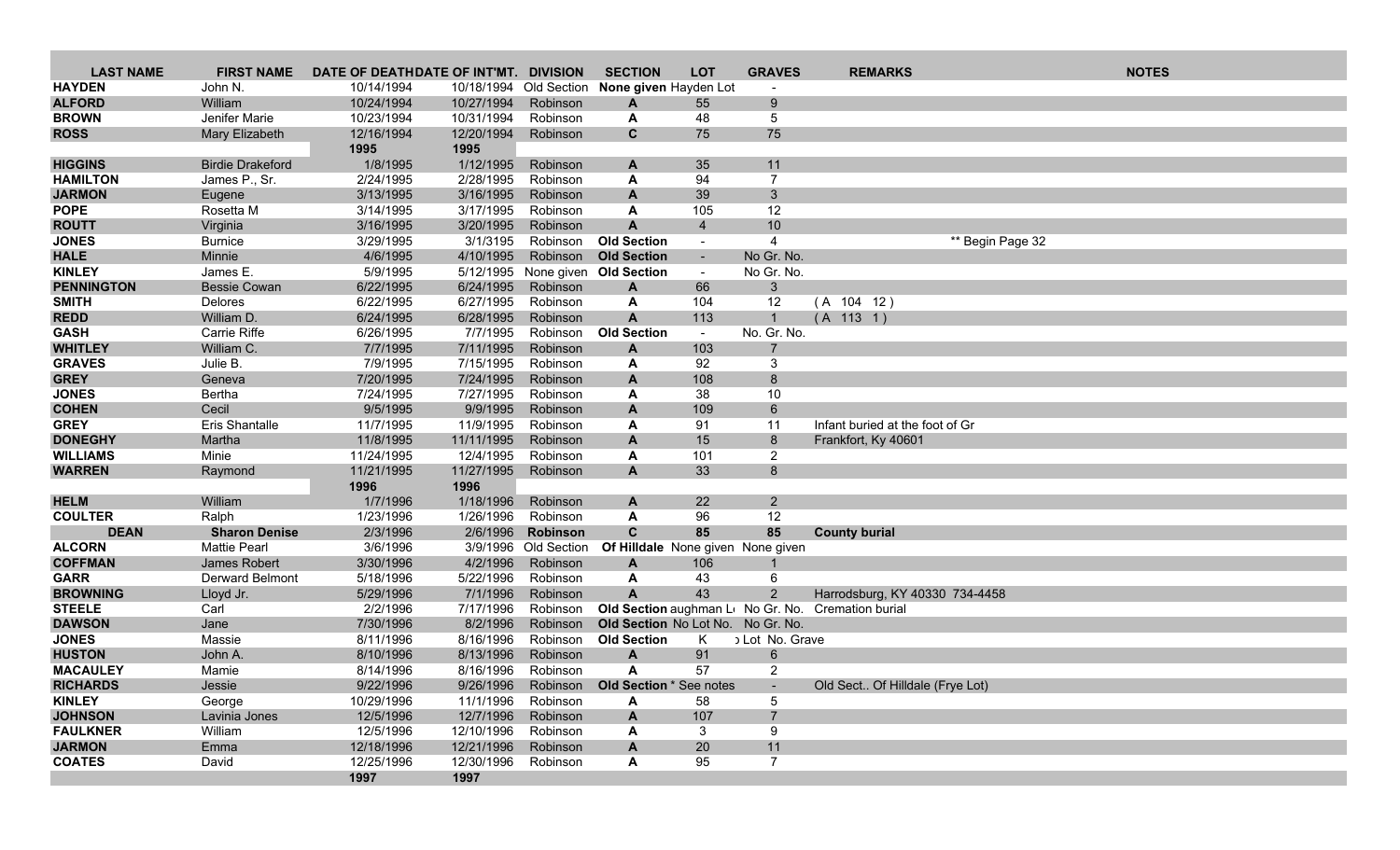| <b>LAST NAME</b>                   | <b>FIRST NAME</b>          | DATE OF DEATHDATE OF INT'MT. |                        | <b>DIVISION</b>      | <b>SECTION</b>            | <b>LOT</b>     | <b>GRAVES</b>         | <b>REMARKS</b>                                          | <b>NOTES</b>                                                  |
|------------------------------------|----------------------------|------------------------------|------------------------|----------------------|---------------------------|----------------|-----------------------|---------------------------------------------------------|---------------------------------------------------------------|
| <b>JONES</b>                       | Estella Frances            | 1/9/1997                     | 1/13/1997              | Robinson             | A                         | 10             | 3                     |                                                         |                                                               |
| <b>FAULKNER</b>                    | Dorothy                    | 1/14/1997                    | 1/17/1997              | Robinson             | A                         | 3              | 8                     |                                                         |                                                               |
| <b>HUBBLE</b>                      | Freddie                    | 1/15/1997                    | 1/18/1997              | Robinson             | A                         | -1             | 10                    |                                                         |                                                               |
| <b>HARLAN</b>                      | Eugene                     | 1/20/1997                    | 1/23/1997              | Robinson             | A                         | 59             | $\overline{7}$        |                                                         |                                                               |
| <b>PARR</b>                        | Harriet Radden             | 1/25/1997                    | 1/31/1997              | Robinson             | A                         | 40             | $\overline{2}$        |                                                         |                                                               |
| <b>WALKER</b>                      | Terry D.                   | 2/13/1997                    | 2/17/1997              | Robinson             | A                         | 111            | $\overline{4}$        | (606) 233-7112                                          |                                                               |
| <b>PITTMAN</b>                     | William                    | 2/17/1997                    | 2/20/1997              | Robinson             | A                         | 48             | 3                     | $(606)$ 255 - 6273                                      |                                                               |
| <b>JACKSON</b>                     | Billie T.                  | 4/25/1997                    | 4/29/1997              | Robinson             | A                         | 110            | 10                    |                                                         |                                                               |
| <b>BAILEY</b>                      | Carl Lee                   | 5/5/1997                     | 5/8/1997               | Robinson             | Old Section of Hilldale   |                |                       | None given Buried between Lillie & Frank Bailey         |                                                               |
| <b>McKITRIC</b>                    | Gilbert                    | 5/25/1997                    | 5/28/1997              | Robinson             |                           |                |                       | Old Section of Hilldale None given 513-961-7523         |                                                               |
| <b>ROUTT</b>                       | J. Paul                    | 6/28/1997                    | 6/30/1997              | Robinson             | A                         | 65             | 7                     |                                                         |                                                               |
| <b>BROWN</b>                       | Patsy M.                   | 7/25/1997                    | 7/28/1997              | Robinson             | A                         | 92             | $6\overline{6}$       |                                                         | ** Begin Page 33                                              |
| <b>WALKER</b>                      | Sue Ella                   | 7/27/1997                    | 7/30/1997              | Robinson             | A                         | 3              | $\mathbf{1}$          |                                                         |                                                               |
| <b>TARRENCE</b>                    | Margaret                   | 8/6/1997                     | 8/9/1997               | Robinson             | A                         | 95             | 10                    |                                                         |                                                               |
| <b>WHEELER</b>                     | Gertrude                   | 8/6/1997                     | 8/11/1997              | Robinson             | A                         | 110            | $\overline{7}$        |                                                         |                                                               |
| <b>GARR</b>                        | Margaret                   | 8/12/1997                    | 8/15/1997              | Robinson             | $\mathbf{A}$              | 81             | 10                    |                                                         |                                                               |
| <b>SUMMER</b>                      | Madelina                   | 9/6/1997                     | 9/8/1997               | Robinson             | Old Section of Hilldale   |                |                       | None given No. Gr. Number given                         |                                                               |
| <b>FAULKNER</b><br><b>THOMPSON</b> | Georgia                    | 9/30/1997                    | 10/3/1997<br>11/6/1997 | Robinson             |                           | 93             |                       | Old Section of Hilldale None given No. Gr. Number given |                                                               |
| <b>KEY</b>                         | Lorraine                   | 11/4/1997<br>11/19/1997      | 11/21/1997             | Robinson<br>Robinson | $*A$<br>A                 | 31             | 12<br>$6\overline{6}$ |                                                         | *Difficult to read Section Letter as it had been written over |
| <b>LEWIS</b>                       | Josephine<br>Thomas        | 12/7/1997                    | 12/10/1997             | Robinson             | A                         | 85             | 11                    |                                                         |                                                               |
| <b>GARDNER</b>                     | Wadie (*or Wadic) I        | 12/6/1997                    | 12/11/1997             | Robinson             | $\mathbf{A}$              | 59             | 9                     |                                                         |                                                               |
| <b>LANCASTER</b>                   | <b>Betty</b>               | 12/18/1997                   | 12/20/1997             | Robinson             | A                         | 92             | $\overline{2}$        |                                                         |                                                               |
| <b>McKITRIC</b>                    | Lucille                    | 12/26/1997                   | 12/29/1997             | Robinson             | A                         | $\overline{7}$ | 5 <sup>5</sup>        | 340 E. Third St., Lex, Ky                               |                                                               |
|                                    |                            | 1998                         | 1998                   |                      |                           |                |                       |                                                         |                                                               |
| <b>HARRIS</b>                      | Herbert                    | 1/11/1998                    | 1/13/1998              | Robinson             | A                         | 21             | 11                    |                                                         |                                                               |
| <b>BRADSHAW</b>                    | Mildred                    | 1/28/1998                    | 2/2/1998               | Robinson             | 4                         | 46             | 8                     |                                                         |                                                               |
| <b>STALLWORTH</b>                  | Johnny                     | 3/6/1998                     | 3/12/1998              | Robinson             | A                         | 35             | 6                     |                                                         |                                                               |
| <b>COULTER</b>                     | Eddie T.                   | 3/14/1998                    | 3/19/1998              | Robinson             | A                         | 27             | 6                     |                                                         |                                                               |
| <b>WHITE</b>                       | Lonnie                     | 3/14/1998                    | 3/21/1998              | Robinson             | $\mathbf{A}$              | 88             | 12                    | Mistake                                                 | *Entry was shown as strikethrough                             |
| <b>JACKSON</b>                     | Julia                      | 3/21/1998                    | 3/23/1998              | Robinson             | A                         | 59             | 10                    |                                                         |                                                               |
| <b>WHITE</b>                       | Lonetta                    | 3/15/1998                    | 3/31/1998              | Robinson             | $\mathbf{A}$              | 87             | 12                    |                                                         |                                                               |
| <b>GASH</b>                        | Juanita                    | 4/10/1998                    | 4/18/1998              | Robinson             | Old Section of Hilldale   |                | None given            |                                                         |                                                               |
| <b>KEY</b>                         | Janie Elizabeth            | 5/4/1998                     | 5/6/1998               | Robinson             | A                         | 31             | 7                     |                                                         |                                                               |
| <b>INGRAM</b>                      | Jessie                     | 5/18/1998                    | 5/23/1998              | Robinson             | A                         | 44             | 12                    |                                                         |                                                               |
| <b>BRIGHT</b>                      | Elizabeth                  | 5/21/1998                    | 5/26/1998              | Robinson             | A                         | 24             | $\overline{7}$        |                                                         |                                                               |
| <b>DAUGHTERY</b>                   | Anna Mae                   | 5/25/1998                    | 5/27/1998              | Robinson             | В                         | 441            | 23<br>$\overline{7}$  |                                                         |                                                               |
| <b>COULTER</b><br><b>LEWIS</b>     | Lucillie<br>Emlia (Infant) | 5/23/1998<br>5/27/1998       | 5/27/1998<br>5/29/1998 | Robinson<br>Robinson | A<br>C                    | 66<br>91       | 91                    |                                                         |                                                               |
| <b>GARR</b>                        | Hester                     | 6/27/1998                    | 6/29/1998              | Robinson             | $\boldsymbol{\mathsf{A}}$ | 58             | $\overline{2}$        |                                                         |                                                               |
| <b>LOCKE</b>                       | Mary                       | 6/2/1998                     | 6/5/1998               | Robinson             | A                         | 56             | 8                     |                                                         |                                                               |
| <b>BAILEY</b>                      | Susie Belle                | 6/1/1998                     | 6/3/1998               | Robinson             |                           |                |                       | Old Section of Hilldale None given Next to Carl Bailey  |                                                               |
| <b>OGLE</b>                        | Joyce                      | 6/25/1998                    | 6/27/1998              | Robinson             | Α                         | 87             |                       |                                                         |                                                               |
| <b>RILEY</b>                       | Joan Jenkins               | 8/7/1998                     | 8/11/1998              | Robinson             | A                         | 93             | $\mathbf{1}$          |                                                         |                                                               |
| <b>DORAM</b>                       | Mattie                     | 8/23/1998                    | 8/26/1998              | Robinson             | A                         | 92             | $\overline{2}$        |                                                         |                                                               |
| <b>WALKER</b>                      | Mary Margaret              | 9/7/1998                     | 9/14/1998              | Robinson             | $\mathbf{A}$              | 89             | 12                    |                                                         |                                                               |
|                                    |                            |                              |                        |                      |                           |                |                       |                                                         |                                                               |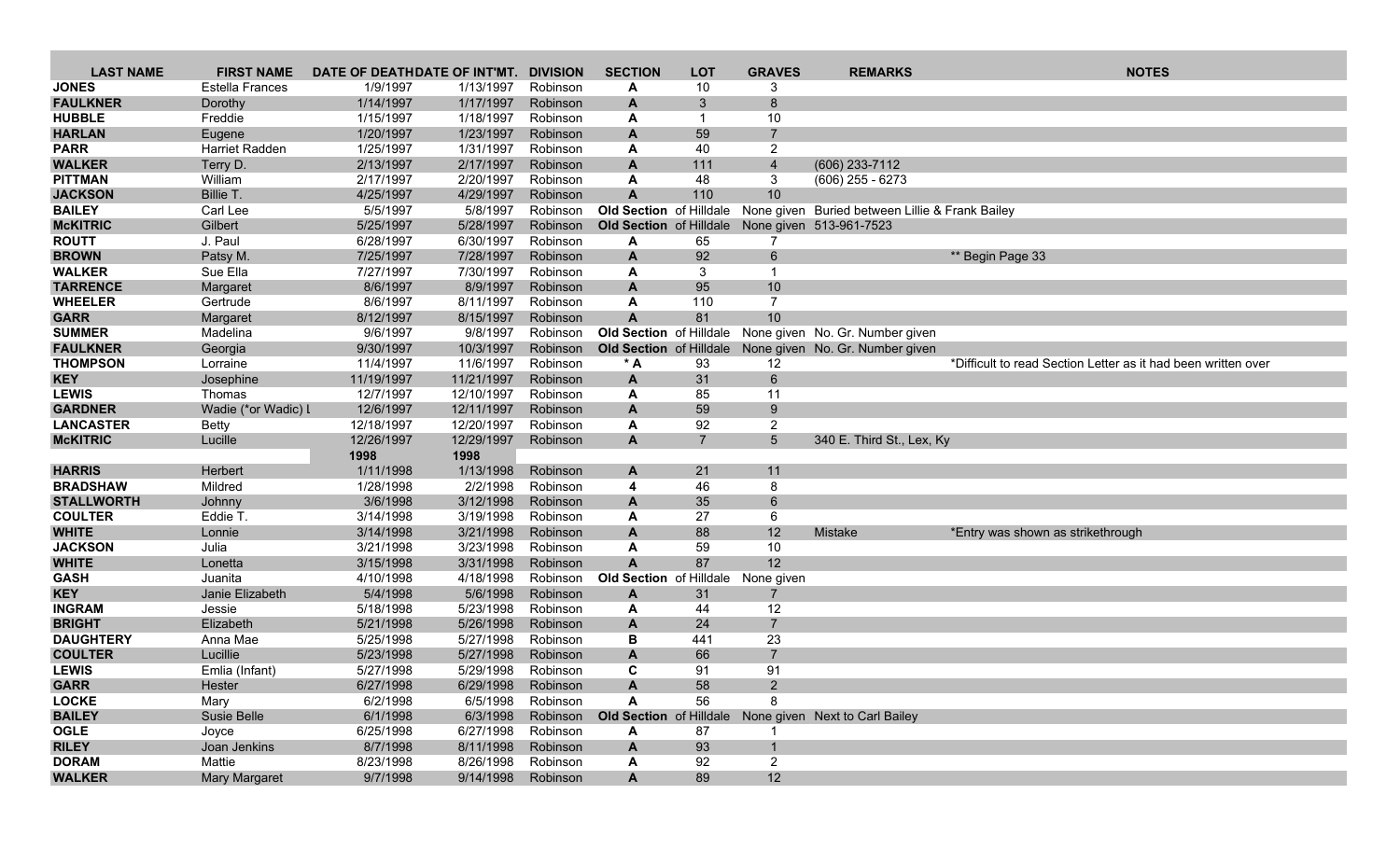| <b>LAST NAME</b>              | <b>FIRST NAME</b>  | DATE OF DEATHDATE OF INT'MT. |                        | <b>DIVISION</b>       | <b>SECTION</b>                                      | <b>LOT</b>     | <b>GRAVES</b>                     | <b>REMARKS</b>                 | <b>NOTES</b>                                                          |
|-------------------------------|--------------------|------------------------------|------------------------|-----------------------|-----------------------------------------------------|----------------|-----------------------------------|--------------------------------|-----------------------------------------------------------------------|
| <b>HARRIS</b>                 | Oscar              | 9/12/1998                    | 9/15/1998              | Robinson              |                                                     | 89             |                                   |                                |                                                                       |
| <b>DURHAM</b>                 | Mattie             | 9/16/1998                    | 9/19/1998              | Robinson              |                                                     | -3             |                                   | <b>Cremation burial</b>        |                                                                       |
| <b>TRUMBO</b>                 | Robert             | 10/11/1998                   | 10/14/1998             | Robinson              |                                                     | 11             |                                   |                                |                                                                       |
| <b>BRIGHT</b>                 | Louise             | 10/17/1998                   | 10/20/1998             | Robinson              |                                                     | 24             |                                   |                                |                                                                       |
| <b>HICKMAN</b>                | Roberta            | 10/16/1998                   | 10/19/1997             | Robinson              |                                                     | 57             |                                   |                                |                                                                       |
| <b>SOUTHERLAND</b>            | Sam                | 10/28/1998                   | 10/31/1998             | Robinson              |                                                     | 5              |                                   |                                |                                                                       |
| <b>ALFORD</b>                 | Ophelia            | 11/6/1998                    | 11/9/1998              | Robinson              |                                                     | 90             |                                   |                                |                                                                       |
| <b>SEAWRIGHT</b>              | Ethel              | 11/20/1998                   | 11/23/1998             | Robinson              | A                                                   | 90             |                                   |                                |                                                                       |
| *CHENAULT                     | Jonetta            | 12/2/1998                    | 12/8/1998              | Robinson              |                                                     | 37             | 5                                 |                                | *Original grave location entry reads "R A 104 4" This was marked w/ i |
| <b>ALCORN</b>                 | Rodney             | 12/21/1998                   | 12/28/1998 Old Section |                       |                                                     |                | Of Hilldale No Lot No. No Gr. No. |                                |                                                                       |
|                               |                    |                              |                        |                       |                                                     |                |                                   |                                |                                                                       |
|                               |                    | 1999                         | 1999                   |                       |                                                     |                |                                   |                                |                                                                       |
| <b>FRANKLIN</b>               | Eva                | 1/18/1999                    |                        | 1/21/1999 Old Section |                                                     |                | Of Hilldale No Lot No. No Gr. No. |                                |                                                                       |
| <b>JACKSON</b>                | Dorothy            | 1/23/1999                    | 2/2/1999               | Robinson              | C.                                                  | 93             | 93                                |                                | ** Begin Page 34                                                      |
| <b>SPEARS</b>                 | Emma               | 1/26/1999                    | 2/1/1999               | Robinson              | A                                                   | 33             | $\overline{2}$                    |                                |                                                                       |
| <b>HOUSTON</b>                | Cookie             | 2/6/1999                     | 2/8/1999               | Robinson              |                                                     | 54             | 3                                 |                                |                                                                       |
| <b>JONES</b>                  | Sonra *(or Sonna)  | 2/10/1999                    | 2/13/1999              | Robinson              | on of Hilldale None given None given                |                |                                   |                                |                                                                       |
| <b>TURNER</b>                 | John               | 2/16/1999                    | 2/19/1999              | Robinson              |                                                     |                | 10                                |                                |                                                                       |
| <b>McCORMACK</b>              | Rose Lee           | 3/6/1999                     | 3/9/1999               | Robinson              |                                                     | 112            |                                   |                                |                                                                       |
| <b>FITZGERALD</b>             | <b>William Pat</b> | 3/7/1999                     | 3/10/1999              |                       | Robinson <b>n of Hilldale</b> None given None given |                |                                   |                                |                                                                       |
| <b>GRAVES</b>                 | Oscar              | 3/18/1999                    | 3/22/1999              | Robinson              |                                                     | 51             |                                   |                                |                                                                       |
| <b>GRAVES</b>                 | Nan                | 3/21/1999                    | 3/25/1999              | Robinson              |                                                     | 51             |                                   |                                |                                                                       |
| <b>WIGGINTON</b>              | Laura              | 3/18/1999                    | 3/23/1999              | Robinson              |                                                     | 27             |                                   |                                |                                                                       |
| <b>FORD</b>                   | Lucille            | 3/24/1999                    | 3/27/1999              | Robinson              |                                                     | 102            | 2                                 |                                |                                                                       |
| <b>HENDERSON</b>              | Claude             | 4/6/1999                     | 4/8/1999               | Robinson              |                                                     | 96             |                                   |                                |                                                                       |
| <b>MITCHELL</b>               | Georgia            | 4/4/1999                     | 4/7/1999               | Robinson              |                                                     | 14             | 11                                |                                |                                                                       |
| <b>JACKSON</b>                | George             | 4/9/1999                     | 4/12/1999              | Robinson              | $\mathbf{A}$                                        | $\overline{2}$ | 9                                 |                                |                                                                       |
| <b>BALL</b>                   | Willie Mae         | 4/14/1999                    | 4/17/1999              | Robinson              |                                                     | -8             | $\overline{2}$                    |                                |                                                                       |
| *BATTLESON *(OR BART Gertrude |                    | 5/9/1999                     | 5/12/1999              | Robinson              |                                                     | 38             | 12 <sup>2</sup>                   |                                | *Last name difficult to read                                          |
|                               |                    |                              |                        |                       |                                                     |                |                                   |                                |                                                                       |
| <b>BULOVOCK</b>               | Ann                | 5/8/1999                     | 5/14/1999              | Robinson              |                                                     | 110            |                                   |                                |                                                                       |
| <b>ERAZO</b>                  | Fenando Rafael (In | 6/19/1999                    | 6/21/1999              | Robinson              | $\mathbf{C}$                                        | 81             | 81                                | At the ft. of Mary Ross        |                                                                       |
| <b>JARMON</b>                 | Bernice            | 7/4/1999                     | 7/6/1999               | Robinson              |                                                     | 70             |                                   |                                |                                                                       |
| <b>McCORMACK</b>              | Michael            | 10/1/1999                    | 10/4/1999              | Robinson              | $\mathbf{A}$                                        | 90             |                                   |                                |                                                                       |
| <b>BEASLEY</b>                | Wayne              | 10/12/1999                   | 10/15/1999             | Robinson              |                                                     | 46             |                                   |                                |                                                                       |
| <b>PENNINGTON</b>             | Charles            | 11/25/1999                   | 11/29/1999             | Robinson              |                                                     | 66             |                                   |                                |                                                                       |
| <b>COLLINS</b>                | Betty Jo           | 12/20/1999                   | 12/23/1999             | Robinson              |                                                     | 66             |                                   | 159 N. Broadway, Lex, Ky 40507 |                                                                       |
| <b>BULOVOCK</b>               | James              | 12/20/1999                   | 12/23/1999 Robinson    |                       | A                                                   | 110            | $\mathbf{Q}$                      |                                |                                                                       |
|                               |                    | 2000                         | 2000                   |                       |                                                     |                |                                   |                                |                                                                       |
| <b>PENNINGTON</b>             | Helen              | 1/25/2000                    | 1/31/2000              | Robinson              |                                                     | 42             |                                   |                                |                                                                       |
| <b>WILKERSON</b>              | Otis               | 1/30/2000                    | 2/3/2000               | Robinson              |                                                     | 44             | 11                                |                                |                                                                       |
| <b>GRIFFIN</b>                | Blanche            | 2/1/2000                     | 2/4/2000               | Robinson              |                                                     | 53             | 12                                |                                |                                                                       |
| <b>COULTER</b>                | Willie             | 2/14/2000                    | 2/17/2000 Robinson     |                       |                                                     | 63             |                                   |                                |                                                                       |
| <b>HIGGINS</b>                | Clay               | 2/21/2000                    |                        | 2/25/2000 Robinson    |                                                     |                | 9                                 |                                |                                                                       |
| <b>ANDREW (S)</b>             | Bertha             | 2/29/2000                    |                        | 3/2/2000 Robinson     |                                                     | 60             | $\overline{2}$                    |                                |                                                                       |
| <b>BURDETTE</b>               | Leona              | 3/7/2000                     | 3/10/2000 Robinson     |                       |                                                     | 56             | 11                                |                                |                                                                       |
| <b>BROWN</b>                  | <b>Mattie Bell</b> | 5/2/2000                     | 5/5/2000               | Robinson              |                                                     | 17             | 3                                 |                                |                                                                       |
| <b>STALLWORTH</b>             |                    |                              |                        |                       |                                                     |                |                                   |                                |                                                                       |
|                               | James              | 6/3/2000                     |                        | 6/6/2000 Robinson     | $\mathbf{A}$                                        | 25             | 10 <sup>°</sup>                   |                                |                                                                       |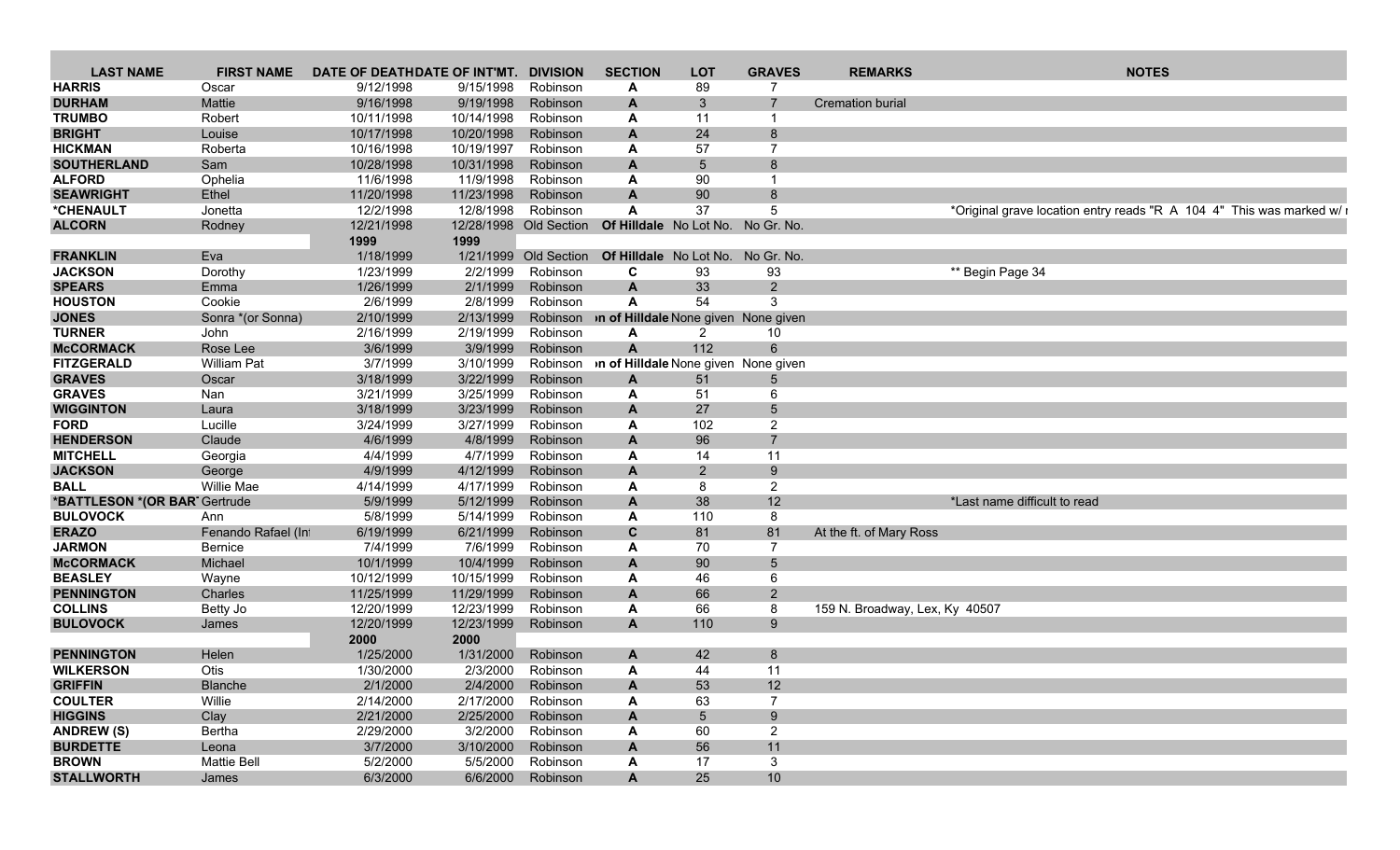| <b>LAST NAME</b> | <b>FIRST NAME</b>   | DATE OF DEATHDATE OF INT'MT. |                     | <b>DIVISION</b>    | <b>SECTION</b>                     | <b>LOT</b>                                            | <b>GRAVES</b>   | <b>REMARKS</b>                                                                          | <b>NOTES</b>                                                       |
|------------------|---------------------|------------------------------|---------------------|--------------------|------------------------------------|-------------------------------------------------------|-----------------|-----------------------------------------------------------------------------------------|--------------------------------------------------------------------|
| <b>WALKER</b>    | Phillip R.          | 6/11/2000                    | 6/13/2000           | Robinson           | А                                  | 39                                                    | 2               |                                                                                         |                                                                    |
| <b>SAULTER</b>   | Sally               | 7/21/2000                    | 7/25/2000           | Robinson           | A                                  | 27                                                    | $\mathbf{1}$    |                                                                                         |                                                                    |
| <b>GARR</b>      | Picola              | 7/24/2000                    | 7/27/2000           | Robinson           | A                                  | 6                                                     | 10 <sup>°</sup> |                                                                                         |                                                                    |
| <b>CHENAULT</b>  | Ryan                | 8/5/2000                     | 8/9/2000            | Robinson           |                                    | 104                                                   | $\mathbf{3}$    |                                                                                         |                                                                    |
| <b>WILKERSON</b> | Georgia             | 8/25/2000                    | 8/28/2000           | Robinson           | A                                  | 57                                                    | $\overline{4}$  |                                                                                         |                                                                    |
| <b>NAPIER</b>    | <b>Bertha</b>       | 9/3/2000                     | 9/5/2000            | Robinson           | A                                  |                                                       |                 |                                                                                         |                                                                    |
| <b>BAILEY</b>    | Olivia              | 10/28/2000                   | 10/30/2000          |                    | Robinson >n of Hilldale No Lot No. |                                                       | No Gr. No.      |                                                                                         |                                                                    |
| <b>PENMAN</b>    | Charles             | 11/12/2000                   | 11/16/2000          | Robinson           | A                                  | 87                                                    | $\overline{4}$  |                                                                                         |                                                                    |
| <b>McCORMACK</b> | Chester             | 11/18/2000                   | 11/21/2000          | Robinson           | A                                  | 38                                                    |                 |                                                                                         |                                                                    |
|                  |                     |                              | 12/4/2000           |                    |                                    | 107                                                   | $\overline{4}$  |                                                                                         |                                                                    |
| <b>JOHNSON</b>   | <b>Mary Nancy</b>   | 11/29/2000                   |                     | Robinson           | A                                  |                                                       |                 |                                                                                         |                                                                    |
| <b>BAILEY</b>    | Anna B.             | 12/25/2000                   | 12/27/2000          | Robinson           | A                                  | 94                                                    | $\overline{4}$  |                                                                                         |                                                                    |
| <b>EIRD</b>      | Hugh Emma           | 6/14/2000                    |                     | 6/18/2000 Robinson | A                                  | 39                                                    | 12              |                                                                                         |                                                                    |
| *No entry        |                     |                              |                     |                    |                                    |                                                       |                 |                                                                                         | ** Begin Page 35 *The name "Meaux, Alonzo" had been crossed out, n |
| <b>MEAUX</b>     | Alonzo              | 12/28/2000                   | 12/30/2000          | Robinson           | A                                  | $\overline{4}$                                        | $\overline{4}$  | 203 E. Broadway, HB, Ky 734-4458                                                        |                                                                    |
|                  |                     | 2001                         | 2001                |                    |                                    |                                                       |                 |                                                                                         |                                                                    |
| <b>JONES</b>     | Martha Frye         | 1/2/2001                     |                     |                    |                                    | 1/5/2001 Old Section lilldale CemeNone given          | Gr <sub>5</sub> |                                                                                         |                                                                    |
| <b>TAYLOR</b>    | Mamie               | 1/18/2001                    | 1/22/2001           |                    |                                    | Old Section lilldale CemeNone given No Gr. No.        |                 |                                                                                         |                                                                    |
| <b>JOHNSON</b>   | Clarance            | 1/31/2001                    | 2/5/2001            | Robinson           | A                                  | 107                                                   | 11              |                                                                                         |                                                                    |
| <b>YOCUM</b>     | Roy                 | 2/2/2001                     | 2/7/2001            | Robinson           | A                                  | 22                                                    | 10 <sub>1</sub> |                                                                                         |                                                                    |
| <b>JACKSON</b>   | (Red) George        | 2/3/2001                     | 2/8/2001            | Robinson           | A                                  | 87                                                    | $\overline{7}$  |                                                                                         |                                                                    |
| <b>McFERRAN</b>  | <b>Mattie Pearl</b> | 3/11/2001                    |                     |                    |                                    |                                                       |                 | 3/13/2001 Old Section lilldale CemeNone given None given at the ft. of John & Bell      |                                                                    |
| <b>McCORMACK</b> | Jane                | 4/16/2001                    | 4/19/2001           | Robinson           | A                                  | 38                                                    | 2               | <b>Cremation burial</b>                                                                 |                                                                    |
| <b>STEPHENS</b>  | Lucy Jones          | 4/29/2001                    | 5/3/2001            | Robinson           | A                                  | 94                                                    | 6               |                                                                                         |                                                                    |
| <b>SINGLETON</b> | Louise              | 2/13/2001                    | 2/16/2001           | Robinson           | A                                  | 53                                                    | 2               |                                                                                         |                                                                    |
| <b>LEWIS</b>     | George Robert       | 6/6/2001                     | 6/9/2001            | Robinson           | A                                  | 109                                                   | 12              |                                                                                         |                                                                    |
| <b>BOMER</b>     | Elizabeth           | 6/8/2001                     | 6/12/2001           | Robinson           | A                                  | 96                                                    | 9               |                                                                                         |                                                                    |
| <b>ROUTT</b>     | Alice               | 7/4/2001                     | 7/7/2001            | Robinson           | A                                  | 64                                                    | 12              |                                                                                         |                                                                    |
| <b>LANCASTER</b> | LaToya              | 7/6/2001                     | 7/10/2001           | Robinson           | A                                  | 24                                                    | 6               |                                                                                         |                                                                    |
| <b>SEGAR</b>     | Annie               | 7/17/2001                    | 7/20/2001           | Robinson           | A                                  | 65                                                    | 3               |                                                                                         |                                                                    |
| <b>ANDREW</b>    | June A.             | 8/3/2001                     | 8/6/2001            | Robinson           | A                                  | 59                                                    | $5\overline{5}$ |                                                                                         |                                                                    |
| <b>BRADSHAW</b>  | <b>Charles Etta</b> | 9/25/2001                    | 8/21/2001           | Robinson           | A                                  | Old Section                                           | Single Lot      |                                                                                         | ** Entry shown as strikethrough, possibly a mistake                |
| <b>BRADSHAW</b>  | <b>Charles Etta</b> | 9/24/2001                    | 9/28/2001           | Robinson           | A                                  | <b>Old Section</b>                                    |                 |                                                                                         |                                                                    |
|                  |                     |                              |                     |                    |                                    |                                                       | $\overline{7}$  | Single Lot Buried beside? (Not readable)                                                |                                                                    |
| <b>GREY</b>      | Edwin               | 9/25/2001                    | 9/28/2001           | Robinson           | A                                  | 108                                                   |                 |                                                                                         |                                                                    |
| <b>SMITH</b>     | Clara               | 9/24/2001                    | 9/29/2001           | Robinson           | A                                  | 8                                                     | 10 <sup>°</sup> |                                                                                         |                                                                    |
| <b>FAULCONER</b> | Lawrence E.         | 10/7/2001                    |                     |                    |                                    |                                                       |                 | 10/10/2001 County Sectior None given None given None given County burial                |                                                                    |
| <b>COULTER</b>   | Mozel               | 10/8/2001                    | 10/11/2001          | Robinson           | A                                  | 96                                                    | 10 <sup>°</sup> |                                                                                         |                                                                    |
| <b>WADE</b>      | David               | 10/14/2001                   | 10/17/2001          | Robinson           | A                                  | 56                                                    | 3               |                                                                                         |                                                                    |
| <b>SMALLEY</b>   | Leonra              | 1015/01                      | 10/18/2001          |                    |                                    |                                                       |                 | None given <b>on of Hilldale</b> None given None given Buried beside Laura Crowders     |                                                                    |
| <b>DAVIS</b>     | William (Bunny)     | 10/16/2001                   |                     |                    |                                    | 10/20/2001 None given <b>n of Hilldale</b> None given | Gr 13           |                                                                                         |                                                                    |
| <b>FIELDS</b>    | Florence            | 11/22/2001                   |                     |                    |                                    |                                                       |                 | 11/26/2001 None given in of Hilldale None given None given Buried beside Gilbert Fields |                                                                    |
| <b>SMITH</b>     | Leroy               | 12/26/2001                   | 12/31/2001 Robinson |                    | А                                  | 8                                                     |                 |                                                                                         |                                                                    |
| <b>ALCORN</b>    | Naomi               | 1/13/2002                    |                     | 1/15/2002 Robinson | A                                  | 26                                                    | $\overline{2}$  |                                                                                         |                                                                    |
| <b>SMITH</b>     | Ralph               | 1/17/2002                    |                     | 1/22/2002 Robinson | A                                  | 107                                                   |                 |                                                                                         |                                                                    |
| <b>SAUNDERS</b>  | Bea                 | 1/18/2002                    |                     | 1/23/2002 Robinson | A                                  | 21                                                    | 8               |                                                                                         |                                                                    |
| <b>CARPENTER</b> | James T.            | 3/11/2002                    |                     | 3/13/2002 Robinson | А                                  | 67                                                    |                 |                                                                                         |                                                                    |
| <b>FAULKNER</b>  | <b>Billy</b>        | 3/12/2002                    |                     | 3/14/2002 Robinson | A                                  | 29                                                    | $\mathbf{1}$    |                                                                                         |                                                                    |
|                  |                     |                              |                     |                    |                                    |                                                       |                 |                                                                                         |                                                                    |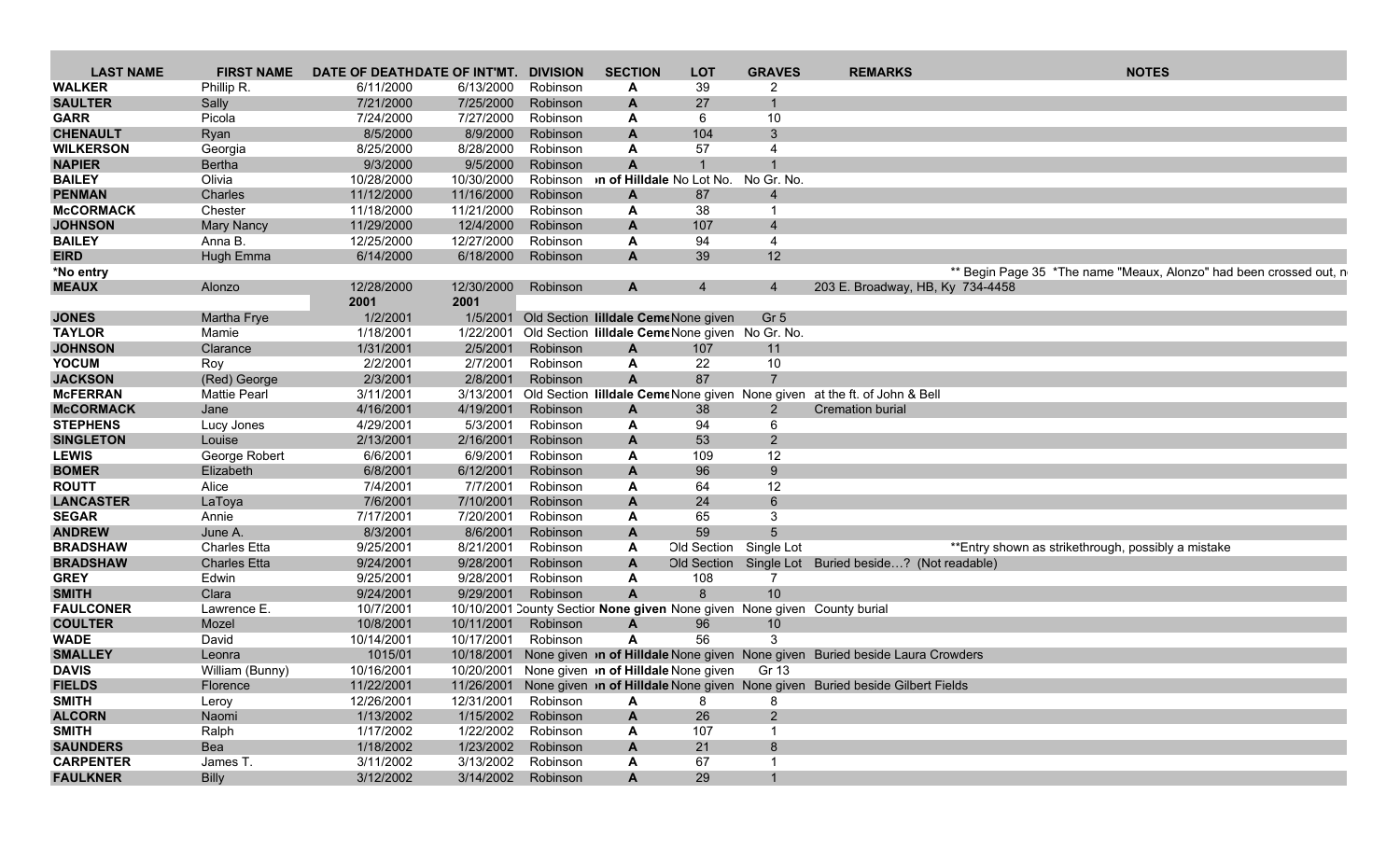| <b>LAST NAME</b>                         | <b>FIRST NAME</b>     | DATE OF DEATHDATE OF INT'MT. |            | <b>DIVISION</b> | <b>SECTION</b>                                  | <b>LOT</b>               | <b>GRAVES</b>  | <b>REMARKS</b>                                                               | <b>NOTES</b>                                                                                        |
|------------------------------------------|-----------------------|------------------------------|------------|-----------------|-------------------------------------------------|--------------------------|----------------|------------------------------------------------------------------------------|-----------------------------------------------------------------------------------------------------|
| <b>WILHITE</b>                           | Isabel                | 3/13/2002                    | 3/16/2002  |                 |                                                 |                          |                | Robinson <b>of Hilldale</b> None given None given Buried beside Logan Kinley |                                                                                                     |
| <b>WOODS</b>                             | <b>Mary Frances</b>   | 6/21/2002                    | 6/27/2002  | Robinson        | A                                               | 53                       |                |                                                                              |                                                                                                     |
| <b>EIRD</b>                              | Hugh Emma             | 6/14/2002                    | 6/18/2002  | Robinson        | A                                               | 39                       | 12             |                                                                              |                                                                                                     |
| <b>FEE</b>                               | Viloa (Viola)         | 6/1/2002                     | 6/3/2002   | Robinson        | A                                               | 73                       | $\overline{2}$ |                                                                              |                                                                                                     |
| <b>BUCKNER</b>                           | Rev. J. L.            | 6/21/2002                    | 6/29/2002  | Robinson        | A                                               | 6                        | $\overline{5}$ | Mont.                                                                        |                                                                                                     |
| <b>BRADSHAW</b>                          | Cookie                | 7/17/2002                    | 7/20/2002  | Robinson        | A                                               | 46                       | 9              |                                                                              |                                                                                                     |
| <b>HUGHES</b>                            | Katherine             | 7/14/2002                    | 7/17/2002  |                 | None given in of Hilldale None given None given |                          |                | <b>Buried beside Henry Higgs</b>                                             |                                                                                                     |
| <b>HAYDEN</b>                            | Charlie               | 8/4/2002                     | 8/8/2002   | Robinson        | $\mathbf{A}$                                    | 56                       | 5              |                                                                              | *Actual recorded age; not a typo                                                                    |
| <b>GIBSON</b>                            | <b>Mattie Frances</b> | 9/18/2002                    | 9/23/2002  | Robinson        | A                                               | 90                       | 10             |                                                                              |                                                                                                     |
| <b>TARRANCE</b>                          | James Madison         | 9/23/2002                    | 9/26/2002  | Robinson        | A                                               | 64                       | $\overline{7}$ |                                                                              |                                                                                                     |
| <b>LANCASTER</b>                         | Infant (No name giv   | 10/26/2002                   | 10/28/2002 | Robinson        | Α                                               | 24                       | 56             | Lashaunda & Latoya                                                           |                                                                                                     |
| <b>COFFMAN</b>                           | William D.            | 11/9/2002                    | 11/13/2002 | Robinson        | A                                               | 106                      | $\mathbf{3}$   | Lancaster                                                                    |                                                                                                     |
| <b>HARRIS</b>                            | Natalie               | 12/1/2002                    | 12/4/2002  | Robinson        | A                                               | 21                       | 12             |                                                                              | ** Begin Page 36                                                                                    |
| <b>FISH</b>                              | Omar (Infant)         | 12/4/2002                    | 12/6/2002  | Robinson        | C                                               | 90                       |                | None given At foot of Mary Lee Huston                                        |                                                                                                     |
| <b>THORNTON</b>                          | Robert Jr.            | 12/24/2002                   | 12/31/2002 | Robinson        | A                                               | 32                       |                |                                                                              |                                                                                                     |
| <b>WILKERSON</b>                         | Scottie               | 2/8/2003                     | 2/11/2003  | Robinson        | $\mathbf{A}$                                    | 71                       | $\overline{2}$ |                                                                              |                                                                                                     |
| <b>WARNER</b>                            | Minnie Lee            | 2/22/2003                    | 2/25/2003  | Robinson        | Α                                               | 41                       | 8              |                                                                              |                                                                                                     |
| <b>JONES</b>                             | Data                  | 3/5/2003                     | 3/8/2003   | Robinson        | A                                               | 31                       | 3              |                                                                              |                                                                                                     |
| <b>DAUGHERTY</b>                         | Shirley               | 1/12/2003                    | 1/15/2003  | Robinson        | A                                               | 29                       | 6              |                                                                              |                                                                                                     |
| <b>MULLINS</b>                           | Sarah                 | 4/14/2003                    | 4/18/2003  | Robinson        | A                                               | $\overline{4}$           | $\overline{7}$ |                                                                              | *Actual recorded age; not a typo                                                                    |
| <b>BERRY</b>                             | Charles Jr.           | 7/27/2003                    | 8/1/2003   | Robinson        | Α                                               | 97                       | $\overline{4}$ |                                                                              |                                                                                                     |
| <b>FITZGERALD</b>                        | Mary                  | 9/3/2003                     | 9/5/2003   | Robinson        | A                                               | 67                       | 6              |                                                                              |                                                                                                     |
| <b>RICHARDSON</b>                        | Cleo                  | 9/25/2003                    | 9/29/2003  | Robinson        | A                                               | 107                      | 10             |                                                                              |                                                                                                     |
| <b>LANGFORD</b>                          | Bessie S.             | 10/5/2003                    | 10/18/2003 | Robinson        | A                                               | 93                       | $\overline{5}$ |                                                                              |                                                                                                     |
| <b>FORD</b>                              | Walter S.             | 10/21/2003                   | 10/24/2003 | Robinson        | A                                               | 14                       | 9              |                                                                              |                                                                                                     |
| <b>BARLESTON</b>                         | Ruby                  | 10/27/2003                   | 10/30/2003 | Robinson        | A                                               | 111                      | 11             |                                                                              |                                                                                                     |
| <b>SINGLETON</b>                         | Jim (James)           | 10/31/2003                   | 11/3/2003  | Robinson        | A                                               | 61                       | -1             |                                                                              |                                                                                                     |
| <b>JACKMAN</b>                           | Virgil                | 10/31/2003                   | 11/1/2003  |                 | None given in of Hilldale man-Napier            |                          | Gr One         |                                                                              |                                                                                                     |
| <b>LANCASTER</b>                         | Tony                  | 11/14/2003                   | 11/17/2003 | Robinson        | A                                               | 92                       |                |                                                                              |                                                                                                     |
| <b>IRVINE</b>                            | Edith                 | 11/17/2003                   | 11/20/2003 | Robinson        | A                                               | <b>Plot 310</b>          | 13             | Located old Section of Hilldale Cemetery                                     |                                                                                                     |
| <b>McGILL</b>                            | Charles               | 11/21/2003                   | 11/24/2003 | Robinson        | $\mathbf{A}$                                    | 53                       | 10             |                                                                              | Writing to side in margin was illegible                                                             |
| <b>MARSHALL</b>                          | Rosetta               | 11/25/2003                   | 12/1/2003  |                 | None given in of Hilldale ric-Seawrig           |                          | Gr 9           |                                                                              |                                                                                                     |
| <b>CALHOUN</b>                           | Jeff                  | 12/7/2003                    | 12/11/2003 | Robinson        | A                                               | 110                      | $\overline{a}$ |                                                                              |                                                                                                     |
| <b>BEDINGER</b>                          | Lenora                | 12/10/2003                   | 12/15/2003 | Robinson        | $\mathsf{A}$                                    | 103                      | 10             |                                                                              |                                                                                                     |
| <b>ROUTT</b>                             | Arnetta               | 12/23/2003                   | 12/26/2003 | Robinson        | A                                               | 65                       | 11             |                                                                              |                                                                                                     |
| <b>BRAND</b>                             | George                | 2/13/2004                    | 2/18/2004  | Robinson        | A                                               | 74                       | $\overline{1}$ |                                                                              |                                                                                                     |
| <b>BROWN</b>                             | Michael               | 2/10/2004                    | 2/13/2004  | Robinson        | A                                               | 105                      | 9              |                                                                              |                                                                                                     |
| <b>WINN</b>                              | Anthony               | 2/17/2004                    | 2/20/2004  | Robinson        | C                                               |                          |                | None given Grave or Lot c County burial Buried beside a person               |                                                                                                     |
| *LASLE Name Letcher in Hilldale Cemetery |                       |                              |            |                 |                                                 |                          |                |                                                                              | *This is entered as written in ledger book; unclear as to what it means                             |
| <b>STALLWORTH</b>                        | Shamar (Infant)       | * 2/26/2004                  | 3/1/2004   | Robinson        | $\mathbf c$                                     | ive from Tony Winn       |                | C. burial                                                                    | *This was shown as strikethrough with same information written on the i                             |
| <b>STALLWORTH</b>                        | Shamar (Infant)       | 2/26/2004                    | 3/1/2004   | Robinson        | C                                               | ive from Tony Winn       |                | C. burial                                                                    | *This information is for Stallworth, Shamar entry written w/ same color ir                          |
| <b>DAVIS</b>                             | Minnie                | 6/3/2004                     | 6/7/2004   | Robinson        | $\mathbf{A}$                                    | n of Hilldale None given |                | Beside John Davis Gr. 4 Gr 5                                                 |                                                                                                     |
| <b>WALKER</b>                            | Jaylin D.             | 6/15/2004                    | 6/10/2004  | Robinson        | A                                               | 62                       | 6              | Buried within grave of grandmother                                           |                                                                                                     |
|                                          |                       |                              |            |                 |                                                 |                          |                |                                                                              | *Premelia Coulter (Millie *This information was written below Walker entry in reference to that ent |
| <b>ELKINS</b>                            | Florence              | 7/18/2004                    | 7/21/2004  | Robinson        | $\mathbf{A}$                                    | 44                       |                |                                                                              |                                                                                                     |
| <b>MILLER</b>                            | Infant (No name giv   | 7/16/2004                    | 7/23/2004  | Robinson        | A                                               | 54                       | 3 <sup>5</sup> | At the ft. of Cookie Houston (County burial)                                 |                                                                                                     |
|                                          |                       |                              |            |                 |                                                 |                          |                |                                                                              |                                                                                                     |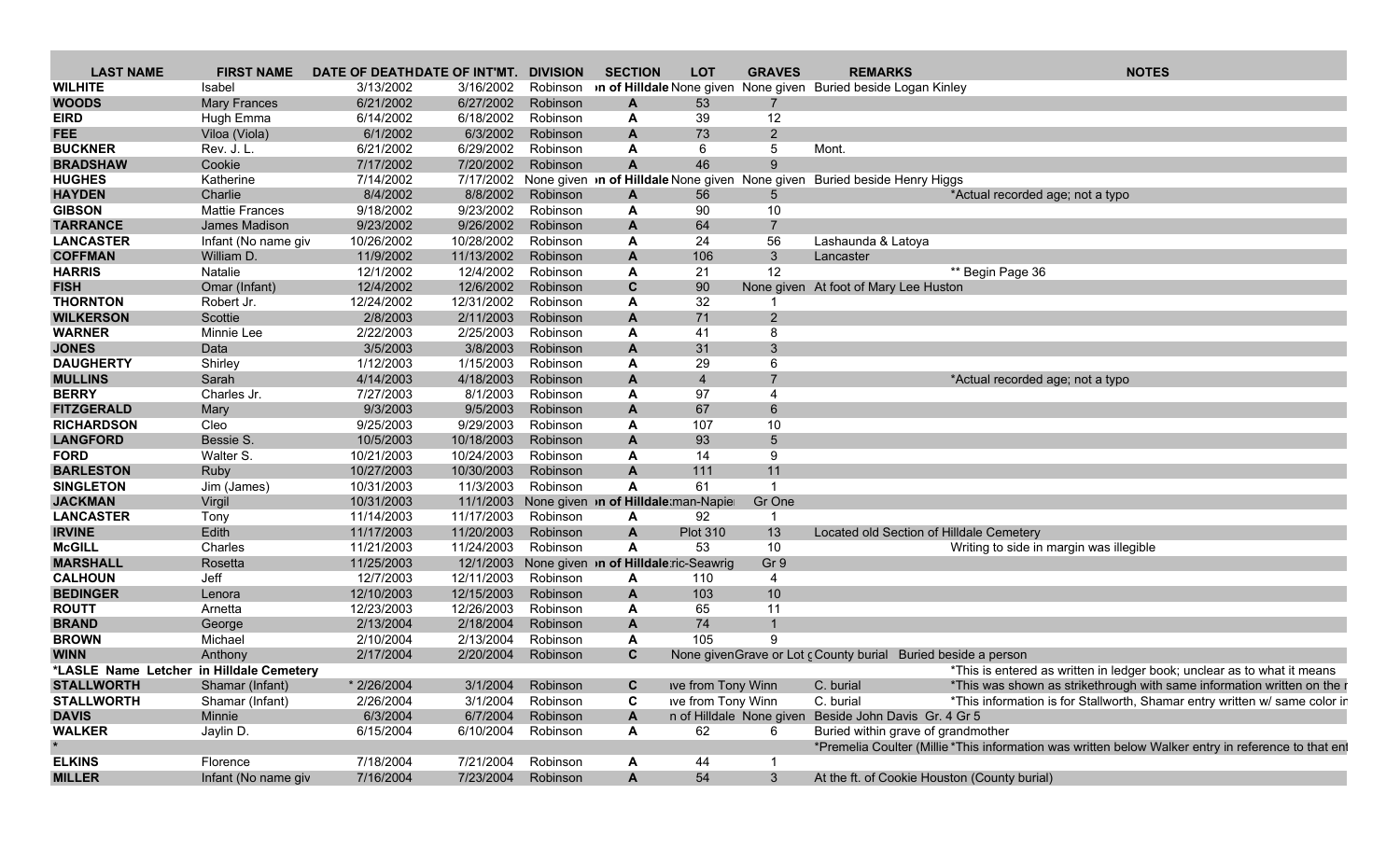| <b>LAST NAME</b>                      | <b>FIRST NAME</b>        | DATE OF DEATHDATE OF INT'MT. |            | <b>DIVISION</b> | <b>SECTION</b>                                       | <b>LOT</b>     | <b>GRAVES</b>  | <b>REMARKS</b>                                                                         | <b>NOTES</b>                                                             |
|---------------------------------------|--------------------------|------------------------------|------------|-----------------|------------------------------------------------------|----------------|----------------|----------------------------------------------------------------------------------------|--------------------------------------------------------------------------|
| <b>DAWSON</b>                         | Jayden Michael           | 7/22/2004                    | 7/26/2004  | Robinson        | A                                                    | 102            | 2              | At the ft. of Lucille Ford                                                             |                                                                          |
| <b>HENDRICK</b>                       | Mattie                   | 5/5/2004                     | 5/8/2004   | Robinson        | A                                                    | 96             | $\overline{2}$ |                                                                                        |                                                                          |
| <b>WALKER</b>                         | Sue Ella                 | 9/17/2004                    | 9/20/2004  | Robinson        | А                                                    | 3              | $\overline{2}$ |                                                                                        |                                                                          |
| <b>JONES</b>                          | Michael                  | 10/24/2004                   | 10/27/2004 | Robinson        | A                                                    | 76             | $\overline{2}$ |                                                                                        |                                                                          |
| <b>COULTER</b>                        | Susie                    | 11/7/2004                    | 11/10/2004 | Robinson        | А                                                    | 73             | 12             |                                                                                        |                                                                          |
| <b>WILLIAMS</b>                       | Edna                     | 11/14/2004                   | 11/17/2004 | Robinson        | A                                                    | 46             | $\overline{4}$ |                                                                                        |                                                                          |
| <b>LETCHER</b>                        | Mabel                    | 11/12/2004                   | 11/15/2004 | Robinson        | A                                                    |                |                | n of Hilldale None given Buried at Leatcher Headstone                                  |                                                                          |
| <b>ANDREWS</b>                        | William                  | 1/24/2005                    | 1/27/2005  | Robinson        | A                                                    | 110            | 11             |                                                                                        |                                                                          |
| <b>DAWSON</b>                         | Charles                  | 1/17/2005                    | 1/20/2005  | Robinson        | A                                                    | 61             | 6              |                                                                                        |                                                                          |
| <b>ANDREWS</b>                        | Hazel                    | 2/12/2005                    | 2/15/2005  | Robinson        | A                                                    | 110            | 12             |                                                                                        |                                                                          |
| <b>HARRIS</b>                         | Georgia                  | 7/19/2005                    | 7/21/2005  | Robinson        | A                                                    |                |                | n of Hilldale None given Next to Hattie C. Ray *(or Roy)                               |                                                                          |
| <b>HELM</b>                           | Marth Ann                | 7/19/2005                    | 7/22/2005  | Robinson        | A                                                    | $\overline{4}$ | 12             |                                                                                        |                                                                          |
| <b>CLARK</b>                          | Dorothy                  | 8/28/2005                    | 8/31/2005  | Robinson        | A                                                    | 73             | 6              |                                                                                        | ** Begin Page 37- only 16 entries on this page, remainder of page and le |
| <b>JACKSON</b>                        | <b>Martha Frances</b>    | 9/9/2005                     | 9/12/2005  |                 |                                                      |                |                | Robinson <b>In of Hilldale</b> None given None given Next to Sadie Bradshaw            |                                                                          |
| <b>OWSLEY</b>                         | Hortense                 | 9/10/2005                    | 9/13/2005  | Robinson        | А                                                    | 25             |                |                                                                                        |                                                                          |
| <b>GOOCH</b>                          | Ella Mae                 | 9/25/2005                    | 9/28/2005  | Robinson        | A                                                    | 90             | 11             |                                                                                        |                                                                          |
| <b>BOYD</b>                           | Elizabeth                | 10/2/2005                    | 10/5/2005  | Robinson        | А                                                    | 95             | $\overline{2}$ |                                                                                        |                                                                          |
| <b>COULTER</b>                        |                          | 10/18/2005                   | 10/18/2005 | Robinson        | A                                                    |                | 12             |                                                                                        |                                                                          |
| <b>SINGLETON</b>                      | D'Angelo<br>Coleman, Jr. | 11/14/2005                   | 11/17/2005 | Robinson        | A                                                    | 75<br>43       | 11             |                                                                                        |                                                                          |
|                                       |                          |                              |            |                 |                                                      |                |                |                                                                                        |                                                                          |
| <b>GARR</b>                           | <b>Willie Mack</b>       | 12/5/2005                    | 12/8/2005  | Robinson        | A                                                    | 57             | $\mathbf{3}$   |                                                                                        |                                                                          |
| <b>PATTON</b>                         | Richard (Ricky)          | 12/12/2005                   | 12/15/2005 | Robinson        | A                                                    | 33             | 9              |                                                                                        |                                                                          |
| <b>GARR</b>                           | Lucille Walker           | 12/14/2005                   | 12/19/2005 |                 | Robinson <b>In of Hilldale</b> None given None given |                |                |                                                                                        |                                                                          |
| <b>FEE</b>                            | John                     | None given                   | 1/9/2006   | Robinson        | A                                                    | 74             |                |                                                                                        |                                                                          |
| <b>TRUMBO</b>                         | Dorothy Meaux            | None given                   | 1/13/2006  |                 |                                                      |                |                | None given <b>n of Hilldale</b> None given None given Beside Wallace (and) Sarah Meaux |                                                                          |
| <b>PORTER</b>                         | Christine                | None given                   | 1/27/2006  | Robinson        | A                                                    | 111            | 2              |                                                                                        |                                                                          |
| <b>TRUITTE *(OR TRUITLE)</b> Francise |                          | None given                   | 2/14/2006  |                 | None given Old Section O. Richard: None given        |                |                |                                                                                        |                                                                          |
| <b>SIMPSON</b>                        | Dora                     | None given                   | 2/20/2006  | Robinson        | A                                                    | 106            | 5              |                                                                                        |                                                                          |
| <b>DIVINE</b>                         | Minnie                   | 2/22/2006                    | 2/27/2006  | Robinson        | A                                                    | 54             | $\overline{7}$ |                                                                                        |                                                                          |
| <b>BERRY</b>                          | Lavenia Baughman         |                              |            |                 |                                                      |                |                |                                                                                        |                                                                          |
| <b>HARRIS</b>                         | Olivia                   | 3/14/2006                    | 3/17/2006  |                 |                                                      |                |                |                                                                                        |                                                                          |
| <b>COFFMAN</b>                        | Eliza Gray               | 3/28/2006                    | 4/3/2006   | Robinson        | A                                                    | $\overline{2}$ | $\overline{2}$ |                                                                                        |                                                                          |
| <b>YOUNG</b>                          | Elizabeth Marie Wh       | 4/1/2006                     | 4/7/2006   |                 | County                                               |                |                | <b>County Section</b>                                                                  |                                                                          |
| <b>CUNNINGHAM</b>                     | Essie Mae                | 4/7/2006                     | 4/11/2006  | Robinson        | A                                                    | 59             | 6              |                                                                                        |                                                                          |
| <b>PEEKS</b>                          | Bessie                   |                              |            |                 |                                                      |                |                |                                                                                        |                                                                          |
| <b>JOHNSON</b>                        | Henry Lee                | 4/12/2006                    | 4/18/2006  |                 | <b>Old Section</b>                                   |                |                |                                                                                        |                                                                          |
| <b>FORD</b>                           | Otis                     | 4/14/2006                    | 4/19/2006  | Robinson        | A                                                    | 100            | $\mathbf 1$    |                                                                                        |                                                                          |
| <b>ALCORN</b>                         | Carl Jeffrey             |                              |            |                 |                                                      |                |                |                                                                                        |                                                                          |
| <b>GRAVES</b>                         | Joe                      | 7/3/2006                     | 7/8/2006   | Robinson        | A                                                    | 92             | 3              |                                                                                        |                                                                          |
| <b>McCORMACK</b>                      | Givens C.                |                              | 7/26/2006  |                 |                                                      |                |                |                                                                                        |                                                                          |
| <b>JOHNSON</b>                        | John Thomas              | 8/9/2006                     | 8/15/2006  | Robinson        | A                                                    | 47             | 10             |                                                                                        |                                                                          |
| <b>BERRY</b>                          | Williams, Jr.            | 8/21/2006                    | 8/25/2006  | Robinson        | County                                               |                |                | <b>County Section</b>                                                                  |                                                                          |
| <b>LETCHER</b>                        | Ruby Helen               | 9/27/2006                    | 9/30/2006  | Robinson        | A                                                    | 108            | 6              |                                                                                        |                                                                          |
| <b>SEGAR</b>                          | Jeanette                 | 10/5/2006                    | 10/10/2006 | Robinson        | A                                                    | 25             | $\overline{1}$ |                                                                                        |                                                                          |
| <b>ROTHWELL</b>                       | Kenneth                  | 10/14/2006                   | 10/19/2006 |                 | County                                               | 13             | 13             | <b>County Section</b>                                                                  |                                                                          |
| <b>YOUNG</b>                          | Charles W., Jr.          | 11/5/2006                    | 11/9/2006  | Robinson        | A                                                    | 100            | 12             |                                                                                        |                                                                          |
| <b>ALCORN</b>                         | Melvin C.                | 1/1/2007                     | 1/6/2007   | Robinson        | A                                                    | 100            | 5              |                                                                                        |                                                                          |
|                                       |                          |                              |            |                 |                                                      |                |                |                                                                                        |                                                                          |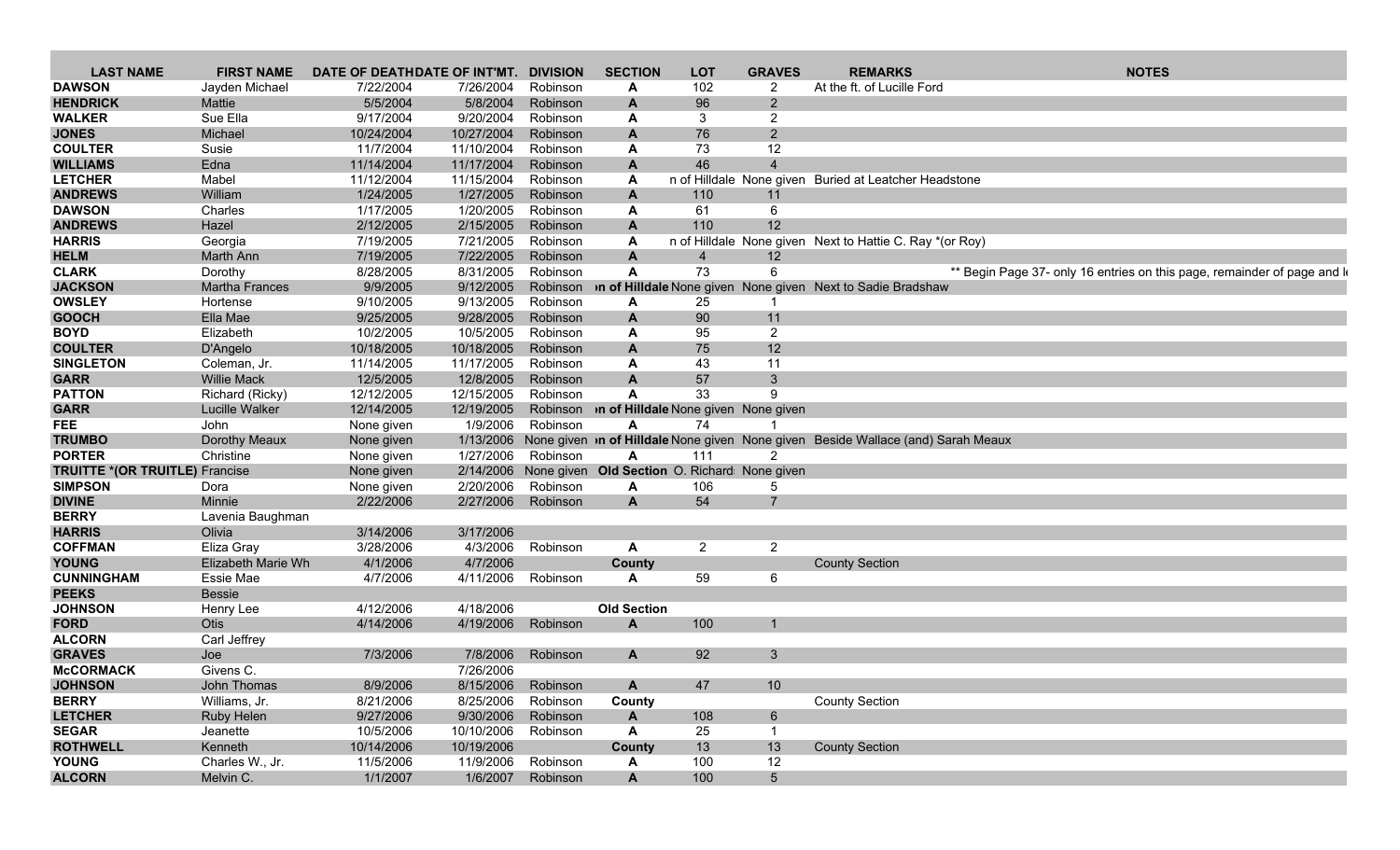| <b>LAST NAME</b>          | <b>FIRST NAME</b>      | DATE OF DEATHDATE OF INT'MT. |                        | <b>DIVISION</b>        | <b>SECTION</b>     | <b>LOT</b>      | <b>GRAVES</b>   | <b>REMARKS</b>                                                 | <b>NOTES</b> |
|---------------------------|------------------------|------------------------------|------------------------|------------------------|--------------------|-----------------|-----------------|----------------------------------------------------------------|--------------|
| <b>ANDREW</b>             | Jeremy jermaine        | 1/4/2007                     | 1/12/2007              | Robinson               | A                  | 111             | 5               |                                                                |              |
| <b>ROUTT</b>              | Sandra M.              | 1/19/2007                    | 1/25/2007              | Robinson               | A                  | 65              | $5\phantom{.0}$ |                                                                |              |
| <b>LEAVALL</b>            | Georgetta              | 3/4/2007                     | 3/9/2007               | Robinson               | A                  | 71              | 3               |                                                                |              |
| <b>JONES</b>              | Ophelia                | 3/10/2007                    | 3/15/2007              | Robinson               | $\mathbf{A}$       | 10 <sup>°</sup> | $2^{\circ}$     |                                                                |              |
| <b>JOHNSON</b>            | Baby (Stillborn-Fem    | 4/11/2007                    | 4/13/2007              |                        | <b>Cremation</b>   |                 |                 | Old Section - Foot of Kathleen Doneghy                         |              |
| <b>SMITH</b>              | Christopher            | 4/23/2007                    | 4/27/2007              | Robinson               | $\mathbf{A}$       | 104             | 11              |                                                                |              |
| <b>CALDWELL</b>           | Maxine Strane          | 4/25/2007                    | 4/30/2007              | Robinson               | $\mathbf R$        | 101             | 9               |                                                                |              |
| <b>BRISCO</b>             | <b>Mary Myorine</b>    | 5/8/2007                     | 5/14/2007              |                        | <b>Old Section</b> |                 |                 | Laid to rest by husband in Old Section. Records burned in fire |              |
| <b>GRIFFIN</b>            | Sheila Lynn (Dottie)   | 5/15/2007                    | 5/18/2007              | Robinson               | A                  | 50              | 4               |                                                                |              |
| <b>FORD</b>               | Sharrona               | 5/15/2007                    | 5/21/2007              | Robinson               | A                  | 25              | $\overline{2}$  |                                                                |              |
| <b>SMITH</b>              | Emmett W.              | 5/23/2007                    | 5/29/2007              | Robinson               | A                  | 50              | $\overline{7}$  |                                                                |              |
| <b>GARR</b>               | Gwendolyn              | 7/3/2007                     | 7/9/2007               | Robinson               | A                  | 43              | 5               |                                                                |              |
| <b>WILKINSON</b>          | Delmar                 | 8/12/2007                    | 8/16/2007              | Robinson               | A                  | 14              | 10              |                                                                |              |
| <b>WHITEHEAD</b>          | Gwendolyn              | 8/13/2007                    | 8/17/2007              | Robinson               | $\mathbf{A}$       | 100             | $3\phantom{a}$  |                                                                |              |
| <b>BROWN</b>              | John Jr.               |                              | 8/20/2007              |                        |                    |                 |                 |                                                                |              |
| <b>MEAUX</b>              | Georgetta              | 9/6/2007                     | 9/10/2007              | Robinson               | A                  | 100             | $\overline{7}$  |                                                                |              |
| <b>JONES</b>              | Natasha Doneghy        | 10/3/2007                    | 10/8/2007              | Robinson               | A                  | 60              | 10              |                                                                |              |
| <b>FRYE</b>               | James                  | 12/3/2007                    | 12/7/2007              | Robinson               | $\mathbf{A}$       | 100             | 10              |                                                                |              |
| <b>DONEGHY</b>            | Deborah                | 12/28/2007                   | 12/31/2007             | Robinson               | A                  | 23              | 6               |                                                                |              |
| <b>BROWN</b>              | Ernest                 | 1/13/2008                    | 1/17/2008              |                        | County             | 13              | 13              | <b>County Section</b>                                          |              |
| <b>LETCHER</b>            | Cornell                | 1/16/2008                    | 1/18/2008              | Robinson               | Α                  | 89              | 6               |                                                                |              |
| <b>ANDREW</b>             | Ray                    | 2/3/2008                     | 2/7/2008               | Robinson               | $\mathbf{A}$       | 59              | 12              |                                                                |              |
| <b>FRYE</b>               | William                |                              | 2/20/2008              |                        |                    |                 |                 |                                                                |              |
| <b>SANDERS</b>            | Lesley                 | 2/24/2008                    | 2/27/2008              | Robinson               | A                  | 23              | 5               |                                                                |              |
| <b>BEDINGER</b>           | Monie Joann            | 2/29/2008                    | 3/4/2008               | Robinson               | A                  | 27              | $\overline{7}$  |                                                                |              |
| <b>LOGAN</b>              | Pat                    |                              | 3/7/2008               |                        |                    |                 |                 |                                                                |              |
| <b>FOYE</b><br><b>KEY</b> | Carnell<br>John Howard | 4/14/2008<br>5/18/2008       | 4/18/2008<br>5/24/2008 | Robinson               | County<br>A        | 31              | 15<br>10        | County - grave 15                                              |              |
| <b>PITMAN</b>             | Rosie                  |                              | 6/2/2008               |                        |                    |                 |                 |                                                                |              |
| <b>TARRANCE</b>           | Mabel                  | 7/11/2008                    | 7/15/2008              | Robinson               | A                  | 64              | 8               |                                                                |              |
| <b>LEWIS</b>              | John                   | 7/14/2008                    | 7/21/2008              | Robinson               | A                  | 30              | 12              |                                                                |              |
| <b>WHITEHEAD</b>          | Sam, Sr.               | 7/30/2008                    | 8/4/2008               | Robinson               | A                  | 29              | 10              |                                                                |              |
| <b>GRIFFIN</b>            | <b>Gail Marie</b>      | 8/21/2008                    | 8/25/2008              | Robinson               | A                  | 50              | 6               |                                                                |              |
| <b>LEAVELL</b>            | Anthony                |                              | 8/27/2008              |                        | County             | 18              | 18              | County - grave 18                                              |              |
| <b>EWING</b>              | Flelicia Lisa          | 9/3/2008                     | 9/8/2008               | Robinson               | A                  | 68              | $\overline{2}$  |                                                                |              |
| <b>McCORMACK</b>          | <b>Beatrice</b>        |                              | 9/26/2008              | Robinson               | A                  | 106             | 9 <sup>°</sup>  |                                                                |              |
| <b>NAPIER</b>             | Charles                | 10/9/2008                    | 10/17/2008             | Robinson               | A                  |                 |                 | At foot of Bertha Gray Napier                                  |              |
| <b>ELLIOTT</b>            | Mattie M.              | 10/27/2008                   |                        | 10/31/2008 Old Section |                    |                 |                 | Old Section                                                    |              |
| <b>TRUITT</b>             | Francise               |                              |                        | 2/14/2006 Old Section  |                    |                 |                 | Old Section                                                    |              |
| <b>LEAVALL</b>            | Anthony                |                              | 8/27/2008              | County                 |                    |                 |                 | <b>County Section</b>                                          |              |
| <b>MC COWAN</b>           | Lindsay Thomas         | 10/29/2008                   | 11/3/2008              | Robinson               | A                  | 62              | 9               |                                                                |              |
| <b>HAGAN</b>              | AB                     |                              | 11/10/2008             | Robinson               | $\mathbf{A}$       | 71              | 12              |                                                                |              |
| <b>ALLEN</b>              | Cortney                |                              | 12/16/2008             |                        |                    |                 |                 | <b>County Section</b>                                          |              |
| <b>BAILEY</b>             | Alice                  |                              | 12/18/2008             | Robinson               | A                  | 94              | $\overline{7}$  |                                                                |              |
| <b>LEWIS</b>              | Virginia               |                              | 12/29/2008             | Robinson               | A                  | 108             |                 |                                                                |              |
| <b>KENLEY</b>             | David                  |                              |                        | 12/31/2008 Old Section |                    |                 |                 |                                                                |              |
|                           |                        |                              |                        |                        |                    |                 |                 |                                                                |              |